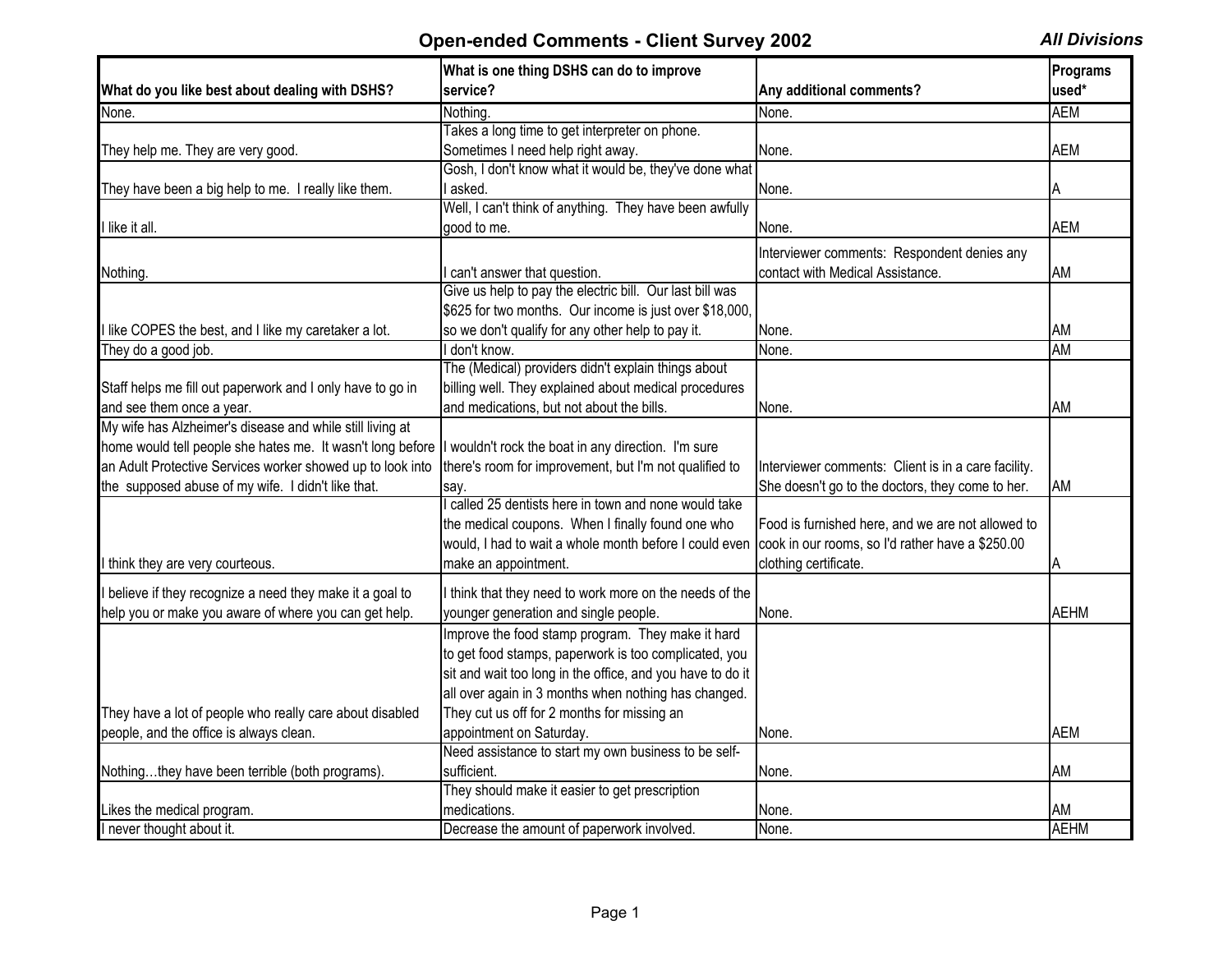| What do you like best about dealing with DSHS?                                                                    | What is one thing DSHS can do to improve<br>service?                                                        | Any additional comments?                           | Programs<br>used* |
|-------------------------------------------------------------------------------------------------------------------|-------------------------------------------------------------------------------------------------------------|----------------------------------------------------|-------------------|
|                                                                                                                   |                                                                                                             |                                                    |                   |
|                                                                                                                   | I would like to receive information that DSHS sends to                                                      | I would like to receive more food stamps because   |                   |
| I like everything that DSHS is doing for me.                                                                      | me in Russian.                                                                                              | \$60 food stamps for two of us is not enough.      | <b>AEM</b>        |
| Way back when I had children and my husband took a walk                                                           |                                                                                                             |                                                    |                   |
| for 13 years, they were not kind and treated me like a low                                                        | I'm not sure because I'm very happy with the services I  I think my caseworker is a kind, caring person and |                                                    |                   |
| life. Now they treat me with respect.                                                                             | get.                                                                                                        | I'm very happy with her.                           | <b>AEM</b>        |
|                                                                                                                   |                                                                                                             | Interviewer comments: Client acknowledges          |                   |
|                                                                                                                   |                                                                                                             | contact with MHD, but says it was 3 years ago, not |                   |
| I think their overall plan for taking care of people is fine.                                                     | I really can't think of anything.                                                                           | within the past 2 years.                           | <b>AEHM</b>       |
| With the help we've been getting we're doing just fine.                                                           | don't think there's anything more they can do.                                                              | None.                                              | AM                |
| It has been wonderful for me.                                                                                     | As far as I'm concerned, they do very well for me.                                                          | None.                                              | AM                |
| They are very responsible and are doing a good job as far                                                         |                                                                                                             |                                                    |                   |
| as I can tell.                                                                                                    | I'm very satisfied.                                                                                         | None.                                              | AM                |
| The people have been very courteous and helpful.                                                                  | can't think of anything at the moment.                                                                      | None.                                              | A                 |
|                                                                                                                   | COPES caregivers have to attend a 3 day workshop                                                            |                                                    |                   |
|                                                                                                                   | and then are put on a hiring list, but the list is not                                                      |                                                    |                   |
| We wouldn't get by without them because of their help with                                                        | updated regularly. So when we try to hire a caregiver                                                       |                                                    |                   |
| COPES and medical coupons.                                                                                        | from this list, the information is old and out of date.                                                     | None.                                              | AM                |
| I have been able to get my services easily. I have problems                                                       |                                                                                                             |                                                    |                   |
| walking and I have not had to go in person to arrange for                                                         |                                                                                                             |                                                    |                   |
| services. My family has been able to do it on my behalf. I                                                        |                                                                                                             |                                                    |                   |
| have received all I need with no problems at all; it has been  In my case, everything has been perfect! I am very |                                                                                                             |                                                    |                   |
| very easy.                                                                                                        | pleased.                                                                                                    | None.                                              | <b>AEM</b>        |
|                                                                                                                   | They are doing everything perfect for me, but they                                                          |                                                    |                   |
|                                                                                                                   | should have more feelings and consideration for older                                                       |                                                    |                   |
| They do good by my hospital and medical needs.                                                                    | people.                                                                                                     | None.                                              | <b>AEM</b>        |
| Helped me whenever I asked.                                                                                       | Long wait in offices.                                                                                       | None.                                              | <b>AEM</b>        |
|                                                                                                                   | At the CSO you wait too long, it's confusing and they                                                       |                                                    |                   |
|                                                                                                                   | pass you from window to window, even if you have an                                                         |                                                    |                   |
| They mail my medical coupon on time and I get it on the                                                           | appointment. It's hard to reach anyone on the phone.                                                        |                                                    |                   |
| first of every month.                                                                                             | This needs to be fixed.                                                                                     | None.                                              | AM                |
| They have helped me.                                                                                              | More people who speak Russian at the CSO.                                                                   | None.                                              | <b>AEM</b>        |
|                                                                                                                   | To me everything is OK and it doesn't need to be                                                            |                                                    |                   |
| Everything is O K.                                                                                                | improved.<br>When I talk with them they always seem to have a lot                                           | None.                                              | <b>AEM</b>        |
| They have helped him have a home and helped purchase                                                              | of cases and are very busy, so I think they need to hire                                                    |                                                    |                   |
| prescription medications.                                                                                         | more caseworkers.                                                                                           | None.                                              | AM                |
| They send out my medical coupons on time.                                                                         | don't think there's anything, they're doing fine now.                                                       |                                                    | <b>AHM</b>        |
| I think the social worker, Jerry Whitney, in the Yakima office                                                    |                                                                                                             | None.                                              |                   |
| was extremely helpful.                                                                                            | Nothing.                                                                                                    | None.                                              | AM                |
|                                                                                                                   |                                                                                                             |                                                    |                   |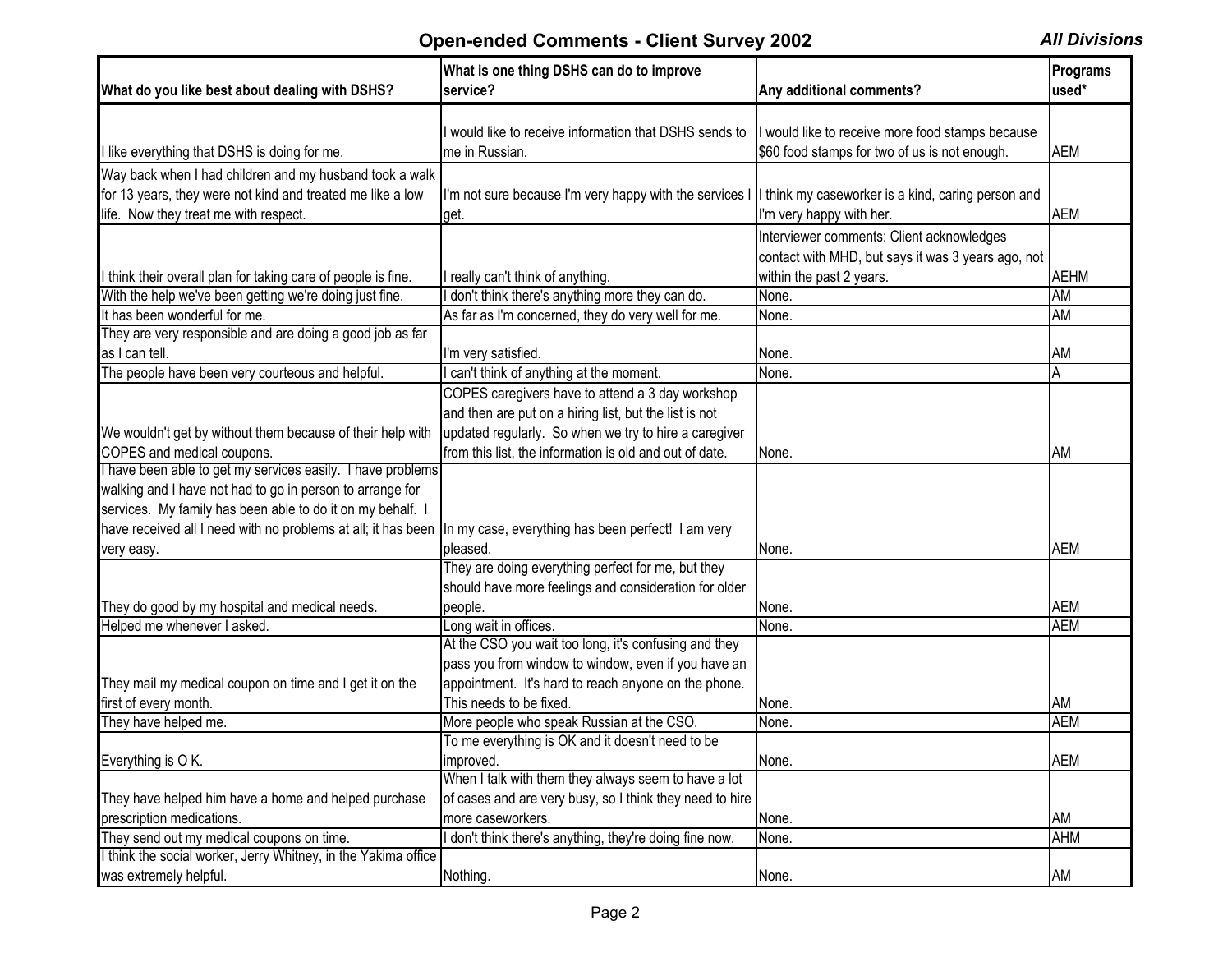|                                                         | What is one thing DSHS can do to improve                                                                     |                                                      | Programs    |
|---------------------------------------------------------|--------------------------------------------------------------------------------------------------------------|------------------------------------------------------|-------------|
| What do you like best about dealing with DSHS?          | service?                                                                                                     | Any additional comments?                             | used*       |
|                                                         | When we need a new wheelchair because the battery                                                            |                                                      |             |
|                                                         | pack on the old one has worn out, or other equipment                                                         |                                                      |             |
|                                                         | needs to be replaced, we should be able to get it. The                                                       |                                                      |             |
| Nothing.                                                | State is denying my request for new equipment.                                                               | None.                                                | <b>AEM</b>  |
| I like getting rides to the doctor.                     | don't know.                                                                                                  | None.                                                | <b>AEM</b>  |
|                                                         | There should be brochures to explain about getting                                                           |                                                      |             |
| can't pick out anything.                                | qlasses.                                                                                                     | None.                                                | AM          |
| I haven't had a problem with them.                      | don't know.                                                                                                  | None.                                                | <b>AEM</b>  |
|                                                         | It would be better if we could receive more information                                                      |                                                      |             |
| DSHS staff treated me with courtesy and respect, and    | about all DSHS's services in our language                                                                    | want to thank DSHS for all the services which my     |             |
| acted quickly.                                          | (Vietnamese).                                                                                                | wife and I received.                                 | <b>AEHM</b> |
| I like everything about DSHS.                           | Need more food stamps!                                                                                       | Appreciate the attention to our opinions.            | <b>AEM</b>  |
|                                                         |                                                                                                              | Interviewer comments: Client states he receives      |             |
|                                                         |                                                                                                              | medical coupons, but has not used them in the        |             |
|                                                         |                                                                                                              | past 2 years. He states he has not gone to the       |             |
|                                                         |                                                                                                              |                                                      |             |
|                                                         |                                                                                                              | doctor, nor had prescription medications, etc in the |             |
| It comes in handy.                                      | don't know.                                                                                                  | last 2 years.                                        | <b>AEM</b>  |
| They help me with my whole life and I don't have any    |                                                                                                              |                                                      |             |
| problems with them. I can make reports to them over the |                                                                                                              |                                                      |             |
| phone.                                                  | can't think of anything.                                                                                     | None.                                                | <b>AEHM</b> |
| Nothing in particular jumps out at me.                  | Reduce paperwork.                                                                                            | None.                                                | <b>AM</b>   |
|                                                         |                                                                                                              | Dentists won't take the medical coupon because it    |             |
|                                                         | We don't get any notice showing how much was paid                                                            | takes too long to get paid. Treat a person like a    |             |
|                                                         | to the doctor, so we don't know if the doctor is billing us person, not just a number, because no two people |                                                      |             |
| That I don't have to pay for prescriptions.             | too.                                                                                                         | are just the same.                                   | <b>AEHM</b> |
|                                                         | The visiting nurse should come out to my home more                                                           |                                                      |             |
| They never question what I need.                        | often than once a year.                                                                                      | None.                                                | AM          |
|                                                         |                                                                                                              | just hope they don't cut back on any more            |             |
| Nothing.                                                | don't know what to say.                                                                                      | prescriptions.                                       | AM          |
| They help people who are otherwise unable to help       |                                                                                                              |                                                      |             |
| themselves                                              | Nothing                                                                                                      | None.                                                | <b>AEM</b>  |
| Likes the medical program.                              | Do more follow-up.                                                                                           | None.                                                | <b>AEM</b>  |
| I like that they come and take me to the doctor.        | I don't have any idea, they're doing just fine.                                                              | None.                                                | AM          |
|                                                         | Get some employees who want to work there and who                                                            | The people working in the CSO are mean to            |             |
| don't know; I'm glad they're there.                     | like their jobs.                                                                                             | people and think they are saving the world.          | AM          |
| can usually get hold of them on the phone.              | can't think of anything.                                                                                     | They have a habit of losing papers.                  | AM          |
| They've always treated my grandmother (the client) real |                                                                                                              |                                                      |             |
| well. They take good care of her.                       | More in-home assistance.                                                                                     | None.                                                | <b>AEM</b>  |
| They allowed me to make some of my own decisions.       | None.                                                                                                        | None.                                                | AM          |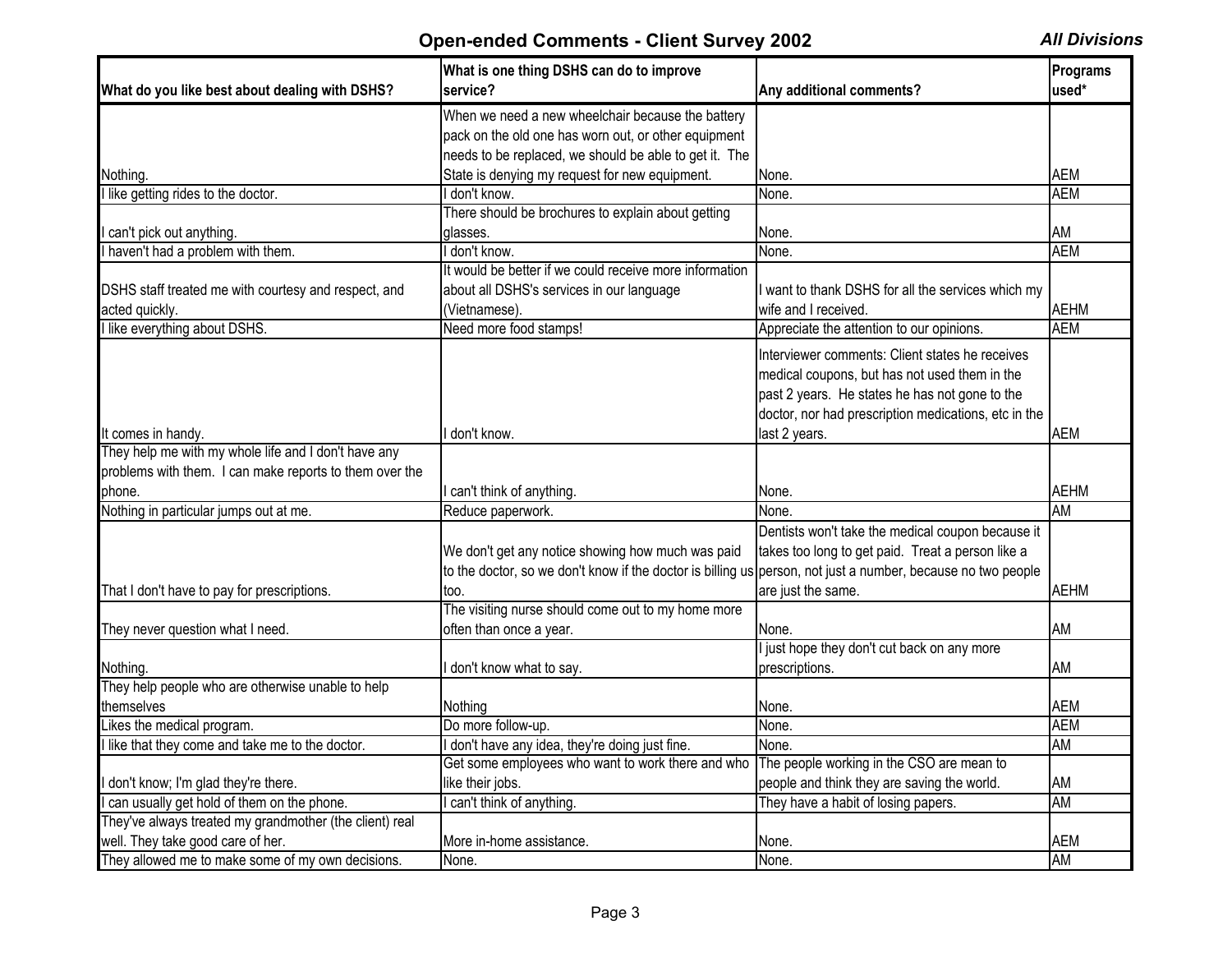|                                                             | What is one thing DSHS can do to improve                                                   |                                                  | Programs                 |
|-------------------------------------------------------------|--------------------------------------------------------------------------------------------|--------------------------------------------------|--------------------------|
| What do you like best about dealing with DSHS?              | service?                                                                                   | Any additional comments?                         | used*                    |
|                                                             |                                                                                            | I would like someone around me more than 3       |                          |
| I like everything and I am very much grateful to DSHS.      | No suggestions.                                                                            | hours a day. I do need more help.                | AM                       |
|                                                             |                                                                                            |                                                  |                          |
|                                                             | They should have a better transportation system for                                        |                                                  |                          |
| I like the medical assistance and COPES the best.           | disabled and handicapped people to get to the doctor.                                      | None.                                            | <b>AHMS</b>              |
| They are very helpful.                                      | No idea.                                                                                   | None.                                            | <b>AHM</b>               |
| They help old people like me who don't have anyone else to  |                                                                                            |                                                  |                          |
| help us.                                                    | Can't think of anything negative.                                                          | None.                                            | <b>AEM</b>               |
| Nothing.                                                    | Don't know.                                                                                | None.                                            | AM                       |
| I don't know what I'd have done without them. On a fixed    | I don't really know what to do to improve them, they've                                    |                                                  |                          |
| income you just don't have enough money to go around.       | been so good to me.                                                                        | None.                                            | AM                       |
|                                                             | Observe the rules and the regulations. I asked many                                        |                                                  |                          |
|                                                             | times for children's clothes vouchers and car repair                                       |                                                  |                          |
|                                                             | money, and my case manager promised me I would                                             |                                                  |                          |
|                                                             | get it I didn't even get my early exit bonus when I got                                    |                                                  |                          |
| Nothing.                                                    | off TANF assistance early.                                                                 | None.                                            | <b>AEHM</b>              |
| I don't like all the threatening letters the food stamp     |                                                                                            |                                                  |                          |
| program sends out. It's not worth it for \$12.00.           | Stop sending threatening letters to people.                                                | None.                                            | <b>AEM</b>               |
| That when I need the help all I have to do is telephone.    | can't think of anything.                                                                   | None.                                            | <b>AM</b>                |
|                                                             |                                                                                            |                                                  |                          |
| AASA contact is more personal than with the welfare office. | Run it like a private business.                                                            | None.                                            | <b>AEM</b><br><b>AEM</b> |
| I like everything                                           | Continue doing the same good job.<br>would like to receive the information that DSHS sends | $\overline{\mathsf{None}}$ .                     |                          |
|                                                             | to me in Russian.                                                                          |                                                  | <b>AEM</b>               |
| I like everything that DSHS is doing for me.                | I don't know.                                                                              | None.                                            | <b>AEM</b>               |
| Well, they help me with the food stamps.                    |                                                                                            | None.                                            |                          |
|                                                             |                                                                                            | Interviewer comments: The client did not receive |                          |
|                                                             |                                                                                            | direct services from Economic Services and so    |                          |
| Can't think of anything.                                    | Don't know.                                                                                | most of the statements did not apply to her.     | <b>AEM</b>               |
| Nothing.                                                    | Nothing.                                                                                   | None.                                            | AM                       |
|                                                             | Be sure you hire good help who care and are                                                |                                                  |                          |
| I like that new director at Dad's care facility.            | understanding.                                                                             | None.                                            | AM                       |
| Some of the people have been very helpful to me and have    |                                                                                            |                                                  |                          |
| gone beyond the call of duty. Denise Miller in the Everett  | They should give more food stamps or meals on                                              |                                                  |                          |
| CSO is the best.                                            | wheels.                                                                                    | None.                                            | <b>AEHMV</b>             |
| Nothing. I really haven't had to work at getting help.      | Be more considerate of the person.                                                         | Give Americans as much help as the foreigners.   | <b>AEHM</b>              |
| They take care of all my needs. My monthly prescriptions    |                                                                                            |                                                  |                          |
| cost \$1500.                                                | I don't know.                                                                              | None.                                            | AM                       |
| I think they have met my needs.                             | Nothing.                                                                                   | None.                                            | AM                       |
| The medical help.                                           | Can't think of anything.                                                                   | None.                                            | <b>AEM</b>               |
| They were there when we needed them.                        | I can't think of anything.                                                                 | None.                                            | AM                       |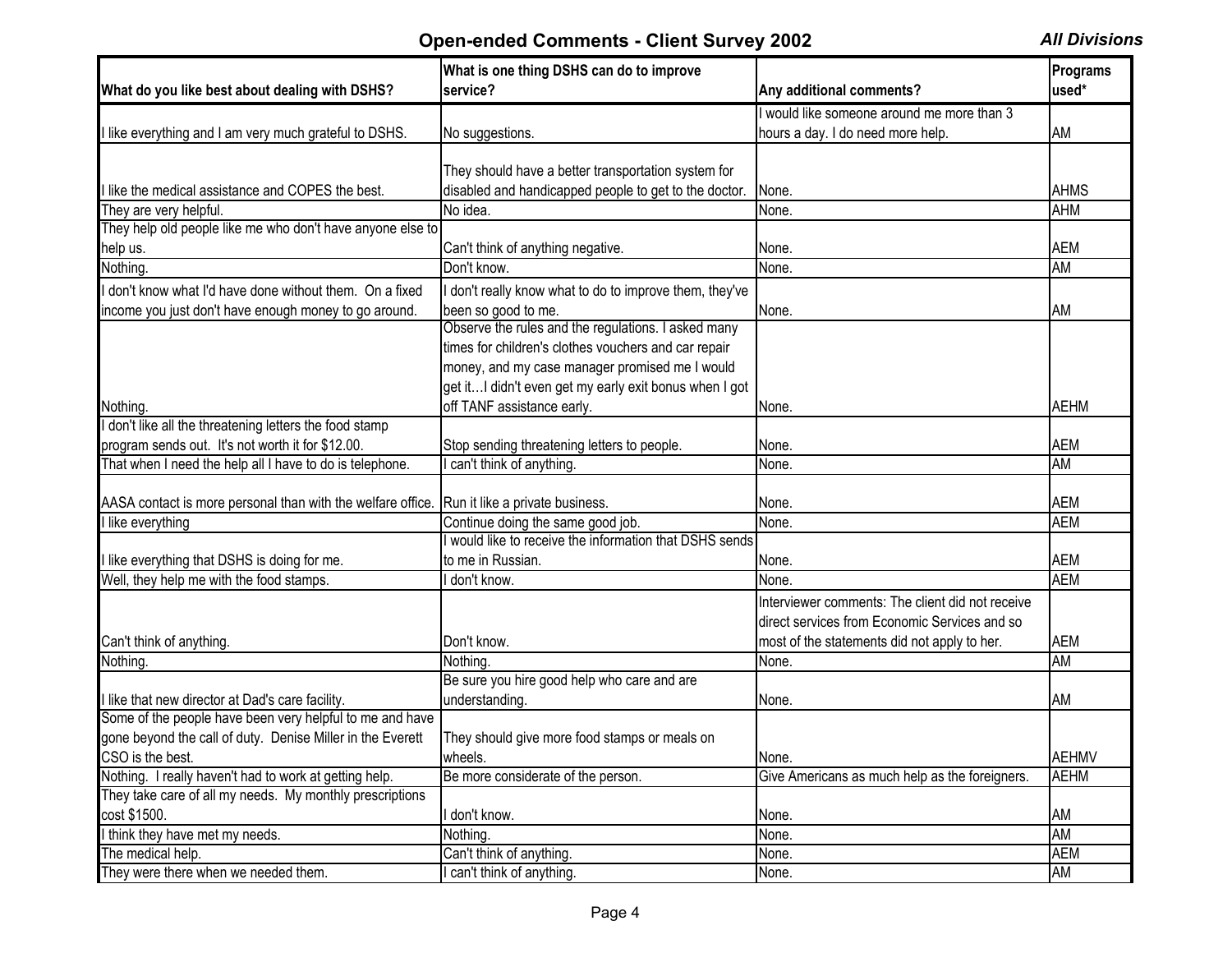| What do you like best about dealing with DSHS?                                                                  | What is one thing DSHS can do to improve<br>service?                                                   | Any additional comments?                             | Programs<br>used* |
|-----------------------------------------------------------------------------------------------------------------|--------------------------------------------------------------------------------------------------------|------------------------------------------------------|-------------------|
| Gordon Maul and Rebecca Fine in the Port Townsend CSO  I would think that if the workers were more available to |                                                                                                        |                                                      |                   |
| are hardworking and very courteous.                                                                             | people who are employed it would be good.                                                              | None.                                                | AM                |
|                                                                                                                 | Home caretakers are not used adequately. Some                                                          |                                                      |                   |
|                                                                                                                 | people don't need caretakers as much as others.                                                        |                                                      |                   |
| Overall I am satisfied with DSHS.                                                                               | Others need caretakers more.                                                                           |                                                      | <b>AEM</b>        |
| I like her Social Worker, Carla Wood, in the Bellingham                                                         |                                                                                                        | appreciate the assistance I receive from DSHS.       |                   |
|                                                                                                                 |                                                                                                        |                                                      |                   |
| office.<br>They have helped me with my medical needs and with rent                                              | don't think so. We are very well satisfied.                                                            | None.                                                | AM                |
|                                                                                                                 |                                                                                                        |                                                      | <b>AEM</b>        |
| and food.                                                                                                       | Nothing, they treat me very well.                                                                      | None.                                                | <b>AM</b>         |
| I'm just glad they are there.                                                                                   | Offer more reimbursement to medical providers.<br>I'm disabled, so I'd like to be able to do telephone | None.                                                |                   |
|                                                                                                                 |                                                                                                        |                                                      |                   |
|                                                                                                                 | interviews instead of being required to come in to the                                                 |                                                      |                   |
|                                                                                                                 | office. Also, I'm tired of being bounced from one                                                      |                                                      |                   |
| I've had some good caseworkers and some not so good.                                                            | worker to another.                                                                                     | None.                                                | <b>AEM</b>        |
| Getting the medical care.                                                                                       | can't think of anything off the top of my head.                                                        | None.                                                | <b>AM</b>         |
| couldn't survive without DSHS.                                                                                  | Everything is okay--no changes needed.                                                                 | None.                                                | <b>AEM</b>        |
|                                                                                                                 | I've never had any problems with the way they're set                                                   |                                                      |                   |
| The service I get with them is good.                                                                            | up now.                                                                                                | None.                                                | AM                |
|                                                                                                                 | Well, I don't think there's anything except don't cut                                                  |                                                      |                   |
|                                                                                                                 | back on brand name prescriptions because sometimes                                                     |                                                      |                   |
| I think medical assistance is a good program.                                                                   | the generic medication is not as good.                                                                 | None.                                                | AM                |
|                                                                                                                 | Listen to the people. And don't look at the color of their                                             |                                                      |                   |
|                                                                                                                 | skin. I'm tired of being treated like shit because I'm                                                 | You need to do something about the doctors that      |                   |
| They did give me medical coupons when I was in dire need                                                        | white. The Grandview CSO is extremely prejudiced                                                       | take the medical coupons but treat the patients like |                   |
| of surgery.                                                                                                     | against whites.                                                                                        | shit.                                                | <b>AEM</b>        |
|                                                                                                                 | I think that everything is good enough, no                                                             |                                                      |                   |
| I like everything DSHS is doing for me.                                                                         | improvements are necessary.                                                                            | No comments.                                         | <b>AEM</b>        |
| Well, what can I say. They're handy and good to me.                                                             | Don't discontinue it.                                                                                  | None.                                                | AM                |
|                                                                                                                 |                                                                                                        |                                                      |                   |
| That they help her out when she needs it.                                                                       | don't think there is anything they can do to improve it.                                               | None.                                                | AM                |
|                                                                                                                 | Set up a group that can screen and provide qualified                                                   |                                                      |                   |
| Paying for medical care and prescription medicines.                                                             | COPES caregivers.                                                                                      | The COPES program is wonderful.                      | AM                |
|                                                                                                                 | I think when there is a limit put on prescription                                                      |                                                      |                   |
| I like that they are so interested in seniors, much more than                                                   | medications there should be an explanation made to                                                     |                                                      |                   |
| lin Montana.                                                                                                    | the clients.                                                                                           | Thank you.                                           | AM                |
| The helpful people who work there.                                                                              | More money for food and rent                                                                           | None.                                                | <b>AEM</b>        |
|                                                                                                                 | would like them to get social workers that care more                                                   |                                                      |                   |
| I like the medical help and medical services.                                                                   | about the clients.                                                                                     | None.                                                | <b>AEM</b>        |
| I like the medical.                                                                                             | I want it to be easier to refill prescriptions.                                                        | None.                                                | <b>AM</b>         |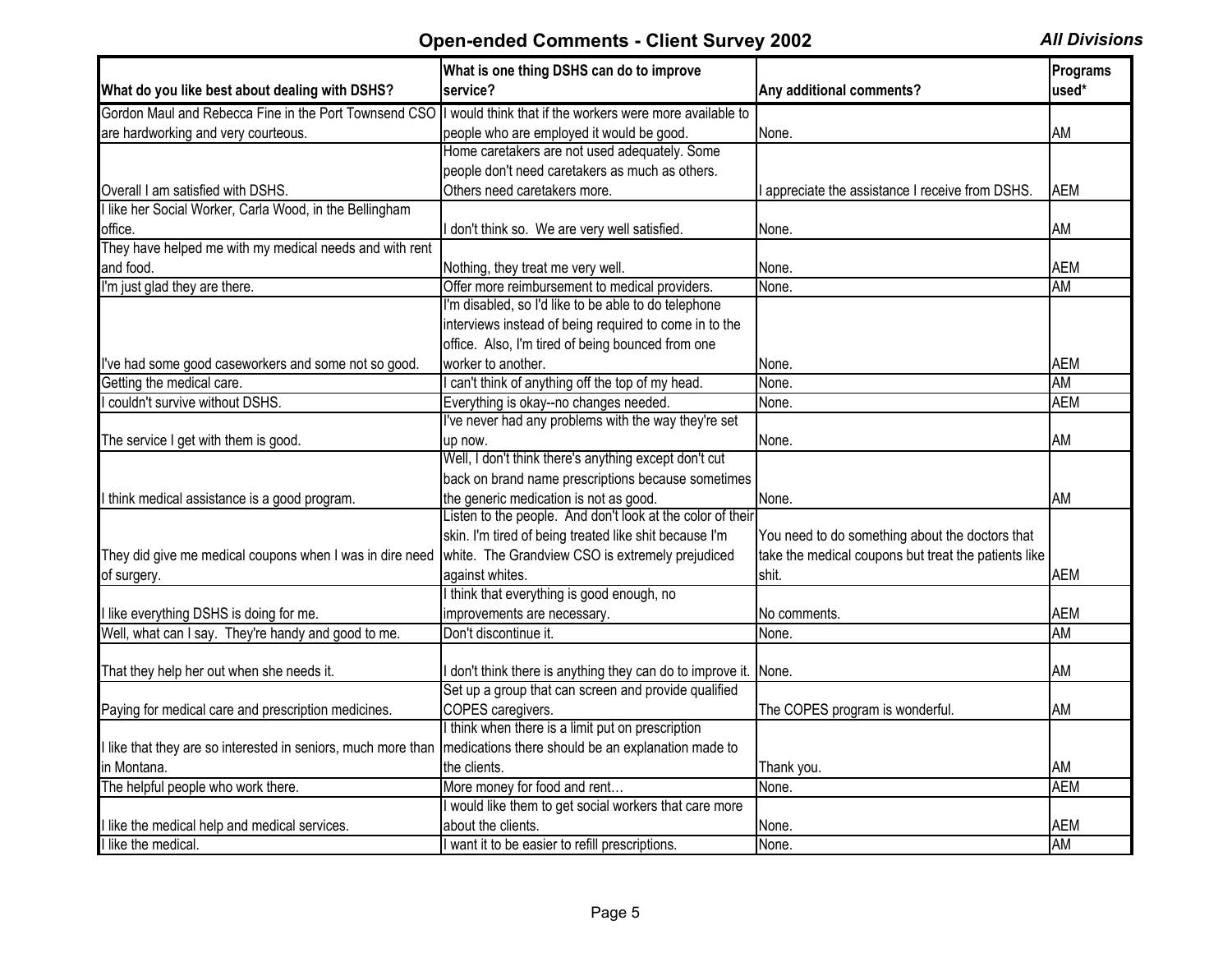| What do you like best about dealing with DSHS?                                    | What is one thing DSHS can do to improve<br>service?                                                    | Any additional comments?                           | Programs<br>used* |
|-----------------------------------------------------------------------------------|---------------------------------------------------------------------------------------------------------|----------------------------------------------------|-------------------|
|                                                                                   |                                                                                                         |                                                    |                   |
|                                                                                   | would like to receive the information that DSHS sends I wish my medications were not substituted by the |                                                    |                   |
| I like everything that DSHS is doing for me.                                      | to me in Russian. It's difficult to have it translated.                                                 | cheaper ones.                                      | <b>AEM</b>        |
|                                                                                   |                                                                                                         | It would be a good idea if DSHS were open more     |                   |
| Assistance is provided in timely manner.                                          | am very happy with DSHS services.                                                                       | hours to provide services for me.                  | <b>AEM</b>        |
| am satisfied with everything. I like everything that DSHS                         | wish the information that DSHS sends to me were in                                                      |                                                    |                   |
| is doing for me.                                                                  | Russian or Ukrainian.                                                                                   | None.                                              | <b>AEM</b>        |
| If he needs any help he gets it.                                                  | don't know.                                                                                             | None                                               | <b>AM</b>         |
| Nothing.                                                                          | wish they'd let me go home more often.                                                                  | None.                                              | <b>AM</b>         |
| Their timeliness, their courtesy and respect. The medical                         |                                                                                                         |                                                    |                   |
| coupons are always here on time.                                                  | Combine the federal and state offices into one building. None.                                          |                                                    | <b>AEM</b>        |
| Nothing in particular stands out.                                                 | don't really know.                                                                                      | None.                                              | <b>AEHMV</b>      |
| Everything.                                                                       | Nothing.                                                                                                | None.                                              | <b>AHM</b>        |
| like the people in the Walla Walla AASA office. Social                            |                                                                                                         |                                                    |                   |
| worker Judy Miller is very good.                                                  | Well, I don't know of anything.                                                                         | None.                                              | <b>AEM</b>        |
| The case manager does terrific work.                                              | Give the DSHS employees a pay raise.                                                                    | None.                                              | <b>AEHM</b>       |
|                                                                                   | wish the information that DSHS sends to me were in                                                      |                                                    |                   |
| I like everything.                                                                | Russian.                                                                                                | None.                                              | <b>AEM</b>        |
| Every time we get a letter from DSHS, we call and they                            | Do home visits to help the clients more and to check                                                    |                                                    |                   |
| always explain it to us and help us.                                              | and see if they are OK.                                                                                 | None.                                              | Α                 |
|                                                                                   |                                                                                                         |                                                    |                   |
|                                                                                   | Don't change the program rules so often. We just get                                                    |                                                    |                   |
| They do a really good job and have helped us a lot.                               | used to the rules, and they go and change them on us. None.                                             |                                                    | ΑM                |
|                                                                                   |                                                                                                         |                                                    |                   |
|                                                                                   | Some cab drivers are rude and mean. DSHS should                                                         |                                                    |                   |
| They are courteous and listen to what I say.                                      | check into our complaints about these cab drivers.                                                      | None.                                              | <b>AHM</b>        |
|                                                                                   | I wish DSHS could provide interpreters as quickly as                                                    |                                                    |                   |
|                                                                                   | needed. It's hard to get translation services.                                                          |                                                    | <b>AEHM</b>       |
| Case manager Anna Straka seems to be the most helpful.                            | Need to educate adult care home operators about how                                                     | None.                                              |                   |
|                                                                                   |                                                                                                         |                                                    |                   |
| I like that little thing that comes in the mail each month that                   | to care for the elderly residents and when to get                                                       |                                                    |                   |
| pays for medical care.<br>I had concerned and considerate workers in the Orchards | medical help for them.                                                                                  | None.                                              | AM                |
|                                                                                   | I don't know because they have been really good to                                                      |                                                    |                   |
| CSO.                                                                              | me.                                                                                                     | None.                                              | AHM               |
|                                                                                   | wish they'd put an AASA office in Auburn. The                                                           |                                                    |                   |
| They make things clear.                                                           | nearest one to me is in Kent.                                                                           | None.                                              | A                 |
| DSHS has been very kind to me and I am grateful for all                           |                                                                                                         | I understand why you are doing a survey, but it is |                   |
| their assistance.                                                                 | Nothing.                                                                                                | quite lengthy.                                     | <b>AEM</b>        |
| I'm very satisfied with my service. All my calls have been                        |                                                                                                         |                                                    |                   |
| returned within a short period of time.                                           | I wish I could get more food stamps.                                                                    | None.                                              | <b>AEM</b>        |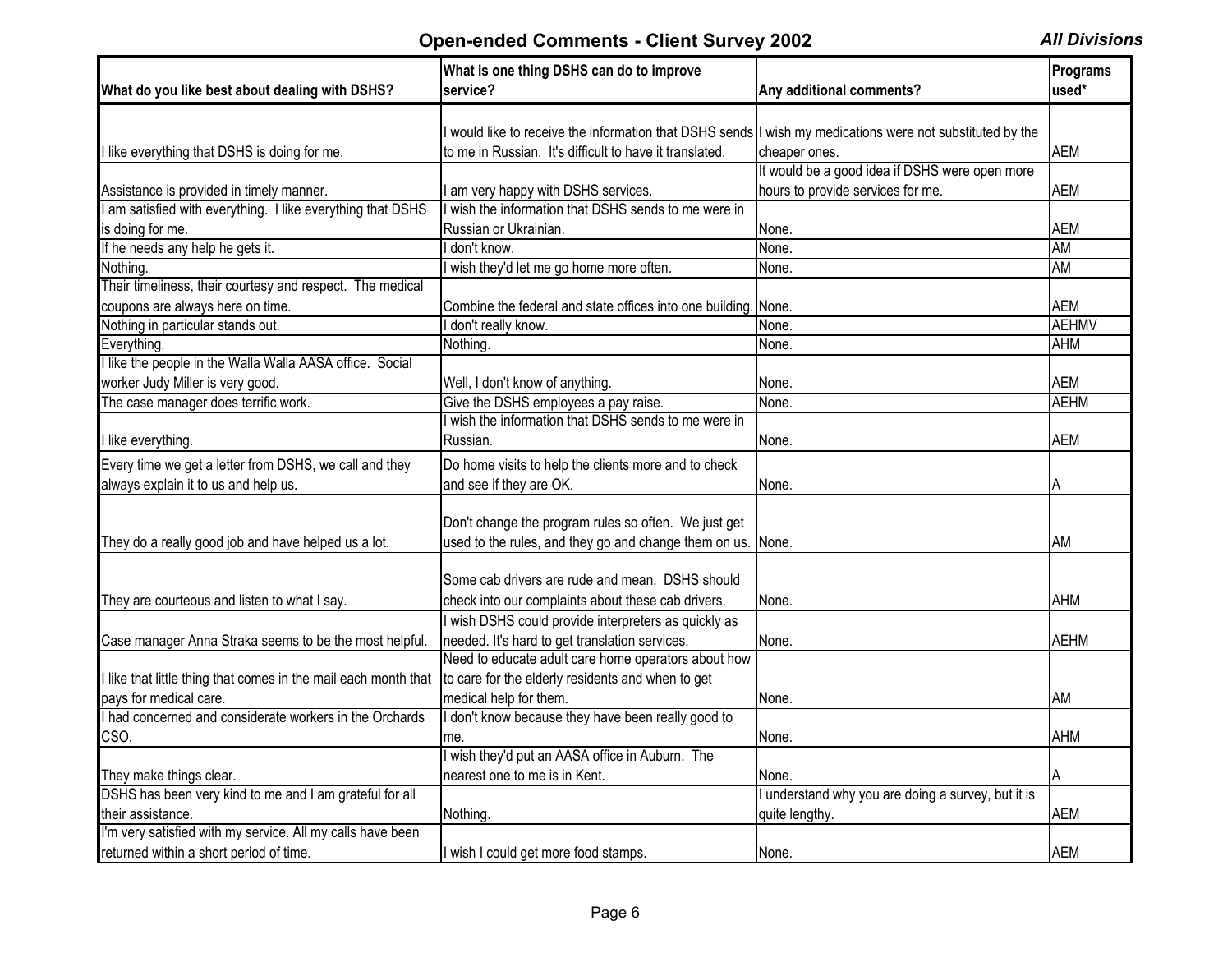|                                                                                                                 | What is one thing DSHS can do to improve                  |                                                   | Programs   |
|-----------------------------------------------------------------------------------------------------------------|-----------------------------------------------------------|---------------------------------------------------|------------|
| What do you like best about dealing with DSHS?                                                                  | service?                                                  | Any additional comments?                          | used*      |
|                                                                                                                 | I would like for them to be more courteous. When I        |                                                   |            |
| When it comes down to time for my eligibility review, they                                                      | have an appointment at the CSO I should not have to       |                                                   |            |
| mail the papers to me.                                                                                          | wait 2 or 3 hours in the waiting room.                    | None.                                             | <b>AM</b>  |
| Nice people, good services                                                                                      | None.                                                     | None.                                             | Α          |
|                                                                                                                 | don't know if it's Medicare or Medicaid, because we       |                                                   |            |
|                                                                                                                 | have both, but the program is insisting on doctors        |                                                   |            |
|                                                                                                                 | consultation and x-rays in order to justify buying a      |                                                   |            |
| When the person I'm calling for is not available, I'm able to                                                   | \$10.00 can of special food for my husband. It seems      |                                                   |            |
| get questions answered by someone else.                                                                         | like a big waste of money.                                | None.                                             | AM         |
|                                                                                                                 |                                                           |                                                   |            |
| I liked working with VAthey were really helpful. I liked my                                                     |                                                           |                                                   |            |
| Aging counselor (Terry Haga)she was so cooperative, so                                                          |                                                           |                                                   |            |
| understanding, and has been like a sister.                                                                      | More food stamps.                                         | None.                                             | <b>AMS</b> |
|                                                                                                                 | They need to listen to legitimate concerns of clients.    |                                                   |            |
|                                                                                                                 | They should not allow doctors and dentists who do not     |                                                   |            |
|                                                                                                                 | meet standards of care under DSHS to accept               |                                                   |            |
|                                                                                                                 | Medicaid patients. Of particular concern is a dentist, Dr |                                                   |            |
| At least they are there to help.                                                                                | Russell Clark in South Bend.                              | None.                                             | <b>AEM</b> |
| She likes her caregiver.                                                                                        | Nothing.                                                  | None.                                             | <b>AM</b>  |
| can't think of anything.                                                                                        | They should return phone calls a lot sooner.              | None.                                             | <b>AM</b>  |
|                                                                                                                 | I think caseworkers should go back to doing home          |                                                   |            |
| guess that it's there to help me.                                                                               | visits.                                                   | None.                                             | <b>AEM</b> |
| think it's wonderful. They do a great job.                                                                      | I think they should check out people a little bit more.   | None.                                             | <b>AM</b>  |
| Nothing.                                                                                                        | They should help pay for my Rascal scooter.               | None.                                             | <b>AM</b>  |
|                                                                                                                 |                                                           | I don't agree that my SSI benefit should be lower |            |
| My caseworker, Pattie Thoth in the Shelton Aging and Adult Don't write all of the rules in a book, instead have |                                                           | when I moved to Shelton. It was \$20.00 more      |            |
| Services office.                                                                                                | caseworkers go by their feelings.                         | when I lived in Tacoma.                           | <b>AEM</b> |
| They try to treat everyone fairly. They try to do something                                                     | More or less, drop in once in a while for surprise home   |                                                   |            |
| to help and will let you know if they can't.                                                                    | visits.                                                   | None.                                             | AM         |
| They are wonderful people, they always call me back.                                                            | I think they are OK.                                      | None.                                             | <b>AEM</b> |
| Nothing.                                                                                                        | None.                                                     | None.                                             | <b>AM</b>  |
| I always have my questions answered. The staff gave us a                                                        |                                                           |                                                   |            |
| lot of good information.                                                                                        | I can't think of anything.                                | None.                                             | AM         |
| She and her husband are satisfied with everything,                                                              | Client would like to receive all information from DSHS    |                                                   |            |
| especially the medical assistance.                                                                              | in Russian or Ukrainian                                   | No comments.                                      | <b>AEM</b> |
| They have helped me a whole lot.                                                                                | No. not a thing.                                          | None.                                             | <b>AM</b>  |
| They are courteous and I get what I need.                                                                       | I need more money for groceries.                          | None.                                             | <b>AM</b>  |
| They help with my medical. They are really good.                                                                | Nothing.                                                  | None.                                             | AM         |
| All the programs available for elderly people.                                                                  | I can't think of anything off-hand.                       | None.                                             | <b>AM</b>  |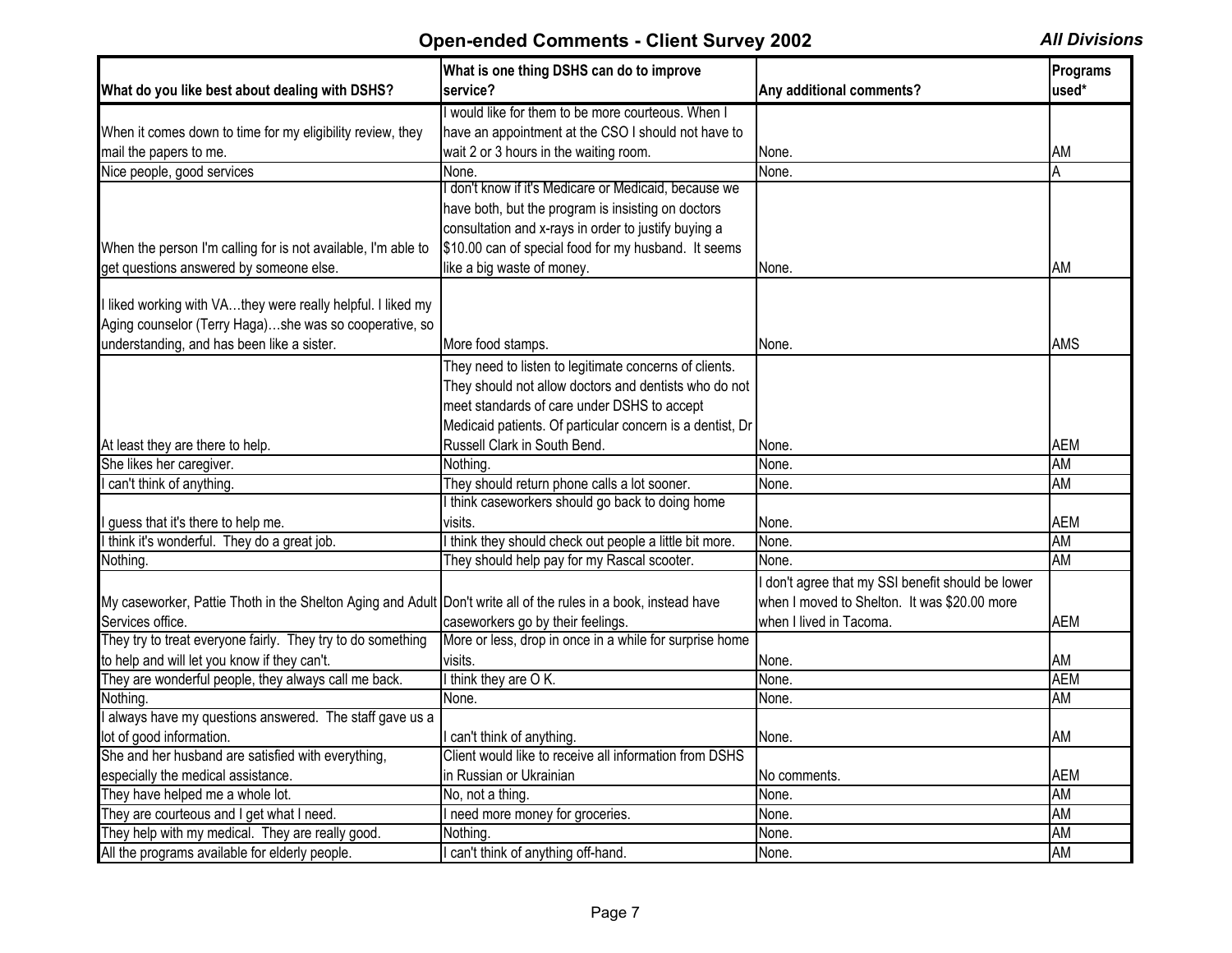|                                                                                                                         | What is one thing DSHS can do to improve                                              |                                                      | Programs        |
|-------------------------------------------------------------------------------------------------------------------------|---------------------------------------------------------------------------------------|------------------------------------------------------|-----------------|
| What do you like best about dealing with DSHS?                                                                          | service?                                                                              | Any additional comments?                             | used*           |
|                                                                                                                         |                                                                                       | In my particular case, I would like my daughter to   |                 |
|                                                                                                                         |                                                                                       | be my social worker and receive payment for          |                 |
|                                                                                                                         |                                                                                       | helping me, because she has children and needs       |                 |
| Medical assistance.                                                                                                     | No suggestions                                                                        | the work to earn her family's living.                | AEM             |
| Nothing.                                                                                                                | None.                                                                                 | None.                                                | <b>AEM</b>      |
|                                                                                                                         | DSHS does not pay enough attention to disabled                                        |                                                      |                 |
|                                                                                                                         | people. These clients need to have an advocate                                        |                                                      |                 |
| I can't think of anything.                                                                                              | stationed in the CSO's to help fill out paperwork.                                    | None.                                                | <b>AEM</b>      |
|                                                                                                                         |                                                                                       | Interviewer comment: After struggling with the first |                 |
|                                                                                                                         |                                                                                       | 4 questions of AASA, client denied any contact       |                 |
| Nothing. It's a great service and I appreciate it.                                                                      | can't think of anything.                                                              | with that program.                                   | AM              |
|                                                                                                                         | don't know. Maybe they could advertise how young                                      |                                                      |                 |
| I like the AASA program. It has been great for me.                                                                      | adults could use Work First to get jobs.                                              | None.                                                | <b>AEM</b>      |
|                                                                                                                         | don't know. You've done just grand in respect to our                                  |                                                      |                 |
| I like your timeliness. It has been wonderful.                                                                          | situation.                                                                            | None.                                                | AM              |
| I think they have filled our needs. I always get a phone call                                                           |                                                                                       |                                                      |                 |
| back, and they only misplaced our paperwork once.                                                                       | I haven't had a problem at all.                                                       | None.                                                | AM              |
|                                                                                                                         | The only pharmacy in Goldendale has mailed out                                        |                                                      |                 |
|                                                                                                                         | letters saying that if Gov Locke cuts payments any                                    |                                                      |                 |
|                                                                                                                         | more they won't be able to take medical coupons                                       |                                                      |                 |
|                                                                                                                         | anymore. The next nearest pharmacies are 30 miles                                     |                                                      |                 |
| I like that they have the medical coupons for the old people                                                            | away in The Dalles OR and 70 miles away in Yakima                                     | I think DSHS is doing a good job, but it's the       |                 |
| I think they are just great.                                                                                            | WA.                                                                                   | politicians that are the problem.                    | AM              |
| They helped me.                                                                                                         | No comments.                                                                          | None.                                                | <b>AEM</b>      |
|                                                                                                                         |                                                                                       |                                                      | <b>AHM</b>      |
| I like the way they help people.<br>I like the services.                                                                | Actually you have a really good program already.                                      | None.                                                |                 |
|                                                                                                                         | I'm not sure.                                                                         | None.                                                | Α<br><b>AEM</b> |
| can't think of a thing.                                                                                                 | Nothing.                                                                              | None.                                                |                 |
|                                                                                                                         |                                                                                       |                                                      | <b>AEM</b>      |
| My caseworker is very kind and she cares about my needs.<br>I think they are a fine organization and they are the best. | Sometimes they don't call me back right away.<br>Good Lord, I can't think of a thing. | None.                                                | <b>AEM</b>      |
|                                                                                                                         |                                                                                       |                                                      |                 |
|                                                                                                                         | Dental is terrible. Most dentists won't take the medical                              |                                                      |                 |
|                                                                                                                         | coupons. We finally found one that did, but his office                                |                                                      |                 |
| Since we got away from the Ballard CSO things have gotten hygiene and sterilization was non-existent. I wouldn't        |                                                                                       |                                                      |                 |
| much better.                                                                                                            | take my dog to him.                                                                   | None.                                                | AM              |
|                                                                                                                         | I would like for them to follow-up after they send out a                              |                                                      |                 |
| They give me the things I need that I'd have to go without if                                                           | girl to someone's home to see if the girl is doing a good                             |                                                      |                 |
| it weren't for DSHS.                                                                                                    | job or just sitting around and not working.                                           | None.                                                | <b>AM</b>       |
| Well, I don't know.                                                                                                     | I don't know.                                                                         | None.                                                | <b>AM</b>       |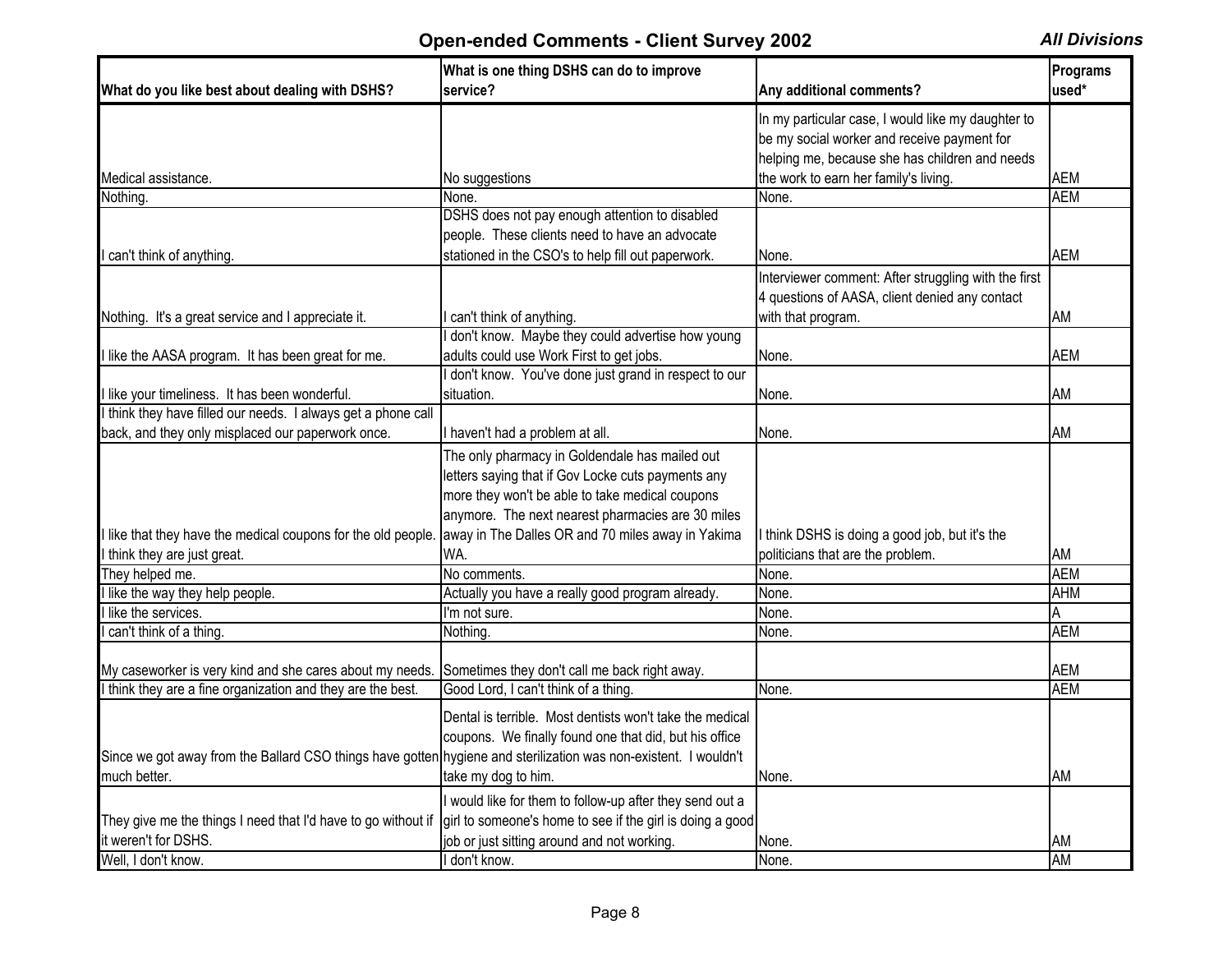| What do you like best about dealing with DSHS?                                                                                                                                | What is one thing DSHS can do to improve<br>service?                                                                                                                             | Any additional comments?               | Programs<br>used* |
|-------------------------------------------------------------------------------------------------------------------------------------------------------------------------------|----------------------------------------------------------------------------------------------------------------------------------------------------------------------------------|----------------------------------------|-------------------|
|                                                                                                                                                                               |                                                                                                                                                                                  | am White or Caucasian. My children are |                   |
| Nothing.                                                                                                                                                                      | None.                                                                                                                                                                            | Hispanic.                              | <b>AEHM</b>       |
| can't think of anything I like about DSHS.                                                                                                                                    | Nothing.                                                                                                                                                                         | None.                                  | <b>AM</b>         |
| I need assistance to pay for my medical care and they help                                                                                                                    | More nice people like you (Maria Santiago, DSHS                                                                                                                                  |                                        |                   |
| me, but they also need to help my wife.                                                                                                                                       | bilingual staff who translated). God bless you!                                                                                                                                  | None.                                  | <b>AEM</b>        |
| I like your new Work First program.                                                                                                                                           | Nothing.                                                                                                                                                                         | None.                                  | <b>CMS</b>        |
| I like your Work First program and that you were strict with                                                                                                                  |                                                                                                                                                                                  |                                        |                   |
| me. If it wasn't for Work First I'd still have low self-esteem                                                                                                                |                                                                                                                                                                                  |                                        |                   |
| and not be accomplishing anything. They made me get up                                                                                                                        | don't like the new system with the call centers. I want                                                                                                                          |                                        |                   |
| off my ass and get a job.                                                                                                                                                     | to be able to talk with my case worker.                                                                                                                                          | None.                                  | <b>CEMS</b>       |
| I haven't given any thought to that.                                                                                                                                          | don't know.                                                                                                                                                                      | None.                                  | <b>CEM</b>        |
| When young children need something, CPS will help them.<br>But I don't know if they do it to help the child or to help CPS<br>put the child up for adoption.                  | When CPS removes a child from the home, after about<br>6 months they should return the child to it's parents to<br>see if the parents have adjusted to providing proper<br>care. | None.                                  |                   |
| That they are there to help.                                                                                                                                                  | Can't think of anything.                                                                                                                                                         | None.                                  | <b>CMS</b>        |
|                                                                                                                                                                               |                                                                                                                                                                                  |                                        |                   |
| I liked it when the judge said, "Case dismissed".                                                                                                                             | Instead of claiming charges against the innocent, go<br>after the guilty.                                                                                                        | None.                                  | C                 |
| I like that we have to do more for ourselves now with Work                                                                                                                    | You need receptionists that are more friendly and                                                                                                                                |                                        |                   |
| First.                                                                                                                                                                        | pleasant to clients.                                                                                                                                                             | None.                                  | <b>CEMS</b>       |
| I like the alcohol and drug treatment the best.                                                                                                                               | Nothing.                                                                                                                                                                         | None.                                  | <b>CEMS</b>       |
| I like the workers better now than 20 years ago. They are<br>more polite, courteous and explain things better.                                                                | Return phone calls more promptly.                                                                                                                                                | None.                                  |                   |
| In order to apply for food stamps you have to be there<br>before the doors open in the morning and they only take the<br>first 20 people. No more food stamp applications are |                                                                                                                                                                                  |                                        |                   |
| accepted that day at the Kelso office. You should not allow                                                                                                                   | You should have morning and afternoon Work First                                                                                                                                 |                                        |                   |
| this to keep going on.                                                                                                                                                        | meetings for clients, not just a morning meeting.                                                                                                                                | None.                                  | <b>CEHM</b>       |
| I don't have any problems, but I thought ADATSA was very                                                                                                                      |                                                                                                                                                                                  |                                        |                   |
| prompt in helping me.                                                                                                                                                         | They are pretty good already.                                                                                                                                                    | None.                                  | <b>CEMS</b>       |
| Nothing.                                                                                                                                                                      | Don't know.                                                                                                                                                                      | None.                                  | <b>CEMS</b>       |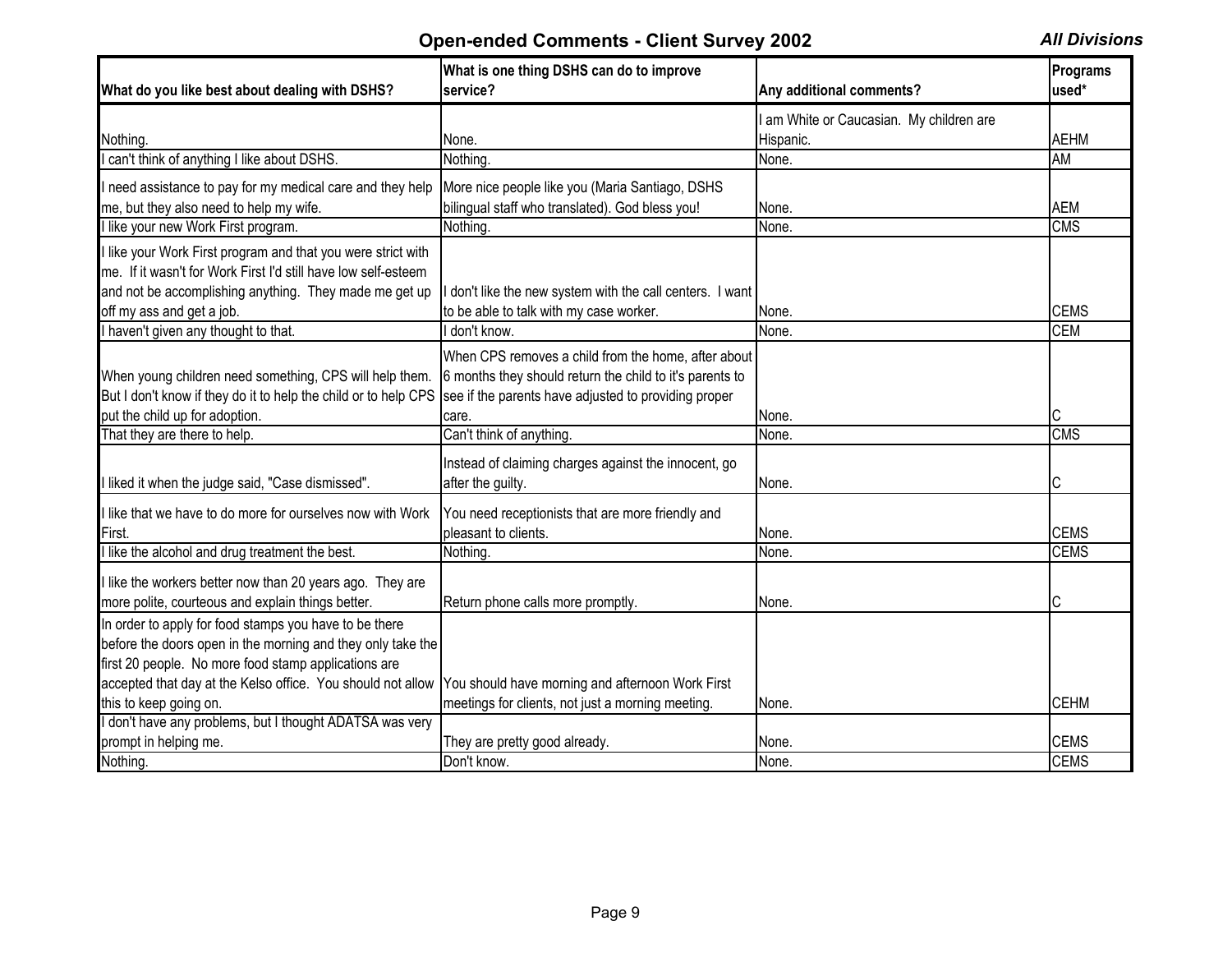| What do you like best about dealing with DSHS?                                                                                                                                                  | What is one thing DSHS can do to improve<br>service?                                                                                                                                                                                                                                                                                                                              | Any additional comments? | Programs<br>used* |
|-------------------------------------------------------------------------------------------------------------------------------------------------------------------------------------------------|-----------------------------------------------------------------------------------------------------------------------------------------------------------------------------------------------------------------------------------------------------------------------------------------------------------------------------------------------------------------------------------|--------------------------|-------------------|
|                                                                                                                                                                                                 | When teenagers approach their 18th birthday they<br>should be given information on how to stay on the<br>medical assistance program. If they need to apply on<br>their own, they should be told so that they know this.<br>When our foster daughter turned 18 the CSO cut off all                                                                                                 |                          |                   |
| I can't think of anything.                                                                                                                                                                      | of her benefits.                                                                                                                                                                                                                                                                                                                                                                  | None.                    | <b>CM</b>         |
| I don't know.                                                                                                                                                                                   | They need to return phone calls within 24 hours and<br>they need to work with you a little more.                                                                                                                                                                                                                                                                                  | None.                    | <b>CEM</b>        |
| I like the program that helps pregnant women get to the<br>doctor.                                                                                                                              | We need more food stamps.                                                                                                                                                                                                                                                                                                                                                         | None.                    | <b>CDEMS</b>      |
| That's where you get your food stamps, and other help if<br>you need it.                                                                                                                        | To be human is to err, and if there were less errors it<br>would be better.                                                                                                                                                                                                                                                                                                       | None.                    | С                 |
| I like the Child and Family Services part the best. I like my<br>CPS Social Worker, Meggin Lasano in the Yakima office                                                                          | I think that people who go down and get on Public<br>Assistance should be tested for drugs and offered<br>treatment if they test positive for drugs.                                                                                                                                                                                                                              | None.                    | <b>CMS</b>        |
| I like that they help me out with medical for my children.                                                                                                                                      | They should pay more attention to people. At the front<br>counter they are really rude to people.                                                                                                                                                                                                                                                                                 | None.                    | <b>CDEM</b>       |
| They are very busy but have helped my daughter very<br>much.                                                                                                                                    | Too long to wait at the CSO                                                                                                                                                                                                                                                                                                                                                       |                          | <b>CDM</b>        |
| We know the workers there and they are friendly and willing They are talking about cutting back on respite care for<br>to help. We especially like Cindy Hardcastle in the<br>Vancouver office. | foster parents. Please don't cut it back, we don't want<br>to lose it.                                                                                                                                                                                                                                                                                                            | None.                    | <b>CDEHM</b>      |
| There are a lot of workers that I like, especially Loretta<br>Urling in the Kelso office.                                                                                                       | They should improve on helping people who have a<br>learning disability. I live in Woodland and don't have a<br>car and can't get to Kelso everyday for Work First<br>meetings. There should be some considerations made<br>for me instead of putting me in sanctions.                                                                                                            | None.                    | <b>CEHMS</b>      |
| I like my financial worker, Sonja Dearmore, in the Spokane<br>SE CSO.                                                                                                                           | Don't keep changing workers on us so often.                                                                                                                                                                                                                                                                                                                                       | None.                    | <b>CS</b>         |
| It's great that they provide medical care for the children.                                                                                                                                     | It would be nice if they did not have so much<br>paperwork. And, you need to hire more staff. The<br>workers are way too overworked. You need to have a<br>resource list for families that take in children. It was<br>years before we knew anything about respite care, or<br>knew about summer camp for the children. We should<br>have been told about these at the beginning. | None.                    | <b>CEHM</b>       |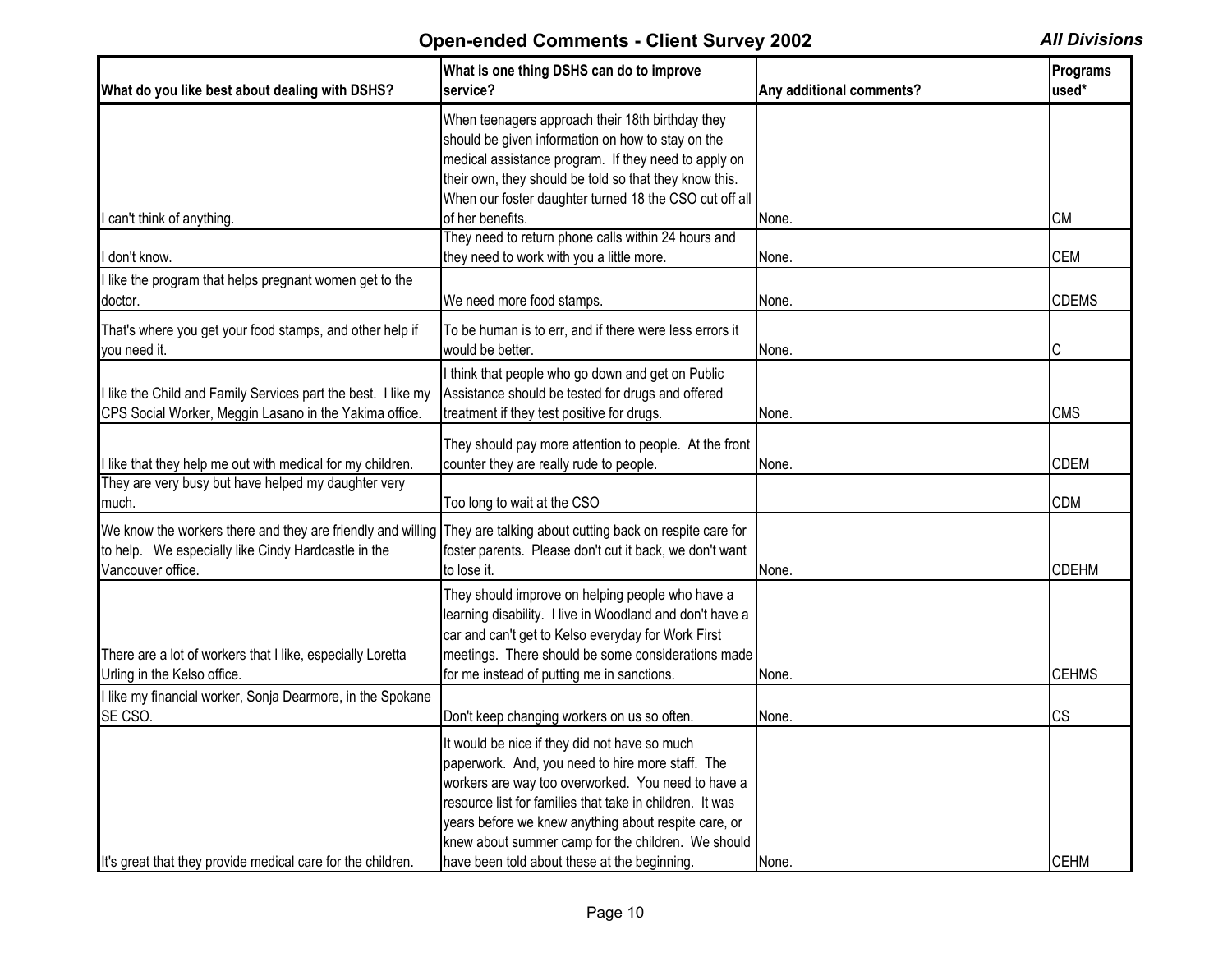| What do you like best about dealing with DSHS?                | What is one thing DSHS can do to improve<br>service?      | Any additional comments?                        | Programs<br>used* |
|---------------------------------------------------------------|-----------------------------------------------------------|-------------------------------------------------|-------------------|
| I like our social worker, Francie Stoll in the Spokane SW     |                                                           |                                                 |                   |
| CSO and also Camile Gustaffe in the ES office in the same     |                                                           |                                                 |                   |
| building. Francie has been very helpful.                      | I think they are doing exceptionally well already.        | None.                                           | <b>CEHM</b>       |
|                                                               | Stop lying to the people, stop lying to parents. If there |                                                 |                   |
|                                                               | is something going on just tell us the truth. Stop the    |                                                 |                   |
|                                                               | lying. [Name Redacted] in the Vancouver CPS office is     |                                                 |                   |
| That I was able to get help at the time we needed it.         | one of them that has lied.                                | None.                                           | <b>CEM</b>        |
| They have been very helpful. The Community Jobs Road          |                                                           |                                                 |                   |
| To Work program is wonderful. This is the best program        | You should be more caring with your clients. Take         |                                                 |                   |
| vou've ever had.                                              | more interest in your client's needs.                     | None.                                           | <b>CEM</b>        |
|                                                               | They should go back to two separate offices in            |                                                 |                   |
|                                                               | Vancouver. The waiting room in the new combined           |                                                 |                   |
|                                                               | office is just a nightmare. And, they have changed        |                                                 |                   |
| really like my social worker, Linda Hainley, from the         | phone numbers, but have not given us the new              |                                                 |                   |
| Orchards CSO.                                                 | number yet.                                               | None.                                           | <b>CEHMS</b>      |
| That they try to help families better their lives             | Nothing.                                                  | None.                                           | <b>CEMS</b>       |
|                                                               |                                                           |                                                 |                   |
| I like that CPS family services are helping us get our family |                                                           |                                                 |                   |
| back together. I also like the mental health and alcohol /    | Be a little more open minded about helping disabled       |                                                 |                   |
| drug treatment services. If not for them we'd be dead.        | people while they are waiting to get SSI / SSD.           | None.                                           | <b>CEHMS</b>      |
| I had a couple of workers that were really great. Natalie     |                                                           |                                                 |                   |
| Wellick in the Spokane South CSO and Doreen Ellenson in       | They could be more considerate of other people's time     | The Spokane Valley CSO is the worst DSHS office |                   |
| the Spokane North CSO.                                        | by not having us wait so long in the CSO waiting room.    | I have ever been to.                            | <b>CEMS</b>       |
|                                                               |                                                           |                                                 |                   |
| I have called the office and since I couldn't get through to  |                                                           |                                                 |                   |
| them I'd call the 800 number instead. But they always say     | There should be some way to keep people from              |                                                 |                   |
| to call your worker, which is what I tried to do in the first | spending their welfare money on drugs, alcohol or         |                                                 |                   |
| place. So the communications need to be much better.          | gambling.                                                 | None.                                           | <b>CEMS</b>       |
| I think they have a good understanding of my nephew           | I think they should let caregivers have a much bigger     |                                                 |                   |
| because we have had the same social worker for the past       | picture of everything available to help clients, instead  |                                                 |                   |
| several years.                                                | of just giving us a little bit of information at a time.  | None.                                           | <b>CDEHM</b>      |
| I'm sure glad we have it.                                     | No.                                                       | None.                                           | <b>CMS</b>        |
|                                                               | They should help people understand the rules. They        |                                                 |                   |
| I like the WASHCAP program for food stamps and I like the     | should explain the rules better so I can understand       |                                                 |                   |
| medical program.                                              | them.                                                     | None.                                           | <b>ACEHMS</b>     |
| I like that they returned my call right away.                 | None.                                                     | None.                                           |                   |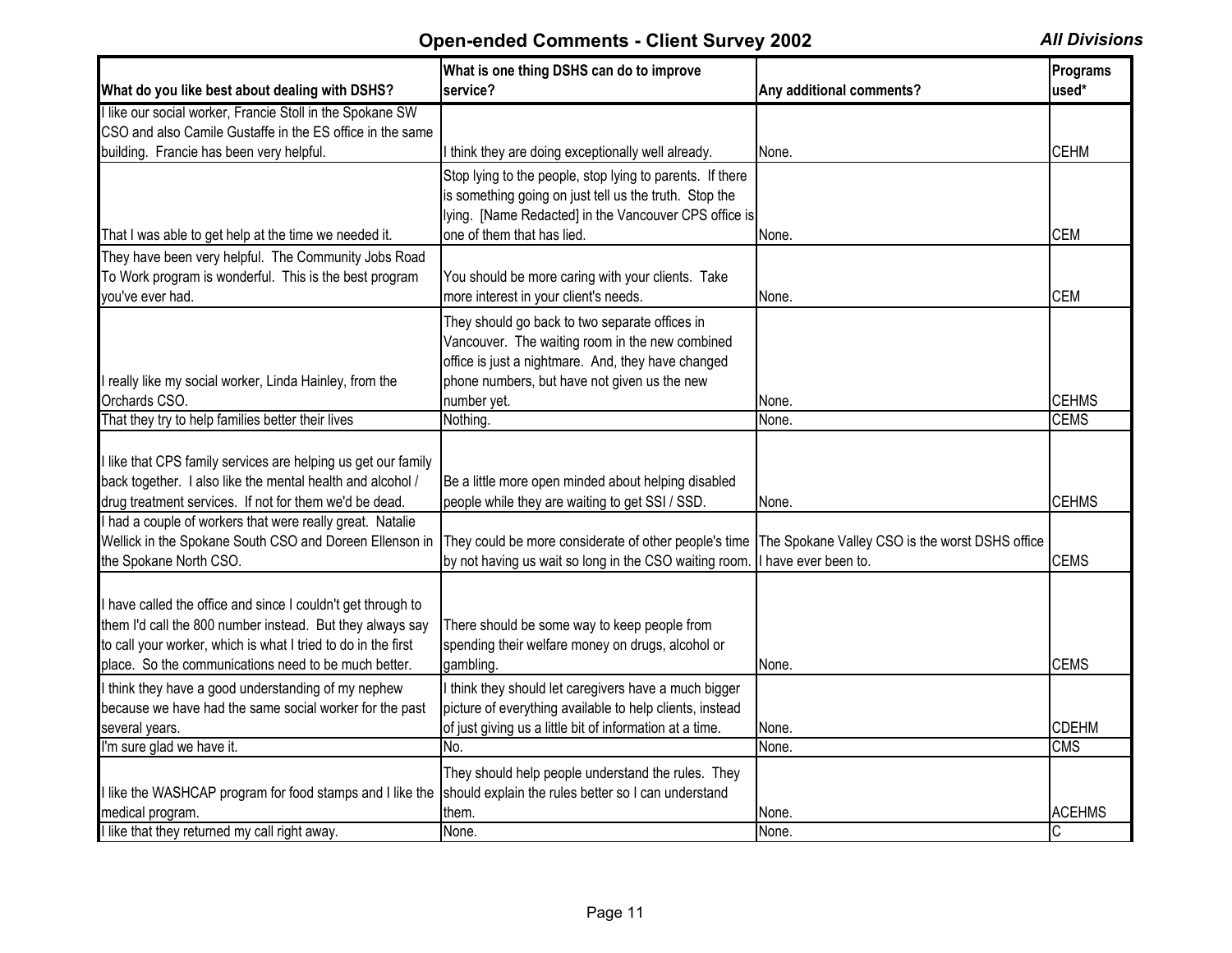| What do you like best about dealing with DSHS?                | What is one thing DSHS can do to improve<br>service?                                                                                                                                                                        | Any additional comments? | Programs<br>used* |
|---------------------------------------------------------------|-----------------------------------------------------------------------------------------------------------------------------------------------------------------------------------------------------------------------------|--------------------------|-------------------|
|                                                               | They need to take better care of the new foster                                                                                                                                                                             |                          |                   |
| I'm a long time foster mother. I like that the workers know   | parents. Since they are new, they don't know all of                                                                                                                                                                         |                          |                   |
| me, and are friendly and helpful.                             | what's going on and they need extra help.                                                                                                                                                                                   | None.                    | <b>CHM</b>        |
|                                                               | Answer all phone calls from foster parents within 24                                                                                                                                                                        |                          |                   |
| Some social workers really listen to us and care about the    | hours. This is an ABSOLUTE MUST. Foster parents                                                                                                                                                                             |                          |                   |
| children.                                                     | need to be part of the team.                                                                                                                                                                                                | None.                    | <b>CDEM</b>       |
| like my workers, Olivia Garcia and Jill Hooker in the         |                                                                                                                                                                                                                             |                          |                   |
| Yakima office.                                                | Put your information in plain English.                                                                                                                                                                                      | None.                    | <b>CEHM</b>       |
| Nothing.                                                      | Don't know.                                                                                                                                                                                                                 | None.                    | <b>CEM</b>        |
|                                                               | The dental program needs to be put back on the<br>medical coupons. We can't find any dentists here in<br>the Grays Harbor area that take them, and I don't have                                                             |                          |                   |
| don't know.                                                   | a car to drive to Tacoma or Seattle.                                                                                                                                                                                        | None.                    | <b>CEM</b>        |
|                                                               | They should make it easier for people age 18 and over                                                                                                                                                                       |                          |                   |
| That it's there for people who need it.                       | who don't have children to get medical coupons.                                                                                                                                                                             | None.                    | <b>CEM</b>        |
| Their services are there when needed.                         | More inter-departmental communication.                                                                                                                                                                                      | None.                    | <b>CEMS</b>       |
|                                                               | They should take more time with the client at the                                                                                                                                                                           |                          |                   |
| Nothing.                                                      | appointment to try and understand their needs.                                                                                                                                                                              | None.                    | <b>CMS</b>        |
|                                                               | CPS should not treat everyone like children. It makes                                                                                                                                                                       |                          |                   |
| That they help with medical and food stamps.                  | me very mad.                                                                                                                                                                                                                | None.                    | <b>CM</b>         |
|                                                               | Make it so the medical coupons are accepted by more<br>places. Reducing all the paperwork for the doctors                                                                                                                   |                          |                   |
| like the independent living program for older teenagers.      | would help.                                                                                                                                                                                                                 | None.                    | <b>CM</b>         |
| They give me their attention and they are quick in getting    |                                                                                                                                                                                                                             |                          |                   |
| things started.                                               | Hire more staff.                                                                                                                                                                                                            | None.                    | <b>CEMS</b>       |
| like that they are helping me go through school.              | Nothing.                                                                                                                                                                                                                    | None.                    | CS                |
| like the Work First/Work Study programs.                      | Dental care needs to be covered.                                                                                                                                                                                            | None.                    | <b>CEMS</b>       |
|                                                               | They take too long to process change forms. I turned                                                                                                                                                                        |                          |                   |
|                                                               | in a change of circumstance form two months ago and                                                                                                                                                                         |                          |                   |
|                                                               | my medical coupons are still getting lost in the mail                                                                                                                                                                       |                          |                   |
| They were actually pretty fast and pretty nice in helping me. | because they haven't changed my address yet.                                                                                                                                                                                | None.                    | <b>CDEHMS</b>     |
|                                                               | We only have 5 years to get welfare, so why are you<br>sanctioning (punishing) me because I want to stay at<br>home with my 4 year old child until he starts school<br>next year. I can go look for work after he gets into |                          |                   |
| Nothing.                                                      | school.                                                                                                                                                                                                                     | None.                    | <b>CEMS</b>       |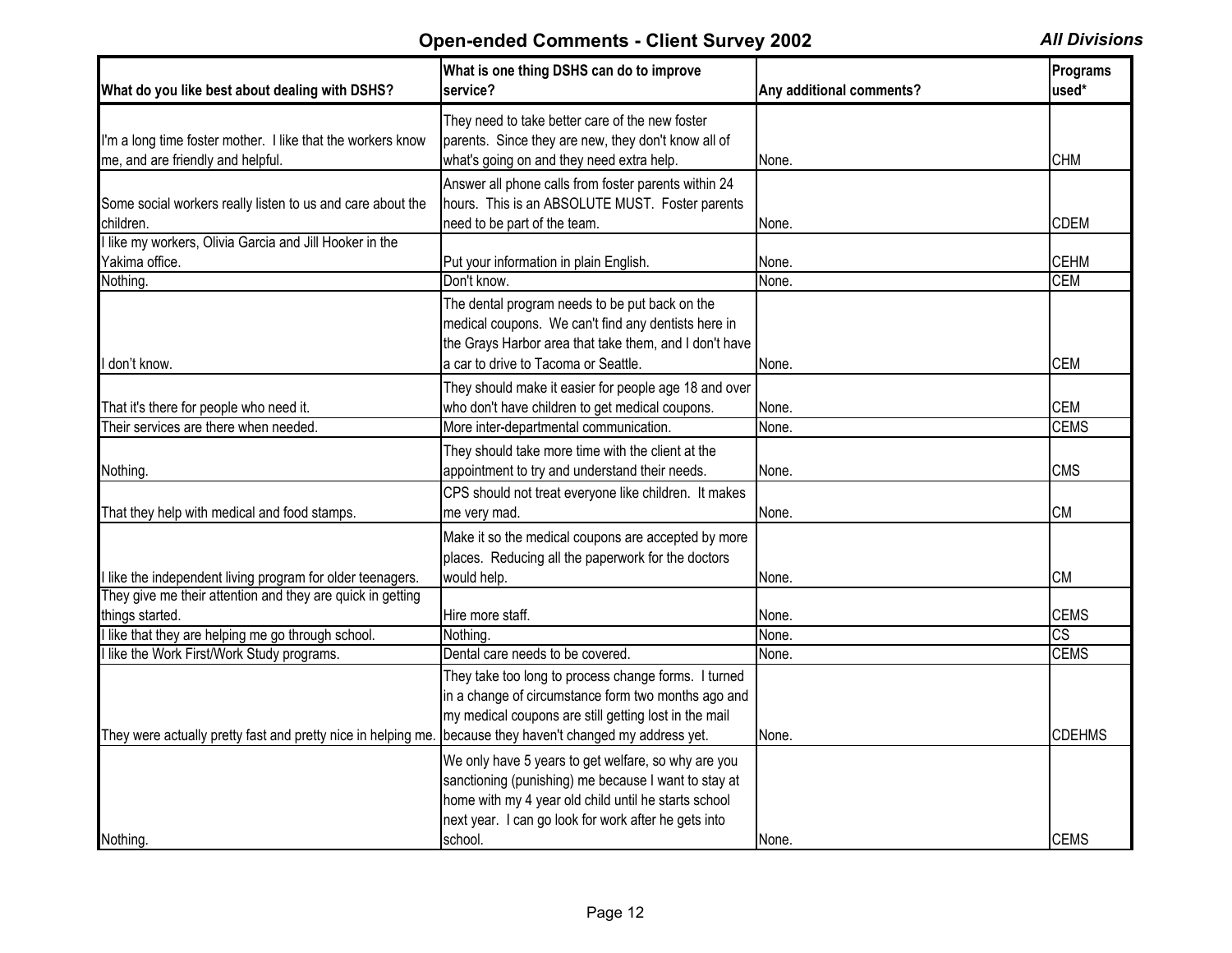| What do you like best about dealing with DSHS?                       | What is one thing DSHS can do to improve<br>service?                                                                                                                                                                                                                                                                                                                                                                           | Any additional comments? | Programs<br>used*      |
|----------------------------------------------------------------------|--------------------------------------------------------------------------------------------------------------------------------------------------------------------------------------------------------------------------------------------------------------------------------------------------------------------------------------------------------------------------------------------------------------------------------|--------------------------|------------------------|
|                                                                      | Services need to be provided more quickly. And, the<br>different agencies should talk more with each other.<br>Their communications with each other should be                                                                                                                                                                                                                                                                  |                          |                        |
| You do provide a needed service.                                     | better.                                                                                                                                                                                                                                                                                                                                                                                                                        | None.                    | <b>CEMS</b>            |
| I like that they are willing to help people.                         | They need to advertise about what services they offer.                                                                                                                                                                                                                                                                                                                                                                         | None.                    | <b>CH</b>              |
| Nothing.                                                             | CPS needs to listen to people and not be so<br>judgmental. Not everything is about child abuse. In<br>my case, I went to CPS because my 12 year old was<br>abusing me and I couldn't get any help until I got an<br>attorney and got a court order.                                                                                                                                                                            | None.                    | C                      |
|                                                                      |                                                                                                                                                                                                                                                                                                                                                                                                                                |                          |                        |
| like their willingness to work with my school and work<br>schedules. | think more dental services should be covered by<br>DSHS. All preventive dental care should be covered.                                                                                                                                                                                                                                                                                                                         | None.                    | <b>CEMS</b>            |
|                                                                      | Every 3 months is too often for eligibility reviews.<br>Make it every 6 months. And let us do them by                                                                                                                                                                                                                                                                                                                          |                          |                        |
| I like that they go after deadbeat fathers.                          | telephone.                                                                                                                                                                                                                                                                                                                                                                                                                     | None.                    | <b>CEM</b>             |
| like the Work First program. It offers tons of services.             | I'm stumped on this one.                                                                                                                                                                                                                                                                                                                                                                                                       | None.                    | <b>CES</b>             |
| I like the medical program the best.                                 | can't think of anything.                                                                                                                                                                                                                                                                                                                                                                                                       | None.                    | <b>CEMS</b>            |
| They have been very helpful when it comes to answering               |                                                                                                                                                                                                                                                                                                                                                                                                                                |                          |                        |
| questions and counseling.                                            | No suggestions.                                                                                                                                                                                                                                                                                                                                                                                                                | None.                    | С                      |
|                                                                      | It's hard to keep good help, maybe they don't get paid                                                                                                                                                                                                                                                                                                                                                                         |                          |                        |
| I guess the health care thing is pretty key.                         | enough.                                                                                                                                                                                                                                                                                                                                                                                                                        | None.                    | <b>CM</b>              |
| They help you understand (information).                              | Everything is okay.                                                                                                                                                                                                                                                                                                                                                                                                            | None.                    | C                      |
|                                                                      | Need to work on more personalized care in the Mental<br>Health program. The CSO needs to have evening<br>appointment hours available for Work First<br>participants. The program emphasized the need to<br>work but expected participants to take time off from<br>work for appointments. The caseworkers need more<br>flexibility under program rules to deal with unusual<br>client circumstances. The Mental Health program |                          |                        |
| The medical program and the Work First Program.                      | needs more vendors who accept the medical coupon.                                                                                                                                                                                                                                                                                                                                                                              | None.                    | <b>CEHM</b>            |
| They did give us some good referrals to other agencies.              | Need improvement in communicating what they are<br>thinking.                                                                                                                                                                                                                                                                                                                                                                   | None.                    | <b>CHM</b>             |
| DSHS helps me when I need it.                                        | Nothing.                                                                                                                                                                                                                                                                                                                                                                                                                       | None.                    | $\overline{\text{CS}}$ |
|                                                                      |                                                                                                                                                                                                                                                                                                                                                                                                                                |                          |                        |
| They have good programs.                                             | You should have chiropractic care be covered by the<br>medical coupons.                                                                                                                                                                                                                                                                                                                                                        | None.                    | <b>CEMS</b>            |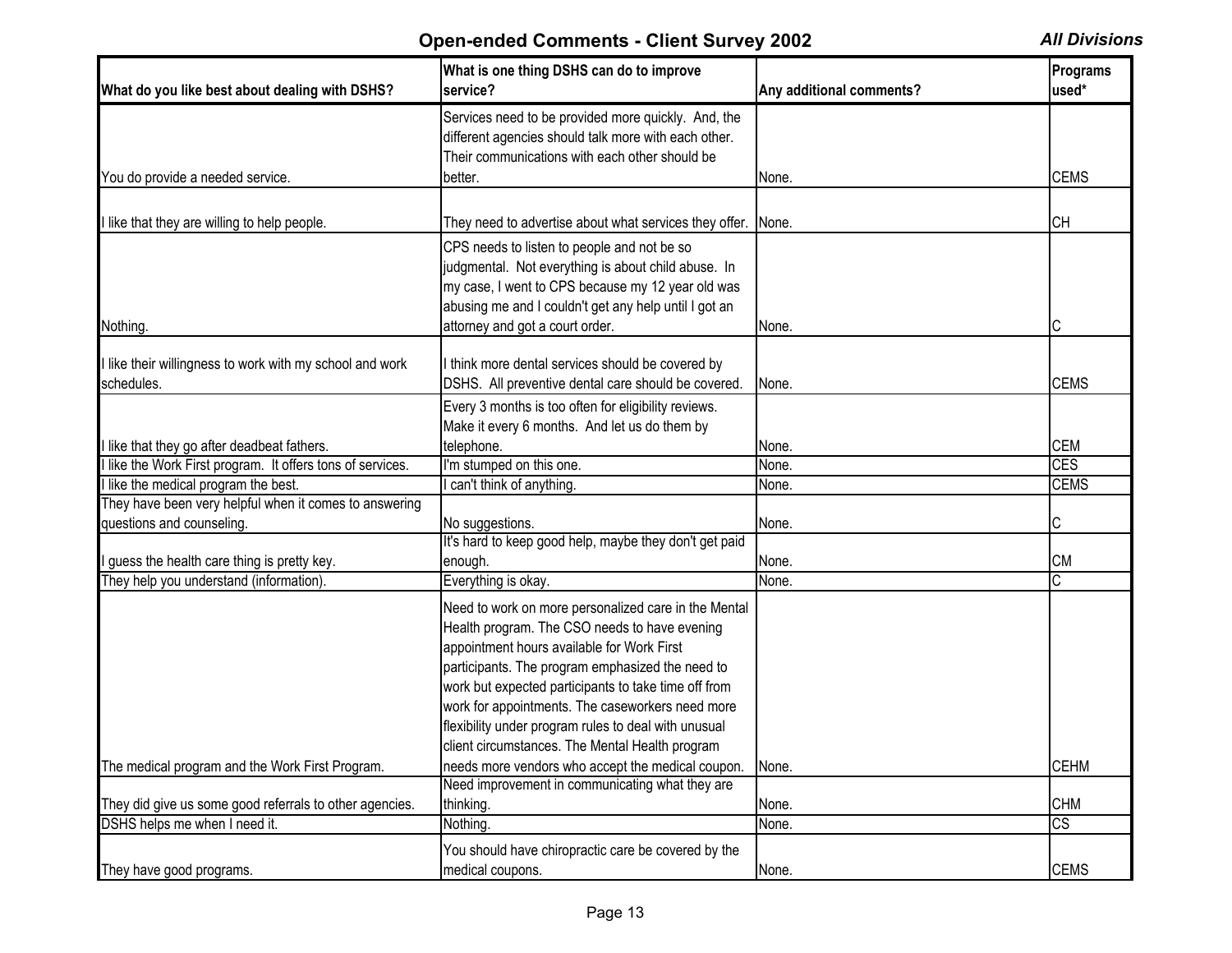| What do you like best about dealing with DSHS?                                                                                                             | What is one thing DSHS can do to improve<br>service?                                                                                                                                                                          | Any additional comments? | Programs<br>used*         |
|------------------------------------------------------------------------------------------------------------------------------------------------------------|-------------------------------------------------------------------------------------------------------------------------------------------------------------------------------------------------------------------------------|--------------------------|---------------------------|
| It was embarrassing for me to apply for welfare, but they<br>made it easy for me.                                                                          | They should lighten up the caseload. They work very<br>hard.                                                                                                                                                                  | None.                    | <b>CEM</b>                |
| What I like the best is that I'm done with DSHS. When we<br>finally got free from DSHS we went out and celebrated.<br>like it that they are there to help. | If they would only listen to us foster grandparents<br>instead of just going by the rulebook. I also like the<br>guardian ad litem program. It is very helpful.<br>don't know.                                                | None.<br>None.           | <b>CM</b><br><b>ACEHM</b> |
| That they are there when you need them.                                                                                                                    | do NOT like all of the questions about brothers,<br>sisters and other extended family members who do not<br>live in my home.                                                                                                  | None.                    | С                         |
| They try to help us, but you knowthey are kind of rude<br>sometimes, yell at you                                                                           | They should be more helpfulget employmentmore<br>money to buy groceries.                                                                                                                                                      | None.                    | <b>CEM</b>                |
| Nothing.                                                                                                                                                   | They should allow people to go to college to get an<br>education and job training. There is too much<br>emphasis put on getting a minimum wage job.                                                                           | None.                    | <b>CEHMSV</b>             |
| just like all the help.                                                                                                                                    | Social workers should treat clients better instead of<br>being angry toward them.                                                                                                                                             | None.                    | <b>CEMS</b>               |
| The child care program. I wouldn't make it without this<br>program. Matthew Mintzer in the Olympia CSO has been<br>wonderful.                              | feel they could make it easier to get on the medical,<br>food stamp and TANF programs. They are always<br>demanding more information and paperwork. They are<br>always threatening to impose sanctions.                       | None.                    | <b>CEM</b>                |
| That they are there as a safety net and the Work First<br>Program.                                                                                         | Child Services Administration needs to monitor their<br>social workers for rudeness. They need to treat clients<br>with respect, not as suspects.                                                                             | No further comments.     | <b>CEM</b>                |
| Nothing.                                                                                                                                                   | Call people back within 24 hrs. like they say they will.                                                                                                                                                                      | None.                    | <b>CEMS</b>               |
| like that there is a government agency to help people get<br>back on their feet and be productive.<br>like the medical program.                            | Nothing.<br>You should give more food stamps to people.                                                                                                                                                                       | None.<br>None.           | <b>CEM</b><br><b>CEM</b>  |
| like the 800 telephone hotline to report changes in<br>circumstances.                                                                                      | We need more access to community resources. We<br>need more than just a list of telephone numbers. We<br>need an actual person to be a resource person to help<br>us through the maze of requirements that CPS puts on<br>us. | None.                    | <b>CEM</b>                |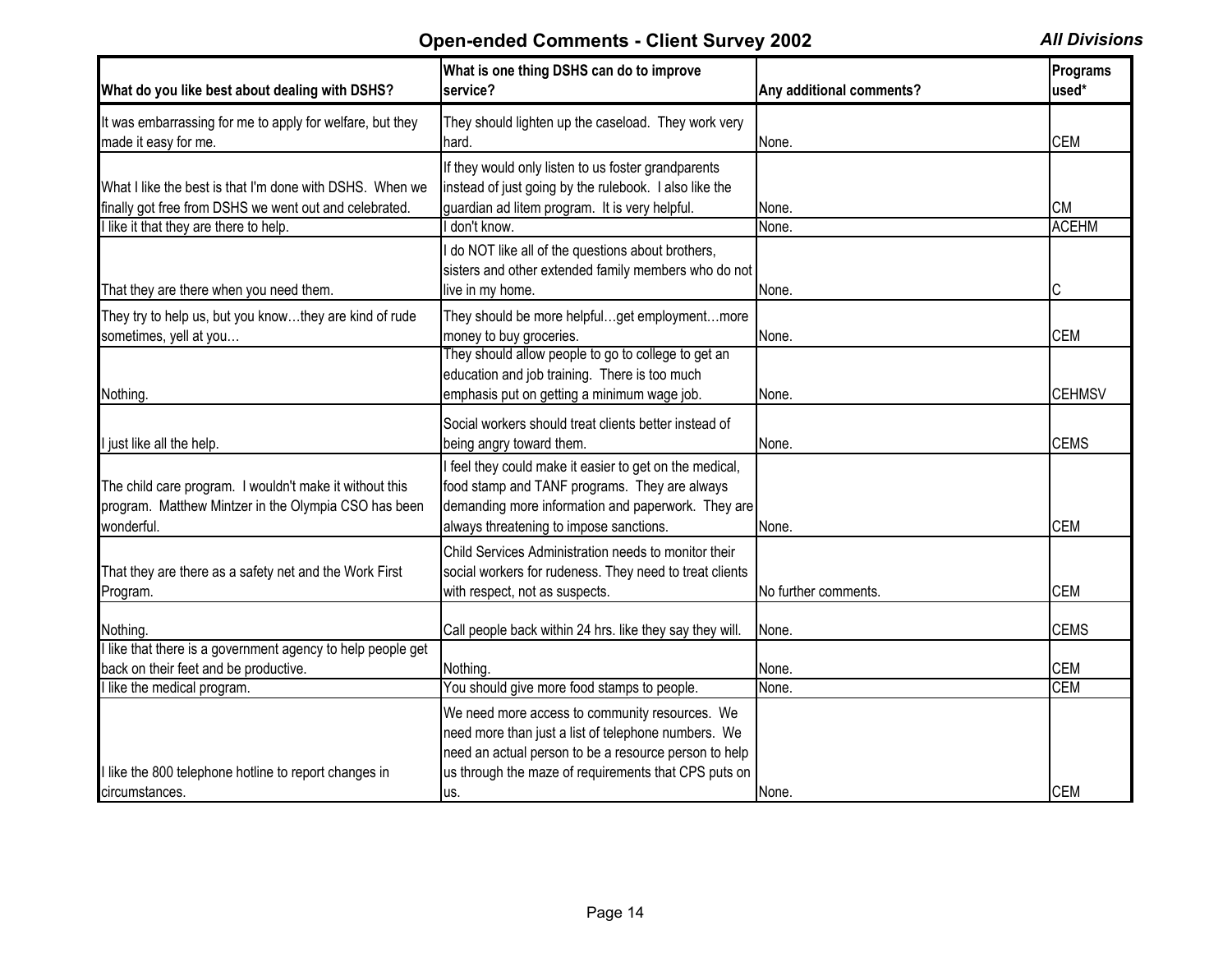| What do you like best about dealing with DSHS?                                                                                                                | What is one thing DSHS can do to improve<br>service?                                                                                                                                                                                                                                                     | Any additional comments? | <b>Programs</b><br>used* |
|---------------------------------------------------------------------------------------------------------------------------------------------------------------|----------------------------------------------------------------------------------------------------------------------------------------------------------------------------------------------------------------------------------------------------------------------------------------------------------|--------------------------|--------------------------|
| I like that they have these programs to help people.                                                                                                          | CPS should tell people the truth and be honest with us<br>parents. CPS has lied to us and betrayed us.<br>ADATSA should be easier to get into. You should hire<br>more ADATSA workers. Support Enforcement should<br>give people a chance to pay, and they should set<br>reasonable amounts for support. | None.                    | <b>CEHMS</b>             |
| That when you do need help, you can get it fairly quickly.                                                                                                    | You need more staff for all the work.                                                                                                                                                                                                                                                                    | None.                    | <b>CS</b>                |
| Nothing.                                                                                                                                                      | Stop giving preferential treatment to Russians and<br>Mexicans. They get better treatment than us Whites or<br>the Blacks.                                                                                                                                                                               | None.                    | IС                       |
| I think accessibility to services is good. Also, Lisa McKee in parents should NOT have to fight DSHS to get needed<br>the Wenatchee DCFS office is very good. | Once the State terminates parental rights, the foster<br>medical care for the foster child.                                                                                                                                                                                                              | None.                    | <b>CM</b>                |
| I believe in socialized medical care.                                                                                                                         | That's a hard one. They need to be more flexible<br>about helping families that have income.                                                                                                                                                                                                             | None.                    | IС                       |
| I like the non-needy relative grant program. It is very<br>helpful.                                                                                           | They need more staff and more funding. Then they<br>would be able to afford to make long term goals with<br>people instead of just short term, bottom line goals.<br>People need long term goals, and not just short term,<br>bottom line business kinds of goals.                                       | None.                    | <b>CEM</b>               |
| We like the medical program. And, they are there for the<br>people.                                                                                           | Make it easier to get food stamps. Why do they have<br>to count my husband's income? Since he has a felony<br>on his record, he can't get food stamps. So why count<br>his income against the rest of us?                                                                                                | None.                    | <b>CHMS</b>              |
| Nothing.                                                                                                                                                      | They should be a little more friendly instead of being a<br>bunch of crabby assholes.                                                                                                                                                                                                                    | None.                    | <b>CEMS</b>              |
| The people work very hard.                                                                                                                                    | Sometimes they keep information secret. They don't<br>want you to know about all the benefits you can get.                                                                                                                                                                                               | None.                    | <b>CM</b>                |
| I like the 800 phone number to report changes.                                                                                                                | You should advertise more about drug and alcohol<br>treatment services.                                                                                                                                                                                                                                  | None.                    | <b>CEMS</b>              |
| I like that they are there for the people in need.                                                                                                            | Grandparents should have rights to visit grandchildren<br>that are in CPS custody. Don't punish us grandparents<br>for the problems of our adult children. Also, you<br>should give the Stevenson welfare office a good<br>housecleaning.                                                                | None.                    | <b>CHMS</b>              |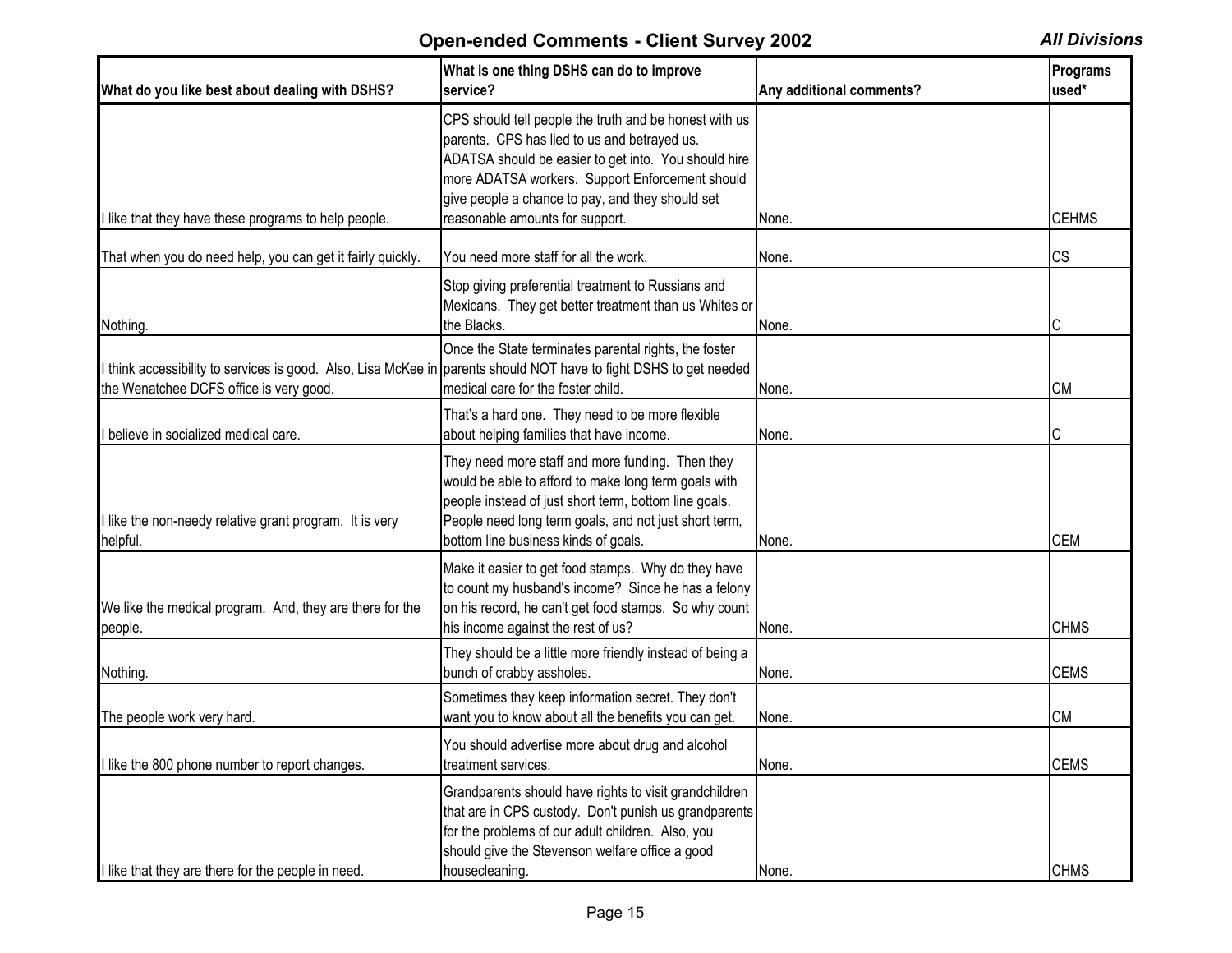| What do you like best about dealing with DSHS?                                                                    | What is one thing DSHS can do to improve<br>service?     | Any additional comments?                           | Programs<br>used*      |
|-------------------------------------------------------------------------------------------------------------------|----------------------------------------------------------|----------------------------------------------------|------------------------|
| That they are there to help people and I really like the Road My worker needs training in how to work with people |                                                          |                                                    |                        |
| To Work program.                                                                                                  | who are trying to help themselves.                       | None.                                              | <b>CEMS</b>            |
| That they helped us out when we needed it.                                                                        | I don't know.                                            | None.                                              | $\overline{\text{cs}}$ |
| The Children's and Family services have been really helpful                                                       | They need to return phone calls much sooner.             |                                                    |                        |
| to me.                                                                                                            | Sometimes they don't return calls at all.                | None.                                              |                        |
| They have been very willing to work with me through the                                                           |                                                          |                                                    |                        |
| adoption process. This young child was a foster care child                                                        | Just move the process along faster. It seems like the    |                                                    |                        |
| at first, and now we are in the process of adopting him.                                                          | squeaky wheel is the one that gets the grease.           | None.                                              | <b>CEM</b>             |
|                                                                                                                   | When your workers say they will do something they        |                                                    |                        |
|                                                                                                                   | need to do it. They say they'll "let you know" but they  |                                                    |                        |
|                                                                                                                   | never do. And, I know 3 women who are getting            |                                                    |                        |
|                                                                                                                   | \$75,000 per month from an inheritance and they still    |                                                    |                        |
|                                                                                                                   | get medical coupons. I've reported their names and       |                                                    |                        |
|                                                                                                                   | addresses to the Burien office, but they've never        |                                                    |                        |
| am pleased that they give medical coupons to kids.                                                                | bothered to check on it.                                 | None.                                              | <b>CM</b>              |
|                                                                                                                   |                                                          | I'm dissatisfied with medical assistance because I |                        |
|                                                                                                                   |                                                          | can no longer get it. I'm low income, am basically |                        |
| Nothing. I feel they are unfair to people who are trying to                                                       |                                                          | healthy but have no children in the home because   |                        |
|                                                                                                                   | They should be more willing to help people who are       | CPS took them.                                     | <b>CEHM</b>            |
| help themselves.                                                                                                  | trying to help themselves.                               |                                                    |                        |
|                                                                                                                   | I always hated waiting in line for appointments. For a   |                                                    |                        |
| That it was there when I needed it. The mental health                                                             | 1:00 PM appointment I'd usually have to wait until       |                                                    |                        |
| counseling was very helpful.                                                                                      | about 2:15.                                              | None.                                              | <b>CEHM</b>            |
|                                                                                                                   | Confidentiality needs to be kept for foster parents. We  |                                                    |                        |
|                                                                                                                   | are foster parents whose confidential information was    |                                                    |                        |
|                                                                                                                   | released by DSHS to the birth mother of one of our       |                                                    |                        |
|                                                                                                                   | foster children. Also, foster parents should be able to  |                                                    |                        |
|                                                                                                                   | adopt a foster child if/when rights of birth parents are |                                                    |                        |
| I like that the medical assistance is there when we need it.                                                      | terminated.                                              | None.                                              | <b>CEM</b>             |
|                                                                                                                   | They need to do background checks on foster parents      |                                                    |                        |
|                                                                                                                   | because I know that some of them neglect the kids and    |                                                    |                        |
| Nothing.                                                                                                          | some abuse the kids.                                     | None.                                              | <b>CEHM</b>            |
|                                                                                                                   |                                                          |                                                    |                        |
|                                                                                                                   | You should re-start the clothing allowance for foster    |                                                    |                        |
| I like the people, the social workers and others. They are                                                        | care children. We have 6 foster children and have no     |                                                    |                        |
| nice and good to deal with.                                                                                       | way to buy clothing for them.                            | None.                                              | <b>CM</b>              |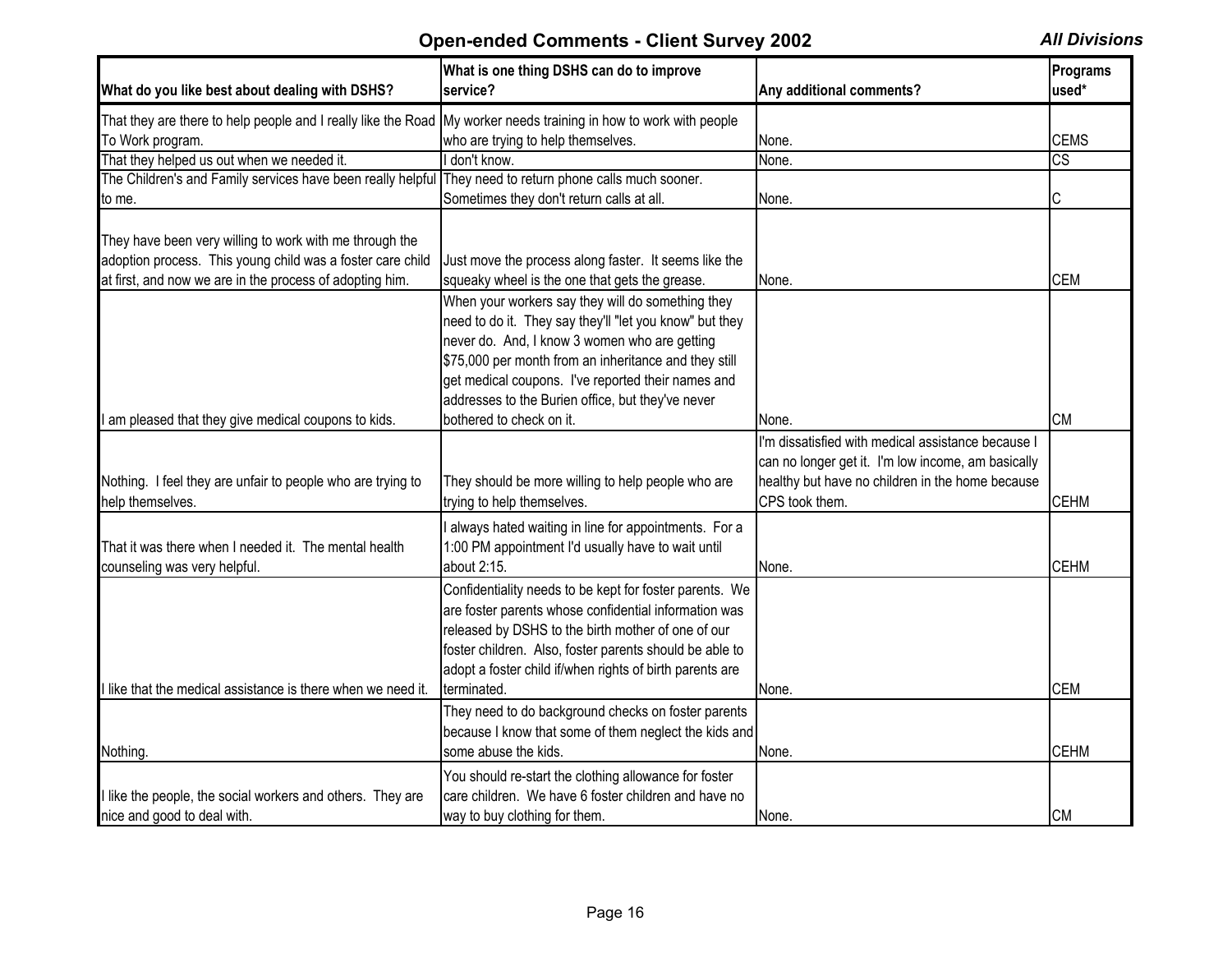| What do you like best about dealing with DSHS?                                                                              | What is one thing DSHS can do to improve<br>service?                                                                                                                                                                                                                       | Any additional comments?                                                                                                                                   | Programs<br>used* |
|-----------------------------------------------------------------------------------------------------------------------------|----------------------------------------------------------------------------------------------------------------------------------------------------------------------------------------------------------------------------------------------------------------------------|------------------------------------------------------------------------------------------------------------------------------------------------------------|-------------------|
|                                                                                                                             | You need to raise the income standards for people to<br>get on medical. We have 6 people in our family, but<br>we couldn't get medical until my husband lost his job<br>and our income went down. We had been only \$4.00<br>per month over the income standard.           | None.                                                                                                                                                      | <b>CMS</b>        |
| We like their courtesy.<br>I have enjoyed the receptionists and social workers in the<br>office.                            | I think that each one of us has our own different<br>situation and so not all of us should be lumped in<br>together. We should be considered in our own<br>individual situations.                                                                                          | None.                                                                                                                                                      | <b>CEMS</b>       |
| I like that I can get medical help.                                                                                         | don't know.                                                                                                                                                                                                                                                                | Interviewer comments: Client got part way through<br>the DASA questions, then denied any program<br>contact. She also denied any CA program contact. CEHMS |                   |
| Nothing.                                                                                                                    | They need to look at the family's whole situation<br>instead of including all together into income groups or<br>family groups.                                                                                                                                             | None.                                                                                                                                                      | <b>CEMS</b>       |
| They help you when you need it.                                                                                             | They could have smaller case loads. They could<br>expand the dental coverage and need more dental<br>providers.                                                                                                                                                            | None.                                                                                                                                                      | <b>CEMS</b>       |
| We like very much how you can help us get jobs through<br>the Career Paths program. Both my husband and I now<br>have work. | Your workers should have more patience with people.<br>Don't be so cranky.                                                                                                                                                                                                 | None.                                                                                                                                                      | <b>CEHMS</b>      |
| They help put food in the house and pay for medical.                                                                        | I think CPS is over reactive. They need to be honest<br>with the parents and the legal system.                                                                                                                                                                             | None.                                                                                                                                                      | <b>CEHM</b>       |
| I like the availability of getting help when you need it.                                                                   | You need to spend more one on one time to treat us<br>as individuals instead of like a number.                                                                                                                                                                             | None.                                                                                                                                                      | C                 |
| Nothing.                                                                                                                    | We are very unhappy with the Work First program.<br>You need to improve this program. We were not<br>allowed any consideration for being very ill. And it is<br>very hard to participate when you have to travel by bus<br>because of not having any other transportation. | None.                                                                                                                                                      | <b>CEMS</b>       |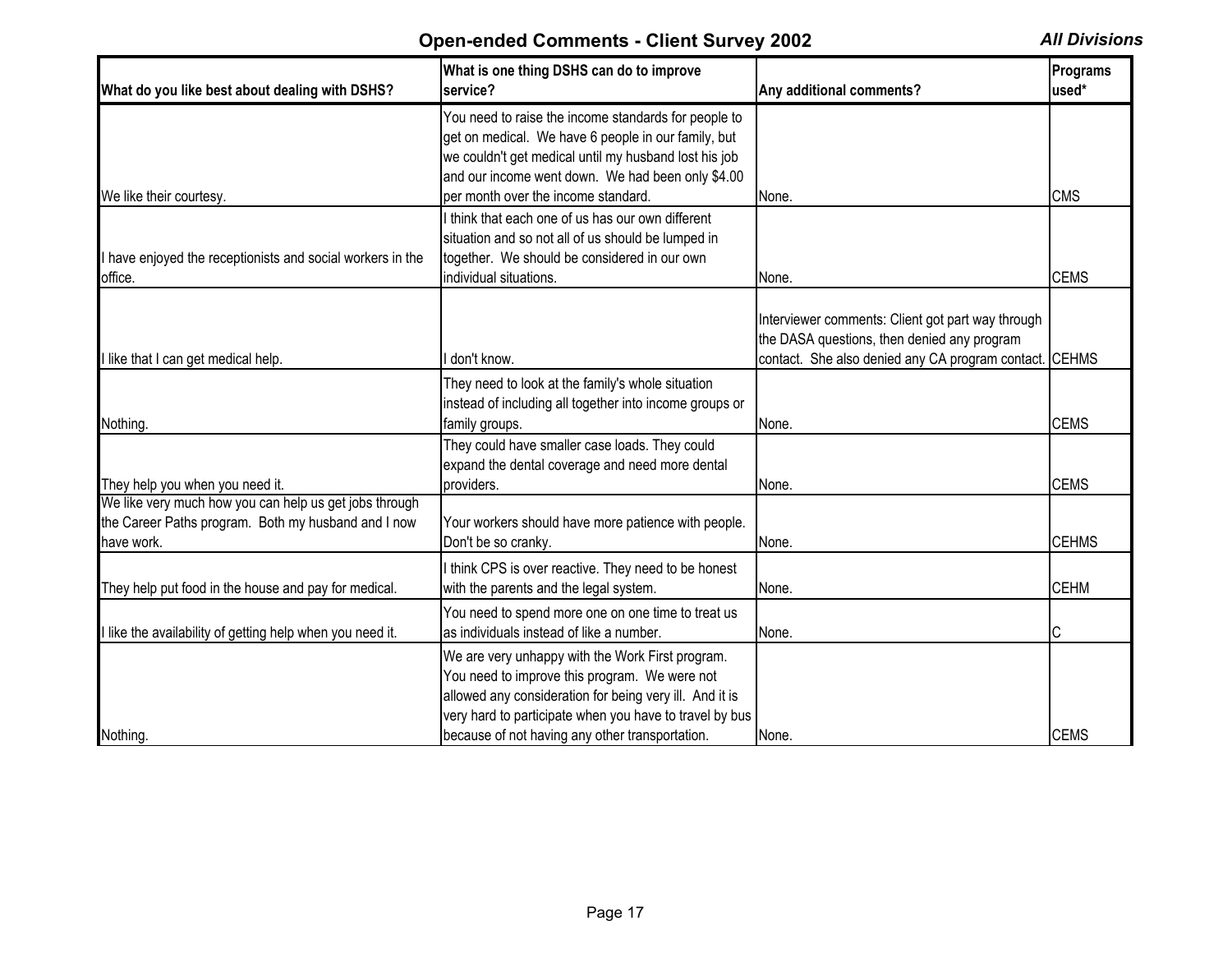| What do you like best about dealing with DSHS?                 | What is one thing DSHS can do to improve<br>service?       | Any additional comments? | Programs<br>used* |
|----------------------------------------------------------------|------------------------------------------------------------|--------------------------|-------------------|
|                                                                | I'm trying to get my 17 year old daughter back from        |                          |                   |
|                                                                | North Carolina. I had custody of her here, but my x-       |                          |                   |
|                                                                | wife got her a ticket to go back there without my          |                          |                   |
|                                                                | knowledge. Your department needs to have more              |                          |                   |
|                                                                | authority to help me, because North Carolina won't         |                          |                   |
|                                                                |                                                            |                          |                   |
|                                                                | cooperate. Now my daughter is pregnant by one of my        |                          |                   |
| I like the family reconciliation services, but I wish they had | x-wife's friends. Would someone in DSHS please call        |                          |                   |
| more authority.                                                | me: 509-966-7407.                                          | None.                    | C                 |
|                                                                | You need to contract with more dentists so foster          |                          |                   |
| I like the staff and the flexibility they give us.             | children can get dental care.                              | None.                    | <b>CHM</b>        |
|                                                                | You need to improve the Work First program. It's very      |                          |                   |
|                                                                | hard to participate in Work First when you have to         |                          |                   |
|                                                                | travel by bus because you have no other                    |                          |                   |
|                                                                | transportation. And you give us no consideration for       |                          |                   |
| Nothing.                                                       | being very ill.                                            | None.                    | <b>CEHM</b>       |
|                                                                | CPS needs to take a deeper look at case situations.        |                          |                   |
| The Quest card was useful.                                     | It's not always the way it seems on the surface.           | None.                    | <b>CEM</b>        |
|                                                                | You should have some way for women who don't have          |                          |                   |
|                                                                | a natural mothering instinct to get training or help to    |                          |                   |
| I like that you make children the highest priority.            | improve their skills in providing for the child.           | None.                    | <b>CM</b>         |
| Nothing.                                                       | don't know.                                                | None.                    | C                 |
|                                                                |                                                            |                          |                   |
|                                                                | When they do eligibility reviews for food stamps, they     |                          |                   |
|                                                                | should consider other bills besides just rent and          |                          |                   |
| I like their professional style of work, and they were         | electric. These other expenses also have to be paid,       |                          |                   |
| courteous.                                                     | just like rent and electric.                               | None.                    | <b>CEMS</b>       |
| I like them helping with family unity.                         | don't have any problems with them except for CPS.          | None.                    | <b>CEMS</b>       |
|                                                                |                                                            |                          |                   |
|                                                                | The Work First program should treat people as              |                          |                   |
| The drug and alcohol treatment programs are very good.         | individuals rather than putting them into categories.      |                          |                   |
| I'm very impressed with these programs and they have           | For some people there should be alternatives to Work       |                          |                   |
| helped me a great deal.                                        | First, such as going to school.                            | None.                    | <b>CEMS</b>       |
| They were very courteous and kind.                             | Nothing.                                                   | None.                    | <b>CM</b>         |
|                                                                | I think it is really too bad that teenage children have to |                          |                   |
| I really liked Larry Barrett, CPS Social Worker now retired    | commit a crime before they can get CPS help. There         |                          |                   |
| from the Kelso office. He was very helpful.                    | should be some other way.                                  | None.                    | IС                |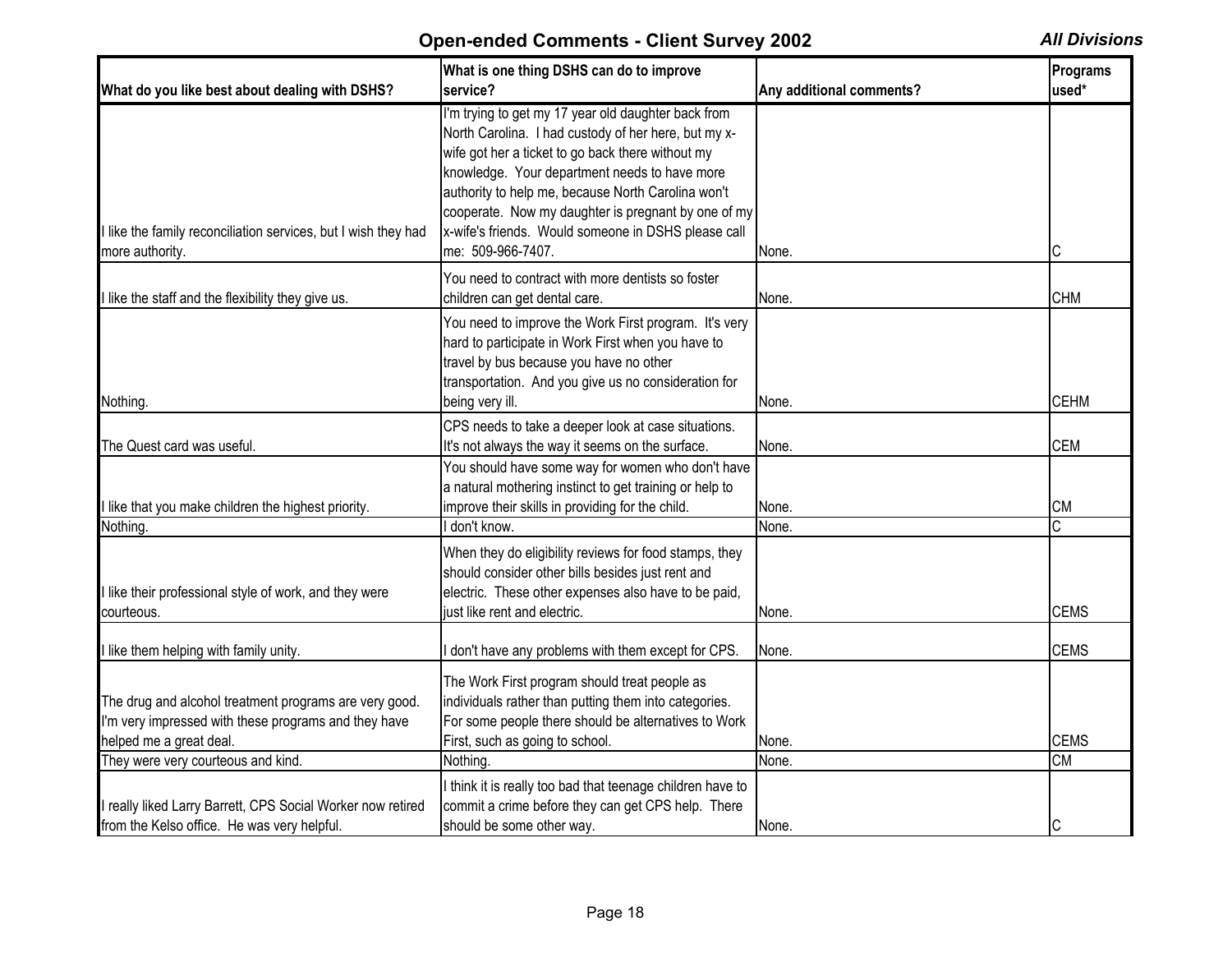| What do you like best about dealing with DSHS?              | What is one thing DSHS can do to improve<br>service?                                                   | Any additional comments? | Programs<br>used* |
|-------------------------------------------------------------|--------------------------------------------------------------------------------------------------------|--------------------------|-------------------|
|                                                             | know the social workers are very busy and can't<br>always return phone calls right away. If they would |                          |                   |
| We really like our social worker, Bobbie Alexander in the   | have a current voice mail message to let us know that                                                  |                          |                   |
| downtown Tacoma DCFS office. She has been very helpful      | they are on vacation, or out of the office, then we                                                    |                          |                   |
| in meeting our needs, and when we have questions she        | would know not to expect them to call right away and if                                                |                          |                   |
| tells us where to go.                                       | it was urgent we would know to call another worker.                                                    | None.                    | С                 |
|                                                             |                                                                                                        |                          |                   |
| Just recently my social worker, Anna Flatt in the Spokane   |                                                                                                        |                          |                   |
| North CSO helped me out a lot. She is an excellent worker   | I can't think of anything right now.                                                                   | None.                    | <b>CEMS</b>       |
| Nothing.                                                    | just want them to go away and leave us alone.                                                          | None.                    | С                 |
|                                                             |                                                                                                        |                          |                   |
|                                                             | Make sure case workers return phone calls within 24                                                    |                          |                   |
|                                                             | hours. Also, they need to put emphasis on going to                                                     |                          |                   |
| Nothing.                                                    | school instead of going out to get minimum wage jobs. None.                                            |                          | <b>CEMS</b>       |
|                                                             | The CSO workers should be more understanding. Not                                                      |                          |                   |
| Nothing.                                                    | all of them are nice. Some of them put us down.                                                        | None.                    | <b>CEMS</b>       |
|                                                             | There are not a lot of dentists who will take the medical                                              |                          |                   |
| We appreciate that they were there when we needed them.     | coupons. This needs to be fixed.                                                                       | None.                    | <b>CEMS</b>       |
| Nothing.                                                    | Have less paperwork.                                                                                   | None.                    | <b>CEMS</b>       |
|                                                             | I think they should have CPS social workers that will                                                  |                          |                   |
|                                                             | listen to what we say. I had a lot of problems with                                                    |                          |                   |
|                                                             | them until they changed social workers and then                                                        |                          |                   |
| I can't think of anything.                                  | everything worked out.                                                                                 | None.                    | <b>CEM</b>        |
|                                                             | think that some of your social workers are too                                                         |                          |                   |
|                                                             | overworked, because they act like they don't care                                                      |                          |                   |
|                                                             | about the children. For us they just cut us off as soon                                                |                          |                   |
| I like that they provided her with a place to live when she | as she turned age 18. There was no referrals or                                                        |                          |                   |
| had to leave her family and had nowhere to go.              | anything to help make the transition.                                                                  | None.                    | <b>CHM</b>        |
|                                                             | They expected our whole family to be dysfunctional,                                                    |                          |                   |
|                                                             | but we weren't. Only our teenage daughter was                                                          |                          |                   |
|                                                             | dysfunctional. They wouldn't help us until they figured                                                |                          |                   |
|                                                             | out that we were telling them the truth, and that we                                                   |                          |                   |
| Nothing. I'd rather not have to deal with them.             | only needed help with our daughter.                                                                    | None.                    | <b>CS</b>         |
|                                                             |                                                                                                        |                          |                   |
|                                                             | They need to change the resource limits so that a                                                      |                          |                   |
|                                                             | person could build up a savings account to help them                                                   |                          | <b>CHS</b>        |
| The only good thing about it is the medical.                | buy a car or a house.                                                                                  | None.                    |                   |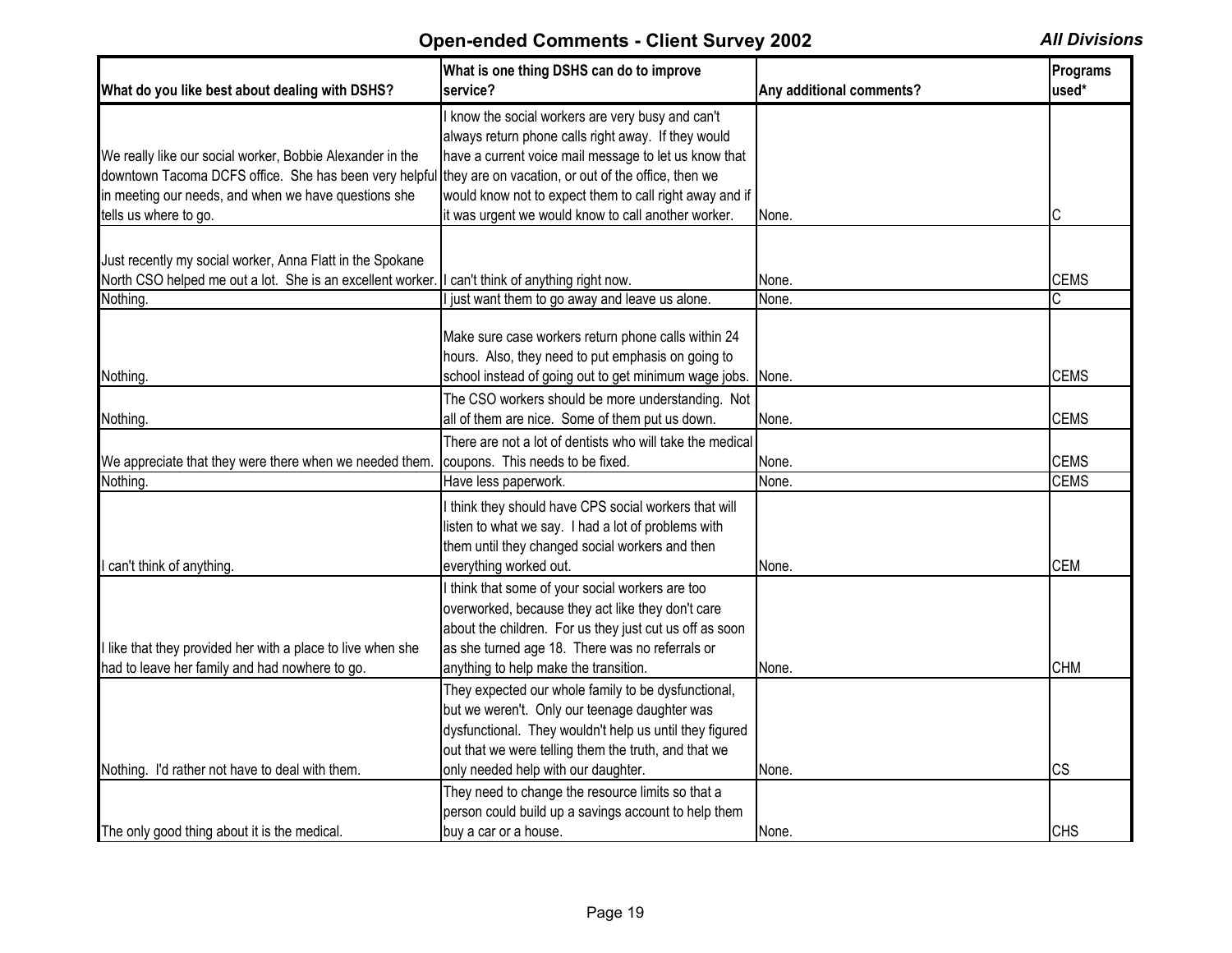| What do you like best about dealing with DSHS?                                        | What is one thing DSHS can do to improve<br>service?     | Any additional comments? | Programs<br>used* |
|---------------------------------------------------------------------------------------|----------------------------------------------------------|--------------------------|-------------------|
|                                                                                       | I think they could be more forth coming with the rules   |                          |                   |
|                                                                                       | and regulations and with general information for         |                          |                   |
| All the services that DSHS refers you to.                                             | services that are available.                             | None.                    | <b>CEMS</b>       |
| Their quick response and their kindness.                                              | Nothing. It is fine the way it is.                       | None.                    | C                 |
|                                                                                       | They need to return phone calls in the same day they     |                          |                   |
| Nothing.                                                                              | get the message.                                         | None.                    | <b>CM</b>         |
|                                                                                       | They need to treat people according to their individual  |                          |                   |
|                                                                                       | situations. My fiancé has a reading problem and          |                          |                   |
|                                                                                       | wasn't able to fill out his own application. Your        |                          |                   |
|                                                                                       | receptionist said that since he didn't fill out the      |                          |                   |
| Their medical program is good.                                                        | paperwork he didn't need any benefits from them.         | None.                    | <b>CEM</b>        |
|                                                                                       | We should be able to move through the Fair Hearing       |                          |                   |
|                                                                                       | appeals process faster. Also, my medical coupons are     |                          |                   |
|                                                                                       | for emergencies only. This means I have to go to a       |                          |                   |
|                                                                                       |                                                          |                          |                   |
|                                                                                       | hospital emergency room for medical care that ends up    |                          |                   |
|                                                                                       | costing the State thousands of dollars, instead of being |                          |                   |
|                                                                                       | able to go for a routine doctors office visit that costs |                          |                   |
| That they are there to help you when you need it.                                     | \$30.00 to \$40.00.                                      | None.                    | <b>CEMS</b>       |
|                                                                                       | Fix the medical programs so it helps people. I had a     |                          |                   |
|                                                                                       | medical emergency and called 911. The paramedics         |                          |                   |
| The DVR program. They are willing to go the extra mile                                | came but they could not take me to the hospital          |                          |                   |
| and help people.                                                                      | because the medical coupons did not cover it.            | None.                    | <b>CEHMV</b>      |
|                                                                                       | Don't discriminate against us Whites. Here in            |                          |                   |
|                                                                                       | Wenatchee they give preferential treatment to            |                          |                   |
|                                                                                       |                                                          |                          |                   |
|                                                                                       | Mexicans so that they won't complain. But then they      |                          |                   |
| The Work First program is good. It gets people up off their                           | discriminate against Whites. Lots of people here feel    |                          |                   |
| butts to get a gob.                                                                   | this way.                                                | None.                    | <b>CEMS</b>       |
|                                                                                       | Get rid of CPS. They will not let my child have play     |                          |                   |
| I like that they are there to help. They have helped me                               | therapy even though she is showing signs of having       |                          |                   |
|                                                                                       | been molested in the foster home since CPS took her.     |                          | <b>CEHMS</b>      |
| financially, emotionally and physically.                                              | I want the social workers to be able to come into any    | None.                    |                   |
|                                                                                       |                                                          |                          |                   |
| I like the respect that I get when my child has a need and                            | foster home at any time, day or night, without any prior |                          | <b>CM</b>         |
| DSHS is able to help us.<br>I don't know, well, they helped me get into treatment and | notice.                                                  | None.                    |                   |
|                                                                                       |                                                          |                          |                   |
| helped me with CPS.                                                                   | I don't know, they are doing fine right now.             | None.                    | <b>CEM</b>        |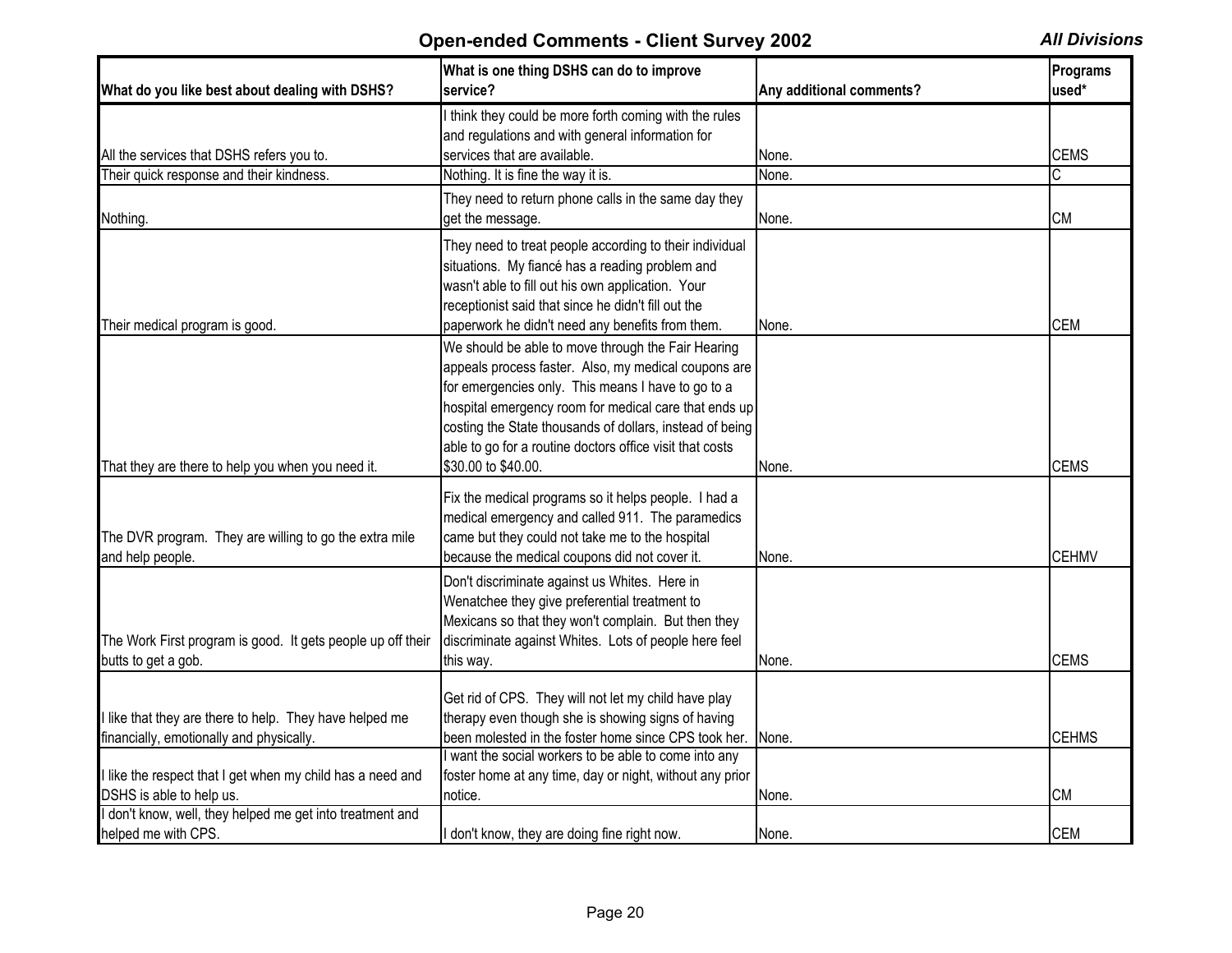|                                                              | What is one thing DSHS can do to improve                 |                                                                                                | Programs     |
|--------------------------------------------------------------|----------------------------------------------------------|------------------------------------------------------------------------------------------------|--------------|
| What do you like best about dealing with DSHS?               | service?                                                 | Any additional comments?                                                                       | used*        |
| I like the child and family services programs. The social    |                                                          |                                                                                                |              |
| workers in our child and family services office are very     | Just keep on funding the programs. Please don't cut      |                                                                                                |              |
| good.                                                        | them.                                                    | None.                                                                                          | <b>CH</b>    |
| Nothing.                                                     | I don't know.                                            | None.                                                                                          | <b>CEMS</b>  |
| They have been responsive to our needs and have tried to     | Provide a comprehensive summary of resources that        |                                                                                                |              |
| help us.                                                     | are available to help families.                          | None.                                                                                          | <b>CMS</b>   |
| I'm glad they're there for families that need them. They     | You need to withhold income taxes and social security    |                                                                                                |              |
| helped me.                                                   | taxes from child care providers payments.                | None.                                                                                          | <b>CM</b>    |
| I like the help you offer, nothing in particular but just in |                                                          |                                                                                                |              |
| general.                                                     | None.                                                    | None.                                                                                          | <b>CEHM</b>  |
|                                                              | They should list services that are available through     |                                                                                                |              |
| They helped me get my life back together.                    | them.                                                    | None.                                                                                          |              |
|                                                              | want them to flippen listen once in a while. My          |                                                                                                |              |
|                                                              | medical coupon is for family planning only. It won't     |                                                                                                |              |
|                                                              | cover my smashed foot or the pre-cancerous cells on      |                                                                                                |              |
|                                                              | my cervix. Also, stop shifting the responsibility from   |                                                                                                |              |
| I like that they are there to help.                          | one worker to another.                                   | None.                                                                                          | <b>CEHMS</b> |
| The ease with which you can just go into the office and be   |                                                          |                                                                                                |              |
| seen by a worker.                                            | No idea.                                                 | None.                                                                                          | <b>CEM</b>   |
| That they give out those telephone lists of all the resource |                                                          |                                                                                                |              |
| agencies.                                                    | Don't know.                                              | None.                                                                                          | <b>CEHMS</b> |
|                                                              | Apply the same standard of eligibility to everyone. It   |                                                                                                |              |
|                                                              | shouldn't be easier or less restrictive for resident     |                                                                                                |              |
| They help me to care for my family.                          | aliens.                                                  | None.                                                                                          | <b>CEHMS</b> |
|                                                              |                                                          |                                                                                                |              |
|                                                              | Pay more attention to people who are scamming the        | I think there should be more help for disabled                                                 |              |
| can deal with them by telephone.                             | system.                                                  | individuals.                                                                                   | DM           |
| I like Jean Perry and Dr. John Holttum best at Behavioral    | Be more flexible in allowing out-of-home care; instead   |                                                                                                |              |
| Heath                                                        | of insisting on in-home care.                            | None.                                                                                          | <b>DEHM</b>  |
| They come to me each year to do the ISP plan which is        | Try to find me more money or programs that help pay      |                                                                                                |              |
| about goal planning which I like.                            | some of my living expenses.                              | None.                                                                                          | <b>DEHM</b>  |
| That you deal with the therapist and not a bureaucracy.      | I don't know.                                            | None.                                                                                          | ID.          |
|                                                              |                                                          | Interviewers comments: Services were provided a                                                |              |
|                                                              |                                                          |                                                                                                |              |
|                                                              |                                                          | while ago, client has died recently; wife answered<br>because she dealt with DSHS on behalf of |              |
|                                                              |                                                          |                                                                                                |              |
| No complaints--they do good work!                            | I'm satisfied with the services provided by DSHS.        | husband.                                                                                       | ID           |
|                                                              | I think they need to provide training to all the case    |                                                                                                |              |
|                                                              | workers on how to actively listen; instead of, saying no | There is a need for additional funding for Intensive                                           |              |
| They do help in some ways.                                   | to every request for intensive tenant support.           | Tenant Support.                                                                                | <b>DEMV</b>  |
| They are nice people.                                        | I don't know                                             | None.                                                                                          | <b>DEMV</b>  |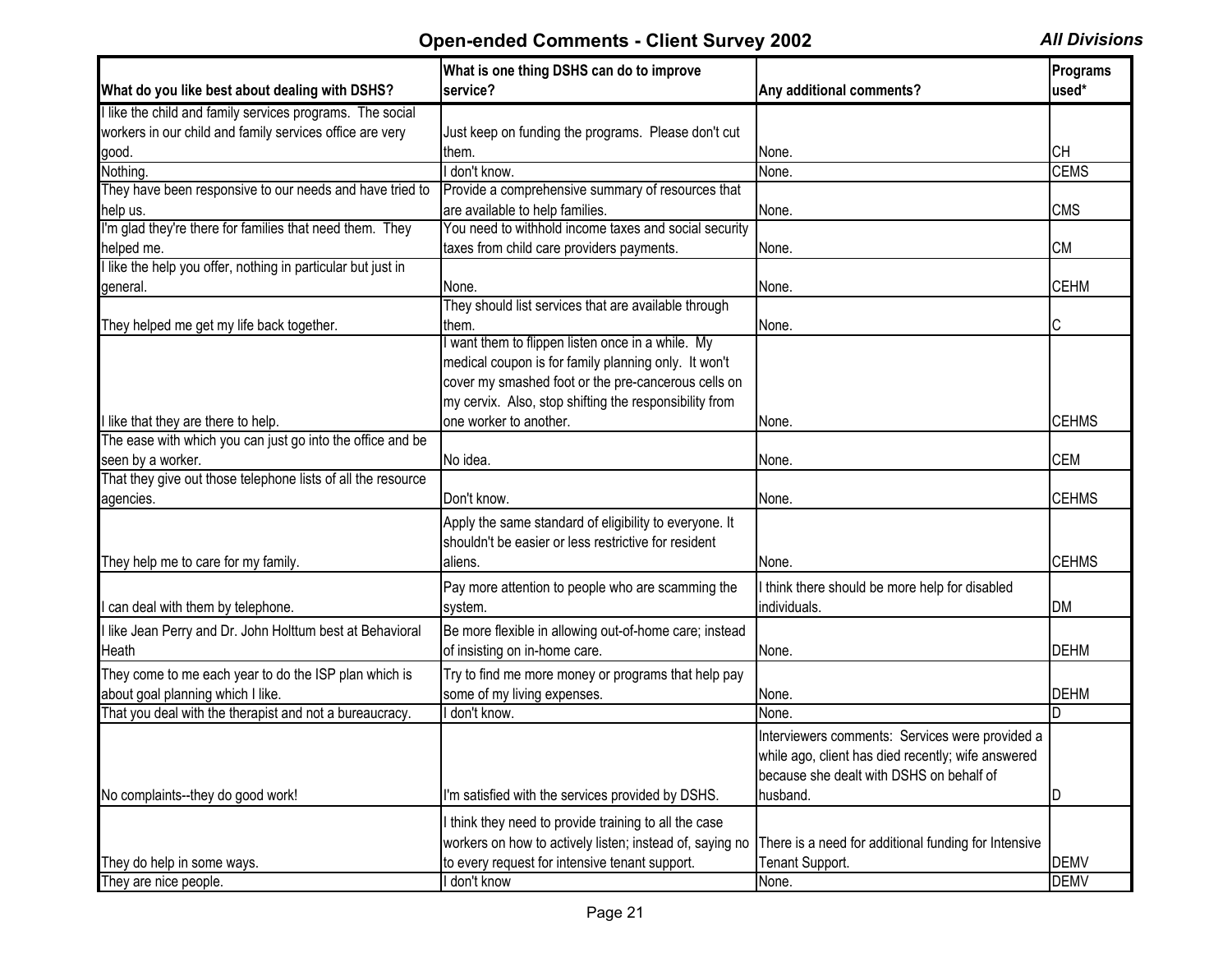| What do you like best about dealing with DSHS?                                                                                                                               | What is one thing DSHS can do to improve<br>service?                                                                                                                                                                                                                              | Any additional comments?                    | Programs<br>used*       |
|------------------------------------------------------------------------------------------------------------------------------------------------------------------------------|-----------------------------------------------------------------------------------------------------------------------------------------------------------------------------------------------------------------------------------------------------------------------------------|---------------------------------------------|-------------------------|
| <b>Adoption Support</b>                                                                                                                                                      | I think DSHS takes entirely too long for concluding a<br>child's case. I think caseworkers are so over burdened<br>that they cannot sufficiently take care of the children's<br>individual needs.                                                                                 | None.                                       | <b>CDEM</b>             |
| Their explanation of denial was clear as they showed the<br>test score.                                                                                                      | I think they should know what peoples' needs are,<br>especially children's needs.                                                                                                                                                                                                 | None.                                       |                         |
| They are there to be a help and extra service for her<br>physical needs.                                                                                                     | Cut through the bureaucratic red tape and end<br>unnecessary medical justifications. Case workers need<br>to get to know their clients' circumstances so that they<br>are not requesting duplicate information that doesn't<br>change.                                            | None.                                       | <b>DM</b>               |
| Their helpfulness.                                                                                                                                                           | More choices in training                                                                                                                                                                                                                                                          | None.                                       | ID                      |
| They are very helpful and explain things well.                                                                                                                               | Nothing we can think of.                                                                                                                                                                                                                                                          | We are very pleased with service from DSHS. | <b>DEM</b>              |
| The people at DSHS were excellent in their treatment of<br>me. This was after hearing all the horror stories about how<br>they treat a person.                               | CPS could have their caseworkers be more open-<br>minded and not jump to conclusions. They should<br>actively listen.                                                                                                                                                             | None.                                       | <b>CDM</b>              |
| I had an excellent DDD case worker.                                                                                                                                          | I think they need smaller case loads per case worker.<br>The medical coverage was too limited and providers<br>did not want to accept the medical coupon.                                                                                                                         | None.                                       | <b>DM</b>               |
| They are there for us.                                                                                                                                                       | I wish it was easier to find a dental provider who<br>accepts the medical coupon.                                                                                                                                                                                                 | None.                                       | <b>DM</b>               |
| They really care; they actively listen; they respond quickly;<br>and they really care.                                                                                       | Clone themselves.                                                                                                                                                                                                                                                                 | None.                                       | <b>DM</b>               |
| I like getting immediate service from Cathleen Carlson of<br>DDD.<br>It is easy to talk to them.                                                                             | Services for counseling, grief therapy, and behavioral<br>issues need to be delivered timely without regard to<br>budget restraints. There is a need of more technical<br>assistance in providing these type of services in group<br>homes.<br>Do the processing a little faster. | None.<br>None.                              | <b>DHM</b><br><b>DM</b> |
|                                                                                                                                                                              |                                                                                                                                                                                                                                                                                   |                                             |                         |
| They treat me with respect and not like a scumbag.<br>Sometimes families just need some help, and it's not like<br>we all have 5,000 kids we want the government to support. | Mothers should be able to get insurance. In our<br>situation, my husband has insurance through his job,<br>but our family can't afford the \$400/month premium, so<br>my kids are covered through DSHS and my husband is<br>covered, and I just pray I don't get sick or hurt.    | None.                                       | <b>DM</b>               |
| Nothing                                                                                                                                                                      | More consistent contact from DDD with customers that<br>are on a waiting list to let them know the status and not<br>let the customer wait years on end before contact.                                                                                                           | None.                                       | ID                      |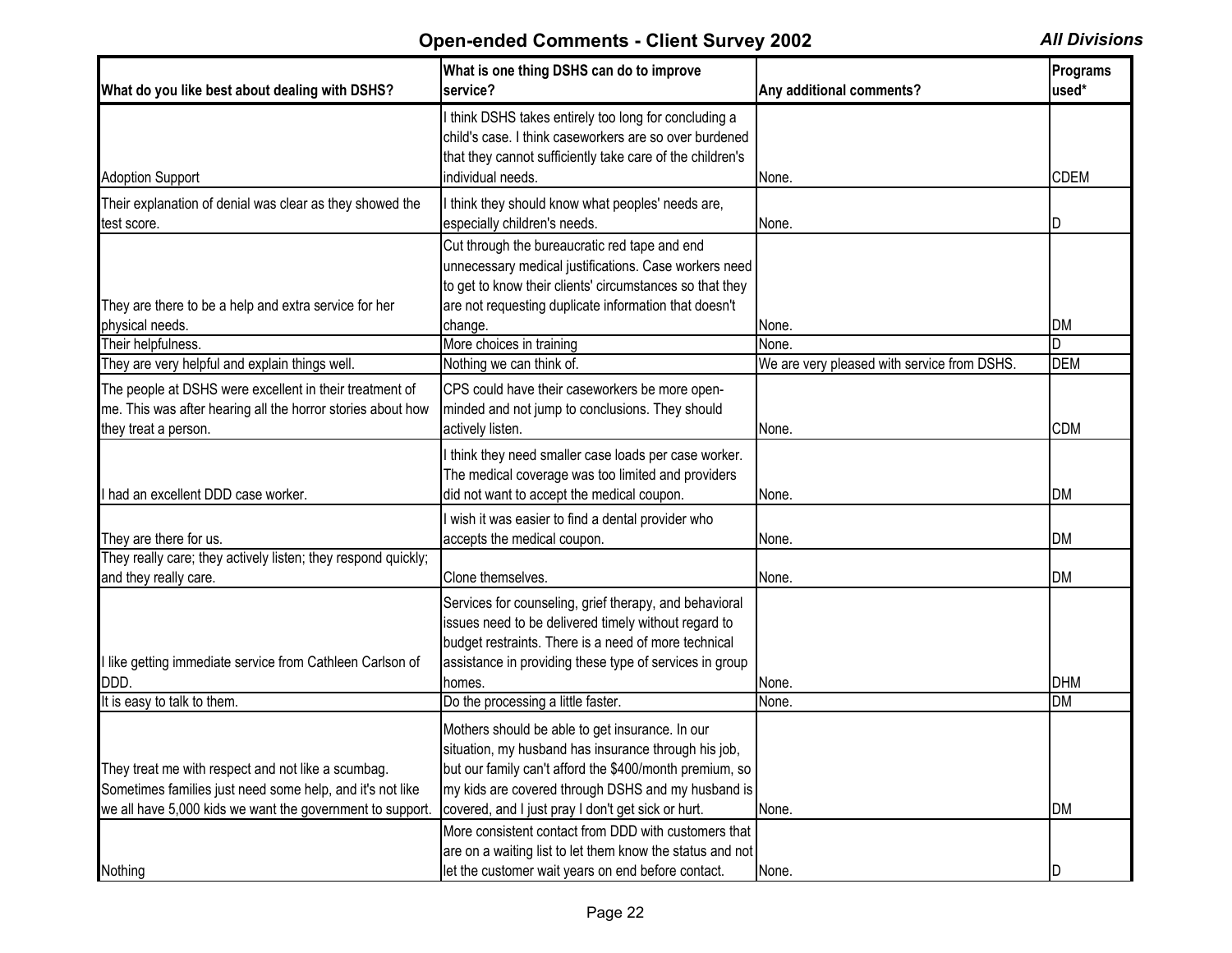|                                                             | What is one thing DSHS can do to improve                |                                                      | Programs     |
|-------------------------------------------------------------|---------------------------------------------------------|------------------------------------------------------|--------------|
| What do you like best about dealing with DSHS?              | service?                                                | Any additional comments?                             | used*        |
| The out station to the CSO.                                 | Nothing I can think of.                                 | None.                                                | <b>DM</b>    |
| The professional way they treat Jeanine                     | Return phone calls within 24 hours.                     | None.                                                | <b>DEM</b>   |
|                                                             |                                                         | We are concerned that programs for the disabled      |              |
|                                                             | Check to see that people actually understand what is    | will be cut before any other programs in the budget  |              |
| Our case manager.                                           | available and how to effectively help.                  | crunch.                                              | DM           |
| Getting an increase in my food stamps.                      | I really don't know                                     | None.                                                | <b>DEHM</b>  |
| love getting more money.                                    | Getting my medical coupons back would be nice           | None.                                                | <b>DEMV</b>  |
|                                                             | Improve the system for waiting on people; so you don't  |                                                      |              |
|                                                             | have to sit there all day. They could have more         |                                                      |              |
| don't like dealing with DSHS, except for DDD.               | knowledgeable people working the reception desk.        | None.                                                | <b>DMV</b>   |
| Pointing me in the right direction for information on       | When they make changes in coverage and services let     |                                                      |              |
| resources.                                                  | the customer know.                                      | None.                                                | <b>DM</b>    |
| think they are very helpful.                                | I like it the way it is.                                | None.                                                | <b>DM</b>    |
|                                                             | I think they could provide a summary in a simple form   |                                                      |              |
|                                                             | of all the services and resources that are available    |                                                      |              |
| I like the fact that assistance is available.               | through DSHS                                            | None.                                                | DM           |
|                                                             |                                                         |                                                      |              |
|                                                             | Work on how to make Medicaid available through more     |                                                      |              |
|                                                             | providers. I would also like to see a brief summary on  | The Department needs to concentrate on keeping       |              |
| They are truly concerned about trying to find the most help | coverage like you see with medical insurance            | the client informed as to who is handling their case |              |
| for the child.                                              | companies.                                              | when there has been a change in worker.              | <b>DM</b>    |
| It gives him independence so that he doesn't become a       |                                                         |                                                      |              |
| financial burden.                                           | Nothing comes to mind.                                  | None.                                                | DM           |
| They are there for me when I need them.                     | Don't know.                                             | None.                                                | D.           |
| The information they provided me on available resources     | Extend office hours to meet the needs of individuals    |                                                      |              |
| that I would not otherwise known about.                     | who work non-standard work week.                        | None.                                                | <b>DEHM</b>  |
|                                                             | Wait time for the interviews once you arrive at their   |                                                      |              |
|                                                             | office can take up to four hours. This wait time needs  |                                                      |              |
| The 1-800 numbers for getting answers and information.      | to be reduced considerably.                             | None.                                                | <b>DEM</b>   |
|                                                             |                                                         |                                                      |              |
|                                                             | I think that any time a handicapped child is born, DSHS |                                                      |              |
| do like the idea of a case manager that DSHS uses today     | should attempt to contact the parent with information   |                                                      |              |
| Twenty years ago it wasn't like that.                       | on what resources are available in the community.       | None.                                                | <b>DEHMV</b> |
| don't like dealing with them.                               | Communicate with the foster parents.                    | None.                                                | <b>CDM</b>   |
|                                                             |                                                         |                                                      |              |
|                                                             | More information needs to get out to the public through |                                                      |              |
| Help with navigation of the system and regulations.         | a news letter or fliers as to services available.       | None.                                                | <b>DEM</b>   |
| They helped me at the time we needed help.                  | I really don't know.                                    | None.                                                | <b>DM</b>    |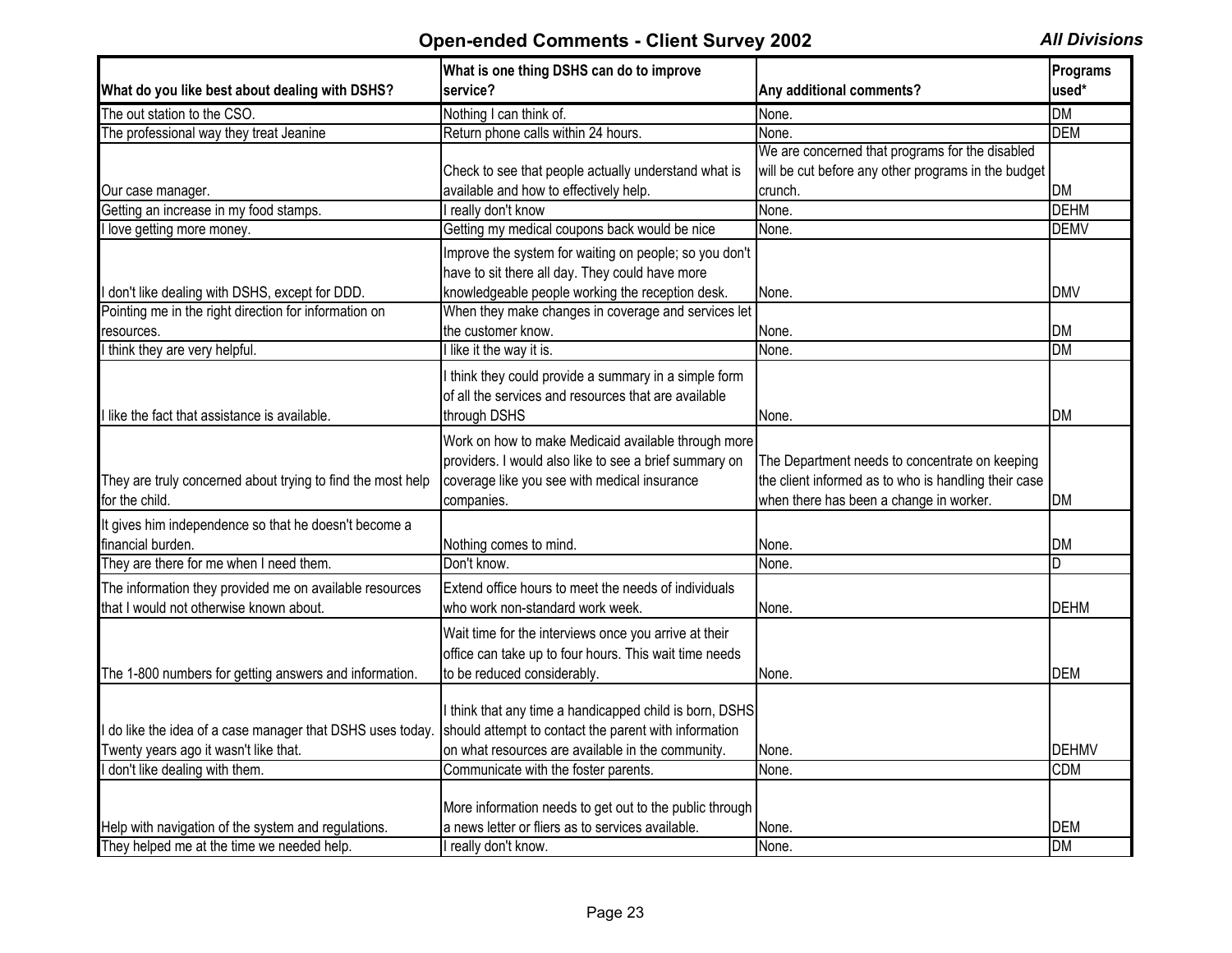| What do you like best about dealing with DSHS?                                 | What is one thing DSHS can do to improve<br>service?                                                     | Any additional comments?                            | Programs<br>used* |
|--------------------------------------------------------------------------------|----------------------------------------------------------------------------------------------------------|-----------------------------------------------------|-------------------|
|                                                                                | Put the entire family on one medical coupon like they                                                    |                                                     |                   |
|                                                                                | used to do. There needs to be more dental                                                                |                                                     |                   |
| I appreciate the help and workers do try to help.                              | practitioners available and accepting medical coupons                                                    | None.                                               | <b>DM</b>         |
| The help they give us.                                                         | I have no idea.                                                                                          | None.                                               | <b>DEHM</b>       |
|                                                                                | They need to increase the number of doctors and                                                          |                                                     |                   |
|                                                                                | dentist that accept the medical coupon. It is getting                                                    |                                                     |                   |
|                                                                                | where you have to drive from Olympia to Seattle to get                                                   |                                                     |                   |
| am glad that the Department has a program for a needy                          | medical attention in some cases. This creates a                                                          |                                                     |                   |
| relative; so that they don't have to go to foster care.                        | transportation issue in many cases.                                                                      | None.                                               | <b>DEM</b>        |
| Medical program.                                                               | really don't know.                                                                                       | None.                                               | <b>DEM</b>        |
| Talking with them.                                                             | Nothing                                                                                                  | None.                                               | D                 |
|                                                                                | I think they should call their clients back within the                                                   |                                                     |                   |
| When I have a good case worker and they are willing to                         | established 24 hours. I also think they should have                                                      |                                                     |                   |
| work with me.                                                                  | lighter case loads.                                                                                      | None.                                               | <b>DEM</b>        |
|                                                                                | Train the staff better (use common sense), my                                                            |                                                     |                   |
|                                                                                | experience is they do not. The Department needs a                                                        |                                                     |                   |
|                                                                                | comprehensive list of resources for adoptive parents.                                                    | Adoptions should not be drug out over several       |                   |
|                                                                                | They also need to do something about the adoptive                                                        | years when the biological parent or parents are not |                   |
|                                                                                | case worker's subjective judgment.                                                                       |                                                     | <b>CDM</b>        |
| That they are there.<br>They understand [Name Redacted] and return phone calls |                                                                                                          | cognitively capable of caring for the child.        |                   |
| within 24 hours.                                                               | Not sure                                                                                                 | We are very pleased with the service from DSHS.     | <b>DEM</b>        |
| It is convenient; It is easy to get a hold of them, and they                   |                                                                                                          |                                                     |                   |
| help me decide what is best for my daughter.                                   | don't know.                                                                                              | None.                                               | <b>DM</b>         |
|                                                                                |                                                                                                          |                                                     |                   |
| They helped us understand what our daughter is going                           | Basically they need to try to help those families with                                                   |                                                     |                   |
| through.                                                                       | services who do not meet the income guidelines.                                                          | None.                                               | ID                |
|                                                                                | For mental health, they need to work with their clients                                                  |                                                     |                   |
|                                                                                | circumstances better. In our case, they expected me to                                                   |                                                     |                   |
|                                                                                | pull Michael out of school once a week for counseling.                                                   |                                                     |                   |
| They are very helpful.                                                         | That just wasn't working.                                                                                | None.                                               | <b>DEHM</b>       |
|                                                                                | I think providing sensitivity training to all State                                                      |                                                     |                   |
| Knowing that services will continue with all the budget cuts.                  | employees.                                                                                               | None.                                               | <b>DEM</b>        |
| DSHS has helped my son very much. Thank you!                                   | More activities for disabled kids.                                                                       | None.                                               | <b>DM</b>         |
| I like the fact that DDD has become more pro-choice for the                    |                                                                                                          |                                                     |                   |
| individual client.                                                             | Provide more money for staff hours.                                                                      | None.                                               | <b>DEM</b>        |
|                                                                                |                                                                                                          |                                                     |                   |
|                                                                                | There is a need for more local authority in the Medicaid There is an appearance that if you are a recent |                                                     |                   |
|                                                                                | program to do approvals of special needs; instead of                                                     | immigrant that services are handed to them on a     |                   |
| The representative was a gem.                                                  | having to send to Olympia for an approval.                                                               | silver platter while the citizen goes without.      | <b>ADEM</b>       |
| I like their services and programs.                                            | don't know                                                                                               | None.                                               | <b>DEM</b>        |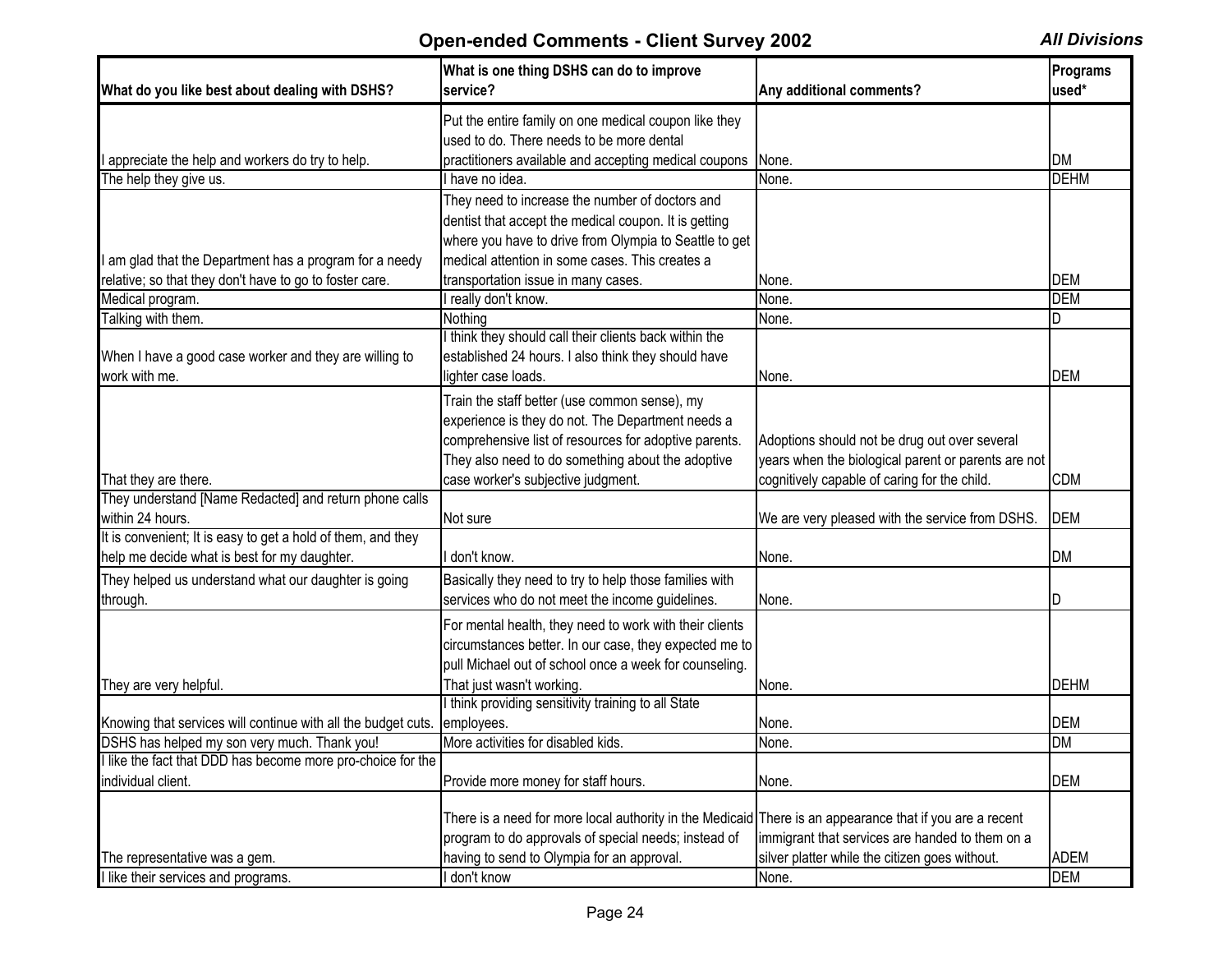| What do you like best about dealing with DSHS?                                                                                                    | What is one thing DSHS can do to improve<br>service?                                                                                                                                                                                                              | Any additional comments?                                             | Programs<br>used* |
|---------------------------------------------------------------------------------------------------------------------------------------------------|-------------------------------------------------------------------------------------------------------------------------------------------------------------------------------------------------------------------------------------------------------------------|----------------------------------------------------------------------|-------------------|
| The people are awesome.                                                                                                                           | Nothing really.                                                                                                                                                                                                                                                   | None.                                                                | <b>CDHM</b>       |
| I like that they provide an interpreter when you go to the<br>CSO or any DSHS office. I also like that you can discuss<br>your problem with them. | I think that the appointment system improves services<br>and should be used in all DSHS offices.                                                                                                                                                                  | None.                                                                | DEM               |
| They try to do a good job, but are understaffed and are                                                                                           | DSHS is a huge agency and is unmanageable. It                                                                                                                                                                                                                     |                                                                      |                   |
| having problems with finances.                                                                                                                    | needs to be broken up and made smaller.                                                                                                                                                                                                                           | None.                                                                | ID                |
|                                                                                                                                                   |                                                                                                                                                                                                                                                                   | My child has never received services from DDD, so<br>I can't answer. | ID                |
|                                                                                                                                                   | I would change what is covered for dental with the<br>medical coupon. Braces and root canals need to be                                                                                                                                                           |                                                                      |                   |
| llike the people the most.                                                                                                                        | included in coverage.                                                                                                                                                                                                                                             | None.                                                                | DEM               |
| You got no choice.                                                                                                                                | I don't know.                                                                                                                                                                                                                                                     | None.                                                                | <b>DEM</b>        |
| Our social worker, Debbie McNally.                                                                                                                | wish DSHS would help me determine the services<br>Nicholas needs and then help make sure he receives<br>these services.                                                                                                                                           | None.                                                                | <b>DHM</b>        |
|                                                                                                                                                   | I think first that people who work at the community<br>service office should really care. They also should<br>have background checks. Workers need more<br>compassion. The appointment system at the Colfax<br>Community Service Office needs to be sure there is |                                                                      |                   |
| I like there is a local office that I can go to that doesn't                                                                                      | adequate staff before scheduling a client to come into                                                                                                                                                                                                            |                                                                      |                   |
| require a lot of travel.                                                                                                                          | the office for a review.                                                                                                                                                                                                                                          | None.                                                                | <b>DEM</b>        |
| The call backs for appointments are flexible.                                                                                                     | Get more involved in the Metro Access program for<br>transportation of the developmentally disabled.                                                                                                                                                              | None.                                                                | <b>DM</b>         |
| It is easy to get a hold of the caseworker by phone.                                                                                              | I don't know                                                                                                                                                                                                                                                      | None.                                                                | <b>DEM</b>        |
| My provider through DSHS.                                                                                                                         | Provide better paying jobs, better hours, and better<br>locations for people who have disabilities.                                                                                                                                                               | None.                                                                | <b>DEMV</b>       |
| If I don't get through to the worker by phone, she calls me<br>right back.                                                                        | don't know.                                                                                                                                                                                                                                                       | None.                                                                | <b>DEM</b>        |
| They really try to meet your needs.                                                                                                               | I think they are doing a fine job now.                                                                                                                                                                                                                            | None.                                                                | <b>CDEHM</b>      |
| I think it is good that they are there to help.                                                                                                   | Nothing                                                                                                                                                                                                                                                           | None.                                                                | <b>DEM</b>        |
| We received a lot of attention at the hospital when the client different departments. This becomes very confusing as<br>was born.                 | All these programs within DSHS use abbreviations for<br>to who is who.                                                                                                                                                                                            | None.                                                                | ID                |
| Being able to be present while client was receiving services Let the client know about other services available                                   |                                                                                                                                                                                                                                                                   |                                                                      |                   |
| through the birth to three program.                                                                                                               | through DSHS and the community.                                                                                                                                                                                                                                   | None.                                                                | ID                |
| I like the resource case manager; she does great work.                                                                                            | Have more psychiatrists who accept medical coupons. None.                                                                                                                                                                                                         |                                                                      | <b>DEHM</b>       |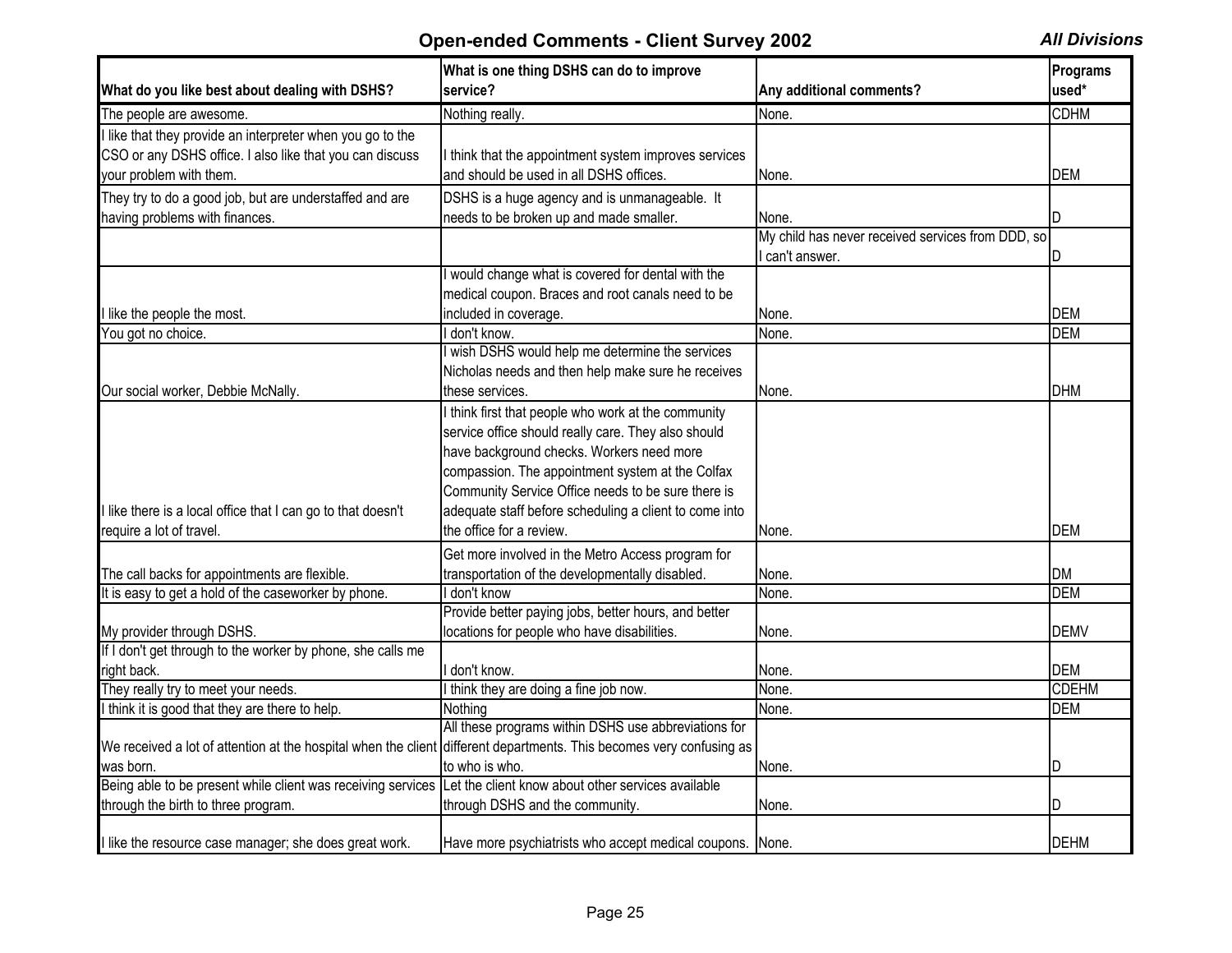| What do you like best about dealing with DSHS?               | What is one thing DSHS can do to improve<br>service?                                              | Any additional comments?                           | Programs<br>used* |
|--------------------------------------------------------------|---------------------------------------------------------------------------------------------------|----------------------------------------------------|-------------------|
|                                                              |                                                                                                   |                                                    |                   |
|                                                              | First of all, I do not want DSHS to go to a cash                                                  |                                                    |                   |
|                                                              | payment basis.                                                                                    | I sit on the work group for Real Choices grant. If |                   |
|                                                              | The problem of getting services from DDD is when you DSHS could use some of these suggestions and |                                                    |                   |
|                                                              | have a qualified provider (for a lack of a better word)                                           | ideas, it would improve the system. As an          |                   |
|                                                              | working with your child but for personal reasons they                                             | example, when DSHS is unable to help, they could   |                   |
| They are better than the school system; they at least try to | don't want to be certified with DDD because of length                                             | provide some suggestions of community resources    |                   |
| do good; however, because they are severely under            | of their certification process, DDD needs to be more                                              | that may be able to help; instead of just denying  |                   |
| staffed, they are very limited in helping people.            | flexible.                                                                                         | the application or terminating.                    | DM                |
| All of it.                                                   | Nothing                                                                                           | None.                                              | $\overline{DM}$   |
|                                                              |                                                                                                   | The only complaint I have is the amount of time it |                   |
|                                                              |                                                                                                   | takes to get Medicaid approval; for example,       |                   |
| They meet our needs. We receive as much respite care as      | Communication between Medicaid and DDD needs to                                                   | Mallory needed a wheel chair and it took four      |                   |
| we need.                                                     | be improved.                                                                                      | months to get the approval.                        | DM                |
| They are very nice to me.                                    | Don't know.                                                                                       | None.                                              | <b>DM</b>         |
|                                                              |                                                                                                   |                                                    |                   |
|                                                              | Make it easier for the under-served to receive services.                                          |                                                    |                   |
|                                                              | Also, contract hours need to better reflect actual client                                         |                                                    |                   |
|                                                              | needs (for example, someone younger may need less                                                 |                                                    |                   |
| Feel supported by DSHS.                                      | service than they would need when they are older).                                                | None.                                              | <b>DHM</b>        |
|                                                              | Get rid of the ATM card for benefits or at least allow a                                          |                                                    |                   |
| They do supply the finance to care for Julie and baby.       | person to choose to have a check.                                                                 | Monitor for misuse of the grant by the clients.    | <b>DEM</b>        |
| Medical coupons.                                             | They could answer my questions.                                                                   | None.                                              | <b>DEHM</b>       |
|                                                              | I would like to see more informational services                                                   |                                                    |                   |
|                                                              | provided to clients like the informational flyer that                                             |                                                    |                   |
|                                                              | comes out with the medical coupon and also a                                                      |                                                    |                   |
|                                                              | comprehensive annual directory of services available                                              |                                                    |                   |
| Not dealing with DSHS.                                       | through DSHS.                                                                                     | None.                                              | <b>DHM</b>        |
| The staff are very friendly.                                 | More staff or smaller caseloads and a magic wand.                                                 | None.                                              | <b>DHM</b>        |
| That DSHS provides a service that we have not been able      | Provide more options for programs in the community                                                |                                                    |                   |
| to find any where else.                                      | for kids.                                                                                         | None.                                              | D                 |
| I like DDD service the most out of all the programs.         | Have a better attitude.                                                                           | None.                                              | <b>DEM</b>        |
|                                                              | Return phone calls promptly; in my case, I had applied                                            |                                                    |                   |
|                                                              | for child care, I called after a couple months after not                                          |                                                    |                   |
|                                                              | hearing any thing on the application, I never received a                                          |                                                    |                   |
|                                                              | call back. Six months later I got a denial letter. This                                           |                                                    |                   |
|                                                              | has been one of my most frustrating experiences of my                                             |                                                    |                   |
| The programs they offer                                      | life.                                                                                             | None.                                              | <b>DM</b>         |
| Dealing with the case manager.                               | Provide more funding to DDD.                                                                      | None.                                              | D                 |
| There is a lot more programs available now.                  | don't know                                                                                        | None.                                              | <b>DM</b>         |
|                                                              |                                                                                                   |                                                    |                   |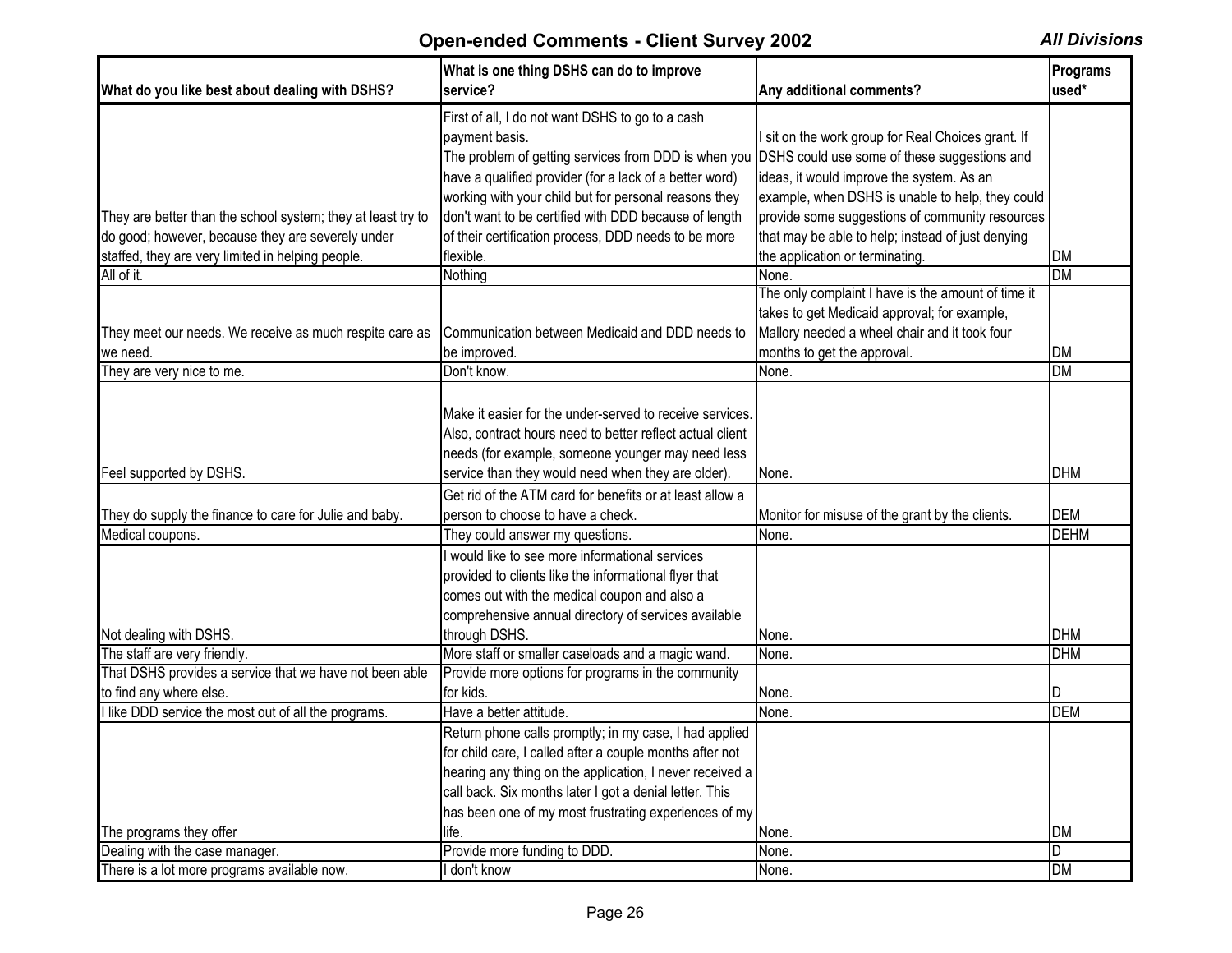|                                                                                     | What is one thing DSHS can do to improve                                                                                                                                                                                   |                                                                                                                                                                                                                       | <b>Programs</b> |
|-------------------------------------------------------------------------------------|----------------------------------------------------------------------------------------------------------------------------------------------------------------------------------------------------------------------------|-----------------------------------------------------------------------------------------------------------------------------------------------------------------------------------------------------------------------|-----------------|
| What do you like best about dealing with DSHS?                                      | service?                                                                                                                                                                                                                   | Any additional comments?                                                                                                                                                                                              | used*           |
| I like the fact I never have to go into the office; they come to                    |                                                                                                                                                                                                                            |                                                                                                                                                                                                                       |                 |
| me.                                                                                 | I can't think of anything off hand.                                                                                                                                                                                        | None.                                                                                                                                                                                                                 | <b>DEM</b>      |
|                                                                                     | I think in the Medicaid program that DSHS should<br>require doctors to accept a certain number of patients<br>and more dental practitioners need to be accepting the<br>medical coupon. On the food stamp program, I think |                                                                                                                                                                                                                       |                 |
| like the case manager as she is very supportive and                                 | the amount of paper work that is required is ridiculous.                                                                                                                                                                   |                                                                                                                                                                                                                       |                 |
| returns phone calls quickly.                                                        | From DVR it would be nice to see a finished product.                                                                                                                                                                       | None.                                                                                                                                                                                                                 | <b>DEMV</b>     |
| They came to us, instead of us having to go to them.                                | don't know                                                                                                                                                                                                                 | None.                                                                                                                                                                                                                 | D               |
| The people are friendly and have been friendly.                                     | Shorten the office visit waiting time.                                                                                                                                                                                     | None.                                                                                                                                                                                                                 | <b>DHM</b>      |
| Staff are nice, but they don't have a lot to work with.                             | More funding                                                                                                                                                                                                               | None.                                                                                                                                                                                                                 | <b>DEM</b>      |
| The caseworkers are just fantastic.                                                 | They could do a better job coordinating with school<br>district special need services.                                                                                                                                     | None.                                                                                                                                                                                                                 |                 |
| The fact that DSHS determines eligibility on the basis of 6<br>months to 12 months. | DSHS medical eligibility should be based on an across-<br>the-board standard and not be based on SSI eligibility<br>status.                                                                                                | None.                                                                                                                                                                                                                 | <b>DEM</b>      |
| I think probably the prompt responses and personal                                  | The Department needs to have closer screening of the                                                                                                                                                                       |                                                                                                                                                                                                                       |                 |
| commitment to help.                                                                 | qualifications of care givers.                                                                                                                                                                                             | None.                                                                                                                                                                                                                 | <b>ADEM</b>     |
| They are on top of everything and do a really good job in                           |                                                                                                                                                                                                                            |                                                                                                                                                                                                                       |                 |
| explaining things when you have a question.                                         | Nothing                                                                                                                                                                                                                    | None.                                                                                                                                                                                                                 | <b>DM</b>       |
| I like there is some support through DSHS. It beats not<br>having anything.         | Related Health care worker should be paid consistent<br>to what group homes get for caring for a<br>developmentally disabled person.                                                                                       | would say that when a developmentally disabled<br>person is able to be productive, they should have<br>the opportunity to contribute to society through<br>shelter work shops without regard to budget<br>restraints. | <b>DEM</b>      |
| That they listen to the parents of children with                                    | The could have kept the special education program at                                                                                                                                                                       |                                                                                                                                                                                                                       |                 |
| developmental handicaps.                                                            | Liberty Lake Elementary.                                                                                                                                                                                                   | None.                                                                                                                                                                                                                 | ID              |
| The staff are helpful and friendly                                                  | A need for more information about resources available<br>for clients under each program of DSHS.                                                                                                                           | None.                                                                                                                                                                                                                 | <b>DEM</b>      |
|                                                                                     |                                                                                                                                                                                                                            | Interviewer comments: Client receives the medical<br>coupons but does not use the coupon because of<br>employer medical insurance covers her needs. No                                                                |                 |
| They were very helpful in addressing her needs.                                     | Better information on available resources.                                                                                                                                                                                 | comment by client.                                                                                                                                                                                                    | <b>DEM</b>      |
| Except for food stamp office, the staff seem to be kind and                         |                                                                                                                                                                                                                            |                                                                                                                                                                                                                       |                 |
| considerate of client's needs.                                                      | I don't know.                                                                                                                                                                                                              | None.                                                                                                                                                                                                                 | <b>DEMV</b>     |
| DVR program because it allows client to have                                        | More funding for the programs and more training for                                                                                                                                                                        |                                                                                                                                                                                                                       |                 |
| independence.                                                                       | staff.                                                                                                                                                                                                                     | None.                                                                                                                                                                                                                 | <b>DEMV</b>     |
| Can't think of anything.                                                            | I don't know how to make DSHS better.                                                                                                                                                                                      | Everything is fine.                                                                                                                                                                                                   | <b>DM</b>       |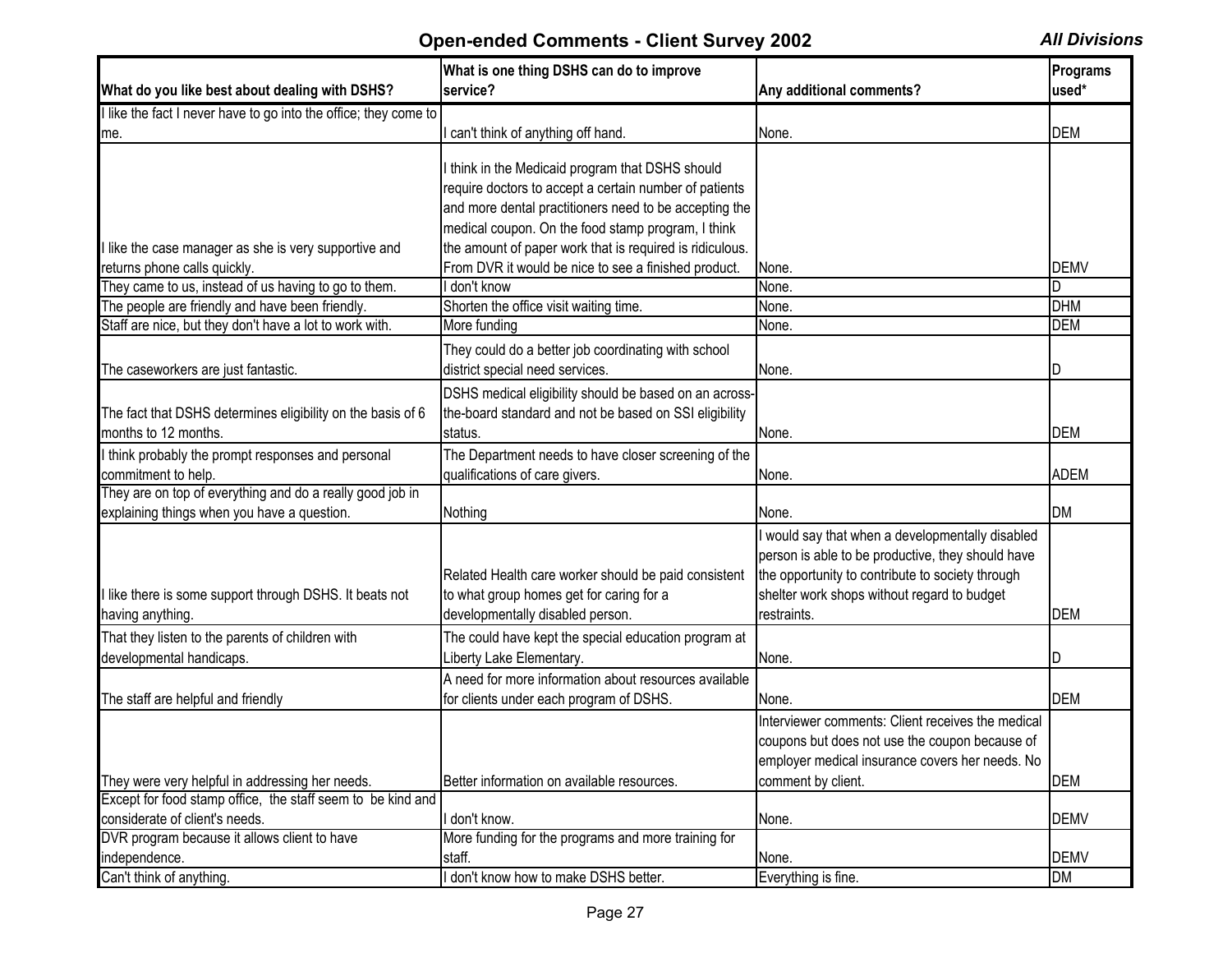| What do you like best about dealing with DSHS?                                                                | What is one thing DSHS can do to improve<br>service?                                                                                                                                                                                                                                                                                                                                          | Any additional comments?                                                                  | Programs<br>used*         |
|---------------------------------------------------------------------------------------------------------------|-----------------------------------------------------------------------------------------------------------------------------------------------------------------------------------------------------------------------------------------------------------------------------------------------------------------------------------------------------------------------------------------------|-------------------------------------------------------------------------------------------|---------------------------|
|                                                                                                               | Mental Health Services has too much turn over and<br>they are not willing to be a part of a team effort. Mental<br>Health needs to ask for family advice and be family<br>friendly. They need to allow participation of family<br>members. They need to find counselors who are                                                                                                               |                                                                                           |                           |
| As for DDD services, they are very understanding and                                                          | committed and then quit shuffling them around as the                                                                                                                                                                                                                                                                                                                                          |                                                                                           |                           |
| willing to go the extra mile.                                                                                 | patient suffers from this.                                                                                                                                                                                                                                                                                                                                                                    | None.                                                                                     | <b>DHM</b>                |
| I like the 800 hot lines and the case manager.                                                                | I think I don't know.                                                                                                                                                                                                                                                                                                                                                                         | think that all the information requested is relevant<br>except for the age and ethnicity. | <b>DEM</b>                |
| They are fast and courteous.                                                                                  | Open up more interviewing booths during the day.                                                                                                                                                                                                                                                                                                                                              | None.                                                                                     | DV                        |
| When you really need them, they are there--they are fast,                                                     |                                                                                                                                                                                                                                                                                                                                                                                               |                                                                                           |                           |
| too                                                                                                           | Not sure                                                                                                                                                                                                                                                                                                                                                                                      | None.                                                                                     | <b>DEMV</b>               |
|                                                                                                               | Make it easier for doctor and dentist to accept the<br>medical coupon and improve the wait time for getting<br>into see a specialist. When coverage is a managed<br>care program, the coverage should be the same as<br>Medicaid. For example, Group Health covers diapers<br>up to three years of age, no exceptions. The Medicaid<br>program covers diapers over three if there is a doctor |                                                                                           |                           |
| That they are there for families.                                                                             | prescription and the child is developmentally disabled.                                                                                                                                                                                                                                                                                                                                       | None.                                                                                     | <b>DM</b>                 |
| The customer service phone number that we now have that<br>we can call to report changes and get information. | More case workers                                                                                                                                                                                                                                                                                                                                                                             | None.                                                                                     | <b>DM</b>                 |
| They took the initiative to get client set up for pre-school.                                                 | I would have to say that the two different doctors in<br>Seattle need to be following up on client. She has not<br>yet been diagnosed.                                                                                                                                                                                                                                                        | None.                                                                                     | D                         |
| Everything.                                                                                                   | Nothing really.                                                                                                                                                                                                                                                                                                                                                                               | None.                                                                                     | <b>DM</b>                 |
| I don't know                                                                                                  | I don't know                                                                                                                                                                                                                                                                                                                                                                                  | None.                                                                                     | DM                        |
| Going through the Work First program.<br>I like the people at DSHS. They are thorough.                        | They could improve by explaining better on certain<br>aspects to the client.<br>Gee, I just don't know.                                                                                                                                                                                                                                                                                       | None.<br>None.                                                                            | <b>DEMV</b><br><b>DEM</b> |
|                                                                                                               | Better inform clients about what services are available                                                                                                                                                                                                                                                                                                                                       |                                                                                           |                           |
| The yearly evaluations have gone very smoothly.                                                               | through DSHS.                                                                                                                                                                                                                                                                                                                                                                                 | None.                                                                                     | <b>DEM</b>                |
| I'm happy with the food and medical coupons. DDD hasn't                                                       |                                                                                                                                                                                                                                                                                                                                                                                               |                                                                                           |                           |
| been able to help.                                                                                            | More money for services.                                                                                                                                                                                                                                                                                                                                                                      | None.                                                                                     | <b>DEM</b>                |
| They were very courteous and helpful.                                                                         | would not change a thing.                                                                                                                                                                                                                                                                                                                                                                     | None.                                                                                     | DV                        |
| I like them helping me out.                                                                                   | don't know.                                                                                                                                                                                                                                                                                                                                                                                   | None.                                                                                     | <b>DHM</b>                |
| I don't have to deal too much with DSHS.                                                                      | They need more providers who accept the medical<br>coupons, especially dentists.                                                                                                                                                                                                                                                                                                              | None.                                                                                     | <b>DM</b>                 |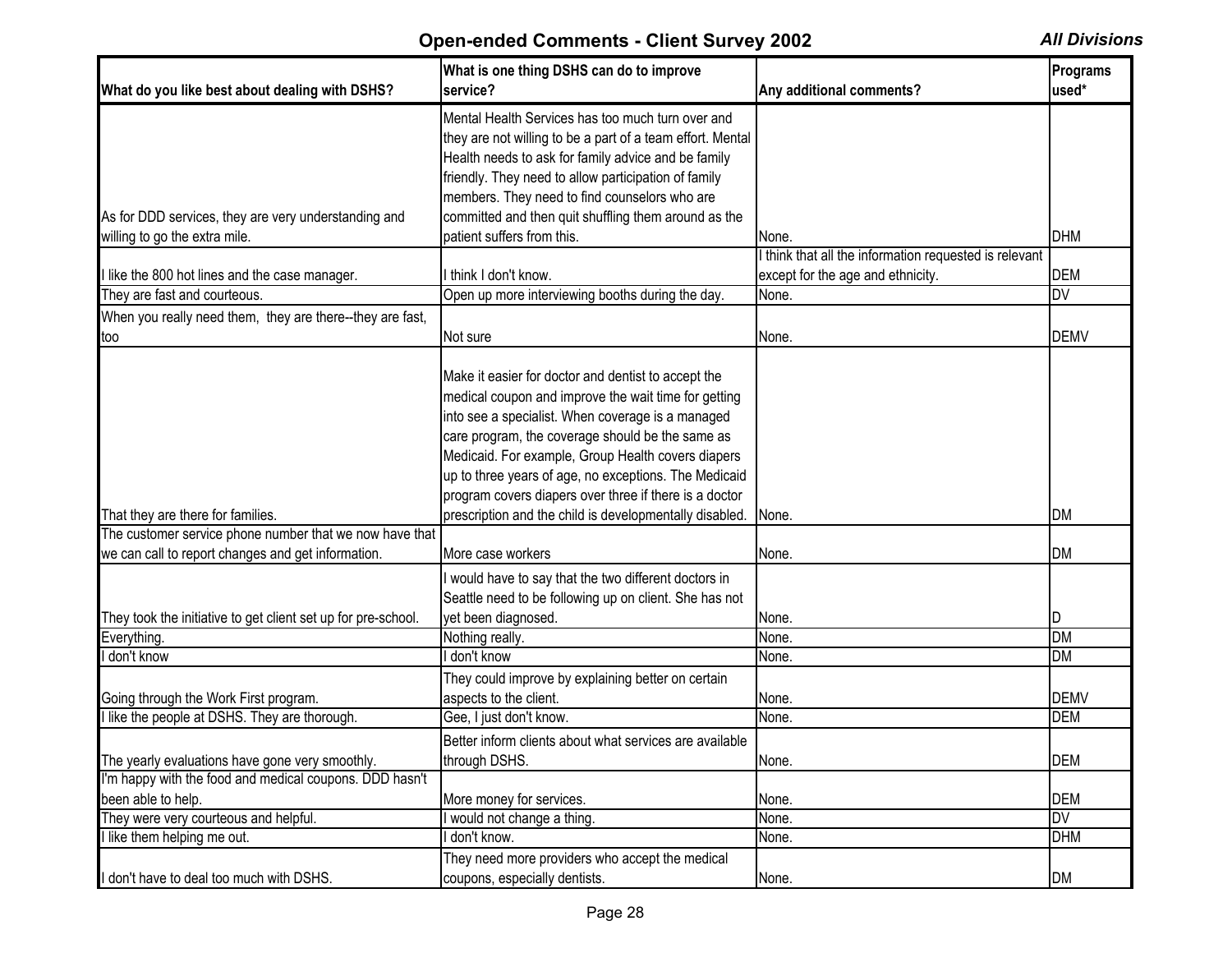|                                                                                                                  | What is one thing DSHS can do to improve                 |                                                | Programs    |
|------------------------------------------------------------------------------------------------------------------|----------------------------------------------------------|------------------------------------------------|-------------|
| What do you like best about dealing with DSHS?                                                                   | service?                                                 | Any additional comments?                       | used*       |
| I hardly go to the DSHS office, but when I do, the worker is                                                     |                                                          |                                                |             |
| very helpful and understanding and is always there when                                                          | Services are okay, some workers need to be more          |                                                |             |
| needed.                                                                                                          | friendly to families.                                    | None.                                          | <b>DEM</b>  |
| I like that they were able to help me when I needed it.                                                          | I can't think of anything.                               | None.                                          | <b>EM</b>   |
| DSHS has been very good to me. I like medical the most.                                                          | Already doing a good job!                                | None.                                          | EM          |
|                                                                                                                  | Thinks most things are good as they are now, but         |                                                |             |
|                                                                                                                  | wants to have a choice of the time of day for in-office  |                                                |             |
| Can't think of anything.                                                                                         | appointments.                                            | Nothing.                                       | <b>EM</b>   |
| They are willing to listen and they are very considerate and                                                     |                                                          |                                                |             |
| helpful if you ask for their help.                                                                               | It is fine the way it is now.                            | None.                                          | EM          |
|                                                                                                                  | The child care office used to be in Grandview, then it   |                                                |             |
| That I knew where the office was and they were there when   moved to Yakima. I live in Grandview, and I think it |                                                          |                                                |             |
| l needed the help.                                                                                               | should be brought back here.                             | None.                                          | Е           |
| I like having medical insurance for my daughter, and getting Improve the dental program. I had a tooth break off |                                                          |                                                |             |
| food stamps really helps. Because of DSHS I am able to                                                           | and was in great pain. It took all day on the phone just |                                                |             |
| stay at home with my young daughter, which I really                                                              | to find a dentist that would take the medical coupons,   | They have really made a big improvement in how |             |
| appreciate.                                                                                                      | and then had to wait a week to get in.                   | we live and I really appreciate it.            | EM          |
|                                                                                                                  | Keep your benefits up with the cost of food and cost of  |                                                |             |
| They helped me out in time of need.                                                                              | living.                                                  | Stop cutting programs and services.            | EM          |
| I like being able to get medical coupons and child care.                                                         |                                                          |                                                |             |
| Now I don't have to worry about paying when I take my kids                                                       |                                                          |                                                |             |
| to the doctor like back when I lived in Oregon.                                                                  | Make your programs better known to the public.           | None.                                          | EM          |
| DSHS was there for me when I needed them the most.                                                               |                                                          |                                                |             |
| am not working and they helped me.                                                                               | CSO workers should learn not to be rude to clients.      | None.                                          | EM          |
| They've helped me and my kids out                                                                                | Nothing.                                                 | None.                                          | <b>EM</b>   |
| We always get the answers to our questions when we call                                                          | No opinion, but appreciates getting SSI checks on        |                                                |             |
| the CSO on the phone.                                                                                            | time.                                                    | None.                                          | <b>EM</b>   |
| When we needed help they were there.                                                                             | Can't think of anything.                                 | None.                                          | <b>EM</b>   |
|                                                                                                                  | Mail out the appointment notices sooner. I didn't used   |                                                |             |
| That they offer a lot of different kinds of help; financial, food, to get my appointment notices until after the |                                                          |                                                |             |
| child care, etc.                                                                                                 | appointment was over.                                    | None.                                          | EM          |
|                                                                                                                  | I'm very satisfied with everything and can't think of    |                                                |             |
| Caseworkersthey are very courteous and helpful.                                                                  | anything.                                                | None.                                          | <b>AEHM</b> |
| I don't know.                                                                                                    | Don't be so rude.                                        | None.                                          | <b>EM</b>   |
| I think the world of them because they are there to help me                                                      |                                                          |                                                |             |
| and other people.                                                                                                | Hire more staff, to help speed things up.                | I just appreciate what they have done for us.  | <b>EM</b>   |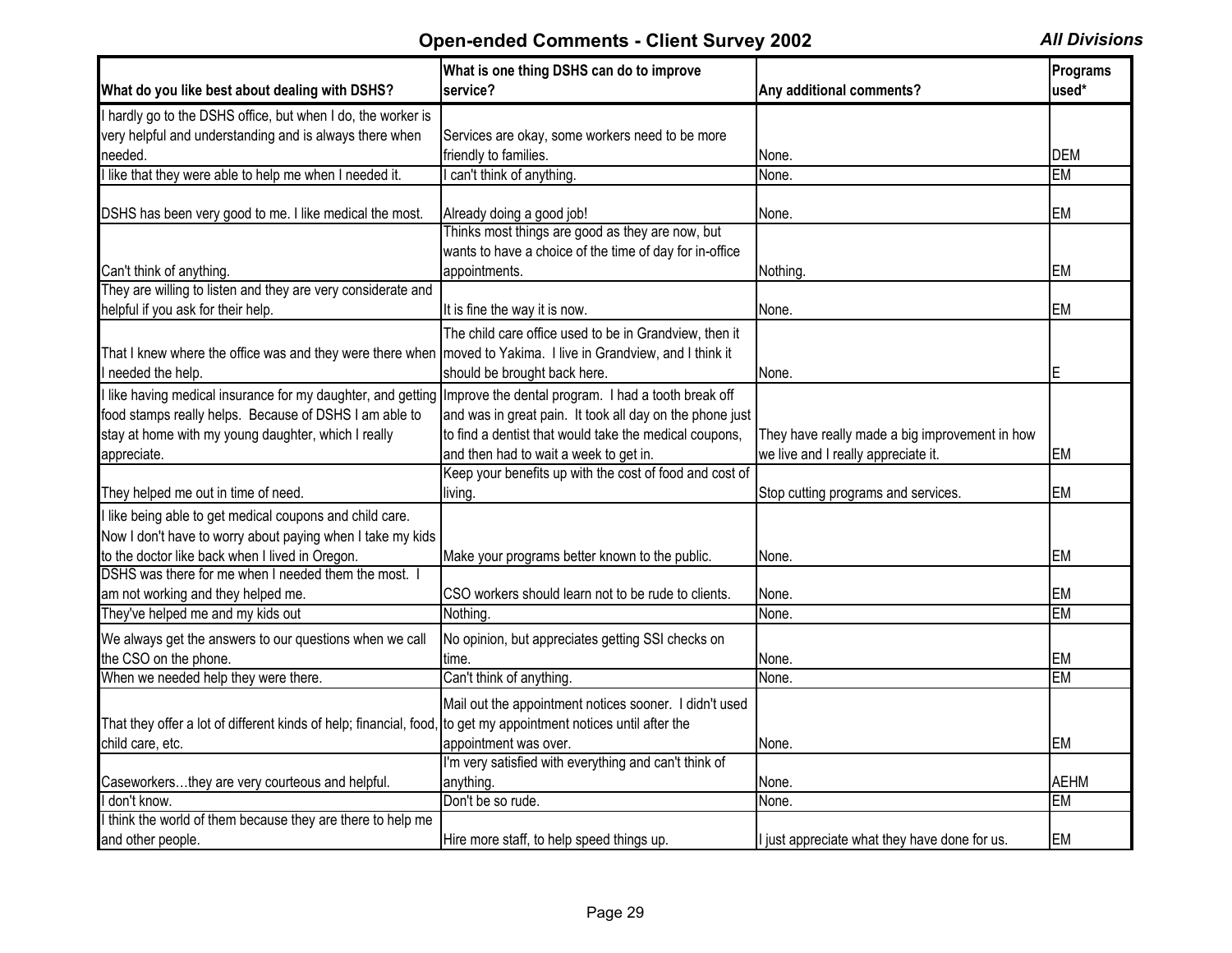| What do you like best about dealing with DSHS?                                                                 | What is one thing DSHS can do to improve<br>service?     | Any additional comments?                            | Programs<br>used* |
|----------------------------------------------------------------------------------------------------------------|----------------------------------------------------------|-----------------------------------------------------|-------------------|
|                                                                                                                | To help people with developmental disabilities who do    |                                                     |                   |
|                                                                                                                | not have care providers or family to help them access    |                                                     |                   |
| Working with the staff.                                                                                        | services.                                                | Very satisfied.                                     | <b>DEHM</b>       |
|                                                                                                                | CSO workers should be more prompt in returning           |                                                     |                   |
|                                                                                                                | phone calls. Does not like having to ask for a           |                                                     |                   |
|                                                                                                                | supervisor simply because the worker refuses to return   |                                                     |                   |
| She likes that the assistance is available when needed.                                                        | a call.                                                  | None.                                               | EM                |
|                                                                                                                |                                                          | Please improve medical services. It is very hard to |                   |
|                                                                                                                |                                                          | find doctors that accept medical coupons. We        |                   |
| That the CSO workers listen to us, and try to understand,                                                      | Do more client surveys, to find out how clients are      | have to pay the doctor out of our own pocket        |                   |
|                                                                                                                |                                                          |                                                     |                   |
| and try to find a solution to help us.                                                                         | doing.                                                   | because they don't accept the coupons.              | EM                |
| I like the child care program. It has helped me                                                                | It is hard to get hold of my case manager. They should   |                                                     |                   |
| tremendously.                                                                                                  | return phone calls sooner.                               | None.                                               | EM                |
| That we can depend on DSHS. We know when the benefits Eliminate some of the paper work. Every month we         |                                                          |                                                     |                   |
| and medical coupons should arrive, and they are always                                                         | get the same forms to fill out for our grandchildren,    |                                                     |                   |
| there.                                                                                                         | even though nothing in their situation has changed.      | None.                                               | EM                |
| I like the help they gave me; food stamps and medical.                                                         | don't know.                                              | None.                                               | <b>EM</b>         |
|                                                                                                                | Clients need someone to help walk them through the       |                                                     |                   |
|                                                                                                                | DSHS process. The workers are overworked and can't       |                                                     |                   |
|                                                                                                                | do it, and clients don't understand and often take a     |                                                     |                   |
| They were able to help me and my family when I couldn't do sanction because they don't know how to comply with |                                                          |                                                     |                   |
| it myself.                                                                                                     | the rules.                                               | None.                                               | <b>EHM</b>        |
| They are very polite and have been treating us with                                                            |                                                          | Thanks to DSHS staff for the services provided to   |                   |
| courtesy and respect.                                                                                          | None.                                                    | my family.                                          | <b>EM</b>         |
|                                                                                                                | Make it easier to get services. They want too much       |                                                     |                   |
|                                                                                                                | work out of us.                                          |                                                     |                   |
| I like them trying to help me get on SSI.                                                                      |                                                          | None.                                               | EM                |
|                                                                                                                |                                                          |                                                     |                   |
|                                                                                                                | don't like the CSO receptionists. I have been treated    |                                                     |                   |
| I like the CSO caseworkers. I have had very good ones.                                                         | rudely by them and even told not to talk to them.        | None.                                               | EM                |
| They are nice.                                                                                                 | Can't think of anything                                  |                                                     | <b>EM</b>         |
| I got what I needed, like medical coupons.                                                                     | I'm not sure.                                            | None.                                               | <b>EM</b>         |
|                                                                                                                | Make it easier to get mental health services. I tried to |                                                     |                   |
|                                                                                                                | get help but couldn't. I have mental health problems     |                                                     |                   |
| They have helped me a lot with my chemical dependency                                                          | and I can't get my anti-depressant prescriptions until I | Need to work on your mental health services. Way    |                   |
| and with medical assistance for my back.                                                                       | complete outpatient treatment.                           | too much red tape.                                  | <b>EHMS</b>       |
|                                                                                                                | To pay mileage reimbursement and expenses for sign       |                                                     |                   |
| Being able to get the assistance needed.                                                                       | language interpreters.                                   | None.                                               | <b>DEMV</b>       |
| I like that someone else will help me in the CSO if my                                                         |                                                          |                                                     |                   |
| worker is out sick or not available.                                                                           | Have the office open for evening appointments.           | None.                                               | <b>EM</b>         |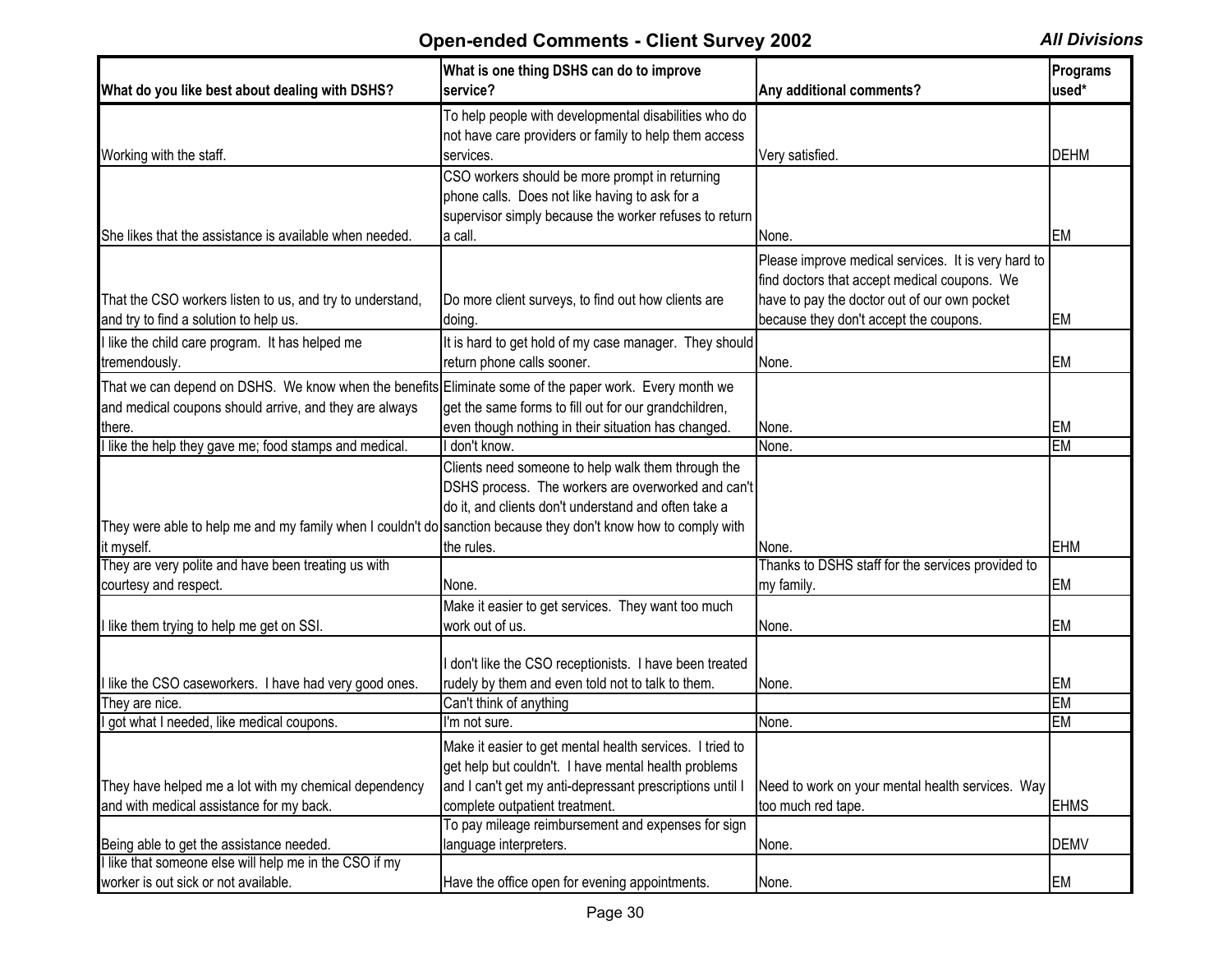| What do you like best about dealing with DSHS?                                                                        | What is one thing DSHS can do to improve<br>service?                                                                                                                                                                                                                                              | Any additional comments?                                                                                                                                                                     | Programs<br>used* |
|-----------------------------------------------------------------------------------------------------------------------|---------------------------------------------------------------------------------------------------------------------------------------------------------------------------------------------------------------------------------------------------------------------------------------------------|----------------------------------------------------------------------------------------------------------------------------------------------------------------------------------------------|-------------------|
| Most of the social workers have always helped me.                                                                     | Nothing                                                                                                                                                                                                                                                                                           | Everything is fine.                                                                                                                                                                          | E                 |
| First she said nothing, then said she liked that DSHS was<br>there to help when needed.                               | Be more timely in returning phone calls and getting<br>paper work done.                                                                                                                                                                                                                           | None.                                                                                                                                                                                        | <b>EM</b>         |
| That I get any help at all, and that they listen to me and I'm<br>satisfied with them.                                | I'm a grandparent, raising 6 grandchildren, and its hard II have noticed that parents get better help and<br>for me to go into the office every 3 months for reviews.<br>I should be able to do the reviews by telephone.                                                                         | services than grandparents. I feel discriminated<br>against because of being a grandparent.                                                                                                  | <b>EM</b>         |
| That DSHS gives help to the people, and they do what they<br>are supposed to do.                                      | That all the staff cooperate together.                                                                                                                                                                                                                                                            | Me and my wife counsel people on how they<br>should live. She speaks Spanish, but I'm not<br>Hispanic.                                                                                       | <b>EM</b>         |
| I would like to be a person who does not have to deal with<br>DSHS.                                                   | I would like more help with the cost of rent.                                                                                                                                                                                                                                                     | believe I have legitimate reasons for being on<br>assistance.                                                                                                                                | <b>EM</b>         |
| It's really nice that they help older people.                                                                         | Can't think of anything.                                                                                                                                                                                                                                                                          | None.                                                                                                                                                                                        | <b>AEM</b>        |
| I like our Child and Family Services Office here in Friday<br>Harbor. They really care for the people who come in for |                                                                                                                                                                                                                                                                                                   |                                                                                                                                                                                              |                   |
| help.                                                                                                                 | I really don't know.                                                                                                                                                                                                                                                                              | None.                                                                                                                                                                                        | <b>CEHMSV</b>     |
| It was a lifesaver, and was our family support through hard<br>times.                                                 | None.                                                                                                                                                                                                                                                                                             | None.                                                                                                                                                                                        | <b>EM</b>         |
| That the services provided are accessible to the whole<br>community.                                                  | Regarding the medical program, once families are<br>employed and earning wages, they should be able to<br>stay on the state medical program for one year no<br>matter how much they earn. Many jobs have a waiting<br>period before company medical insurance begins and<br>this would cover them | The CSO gave me a 800 phone number to call<br>about medical. When I called, nobody answered.<br>I'm not sure if it's the same 800 number that's on<br>the back of the medical coupon or not. | <b>EM</b>         |
| I was happy they were able to help me right away with food<br>stamps.                                                 | I'm pretty satisfied. You did a good job with the food<br>stamps.                                                                                                                                                                                                                                 | am really disappointed that I could not find a<br>doctor that accepts the state medical coupons as<br>payment.                                                                               | E                 |
| We can do our business by mail or telephone. We don't<br>have to go into the office very much.                        | Nothing.                                                                                                                                                                                                                                                                                          | None.                                                                                                                                                                                        | <b>EM</b>         |
| I'm very glad that child care help is available, but I don't<br>understand the sliding co-pay scale.                  | DSHS seems to help people who don't help<br>themselves, so why don't they give more help to the<br>people who are trying to help themselves?                                                                                                                                                      | None.                                                                                                                                                                                        | <b>EM</b>         |
| Overall, DSHS has given us what we needed.                                                                            | I think they need to change how workers deal with<br>people. They need to sit down and listen to what<br>people have to say. They could help people with more<br>food stamps and better medical coverage.                                                                                         | None.                                                                                                                                                                                        | <b>EM</b>         |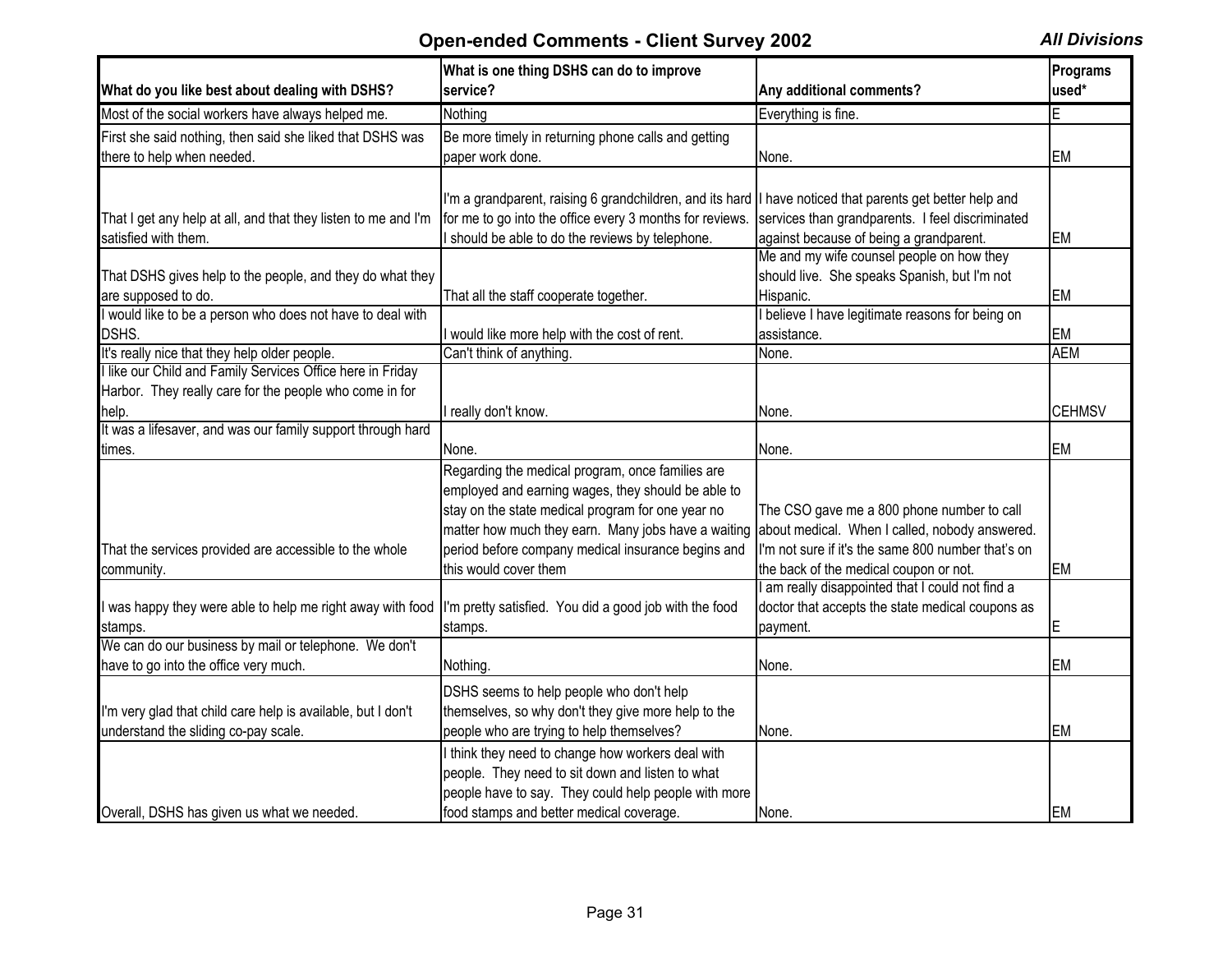| What do you like best about dealing with DSHS?                                                                                                                                                                                                                                                                  | What is one thing DSHS can do to improve<br>service?                                                                      | Any additional comments?                                                                                                                                                                                         | Programs<br>used* |
|-----------------------------------------------------------------------------------------------------------------------------------------------------------------------------------------------------------------------------------------------------------------------------------------------------------------|---------------------------------------------------------------------------------------------------------------------------|------------------------------------------------------------------------------------------------------------------------------------------------------------------------------------------------------------------|-------------------|
|                                                                                                                                                                                                                                                                                                                 | You need to get better case managers. On the                                                                              |                                                                                                                                                                                                                  |                   |
|                                                                                                                                                                                                                                                                                                                 | financial side, they are rude. My case manager tried to                                                                   |                                                                                                                                                                                                                  |                   |
| I'm a single mother going to school and their help lets me                                                                                                                                                                                                                                                      | make me bring in a doctors statement to prove that I                                                                      |                                                                                                                                                                                                                  |                   |
| go to school and makes it possible for me to move on.                                                                                                                                                                                                                                                           | had a doctors appointment.                                                                                                | None.                                                                                                                                                                                                            | EM                |
| have never had to wait more than 10 minutes for a                                                                                                                                                                                                                                                               | It's already running smoothly. I like the EBT card for                                                                    | really appreciated the help DSHS provided during                                                                                                                                                                 |                   |
| scheduled appointment at the Spokane North office.                                                                                                                                                                                                                                                              | food stamps.                                                                                                              | the time I needed it.                                                                                                                                                                                            | <b>EM</b>         |
| The medical and food stamps.                                                                                                                                                                                                                                                                                    | Don't know                                                                                                                | None.                                                                                                                                                                                                            | <b>EM</b>         |
| DSHS has a good (ESA) program.                                                                                                                                                                                                                                                                                  | Don't think there's anything they can improve.                                                                            | None.                                                                                                                                                                                                            | E                 |
| Nothing. She has to fight with the CSO staff constantly.<br>Has had to take her case to CSO administration. Financial<br>Worker put client into Work First sanction, even though she<br>is five months into a high risk pregnancy. Client was under<br>doctor's orders to stay in bed, but the Financial Worker | CSO staff should be required to listen to what clien's                                                                    |                                                                                                                                                                                                                  |                   |
| wouldn't listen.                                                                                                                                                                                                                                                                                                | have to say and listen to their concerns.                                                                                 | Nothing she can think of right now.                                                                                                                                                                              | <b>EM</b>         |
|                                                                                                                                                                                                                                                                                                                 |                                                                                                                           | At first the system was horrendous. Everyone<br>passed the buck to someone else. Eventually I<br>found DDD and they have been very helpful. They<br>seem to be well staffed and have the money to                |                   |
| don't have an answer. There is nothing I like best.                                                                                                                                                                                                                                                             | They are understaffed                                                                                                     | lhelp us.                                                                                                                                                                                                        | <b>CDEM</b>       |
| like being able to contact them by telephone. I don't like<br>going into the CSO. The receptionists act like they have<br>PMS.                                                                                                                                                                                  | Provide more help for people in transition, for people<br>getting off welfare and getting into working.                   | Be more willing to help people who only need a<br>little help, and hire more investigators to find the<br>fraud. I know people who are lying through their<br>teeth to DSHS and they get all the help they want. | EM                |
| They are nice and explain stuff well.                                                                                                                                                                                                                                                                           | I don't know.                                                                                                             | None.                                                                                                                                                                                                            | <b>EM</b>         |
| When we first came here they helped us with food stamps<br>and money and medical.                                                                                                                                                                                                                               | Have more doctors take the medical coupons. It is<br>especially hard to find a dentist that takes the coupons. None.      |                                                                                                                                                                                                                  | <b>EM</b>         |
| Cannot say.                                                                                                                                                                                                                                                                                                     | None.                                                                                                                     | No additional comments.                                                                                                                                                                                          | <b>EM</b>         |
|                                                                                                                                                                                                                                                                                                                 | Staff need to be trained in people skills. If they are<br>stressed out or frustrated, they are working in the             | Staff may be overworked, but they should still<br>listen to the clients. CSO staff didn't keep me<br>informed on program benefits and wouldn't return<br>phone calls. I had to go to the supervisor to get       |                   |
| feel they were supposed to be there for me when I needed wrong field. Workers should know the programs                                                                                                                                                                                                          |                                                                                                                           | information. Then the social worker would call me                                                                                                                                                                |                   |
| them, but they weren't.                                                                                                                                                                                                                                                                                         | better.                                                                                                                   | and threaten me.                                                                                                                                                                                                 | EM                |
| like the program that paid for my child to go to daycare.                                                                                                                                                                                                                                                       | don't know, everything was good.                                                                                          | None.                                                                                                                                                                                                            | <b>EM</b>         |
| They gave us medical coupons for our children when we<br>needed them.                                                                                                                                                                                                                                           | Raise the income limits for food stamps. This would<br>help a lot of people whose incomes now are just over<br>the limit. | None.                                                                                                                                                                                                            | <b>DEM</b>        |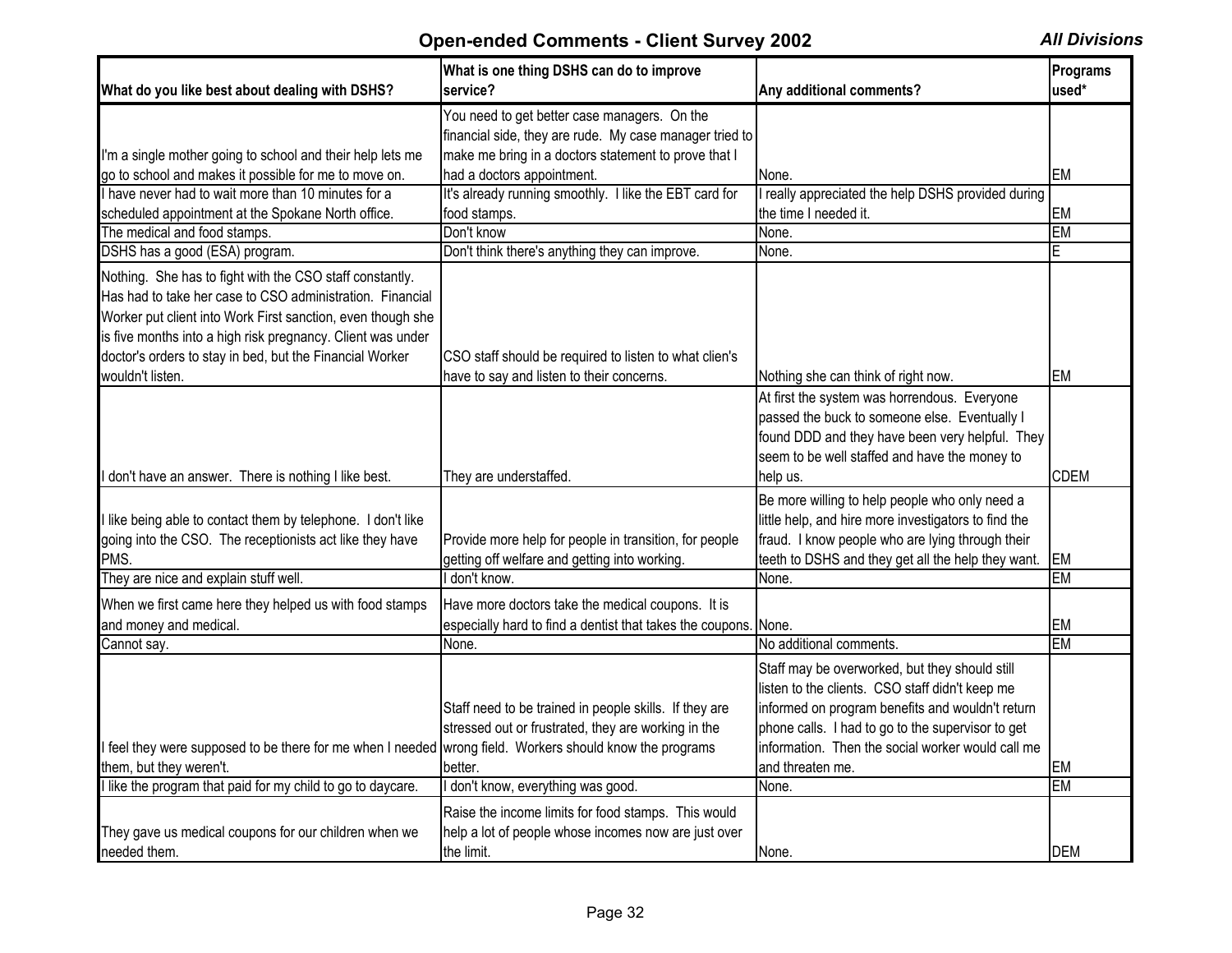| What do you like best about dealing with DSHS?                                                                 | What is one thing DSHS can do to improve<br>service?                                                                                                                                    | Any additional comments?                                                                                                                                                                                                                                          | Programs<br>used* |
|----------------------------------------------------------------------------------------------------------------|-----------------------------------------------------------------------------------------------------------------------------------------------------------------------------------------|-------------------------------------------------------------------------------------------------------------------------------------------------------------------------------------------------------------------------------------------------------------------|-------------------|
| I really like the program that gets car insurance and pays                                                     |                                                                                                                                                                                         | I think it's really dumb that people under age 22                                                                                                                                                                                                                 |                   |
| for car repairs for people.                                                                                    | Don't know. Are doing a good job.                                                                                                                                                       | cannot get their own food stamps.                                                                                                                                                                                                                                 | <b>EM</b>         |
| The staff people love me to pieces.                                                                            | Be more employee friendly and offer them more<br>benefits.                                                                                                                              | None.                                                                                                                                                                                                                                                             | <b>AEHM</b>       |
| Nothing.                                                                                                       | Would be good if the CSO would phone clients instead<br>of requiring them to come into the office.                                                                                      | None.                                                                                                                                                                                                                                                             | EM                |
| The amount of food stamps I get is fair, and they go up and                                                    |                                                                                                                                                                                         |                                                                                                                                                                                                                                                                   |                   |
| down as my income changes.                                                                                     | Don't put us on hold for so long when we call in.                                                                                                                                       | None.                                                                                                                                                                                                                                                             | <b>EM</b>         |
| If you show a little initiative and gratitude, they treat you like<br>you are important.                       | Nothing                                                                                                                                                                                 | I say thank you to all DSHS workers, and<br>especially to Shelly Anderson and Cynthia Shinn in<br>the Shelton office. My life has taken a wonderful<br>turn. I was on TANF, but now have work through<br>the New Chance program at Olympic College in<br>Shelton. | <b>EM</b>         |
| The people in the CSO have been absolutely wonderful to<br>work with.                                          | Have CSO staff return our telephone calls sooner.                                                                                                                                       | Please provide more help in finding a dentist that<br>will accept your medical coupons. It was very hard<br>for me to find one.                                                                                                                                   | <b>EM</b>         |
| Can't think of anything.                                                                                       | To be more available, to not have to wait so long for an<br>appointment.                                                                                                                | None.                                                                                                                                                                                                                                                             | EH                |
| I like the programs that get people back into jobs, like the                                                   | don't know. It worked well for me and I liked the way                                                                                                                                   |                                                                                                                                                                                                                                                                   |                   |
| Work First program.                                                                                            | things were handled.                                                                                                                                                                    | None.                                                                                                                                                                                                                                                             | EM                |
| They are friendlier than they used to be, and they answer<br>my questions.                                     | They could return phone calls sooner. Also, make it so<br>we can call and ask someone questions when the case I have no complaints or problems and they are<br>manager isn't available. | doing better than they used to.                                                                                                                                                                                                                                   | <b>EM</b>         |
| The only thing I like is they helped me apply for Social<br>Security Disability.                               | Do a lot of explaining about how going to work will<br>effect our benefits.                                                                                                             | None.                                                                                                                                                                                                                                                             | EM                |
| I like being able to do the eligibility reviews by telephone.                                                  | Grocery store clerks should be told not to make<br>comments about using the EBT card to pay for food.                                                                                   | It has given me the ability to deal with my<br>emotional issues without too much difficulty.                                                                                                                                                                      | <b>EM</b>         |
| I like that I qualify for medical and child care assistance.                                                   | Really enforce the current rules; make unannounced<br>home visits to ensure that people are following the<br>rules.                                                                     | don't like having to change caseworkers every<br>few months. I have to re-explain my situation with<br>each new caseworker. Also, you should have a 1-<br>800 number that is staffed with a live person at all<br>hours, for people who work odd hours.           | <b>EM</b>         |
| liked getting financial help with child care.                                                                  | Can't think of anything.                                                                                                                                                                | None.                                                                                                                                                                                                                                                             | Ē                 |
| I like the medical and food stamp programs. They help a lot We need Work First to provide better jobs. Most of |                                                                                                                                                                                         |                                                                                                                                                                                                                                                                   |                   |
| with doctors and eating.                                                                                       | their jobs are just temporary.                                                                                                                                                          | None.                                                                                                                                                                                                                                                             | EM                |
| appreciate having food stamps.                                                                                 | Have quicker service.                                                                                                                                                                   | I like it. It's OK.                                                                                                                                                                                                                                               | E                 |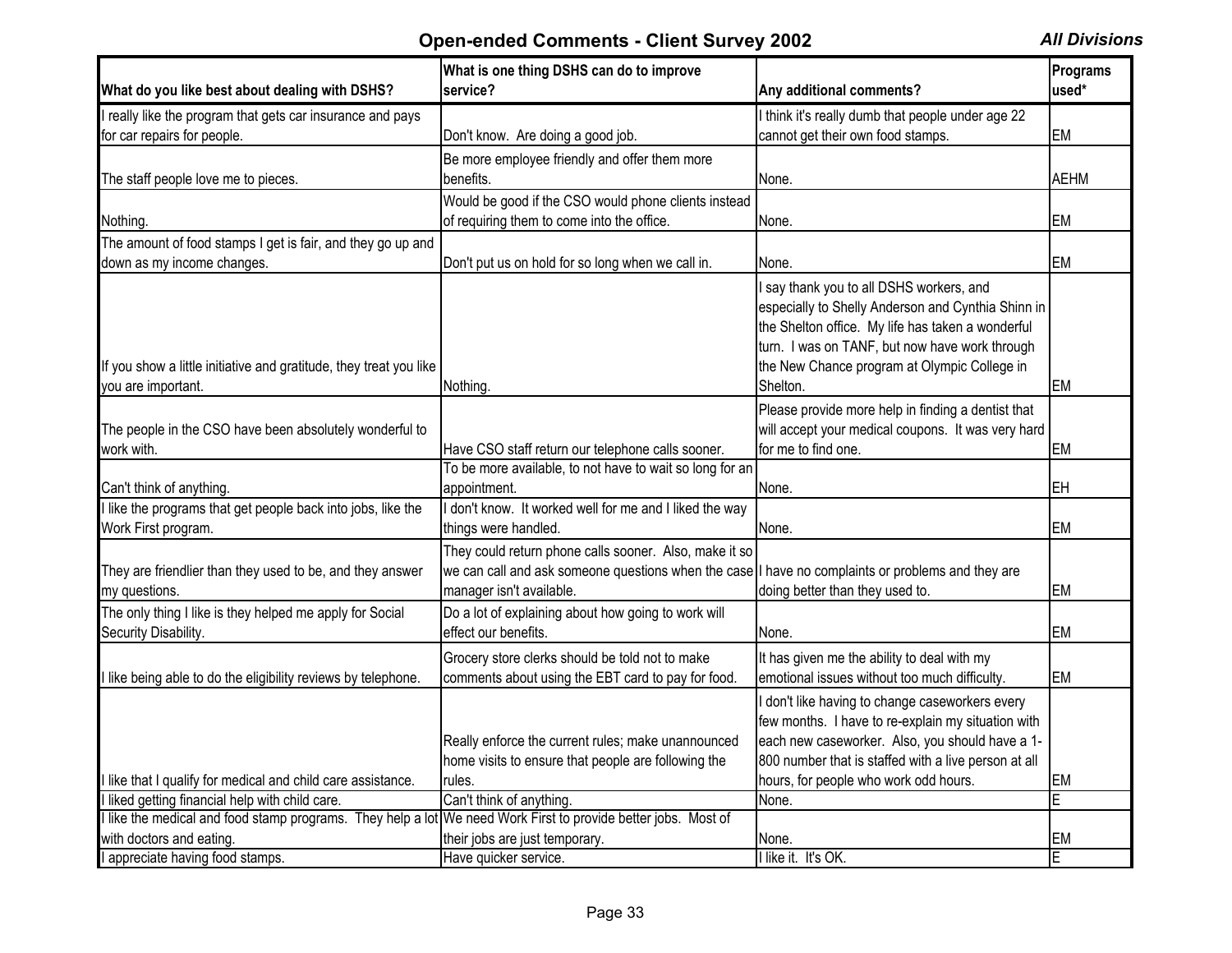| What do you like best about dealing with DSHS?                                                                                                                                                                                                                                                              | What is one thing DSHS can do to improve<br>service?                                                                                                                                                                      | Any additional comments?                                                                                                                                           | <b>Programs</b><br>used* |
|-------------------------------------------------------------------------------------------------------------------------------------------------------------------------------------------------------------------------------------------------------------------------------------------------------------|---------------------------------------------------------------------------------------------------------------------------------------------------------------------------------------------------------------------------|--------------------------------------------------------------------------------------------------------------------------------------------------------------------|--------------------------|
|                                                                                                                                                                                                                                                                                                             |                                                                                                                                                                                                                           | I'm sure they do the best they can within their                                                                                                                    |                          |
| That they don't bother me. I have little contact with them.                                                                                                                                                                                                                                                 | No idea.                                                                                                                                                                                                                  | parameters.                                                                                                                                                        | <b>DEM</b>               |
| Office staff are really nice and they help us out.                                                                                                                                                                                                                                                          | Already doing a good job. Can't think of anything.                                                                                                                                                                        | None.                                                                                                                                                              | <b>EM</b>                |
| I like having the direct office phone number for my<br>caseworker. I like the 1-800 phone number, and I like<br>getting the award letter for SSI so I don't have to notify the<br>CSO when my benefit goes up. I like being able to take a<br>number when I go to the CSO because the waits are<br>shorter. | They need to hire more caseworkers because they are<br>overworked and they burn out really fast.                                                                                                                          | I like the system here better than in Oregon. In<br>Oregon you have to wait longer to see your<br>caseworker and they don't give you any cost of<br>living raises. | <b>EHMV</b>              |
|                                                                                                                                                                                                                                                                                                             | They should somehow let people know what their<br>programs are and what the rules are and what they<br>offer. They should do some advertising for their                                                                   |                                                                                                                                                                    |                          |
| It's nice to know you can get help if you need it.                                                                                                                                                                                                                                                          | services.                                                                                                                                                                                                                 | None.                                                                                                                                                              | E                        |
| They give good service.                                                                                                                                                                                                                                                                                     | can't think of anything.                                                                                                                                                                                                  | None.                                                                                                                                                              | <b>EM</b>                |
| Our DSHS Social Worker is very caring and we like her a                                                                                                                                                                                                                                                     |                                                                                                                                                                                                                           |                                                                                                                                                                    |                          |
| lot.                                                                                                                                                                                                                                                                                                        | don't know                                                                                                                                                                                                                | None.                                                                                                                                                              | <b>AEM</b>               |
| really appreciate the staff at my CSO. And I am very<br>thankful for the medical coupons.                                                                                                                                                                                                                   | DSHS needs to be more thorough in screening who<br>they give money to. I have seen the benefits abused.                                                                                                                   | can't think of anything other than stopping the<br>abuse. Also, I am pleased to see DSHS make<br>people get jobs.                                                  | <b>EM</b>                |
| We have had very good caseworkers.                                                                                                                                                                                                                                                                          | We wish they could give us more help. We are raising My husband needs dental work very much, but we<br>a granddaughter, and they told us our family income is<br>\$5.00 over the income limit to qualify for food stamps. | can't find a dentist that will take the medical<br>coupons.                                                                                                        | <b>EM</b>                |
| They really help you and you have choices.                                                                                                                                                                                                                                                                  | Don't know.                                                                                                                                                                                                               | None.                                                                                                                                                              | <b>EM</b>                |
| Nothing.                                                                                                                                                                                                                                                                                                    | Receptionists, caseworkers and CSO staff should treat<br>clients better, as people, instead of just a number.<br>Long lines at the CSO. It takes hours to get someone                                                     | None.                                                                                                                                                              | <b>EM</b>                |
| My caseworker.                                                                                                                                                                                                                                                                                              | to help you.                                                                                                                                                                                                              | None.                                                                                                                                                              | <b>EM</b>                |
| I used to like the service, but now they stopped letting me<br>go to school. I'd have to work, and go to school, and I have<br>3 children to care for. After all this, they'd still have to<br>approve the training I'd want.                                                                               | Weed out the people who are taking advantage of the<br>system.                                                                                                                                                            | None.                                                                                                                                                              | <b>EM</b>                |
| The receptionist is friendly.                                                                                                                                                                                                                                                                               | I couldn't tell you.                                                                                                                                                                                                      | I'm 93 years old and transportation is a problem for<br>me.                                                                                                        | <b>EM</b>                |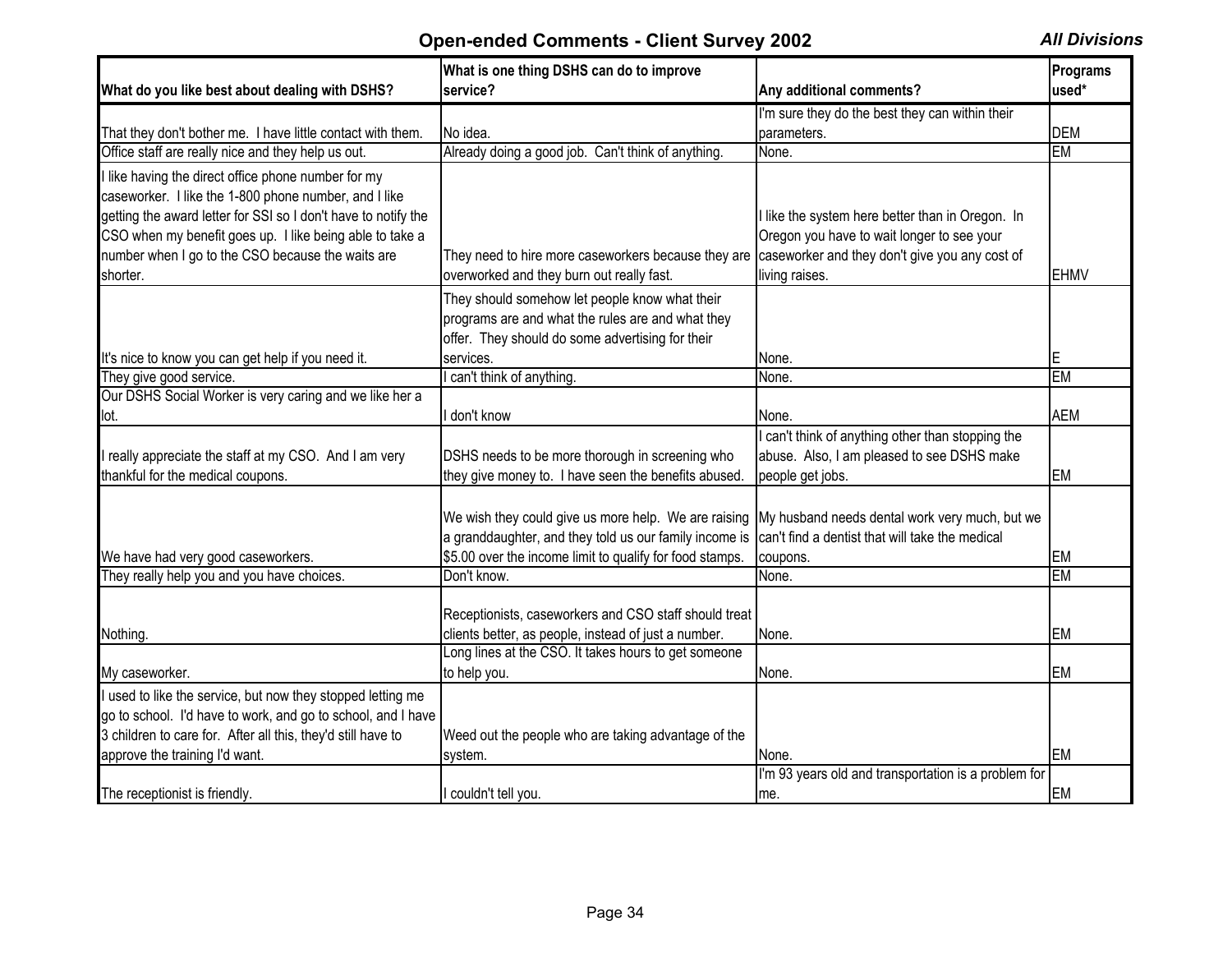| What do you like best about dealing with DSHS?                                                                    | What is one thing DSHS can do to improve<br>service?                                                                                                                                                                                                        | Any additional comments?                                                                                                                                                                                               | Programs<br>used* |
|-------------------------------------------------------------------------------------------------------------------|-------------------------------------------------------------------------------------------------------------------------------------------------------------------------------------------------------------------------------------------------------------|------------------------------------------------------------------------------------------------------------------------------------------------------------------------------------------------------------------------|-------------------|
| They are very courteous and they have been good to me.                                                            | It would be a lot easier if food stamps came on the 1st<br>of the month. My SSI comes on the 1st, but food<br>stamps don't come until the 8th. I often have to spend<br>SSI bill money on food, and then I get behind on the<br>bills.                      | They have always been very, very good to me,<br>especially Peggy Clough in the Spokane North<br>office.                                                                                                                | <b>EM</b>         |
|                                                                                                                   | Client says CSO workers should listen to each persons                                                                                                                                                                                                       |                                                                                                                                                                                                                        |                   |
| Client likes being able to use the CSO computers while in<br>the Work First program.                              | individual situation instead of treating everyone the<br>same way.                                                                                                                                                                                          | None.                                                                                                                                                                                                                  | <b>EM</b>         |
| The best is working with Madeleine Fong at the Bellevue<br>DVR office.                                            | Have better coordination between the different<br>programs.                                                                                                                                                                                                 | None.                                                                                                                                                                                                                  | <b>EHMV</b>       |
| can have interviews done on the telephone instead of                                                              |                                                                                                                                                                                                                                                             |                                                                                                                                                                                                                        |                   |
| going to the office. Since I'm in a wheelchair, this really                                                       | Make it easier for my son, who has schizophrenia, to                                                                                                                                                                                                        |                                                                                                                                                                                                                        |                   |
| helps me.                                                                                                         | get medical coupons.                                                                                                                                                                                                                                        | None.                                                                                                                                                                                                                  | <b>AEM</b>        |
| Their cooperation and willingness to listen to people's                                                           |                                                                                                                                                                                                                                                             |                                                                                                                                                                                                                        |                   |
| needs.<br>They have been very good for me.                                                                        | Return phone calls in a timely manner.<br>Nothing. Doing a good job.                                                                                                                                                                                        | Overall we are happy with the help and services.<br>None.                                                                                                                                                              | <b>EM</b><br>EM   |
| The people in the Port Angeles DVR office, especially<br>Ginger and Sue.                                          | Restore the budget cuts that have destroyed the DVR<br>programs.                                                                                                                                                                                            | I feel betrayed by the budget cuts in the DVR<br>programs. DVR had a plan, I was in the middle of<br>college and having my teeth fixed, and then the<br>budget cuts destroyed it all.                                  | <b>EMV</b>        |
| My daughter's caseworker, Sandy Eklo, is excellent and<br>goes above and beyond the call of duty to help us.      | Have someone in the office who knows about the<br>programs and what services they have, kind of like at<br>the hub of a wheel, who can give information out to all<br>the other staff.                                                                      | The medical coupons have no dental coverage<br>worth using. We have \$3000 in dental bills that<br>they don't cover. Our dentist says it's a hassle to<br>file for payment with the State and only pays a<br>pittance. | <b>DEMV</b>       |
| I just like that there is help available to help get us back on<br>our feet, and health insurance and child care. | Hire more caseworkers so they have time to work with<br>us. It's too rushed the way it is now.                                                                                                                                                              | You need training for the case managers to be<br>more prompt and more courteous. Also, check on<br>the representative payees for people in Work First<br>sanction. Some payees are not professional.                   | <b>EM</b>         |
| I like getting their help.                                                                                        | Mail papers out to us when they are supposed to.<br>They cut us off assistance when we didn't respond, but<br>they never sent the papers to us in the first place.                                                                                          | wish they'd return our phone calls.                                                                                                                                                                                    | <b>EM</b>         |
| That they don't discriminate based on age, race, gender,<br>language or background.                               | Get control of the waiting room. The CSO waiting<br>room is very stressful because of all the kids running<br>around and yelling out of control. And then the parents waiting room. It makes a long wait seem like<br>get upset and get out of control too. | Even though the CPS office is right there, parents<br>and kids are yelling and being out of control in the<br>forever.                                                                                                 | <b>EM</b>         |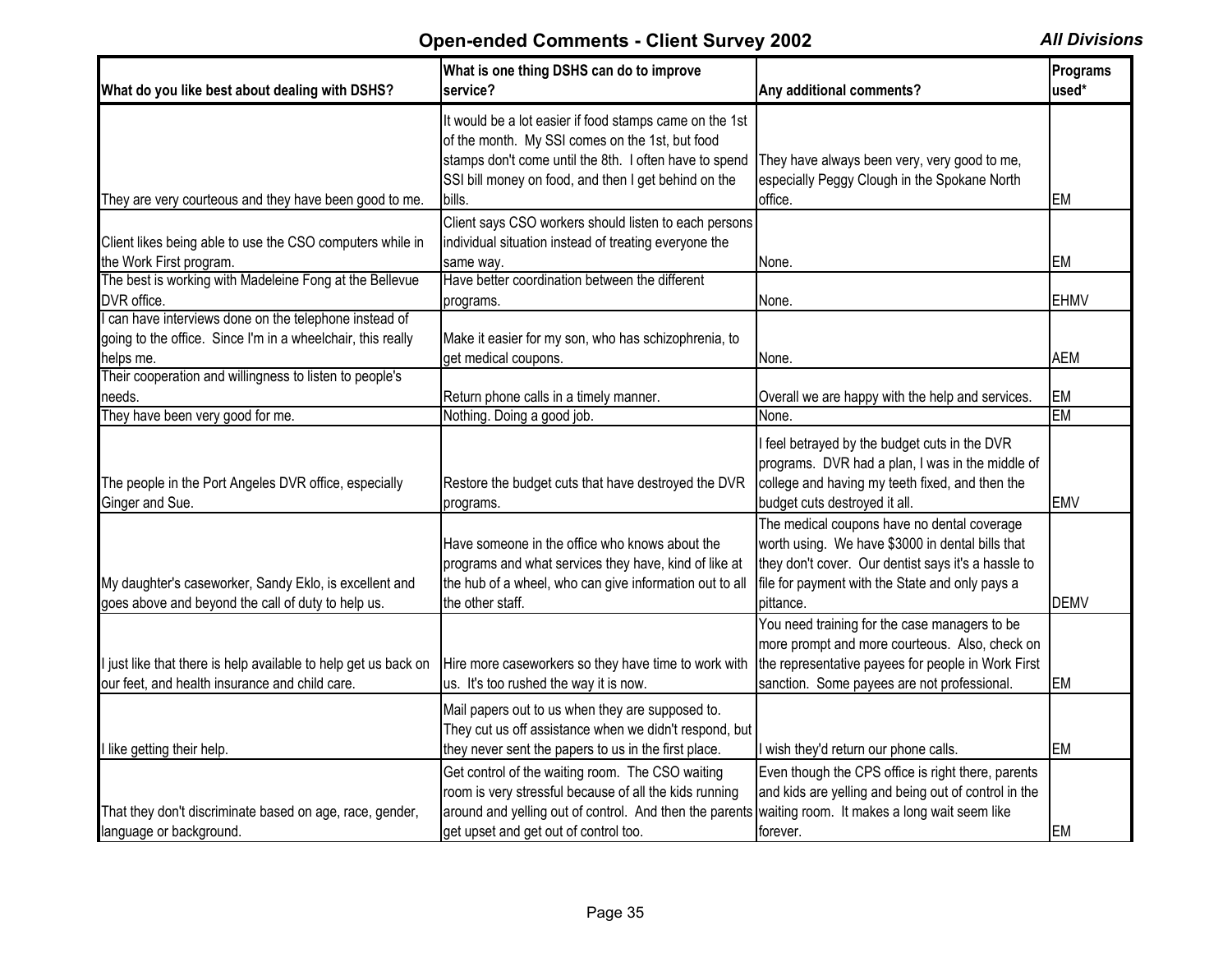| What do you like best about dealing with DSHS?              | What is one thing DSHS can do to improve<br>service?      | Any additional comments?                           | Programs<br>used* |
|-------------------------------------------------------------|-----------------------------------------------------------|----------------------------------------------------|-------------------|
|                                                             | My DSHS case manager does not try to listen and           |                                                    |                   |
| That they help us and try to do everything they can with    | won't return phone calls. You need people with better     | DSHS does try to help and are trying to improve    |                   |
| their limited resources. I love my CSO receptionist.        | attitudes.                                                | services, even with their limited resources.       | <b>EM</b>         |
|                                                             | An interpreter should call back quicker, or there should  |                                                    |                   |
|                                                             | be someone at the office who speaks Russian               |                                                    |                   |
| The caseworker is very kind.                                | language.                                                 | None.                                              | EM                |
|                                                             | We need more food stamps. We have a big family, 6         |                                                    |                   |
|                                                             | children, and Dad has passed away. Mom works but          |                                                    |                   |
|                                                             | income isn't enough to pay bills and buy the food we      |                                                    |                   |
| They help us when we need them.                             | need.                                                     | None.                                              | <b>EM</b>         |
| DSHS makes my life simpler and easier. I don't drive, and I |                                                           |                                                    |                   |
| only need a ride to one office.                             | Find a way to have less paperwork.                        | Thank you.                                         | <b>AEM</b>        |
|                                                             | Need more home caretakers or ones who can do more         |                                                    |                   |
| Is overall satisfied with DSHS.                             | for me.                                                   | None.                                              | <b>EM</b>         |
| Every time I've gone in they have always treated me with    | Improve the dental program, and make it so more           |                                                    |                   |
| respect and not looked down on me.                          | dentists will accept the coupons.                         | None.                                              | <b>DEM</b>        |
|                                                             | Give people more food stamps and give them on the         |                                                    |                   |
| They are keeping me afloat financially. Without their help  | first of the month. I'm out of food for the last 2 weeks  |                                                    |                   |
| I'd be screwed.                                             | of the month.                                             | They are doing really good.                        | <b>CEMS</b>       |
|                                                             |                                                           | Make it easier to find dental providers who accept |                   |
| The CSO staff have always been courteous, and I have        | I think the State should make it easier to get an         | your medical coupons. It is very hard to find one  |                   |
| made nice friends with some of them.                        | education and job training.                               | that accepts new patients.                         | <b>EM</b>         |
|                                                             | know someone who needs medical badly, but they            |                                                    |                   |
|                                                             | put him off and have stalled. He won't get services until |                                                    |                   |
|                                                             | he gets an MRI and is living in the streets, but that     |                                                    |                   |
|                                                             | could take several months. I was in the same situation    |                                                    |                   |
|                                                             | and got my services before my MRI was done--they          |                                                    |                   |
| The people are great                                        | treated him unfairly.                                     | None.                                              | <b>EM</b>         |
|                                                             | We should be told about all the support services          |                                                    |                   |
| I like their convenient hours. They are now open from 7:30  | available to us. The CSO workers do not always tell us    |                                                    |                   |
| to 5:30.                                                    | these things.                                             | None.                                              | <b>EM</b>         |
|                                                             | Hire Work First case managers in the Pierce West          |                                                    |                   |
|                                                             | office that know what they're doing. The ones there       |                                                    |                   |
|                                                             | now don't know what they're doing and don't return        |                                                    |                   |
| I'm really not sure.                                        | phone calls.                                              | None.                                              | <b>EM</b>         |
|                                                             |                                                           |                                                    |                   |
|                                                             |                                                           | Interviewer comments: Client stated when she       |                   |
|                                                             |                                                           | called the 1-800 on back of the medical ID card    |                   |
| That they are there to help.                                | Don't know.                                               | she got an automated system, not a live person.    | EM                |
| They try real hard to help us with medical.                 | They should do surprise home visits on clients.           | None.                                              | <b>EM</b>         |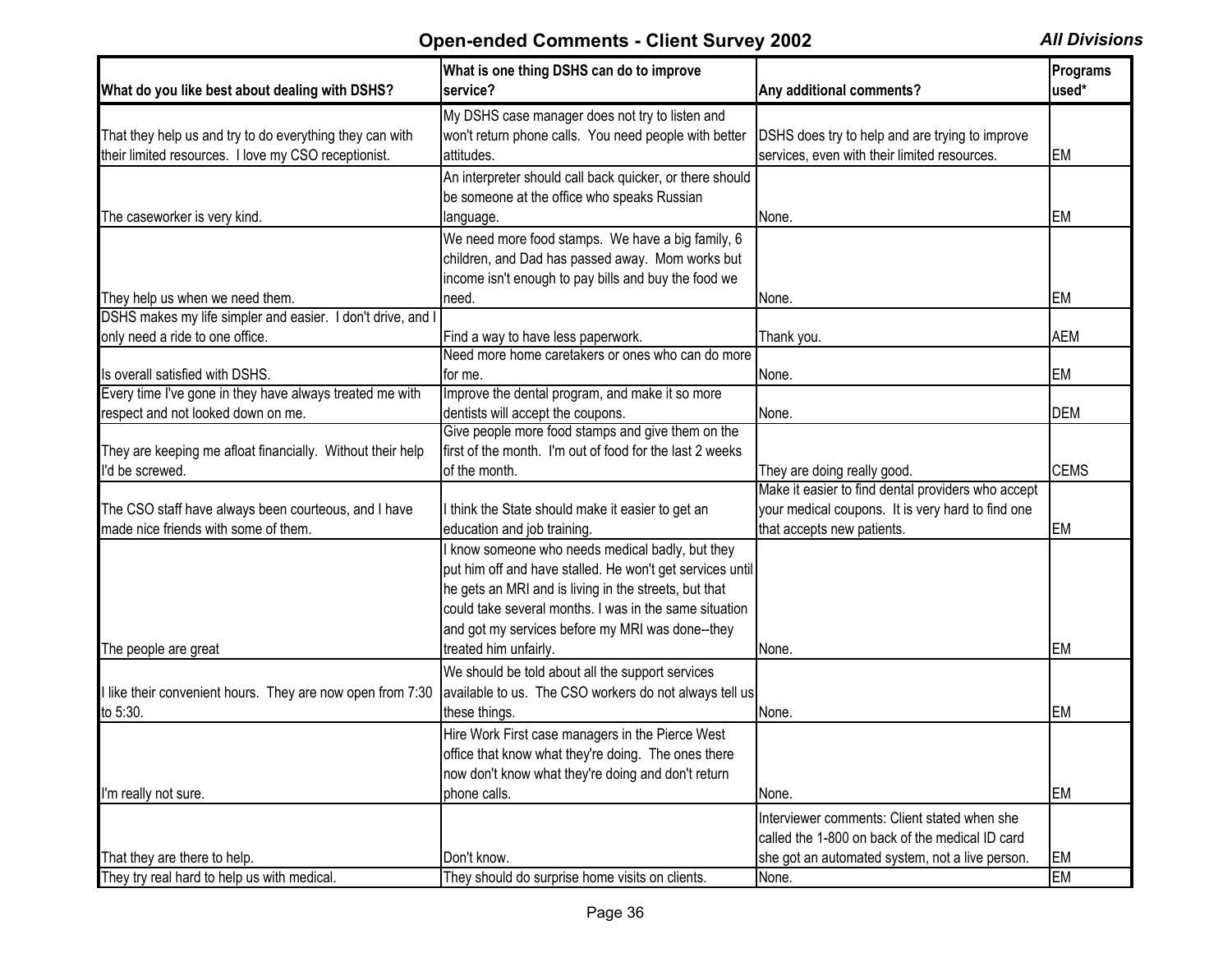| What do you like best about dealing with DSHS?             | What is one thing DSHS can do to improve<br>service?     | Any additional comments?                              | Programs<br>used* |
|------------------------------------------------------------|----------------------------------------------------------|-------------------------------------------------------|-------------------|
| They treat people quickly and very well.                   | Nothing                                                  | I like everything from DSHS.                          | <b>EM</b>         |
| Are good about explaining things to me. They explained     |                                                          |                                                       |                   |
| the program about going back to work to me. Office staff   | I don't think there is much they can do any better.      | She does not think people should complain about       |                   |
| have been polite to me.                                    | Things are good the way they are now.                    | DSHS services.                                        | <b>EM</b>         |
| don't like being on welfare/TANF, but the child care help  | Have kinder and more understanding people working        |                                                       |                   |
| has been very helpful.                                     | behind the reception counter.                            | None.                                                 | EM                |
|                                                            | The Department needs to evaluate their staff that deal   |                                                       |                   |
|                                                            | with the public on a regular basis to see if they are    |                                                       |                   |
|                                                            | stressing out. It is often obvious to a client that the  |                                                       |                   |
|                                                            | worker doesn't want to be there. They become short       |                                                       |                   |
|                                                            | and impolite. This is not good for the Department's      |                                                       |                   |
|                                                            | image. Take a look at rotating the staff every 3 to 4    |                                                       |                   |
| Just knowing there are services available to needy people. | months into positions not dealing with the public.       | None.                                                 | EM                |
| That they have always been there to help my family.        | I really can't think of anything.                        | None.                                                 | <b>EHM</b>        |
| They have been good to me. I like the food stamps. Need    |                                                          |                                                       |                   |
| more.                                                      | Don't know.                                              | None.                                                 | EM                |
| Everything                                                 | Can't think of anything.                                 | None.                                                 | <b>EM</b>         |
|                                                            | Return phone calls within 24 hours by the Puyallup       | They are helpful in the Puyallup office, just slow in |                   |
| Nothing - it is a hassle of my time.                       | office.                                                  | meeting the needs.                                    | <b>EM</b>         |
| I totally like the medical and dental programs. I have not |                                                          |                                                       |                   |
| had any problems finding a dentist because I called 1-800- |                                                          |                                                       |                   |
| dentist.                                                   | don't know. I haven't had a problem.                     | None.                                                 | <b>EM</b>         |
|                                                            | If a person moves out of state in search of a job, one   |                                                       |                   |
|                                                            | should get assistance until he/she gets a job, including |                                                       |                   |
| Medical benefits.                                          | medical assistance.                                      | None.                                                 | EM                |
|                                                            | Quit bunching everyone into the same category; look      |                                                       |                   |
| The Jobs program.                                          | at each individual situation.                            | Overall staff at DSHS is very good.                   | <b>EM</b>         |
|                                                            | Treat families with respect. For example, [Name          |                                                       |                   |
|                                                            | Redacted] of the Pierce South office is extremely rude.  |                                                       |                   |
|                                                            | She needs lessons in interpersonal relationships. Also,  |                                                       |                   |
|                                                            | when the Dept. schedules an appointment with a client    |                                                       |                   |
|                                                            | they should be held accountable in keeping the           |                                                       |                   |
|                                                            | appointment on time. If I am not there on time, I am     |                                                       |                   |
|                                                            | held accountable. The other pet peeve I have is the      |                                                       |                   |
|                                                            | Department sending out an appointment notice giving      |                                                       |                   |
|                                                            | only 24 hour notice of the appointment. I need more      |                                                       |                   |
| They have helped my family through a time of need.         | time to re-arrange my schedule.                          | None.                                                 | <b>EM</b>         |
| The fact that they are there to help needy families.       | I Cannot think of anything.                              | None.                                                 | <b>EM</b>         |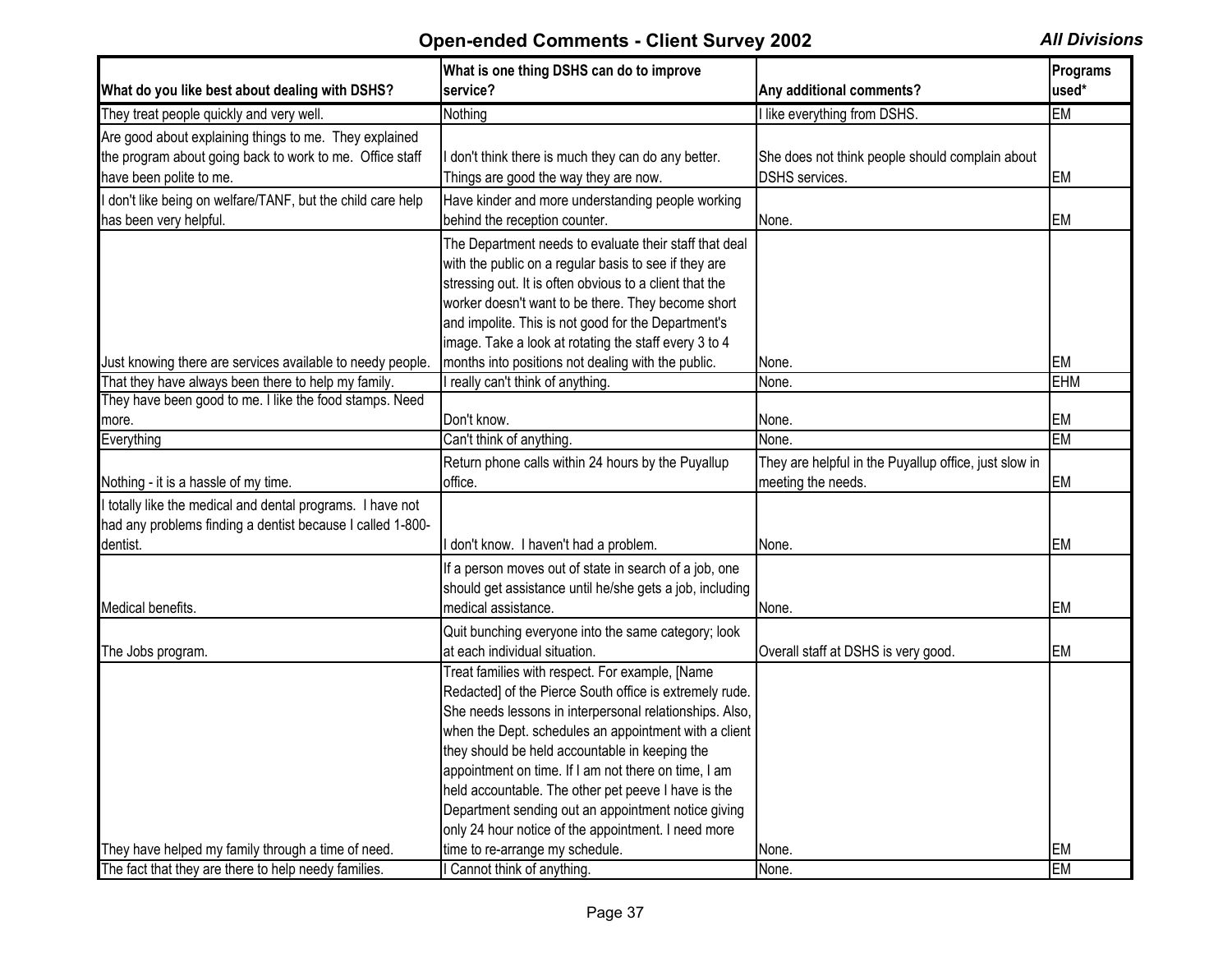| used*<br>What do you like best about dealing with DSHS?<br>service?<br>Any additional comments?<br>I don't know<br>None.<br>EM<br>The people at the office.<br>I would like to see more vendors who accept the<br>medical coupon. I would also like to see the Office of<br>Support Enforcement more vigorously pursue absent<br>parents who work for family members under the table,<br>or are self employed.<br>EM<br>They were very supportive to me and my family.<br>None.<br>I think they should take the ages and gender of<br>household members into consideration instead of just<br>counting up the total. Some age groups are more<br>like the financial help; money grant and clothing vouchers.<br>also like the Work First program which has really helped<br>expensive than others. My kids are missing out on<br>school sports because the cost is just too much.<br>None.<br>me.<br>We didn't get any services during that time period,<br>so I can't answer.<br>They don't make you feel like you're begging. They were<br>Nothing.<br>None.<br>Make sure they do contact the representative who is<br>responsible for receiving the medical and SSI benefits<br>don't know.<br>to inform them of the eligibility for medical benefits.<br>Е<br>None.<br>They should inform us when they make decisions. I<br>had them switch medical insurance on me and I didn't<br>like that they are there to help when you can't afford<br>find out until we went to the doctor.<br>None.<br>Nothing!<br>None.<br>Nothing.<br>That they have helped me out.<br>None.<br>You need to return phone calls much quicker, within 24<br>None.<br>Е<br>Nothing that I can think of.<br>hours.<br>Need to be prompt in keeping the scheduled<br>appointments, since they require us to be there timely.<br>E<br>None.<br>No idea.<br>None.<br>Get more staff and return peoples phone calls in a<br>E<br>None.<br>timely manner.<br><b>EHM</b><br>Nothing I know of.<br>None.<br>They could be quicker in providing cab service. She<br>have forgotten to provide the medical doctor the medical<br>has had a lung operation and cannot climb the hill to |         | What is one thing DSHS can do to improve |       | Programs |
|----------------------------------------------------------------------------------------------------------------------------------------------------------------------------------------------------------------------------------------------------------------------------------------------------------------------------------------------------------------------------------------------------------------------------------------------------------------------------------------------------------------------------------------------------------------------------------------------------------------------------------------------------------------------------------------------------------------------------------------------------------------------------------------------------------------------------------------------------------------------------------------------------------------------------------------------------------------------------------------------------------------------------------------------------------------------------------------------------------------------------------------------------------------------------------------------------------------------------------------------------------------------------------------------------------------------------------------------------------------------------------------------------------------------------------------------------------------------------------------------------------------------------------------------------------------------------------------------------------------------------------------------------------------------------------------------------------------------------------------------------------------------------------------------------------------------------------------------------------------------------------------------------------------------------------------------------------------------------------------------------------------------------------------------------------------------------------------------------------------------------------------------------------|---------|------------------------------------------|-------|----------|
|                                                                                                                                                                                                                                                                                                                                                                                                                                                                                                                                                                                                                                                                                                                                                                                                                                                                                                                                                                                                                                                                                                                                                                                                                                                                                                                                                                                                                                                                                                                                                                                                                                                                                                                                                                                                                                                                                                                                                                                                                                                                                                                                                          |         |                                          |       |          |
|                                                                                                                                                                                                                                                                                                                                                                                                                                                                                                                                                                                                                                                                                                                                                                                                                                                                                                                                                                                                                                                                                                                                                                                                                                                                                                                                                                                                                                                                                                                                                                                                                                                                                                                                                                                                                                                                                                                                                                                                                                                                                                                                                          |         |                                          |       |          |
|                                                                                                                                                                                                                                                                                                                                                                                                                                                                                                                                                                                                                                                                                                                                                                                                                                                                                                                                                                                                                                                                                                                                                                                                                                                                                                                                                                                                                                                                                                                                                                                                                                                                                                                                                                                                                                                                                                                                                                                                                                                                                                                                                          |         |                                          |       |          |
|                                                                                                                                                                                                                                                                                                                                                                                                                                                                                                                                                                                                                                                                                                                                                                                                                                                                                                                                                                                                                                                                                                                                                                                                                                                                                                                                                                                                                                                                                                                                                                                                                                                                                                                                                                                                                                                                                                                                                                                                                                                                                                                                                          |         |                                          |       |          |
|                                                                                                                                                                                                                                                                                                                                                                                                                                                                                                                                                                                                                                                                                                                                                                                                                                                                                                                                                                                                                                                                                                                                                                                                                                                                                                                                                                                                                                                                                                                                                                                                                                                                                                                                                                                                                                                                                                                                                                                                                                                                                                                                                          |         |                                          |       |          |
|                                                                                                                                                                                                                                                                                                                                                                                                                                                                                                                                                                                                                                                                                                                                                                                                                                                                                                                                                                                                                                                                                                                                                                                                                                                                                                                                                                                                                                                                                                                                                                                                                                                                                                                                                                                                                                                                                                                                                                                                                                                                                                                                                          |         |                                          |       |          |
|                                                                                                                                                                                                                                                                                                                                                                                                                                                                                                                                                                                                                                                                                                                                                                                                                                                                                                                                                                                                                                                                                                                                                                                                                                                                                                                                                                                                                                                                                                                                                                                                                                                                                                                                                                                                                                                                                                                                                                                                                                                                                                                                                          |         |                                          |       |          |
|                                                                                                                                                                                                                                                                                                                                                                                                                                                                                                                                                                                                                                                                                                                                                                                                                                                                                                                                                                                                                                                                                                                                                                                                                                                                                                                                                                                                                                                                                                                                                                                                                                                                                                                                                                                                                                                                                                                                                                                                                                                                                                                                                          |         |                                          |       |          |
|                                                                                                                                                                                                                                                                                                                                                                                                                                                                                                                                                                                                                                                                                                                                                                                                                                                                                                                                                                                                                                                                                                                                                                                                                                                                                                                                                                                                                                                                                                                                                                                                                                                                                                                                                                                                                                                                                                                                                                                                                                                                                                                                                          |         |                                          |       |          |
|                                                                                                                                                                                                                                                                                                                                                                                                                                                                                                                                                                                                                                                                                                                                                                                                                                                                                                                                                                                                                                                                                                                                                                                                                                                                                                                                                                                                                                                                                                                                                                                                                                                                                                                                                                                                                                                                                                                                                                                                                                                                                                                                                          |         |                                          |       |          |
|                                                                                                                                                                                                                                                                                                                                                                                                                                                                                                                                                                                                                                                                                                                                                                                                                                                                                                                                                                                                                                                                                                                                                                                                                                                                                                                                                                                                                                                                                                                                                                                                                                                                                                                                                                                                                                                                                                                                                                                                                                                                                                                                                          |         |                                          |       |          |
|                                                                                                                                                                                                                                                                                                                                                                                                                                                                                                                                                                                                                                                                                                                                                                                                                                                                                                                                                                                                                                                                                                                                                                                                                                                                                                                                                                                                                                                                                                                                                                                                                                                                                                                                                                                                                                                                                                                                                                                                                                                                                                                                                          |         |                                          |       |          |
|                                                                                                                                                                                                                                                                                                                                                                                                                                                                                                                                                                                                                                                                                                                                                                                                                                                                                                                                                                                                                                                                                                                                                                                                                                                                                                                                                                                                                                                                                                                                                                                                                                                                                                                                                                                                                                                                                                                                                                                                                                                                                                                                                          |         |                                          |       |          |
| very helpful, and I like the telephone eligibility reviews.<br>things.<br>DSHS has been very good to me. I like the people who<br>work there the best.<br>Their courtesy.<br>The person I worked with there at DSHS explained<br>everything very clearly.<br>They provided the help I needed.<br>They do good work.<br>DSHS is good about covering medical expenses when we                                                                                                                                                                                                                                                                                                                                                                                                                                                                                                                                                                                                                                                                                                                                                                                                                                                                                                                                                                                                                                                                                                                                                                                                                                                                                                                                                                                                                                                                                                                                                                                                                                                                                                                                                                              |         |                                          |       |          |
|                                                                                                                                                                                                                                                                                                                                                                                                                                                                                                                                                                                                                                                                                                                                                                                                                                                                                                                                                                                                                                                                                                                                                                                                                                                                                                                                                                                                                                                                                                                                                                                                                                                                                                                                                                                                                                                                                                                                                                                                                                                                                                                                                          |         |                                          |       |          |
|                                                                                                                                                                                                                                                                                                                                                                                                                                                                                                                                                                                                                                                                                                                                                                                                                                                                                                                                                                                                                                                                                                                                                                                                                                                                                                                                                                                                                                                                                                                                                                                                                                                                                                                                                                                                                                                                                                                                                                                                                                                                                                                                                          |         |                                          |       |          |
|                                                                                                                                                                                                                                                                                                                                                                                                                                                                                                                                                                                                                                                                                                                                                                                                                                                                                                                                                                                                                                                                                                                                                                                                                                                                                                                                                                                                                                                                                                                                                                                                                                                                                                                                                                                                                                                                                                                                                                                                                                                                                                                                                          |         |                                          |       |          |
|                                                                                                                                                                                                                                                                                                                                                                                                                                                                                                                                                                                                                                                                                                                                                                                                                                                                                                                                                                                                                                                                                                                                                                                                                                                                                                                                                                                                                                                                                                                                                                                                                                                                                                                                                                                                                                                                                                                                                                                                                                                                                                                                                          |         |                                          |       |          |
|                                                                                                                                                                                                                                                                                                                                                                                                                                                                                                                                                                                                                                                                                                                                                                                                                                                                                                                                                                                                                                                                                                                                                                                                                                                                                                                                                                                                                                                                                                                                                                                                                                                                                                                                                                                                                                                                                                                                                                                                                                                                                                                                                          |         |                                          |       |          |
|                                                                                                                                                                                                                                                                                                                                                                                                                                                                                                                                                                                                                                                                                                                                                                                                                                                                                                                                                                                                                                                                                                                                                                                                                                                                                                                                                                                                                                                                                                                                                                                                                                                                                                                                                                                                                                                                                                                                                                                                                                                                                                                                                          |         |                                          |       |          |
|                                                                                                                                                                                                                                                                                                                                                                                                                                                                                                                                                                                                                                                                                                                                                                                                                                                                                                                                                                                                                                                                                                                                                                                                                                                                                                                                                                                                                                                                                                                                                                                                                                                                                                                                                                                                                                                                                                                                                                                                                                                                                                                                                          |         |                                          |       |          |
|                                                                                                                                                                                                                                                                                                                                                                                                                                                                                                                                                                                                                                                                                                                                                                                                                                                                                                                                                                                                                                                                                                                                                                                                                                                                                                                                                                                                                                                                                                                                                                                                                                                                                                                                                                                                                                                                                                                                                                                                                                                                                                                                                          |         |                                          |       |          |
|                                                                                                                                                                                                                                                                                                                                                                                                                                                                                                                                                                                                                                                                                                                                                                                                                                                                                                                                                                                                                                                                                                                                                                                                                                                                                                                                                                                                                                                                                                                                                                                                                                                                                                                                                                                                                                                                                                                                                                                                                                                                                                                                                          |         |                                          |       |          |
|                                                                                                                                                                                                                                                                                                                                                                                                                                                                                                                                                                                                                                                                                                                                                                                                                                                                                                                                                                                                                                                                                                                                                                                                                                                                                                                                                                                                                                                                                                                                                                                                                                                                                                                                                                                                                                                                                                                                                                                                                                                                                                                                                          |         |                                          |       |          |
|                                                                                                                                                                                                                                                                                                                                                                                                                                                                                                                                                                                                                                                                                                                                                                                                                                                                                                                                                                                                                                                                                                                                                                                                                                                                                                                                                                                                                                                                                                                                                                                                                                                                                                                                                                                                                                                                                                                                                                                                                                                                                                                                                          |         |                                          |       |          |
|                                                                                                                                                                                                                                                                                                                                                                                                                                                                                                                                                                                                                                                                                                                                                                                                                                                                                                                                                                                                                                                                                                                                                                                                                                                                                                                                                                                                                                                                                                                                                                                                                                                                                                                                                                                                                                                                                                                                                                                                                                                                                                                                                          |         |                                          |       |          |
|                                                                                                                                                                                                                                                                                                                                                                                                                                                                                                                                                                                                                                                                                                                                                                                                                                                                                                                                                                                                                                                                                                                                                                                                                                                                                                                                                                                                                                                                                                                                                                                                                                                                                                                                                                                                                                                                                                                                                                                                                                                                                                                                                          |         |                                          |       |          |
|                                                                                                                                                                                                                                                                                                                                                                                                                                                                                                                                                                                                                                                                                                                                                                                                                                                                                                                                                                                                                                                                                                                                                                                                                                                                                                                                                                                                                                                                                                                                                                                                                                                                                                                                                                                                                                                                                                                                                                                                                                                                                                                                                          |         |                                          |       |          |
|                                                                                                                                                                                                                                                                                                                                                                                                                                                                                                                                                                                                                                                                                                                                                                                                                                                                                                                                                                                                                                                                                                                                                                                                                                                                                                                                                                                                                                                                                                                                                                                                                                                                                                                                                                                                                                                                                                                                                                                                                                                                                                                                                          |         |                                          |       |          |
|                                                                                                                                                                                                                                                                                                                                                                                                                                                                                                                                                                                                                                                                                                                                                                                                                                                                                                                                                                                                                                                                                                                                                                                                                                                                                                                                                                                                                                                                                                                                                                                                                                                                                                                                                                                                                                                                                                                                                                                                                                                                                                                                                          |         |                                          |       |          |
|                                                                                                                                                                                                                                                                                                                                                                                                                                                                                                                                                                                                                                                                                                                                                                                                                                                                                                                                                                                                                                                                                                                                                                                                                                                                                                                                                                                                                                                                                                                                                                                                                                                                                                                                                                                                                                                                                                                                                                                                                                                                                                                                                          |         |                                          |       |          |
|                                                                                                                                                                                                                                                                                                                                                                                                                                                                                                                                                                                                                                                                                                                                                                                                                                                                                                                                                                                                                                                                                                                                                                                                                                                                                                                                                                                                                                                                                                                                                                                                                                                                                                                                                                                                                                                                                                                                                                                                                                                                                                                                                          |         |                                          |       |          |
|                                                                                                                                                                                                                                                                                                                                                                                                                                                                                                                                                                                                                                                                                                                                                                                                                                                                                                                                                                                                                                                                                                                                                                                                                                                                                                                                                                                                                                                                                                                                                                                                                                                                                                                                                                                                                                                                                                                                                                                                                                                                                                                                                          |         |                                          |       |          |
|                                                                                                                                                                                                                                                                                                                                                                                                                                                                                                                                                                                                                                                                                                                                                                                                                                                                                                                                                                                                                                                                                                                                                                                                                                                                                                                                                                                                                                                                                                                                                                                                                                                                                                                                                                                                                                                                                                                                                                                                                                                                                                                                                          |         |                                          |       |          |
|                                                                                                                                                                                                                                                                                                                                                                                                                                                                                                                                                                                                                                                                                                                                                                                                                                                                                                                                                                                                                                                                                                                                                                                                                                                                                                                                                                                                                                                                                                                                                                                                                                                                                                                                                                                                                                                                                                                                                                                                                                                                                                                                                          |         |                                          |       |          |
|                                                                                                                                                                                                                                                                                                                                                                                                                                                                                                                                                                                                                                                                                                                                                                                                                                                                                                                                                                                                                                                                                                                                                                                                                                                                                                                                                                                                                                                                                                                                                                                                                                                                                                                                                                                                                                                                                                                                                                                                                                                                                                                                                          |         |                                          |       |          |
|                                                                                                                                                                                                                                                                                                                                                                                                                                                                                                                                                                                                                                                                                                                                                                                                                                                                                                                                                                                                                                                                                                                                                                                                                                                                                                                                                                                                                                                                                                                                                                                                                                                                                                                                                                                                                                                                                                                                                                                                                                                                                                                                                          |         |                                          |       |          |
|                                                                                                                                                                                                                                                                                                                                                                                                                                                                                                                                                                                                                                                                                                                                                                                                                                                                                                                                                                                                                                                                                                                                                                                                                                                                                                                                                                                                                                                                                                                                                                                                                                                                                                                                                                                                                                                                                                                                                                                                                                                                                                                                                          | coupon. | the apartment.                           | None. | EHM      |
| <b>AEHM</b><br>The Food Stamp Program.<br>Don't know<br>None.                                                                                                                                                                                                                                                                                                                                                                                                                                                                                                                                                                                                                                                                                                                                                                                                                                                                                                                                                                                                                                                                                                                                                                                                                                                                                                                                                                                                                                                                                                                                                                                                                                                                                                                                                                                                                                                                                                                                                                                                                                                                                            |         |                                          |       |          |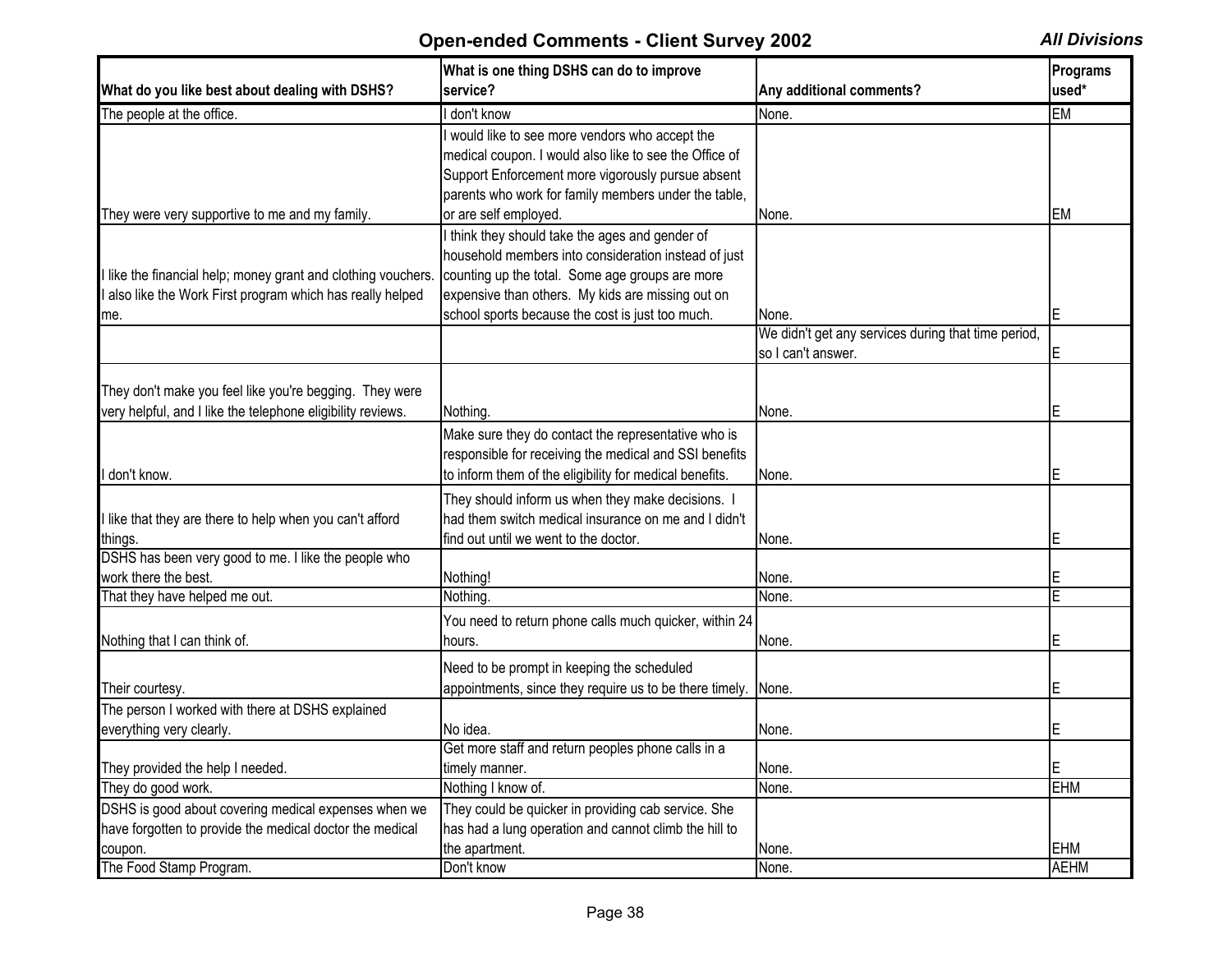|                                                              | What is one thing DSHS can do to improve                                                                                                                                                                                    |                              | Programs    |
|--------------------------------------------------------------|-----------------------------------------------------------------------------------------------------------------------------------------------------------------------------------------------------------------------------|------------------------------|-------------|
| What do you like best about dealing with DSHS?               | service?                                                                                                                                                                                                                    | Any additional comments?     | used*       |
| The staff.                                                   | Shorter scheduling periods for recertifications.                                                                                                                                                                            | None.                        | <b>AHM</b>  |
| I like that all my services work well together.              | Hire more caseworkers and reduce the case loads.                                                                                                                                                                            | None.                        | <b>AHM</b>  |
| Having communication with my case worker.                    | None                                                                                                                                                                                                                        | None.                        | <b>EHM</b>  |
|                                                              | Be a little more understanding and return phone calls                                                                                                                                                                       |                              |             |
|                                                              | in a timely manner. Be there for the client when we                                                                                                                                                                         |                              |             |
| Nothing at all.                                              | need them.                                                                                                                                                                                                                  | None.                        | <b>EHM</b>  |
| The decision process was quick.                              | Staff need more training in empathy for the clients.                                                                                                                                                                        | None.                        | HM          |
| I liked the medical coverage if you could find a doctor who  | A better list of medical providers who accept the                                                                                                                                                                           |                              |             |
| accepted the coupon.                                         | coupon.                                                                                                                                                                                                                     | None.                        | <b>EHM</b>  |
|                                                              | Streamline the intake process for accepting new<br>patients at Spokane mental health. The process is very<br>long and frustrating. When we went to get services for<br>my wife it took four months to get the services even |                              |             |
| Once you are plugged into the adult portion of psycho        | though I made them aware that this was an                                                                                                                                                                                   |                              |             |
| services at Spokane Mental Health, the physicians and their  | emergency. My wife was previously diagnosed as                                                                                                                                                                              |                              |             |
| staff are responsive and great.                              | Schizo-affective disorder. The situation was bad.                                                                                                                                                                           | None.                        |             |
|                                                              | I would like to see the State of Washington get some                                                                                                                                                                        |                              |             |
| How they work out the participation in cost of mental health | dental programs for the working poor and cheaper                                                                                                                                                                            |                              |             |
| care.                                                        | prescription medicines.                                                                                                                                                                                                     | None.                        | н           |
| They have some pretty good programs; especially the Work     |                                                                                                                                                                                                                             |                              |             |
| First program                                                | Nothing                                                                                                                                                                                                                     | Nothing                      | <b>HM</b>   |
|                                                              |                                                                                                                                                                                                                             | None.                        | <b>EHMV</b> |
| I like the medical program best.                             | Maybe they could input changes quicker.                                                                                                                                                                                     | None.                        | <b>EHM</b>  |
| I am happy with the services.                                | More money for food and housing.                                                                                                                                                                                            | None.                        | <b>EHM</b>  |
|                                                              | They could return phone calls sooner than they do.                                                                                                                                                                          |                              |             |
| I like the fact that DSHS deals with me through the mail;    | Also when they make a mistake and issue too many                                                                                                                                                                            |                              |             |
| instead of me having to go into the office.                  | food stamps, they should not penalize the client.                                                                                                                                                                           | They could be more friendly. | <b>EHM</b>  |
|                                                              | Hire case workers who are adequate in their job and                                                                                                                                                                         |                              |             |
| The children I receive in foster care.                       | have follow-up training.                                                                                                                                                                                                    | None.                        | <b>CEHM</b> |
| Not at all.                                                  | I think they should be in my shoes for a while; they<br>need an attitude adjustment. When you cannot get into<br>the office, they should do a phone interview and get<br>the assistance going.                              | None.                        | <b>DEHM</b> |
| Nothing, I wish I did not have to. It has nothing to do with |                                                                                                                                                                                                                             |                              |             |
| them.                                                        | Nothing                                                                                                                                                                                                                     | None.                        | <b>EHM</b>  |
| I like the CPC and the DVR experience.                       | Medical case managers could communicate better with<br>their clients; and, quit rotating the managers so we<br>have the same one each time. Need better information<br>on community resources that are available.           | None.                        | <b>HMV</b>  |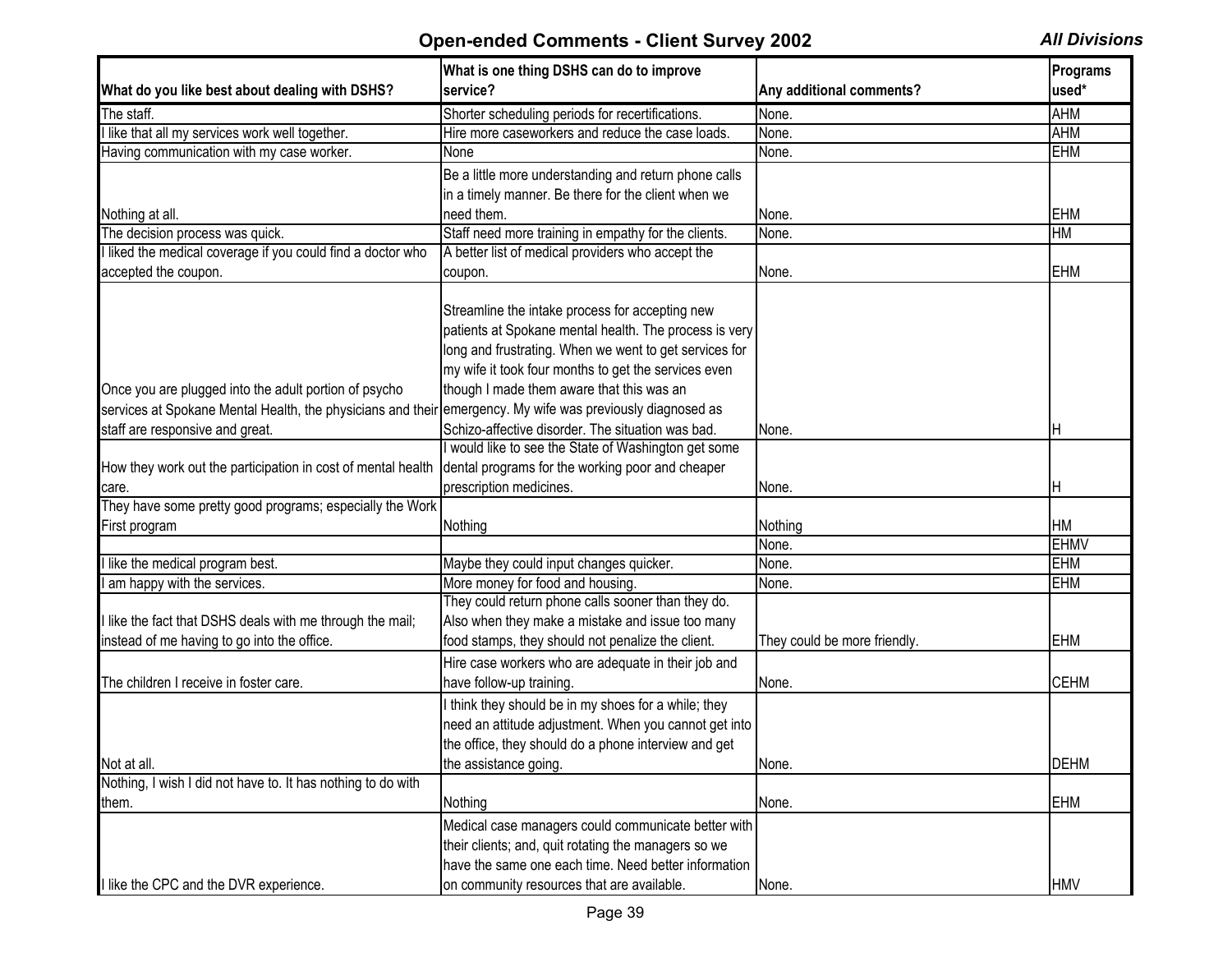|                                                             | What is one thing DSHS can do to improve<br>service?     |                          | <b>Programs</b><br>used* |
|-------------------------------------------------------------|----------------------------------------------------------|--------------------------|--------------------------|
| What do you like best about dealing with DSHS?              |                                                          | Any additional comments? |                          |
|                                                             | When I try to work part time, they need to not push me   |                          |                          |
|                                                             | for more hours than I can handle with my mental          |                          |                          |
| It doesn't take long to get food stamps with them.          | illness.                                                 | None.                    | <b>EHMV</b>              |
|                                                             | DSHS needs more casework staff and lower case            |                          |                          |
|                                                             | loads per caseworker. There needs to be more funding     |                          |                          |
| I like all the services they have for children.             | for family and children services.                        | None.                    | <b>CHM</b>               |
| They do their job so that I don't have to deal with them so |                                                          |                          |                          |
| much.                                                       | More staff.                                              | None.                    | <b>AEHM</b>              |
|                                                             |                                                          |                          |                          |
| I like the safe and secure environment they provided to me. | I don't know                                             | None.                    | HM                       |
| Nothing                                                     | I have no answer for this question                       | None.                    | <b>EHM</b>               |
|                                                             | When you go to a dentist; they can't see you unless it's |                          |                          |
|                                                             | an emergency--the wait for a painful tooth was three     |                          |                          |
| Not really                                                  | months. Need more dentists                               | None.                    | HM                       |
| None                                                        | don't know.                                              | None.                    | Η                        |
| The convenience.                                            | Open a DSHS office in Quincy.                            | None.                    | <b>HM</b>                |
| They have nice ladies there.                                | Help children between age 16 to 18 get more jobs.        | None.                    | <b>EHM</b>               |
| I like the way mental health pays my spend down.            | Nothing                                                  | None.                    | HM                       |
| Their consistency and confidentiality.                      | Get more staff and more funding.                         | None.                    | <b>DEHM</b>              |
|                                                             | Fire every one in the Federal CSO and hire new staff;    |                          |                          |
|                                                             | or, at least, give them training on how to be more       |                          |                          |
| Nothing                                                     | positive.                                                | None.                    | HM                       |
|                                                             |                                                          |                          |                          |
| They have treated my son very well and very quick service.  | Everything is good.                                      | None.                    | HM                       |
|                                                             |                                                          |                          |                          |
|                                                             |                                                          |                          |                          |
|                                                             | One stop shopping for services. They need to improve     |                          |                          |
|                                                             | communications between the different agencies under      |                          |                          |
|                                                             | DSHS. I would also like to see an independent outside    |                          |                          |
|                                                             | agency which has nothing to do with government or        |                          |                          |
|                                                             | the drug administration monitor DSHS. They need to       |                          |                          |
|                                                             | reduce the paper work for the clients. I would like to   |                          |                          |
| Wish I did not have to deal with DSHS. I resent being on    | see DSHS incorporate chiropractic services and           |                          |                          |
| trial for everything I need and that is how it feels.       | alternative medicine into the Medicaid program.          | None.                    | <b>EHM</b>               |
|                                                             | Make it a lot easier through technology to               |                          |                          |
|                                                             | communicate with the case worker. Also hire some         |                          |                          |
|                                                             | case workers who would just see walk ins during the      |                          |                          |
| When I finally get to talk with someone there.              | day.                                                     | None.                    | HM                       |
|                                                             | The residential assisted living should be cataloged as   |                          |                          |
| The security of knowing they are there.                     | to who they will accept.                                 | None.                    | AHM                      |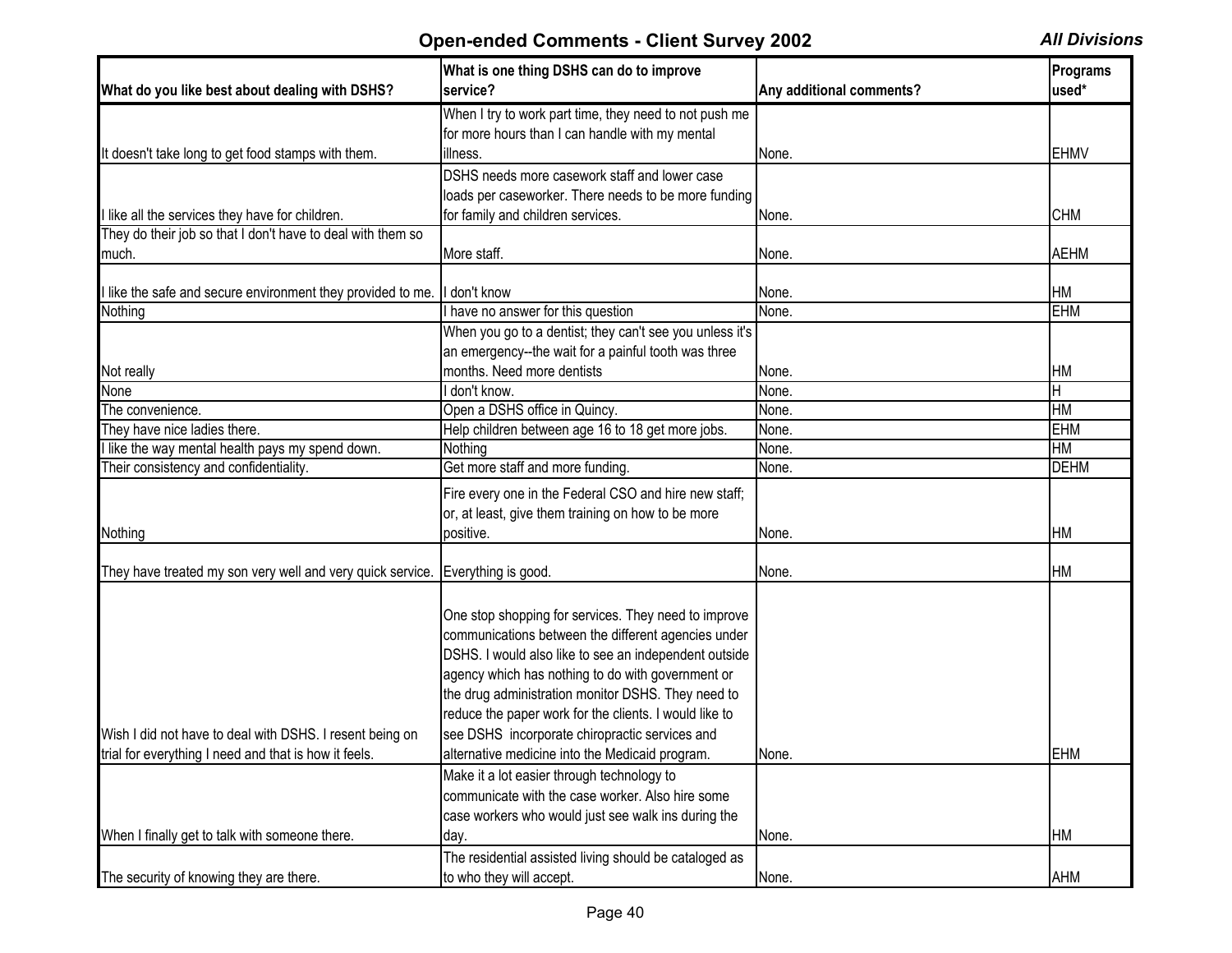|                                                             | What is one thing DSHS can do to improve                |                                                         | Programs     |
|-------------------------------------------------------------|---------------------------------------------------------|---------------------------------------------------------|--------------|
| What do you like best about dealing with DSHS?              | service?                                                | Any additional comments?                                | used*        |
| Nothing.                                                    | I don't know.                                           | None.                                                   | <b>HS</b>    |
|                                                             | Treatment at mental health should last as long as       |                                                         |              |
| Everything was coordinated with medical.                    | needed to enable a individual to become well.           | None.                                                   | <b>HM</b>    |
| They are there when I need them.                            | No idea.                                                | None.                                                   | <b>EHM</b>   |
| We like the services because they help us with food and     |                                                         |                                                         |              |
| medical needs.                                              | We are satisfied with DSHS services.                    | None.                                                   | <b>AEHM</b>  |
| I like DSHS because they provided assistance in a time of   |                                                         |                                                         |              |
| need.                                                       | Nothing I can think of.                                 | None.                                                   | <b>EHM</b>   |
| Everything.                                                 | Nothing I can think of at this time.                    | None.                                                   | <b>DEHM</b>  |
| I find client's caseworker has been really effective in     | Streamline the system some way so that one              |                                                         |              |
| working toward meeting client's needs.                      | caseworker can follow the case longer.                  | None.                                                   | <b>CEHM</b>  |
|                                                             |                                                         |                                                         |              |
|                                                             | A person who could talk to the client that is not a     |                                                         |              |
|                                                             | reception person; but, is a go between the worker and   |                                                         |              |
| They are courteous to me and are non-judgmental.            | the client like a nurse is for a doctor.                | None.                                                   | НM           |
| No one had told me I was eligible for Medicare premium;     | More information on services availablestaff should      |                                                         |              |
| your staff researched it for me and got me hooked up with   | be more proactive about getting information out to      |                                                         |              |
|                                                             | clients.                                                | None.                                                   | н            |
| They treat you with respect.                                | Nothing.                                                | None.                                                   | <b>EHM</b>   |
| The people are nice and competent.                          | They could pay more to the providers.                   | None.                                                   | <b>DHM</b>   |
|                                                             | They need to work more with parents to return the kids  |                                                         |              |
| There is always someone there to help.                      | to the home.                                            | None.                                                   | <b>CEHM</b>  |
| I can ask them questions and they give me answers, and      |                                                         |                                                         |              |
| they helped me get SSI.                                     | Nothing.                                                | None.                                                   | <b>EHM</b>   |
| Helps families in need when they need financial or medical  | Access to the case manager as needed, instead of an     |                                                         |              |
| help.                                                       | appointment system.                                     | None.                                                   | <b>CEHMS</b> |
|                                                             |                                                         | The mental health system should not be set up in        |              |
| The people who work for mental health are wonderful         | They need to expand mental health hours beyond 8 to     | such a way that you have to fail, fail, fail before you |              |
| people.                                                     | 5pm and be open on weekends.                            | get help.                                               |              |
| I like the people.                                          | I don't know.                                           | None.                                                   | <b>CDEHM</b> |
| My case manager.                                            | l don't know.                                           | None.                                                   | <b>EHM</b>   |
| I like the medical coverage.                                | Take the HMO's out of the medical program.              | None.                                                   | HM           |
|                                                             | I think the tone of the letters that automatically come |                                                         |              |
|                                                             | from Olympia are very insulting and de-humanizing.      |                                                         |              |
| I like the service at the Ballard CSO better than Lake City | The letters are always threatening. The changes they    |                                                         |              |
| CSO because the service at Lake City just did not return    | recently made to these letters did not improve the tone | I like to see the food stamp program include            |              |
| phone calls.                                                | much.                                                   | deductions for alternative medicine.                    | HM           |
| Friendly staff.                                             | No suggestions.                                         | None.                                                   | <b>EHM</b>   |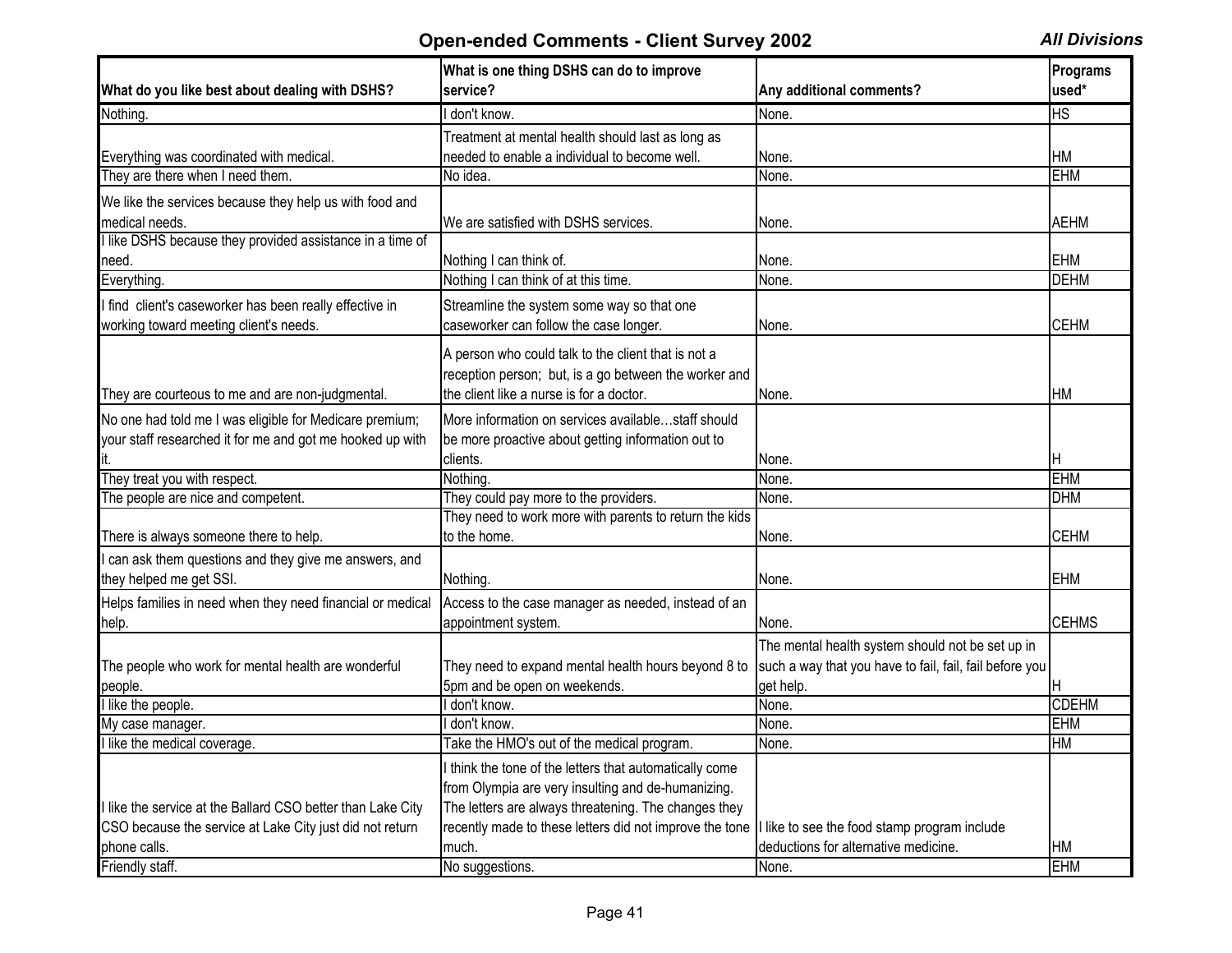| What do you like best about dealing with DSHS?             | What is one thing DSHS can do to improve<br>service?                                           | Any additional comments?                        | Programs<br>used* |
|------------------------------------------------------------|------------------------------------------------------------------------------------------------|-------------------------------------------------|-------------------|
|                                                            | DSHS needs one case person managing all the                                                    | My experience with DSHS is they are not meeting |                   |
|                                                            | services to a client that are administered through                                             | the mandate to return phone calls to the client |                   |
| Being able to talk to a person face to face.               | DSHS. DSHS should be privatized.                                                               | within the next business day.                   | <b>EHMS</b>       |
| Helpful staff.                                             | Can't think of anything.                                                                       | None.                                           | <b>HM</b>         |
| They are nice people.                                      | I have good doctors.                                                                           | None.                                           | H                 |
| If we have any problems, they take care of them right then |                                                                                                |                                                 |                   |
| and there.                                                 | Nothing I can think of.                                                                        | None.                                           | <b>HM</b>         |
|                                                            | Income standards for assistance is unrealistic to live                                         |                                                 |                   |
|                                                            | off. There is not enough funding for the mental health                                         |                                                 |                   |
|                                                            | program. As far as medical is concerned, it is virtually                                       |                                                 |                   |
|                                                            | impossible to get a good physician with the medical                                            |                                                 |                   |
|                                                            | coupon. Just because a person is homeless should not                                           |                                                 |                   |
| The staff people.                                          | make the person ineligible for food stamps.                                                    | None.                                           | <b>EHM</b>        |
| I like the organization in the local CSO.                  | Nothing.                                                                                       | None.                                           | <b>EHMS</b>       |
| DSHS attention and concern for me.                         | No, everything is fine.                                                                        | None.                                           | <b>EHM</b>        |
| They were there for me monetarily, food stamps, and dental |                                                                                                |                                                 |                   |
| care.                                                      | Nothing                                                                                        | am very happy with DSHS.                        | <b>EHM</b>        |
|                                                            |                                                                                                |                                                 |                   |
| Nothing.                                                   | Have a worker that did not treat me like I was nothing.                                        | None.                                           | <b>EHM</b>        |
| They help us out financially.                              | Reduce the paper work for the client.                                                          | None.                                           | <b>HM</b>         |
| I like it because it is reasonable and they are aiding me. | Explain medications at mental health a little better.                                          | None.                                           | <b>HM</b>         |
|                                                            | When a person is disabled they should ease up on the                                           |                                                 |                   |
|                                                            | Work First requirements. Case managers should be                                               |                                                 |                   |
| They listen to me, and they refer me to other programs to  | able to do temporary overrides on the requirements for Hire more staff. Don't lay off any more |                                                 |                   |
| help me.                                                   | individual cases.                                                                              | caseworkers.                                    | <b>EHM</b>        |
| Just getting the money.                                    | don't know.                                                                                    | None.                                           | <b>AEHM</b>       |
| They help me out the best they can.                        | Nothing.                                                                                       | None.                                           | <b>EHMS</b>       |
|                                                            |                                                                                                |                                                 |                   |
|                                                            | Hire more people to lower the case loads so that there                                         |                                                 |                   |
|                                                            | would be more personal help and better coordination                                            |                                                 |                   |
|                                                            | of services. I feel that at times we are treated badly                                         |                                                 |                   |
| I don't know.                                              | and looked down on for asking for help.                                                        | Rules for medical are too restrictive           | <b>CEHMS</b>      |
| I like the promptness of DSHS in returning phone calls and | Have more case workers to lower the caseload and                                               |                                                 |                   |
| that they always have an answer for me.                    | avoid changing case workers so often.                                                          | None.                                           | <b>HM</b>         |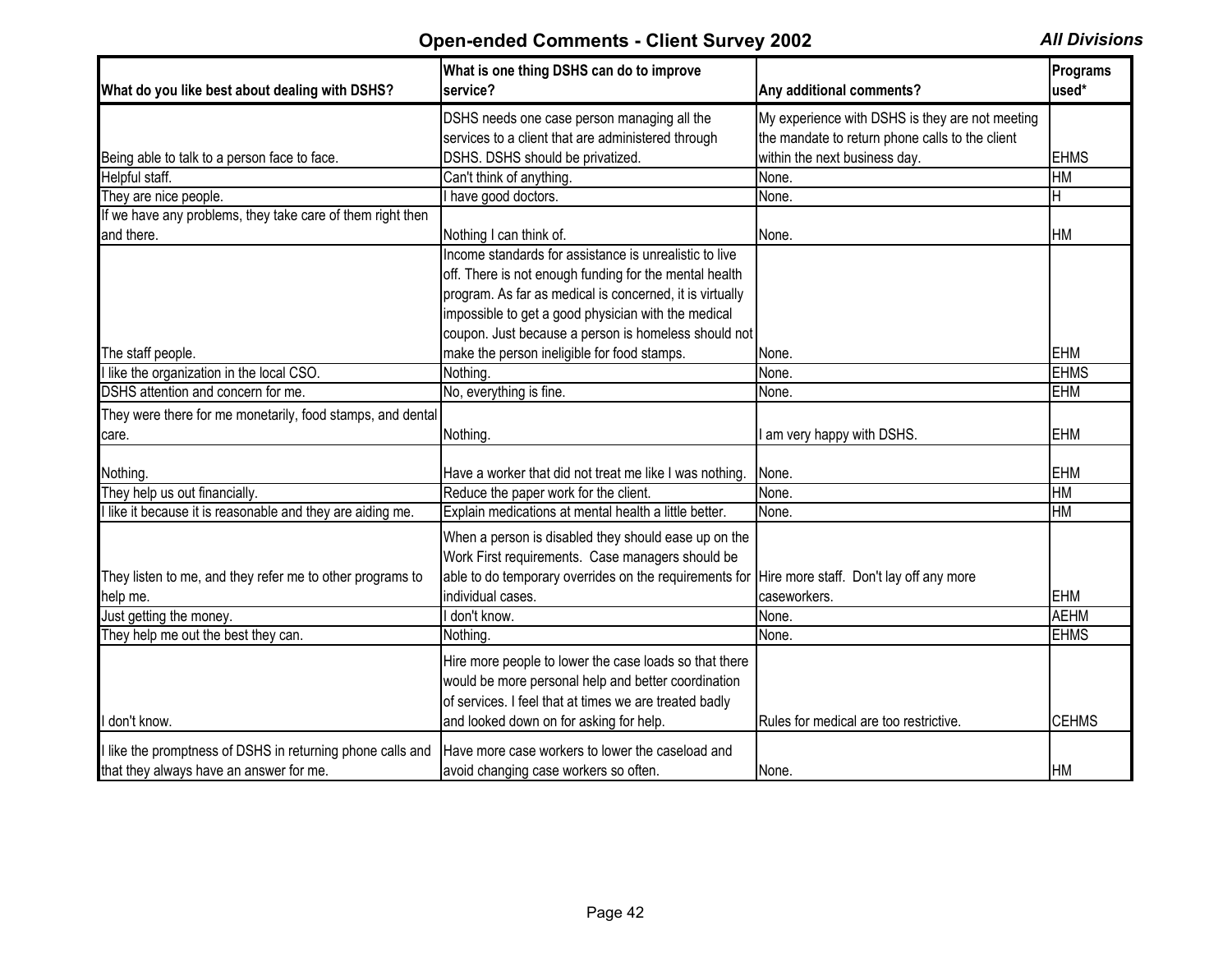| What do you like best about dealing with DSHS?                                                                                                                               | What is one thing DSHS can do to improve<br>service?                                                                                                                                                                                                                                                            | Any additional comments?                                                                                                                                                                                                                                                                                   | Programs<br>used* |
|------------------------------------------------------------------------------------------------------------------------------------------------------------------------------|-----------------------------------------------------------------------------------------------------------------------------------------------------------------------------------------------------------------------------------------------------------------------------------------------------------------|------------------------------------------------------------------------------------------------------------------------------------------------------------------------------------------------------------------------------------------------------------------------------------------------------------|-------------------|
| The opportunity to explain the situation to a real person.                                                                                                                   | The case worker needs to really listen to the customer<br>to find out if they have a long term or short term need<br>and then have the flexibility to provide services to the<br>customer to meet those needs. Currently, if a person<br>or family doesn't meet a particular criteria, their needs<br>ao unmet. | None.                                                                                                                                                                                                                                                                                                      | <b>HM</b>         |
|                                                                                                                                                                              | The receptionist at the Everett CSO needs additional                                                                                                                                                                                                                                                            |                                                                                                                                                                                                                                                                                                            |                   |
| really like my worker at North Everett CSO.                                                                                                                                  | training in working with the public. She is very rude.                                                                                                                                                                                                                                                          | None.                                                                                                                                                                                                                                                                                                      | <b>EHM</b>        |
| It actually helped me.                                                                                                                                                       | Nothing.                                                                                                                                                                                                                                                                                                        | None.                                                                                                                                                                                                                                                                                                      | H                 |
| They like the services they receive from DSHS and love this                                                                                                                  |                                                                                                                                                                                                                                                                                                                 |                                                                                                                                                                                                                                                                                                            |                   |
| country; if they were in Korea they would be dead. They                                                                                                                      |                                                                                                                                                                                                                                                                                                                 |                                                                                                                                                                                                                                                                                                            |                   |
| don't care for the old in Korea.                                                                                                                                             | Nothing.                                                                                                                                                                                                                                                                                                        | None.                                                                                                                                                                                                                                                                                                      | <b>AEHM</b>       |
| like their efficiency in determining eligibility and their                                                                                                                   | The food stamp allotment could be higher for low                                                                                                                                                                                                                                                                |                                                                                                                                                                                                                                                                                                            |                   |
| fairness.                                                                                                                                                                    | income individuals.                                                                                                                                                                                                                                                                                             | None.                                                                                                                                                                                                                                                                                                      | <b>EHM</b>        |
| don't like dealing with them; my case manager helps me<br>deal with them.                                                                                                    | The redundancy of providing proof and not accepting<br>my word that I already provided the requested<br>verification.                                                                                                                                                                                           | None.                                                                                                                                                                                                                                                                                                      | HM                |
| When I am in need all I have to do is call them and they                                                                                                                     | Include payment of vitamins in the medical assistance                                                                                                                                                                                                                                                           |                                                                                                                                                                                                                                                                                                            |                   |
| have me come right in.                                                                                                                                                       | program.                                                                                                                                                                                                                                                                                                        | None.                                                                                                                                                                                                                                                                                                      | <b>EHM</b>        |
| They are always reliable.                                                                                                                                                    | I like it the way it is.                                                                                                                                                                                                                                                                                        | None.                                                                                                                                                                                                                                                                                                      | HM                |
| like the fact that they keep me informed of changes in                                                                                                                       | I believe they need to coordinate information between                                                                                                                                                                                                                                                           |                                                                                                                                                                                                                                                                                                            |                   |
| program regulations.                                                                                                                                                         | the different departments of DSHS.                                                                                                                                                                                                                                                                              | I think DSHS is doing a good job.                                                                                                                                                                                                                                                                          | <b>EHM</b>        |
| They have been real helpful.                                                                                                                                                 | Make absent parent fathers pay child support.                                                                                                                                                                                                                                                                   | None.                                                                                                                                                                                                                                                                                                      | <b>DEHM</b>       |
| When I called the customer service number the person who service before you get to talk to a person. Once you do<br>helped me was very caring which meant a whole lot to me. | Not have such a long wait when you call in to customer<br>get in they are great.                                                                                                                                                                                                                                | None.                                                                                                                                                                                                                                                                                                      | <b>HM</b>         |
| They provide money to live on and for food.                                                                                                                                  | I think they could have better communication.                                                                                                                                                                                                                                                                   | I understand that there will probably be cuts in<br>DSHS programs; I think this would be a terrible<br>idea especially for the mentally ill.                                                                                                                                                               | <b>EHMS</b>       |
| Staff have been so helpful.                                                                                                                                                  | I would like to see the same caseworker more than<br>once.                                                                                                                                                                                                                                                      | Washington Basic Health needs to do a better job<br>in identifying what is considered income in their<br>income verification request letter. Bonuses are not<br>identified in this letter nor are quarterly types of<br>income. It also does not tell you to average the<br>quarterly income to report it. | <b>HM</b>         |
| really did not enjoy it at all; but, it was something I had to                                                                                                               | DSHS could have made the services of medical and                                                                                                                                                                                                                                                                |                                                                                                                                                                                                                                                                                                            |                   |
| do.                                                                                                                                                                          | mental health work better together.                                                                                                                                                                                                                                                                             | None.                                                                                                                                                                                                                                                                                                      | <b>EH</b>         |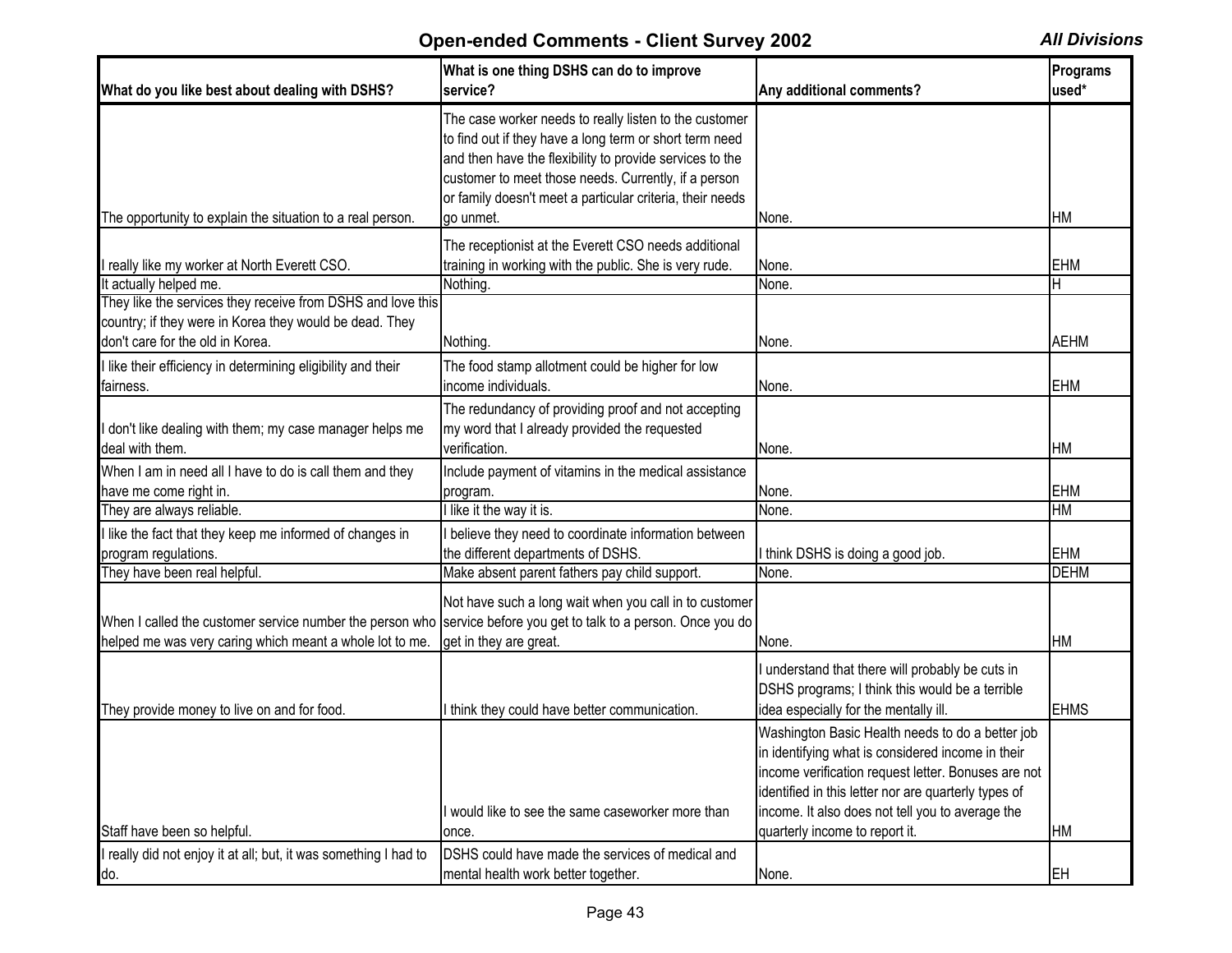| What do you like best about dealing with DSHS?               | What is one thing DSHS can do to improve<br>service?       | Any additional comments?                         | Programs<br>used* |
|--------------------------------------------------------------|------------------------------------------------------------|--------------------------------------------------|-------------------|
|                                                              | DSHS needs to shorten the waiting time for                 |                                                  |                   |
|                                                              | appointment interviews so that you're not waiting up to    |                                                  |                   |
| They are very courteous.                                     | three hours.                                               | None.                                            | <b>DEHM</b>       |
|                                                              | Return client telephone calls the same day. I would        |                                                  |                   |
|                                                              | also like to see coverage for my case manager when         |                                                  |                   |
|                                                              | they are away from the office so that I could get          |                                                  |                   |
| Nothing really.                                              | answers if I happen to call.                               | None.                                            | IНM               |
| wish I did not have to deal with anyone.                     | I can't think of anything.                                 | None.                                            | <b>HM</b>         |
|                                                              | A lot of times when I go to a doctor with a medical        |                                                  |                   |
|                                                              | coupon, I feel the doctor has me come back for             |                                                  |                   |
|                                                              | another appointment just because I'm using the             |                                                  |                   |
|                                                              | medical coupon. I feel they are using these return         | I think you need to do these surveys in order to |                   |
| I'm thankful they are there to help me and my children.      | visits just to get paid more money.                        | make the right improvements.                     | ΙH                |
| Their caring nature with David and their honesty with us.    | More employees with smaller case loads.                    | None.                                            | <b>CHM</b>        |
| They have helped with some of my medical needs, but not      |                                                            |                                                  |                   |
| all.                                                         | Help pay for my hospitalization at ESH.                    | None.                                            | <b>HM</b>         |
| Medical program.                                             | Nothing.                                                   | Nothing.                                         | <b>EHM</b>        |
|                                                              | They could see to it that financial officers, particularly |                                                  |                   |
|                                                              | [Name Redacted], be taught to make sure that correct       |                                                  |                   |
| The location of the office.                                  | information is being given to the clients.                 | None.                                            | <b>EHMS</b>       |
| The fact that they are there for me; without them, I would   | Shorten the wait time to 3 to 4 minutes for telephone      |                                                  |                   |
| really be in bad shape.                                      | calls to the DSHS offices.                                 | None.                                            | <b>EHMS</b>       |
| I'm very happy with mental health and medical assistance,    |                                                            |                                                  |                   |
| but I don't have access to my TANF case manager in the       |                                                            |                                                  |                   |
| Ballard CSO. She doesn't return calls and I have to wait 2-3 |                                                            |                                                  |                   |
| hours in the waiting room before seeing her and sometimes    | I think you should have access to your worker. They        |                                                  |                   |
| can't see her at all.                                        | should call you back.                                      | None.                                            | <b>EHM</b>        |
| They are there when I need them to answer a question and     |                                                            |                                                  |                   |
| they do a very good job in answering my questions.           | I feel they are doing a real good job right now.           | None.                                            | <b>HM</b>         |
|                                                              |                                                            |                                                  |                   |
|                                                              | I would have personnel available 24/7 at mental health     |                                                  |                   |
|                                                              | to help with crises. I would like to see DSHS quit         |                                                  |                   |
| They have pretty good staff.                                 | treating mental health like a profit business.             | None.                                            | IH.               |
|                                                              | DSHS needs to send some type of flyer out to medical       |                                                  |                   |
| When I call with a question, they have been very             | providers giving guidelines as to what the medical         | Personally, my dealings with DSHS have been a    |                   |
| responsive.                                                  | coupon covers.                                             | very positive experience.                        | <b>HM</b>         |
|                                                              | I think it would be much better if they made it easier to  |                                                  |                   |
|                                                              | get help with learning disabilities. My worker told me     |                                                  |                   |
|                                                              | that they referred me for help with my learning            |                                                  |                   |
| They worked hard to make me employable.                      | disability; but, I never got a call.                       | None.                                            | <b>EHM</b>        |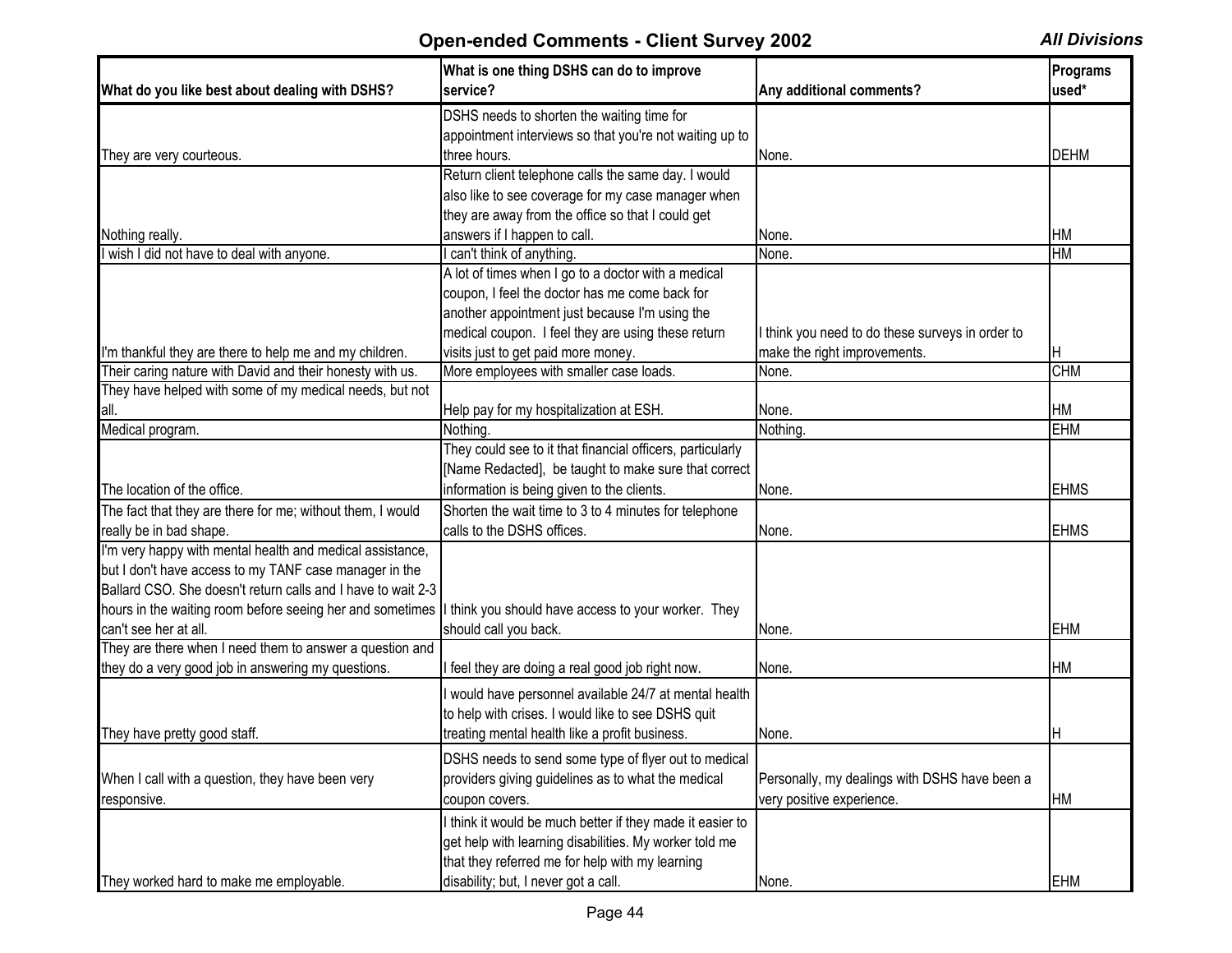| What do you like best about dealing with DSHS?                                                                | What is one thing DSHS can do to improve<br>service?                                                                                                                 | Any additional comments?                                                                                               | Programs<br>used* |
|---------------------------------------------------------------------------------------------------------------|----------------------------------------------------------------------------------------------------------------------------------------------------------------------|------------------------------------------------------------------------------------------------------------------------|-------------------|
| Nothing.                                                                                                      | They need to have people with experience in living at<br>the bottom of life, and they need advocates for the<br>clients.                                             | None.                                                                                                                  | <b>EHM</b>        |
| They are considerate, they listen and they help pay for<br>things that I am unable afford without their help. | Continue to hire people who are skilled in listening.                                                                                                                | think they are doing a good job.                                                                                       | <b>HM</b>         |
| I don't have to deal with them.                                                                               | More prompt in returning phone calls when there is a<br>problem and when the worker is out of the office there<br>needs to be backup for them.                       | None.                                                                                                                  | <b>EHM</b>        |
| They are usually on top of every thing.                                                                       | Better customer service at the CSO by seeing the<br>client immediately.                                                                                              | None.                                                                                                                  | <b>EHM</b>        |
| DSHS has very good programs. Thank you for your help!                                                         | Nothing.                                                                                                                                                             | None.                                                                                                                  | <b>EHM</b>        |
| I don't know.                                                                                                 | Need more flexibility in the programs.                                                                                                                               | None.                                                                                                                  | <b>EHM</b>        |
|                                                                                                               | DVR needs more funding. I did not get much help from<br>them because they lost their funding while trying to<br>help me find a job. The DVR worker was not very good |                                                                                                                        |                   |
| The excellent services from Mental Health.                                                                    | about calling me back when I would call.                                                                                                                             | None.                                                                                                                  | <b>HMV</b>        |
| Just knowing they are there when I really needed help.<br>don't deal much with them, so, I really don't know. | Simpler terminology.<br>Nothing.                                                                                                                                     | None.<br>None.                                                                                                         | <b>EHM</b>        |
| The security they offer as in the medical coupon.                                                             | Be kind and considerate on a personal level to the<br>customer.                                                                                                      | am grateful for their help.                                                                                            | EHM               |
| I appreciate that DSHS keeps us informed of all actions.                                                      | I would like to receive all the information that DSHS<br>sends to us in Russian.                                                                                     | None.                                                                                                                  | <b>AEHM</b>       |
| They pay our medical.                                                                                         | don't know.                                                                                                                                                          | None.                                                                                                                  | <b>CHM</b>        |
| It is real organized.                                                                                         | Well, they have done real well by me every time; so, I<br>like to see it stay the way it is.                                                                         | None.                                                                                                                  | <b>EHM</b>        |
| Well, they really have always come through for me and the<br>people that work there are really kind.          | Do away with the call center and replace it with<br>personal service.                                                                                                | None.                                                                                                                  | <b>DEHM</b>       |
| don't know.                                                                                                   | Return phone calls within 24 hours like they say they<br>will do.                                                                                                    | None.                                                                                                                  | <b>DHM</b>        |
| Nothing                                                                                                       | Make sure paper work doesn't get lost or mis-filed at<br>the CSO and take timely action on reported<br>information.                                                  | Caseworkers at DSHS need to return customer<br>phone calls more promptly; it shouldn't take two<br>weeks to hear back. | <b>CHM</b>        |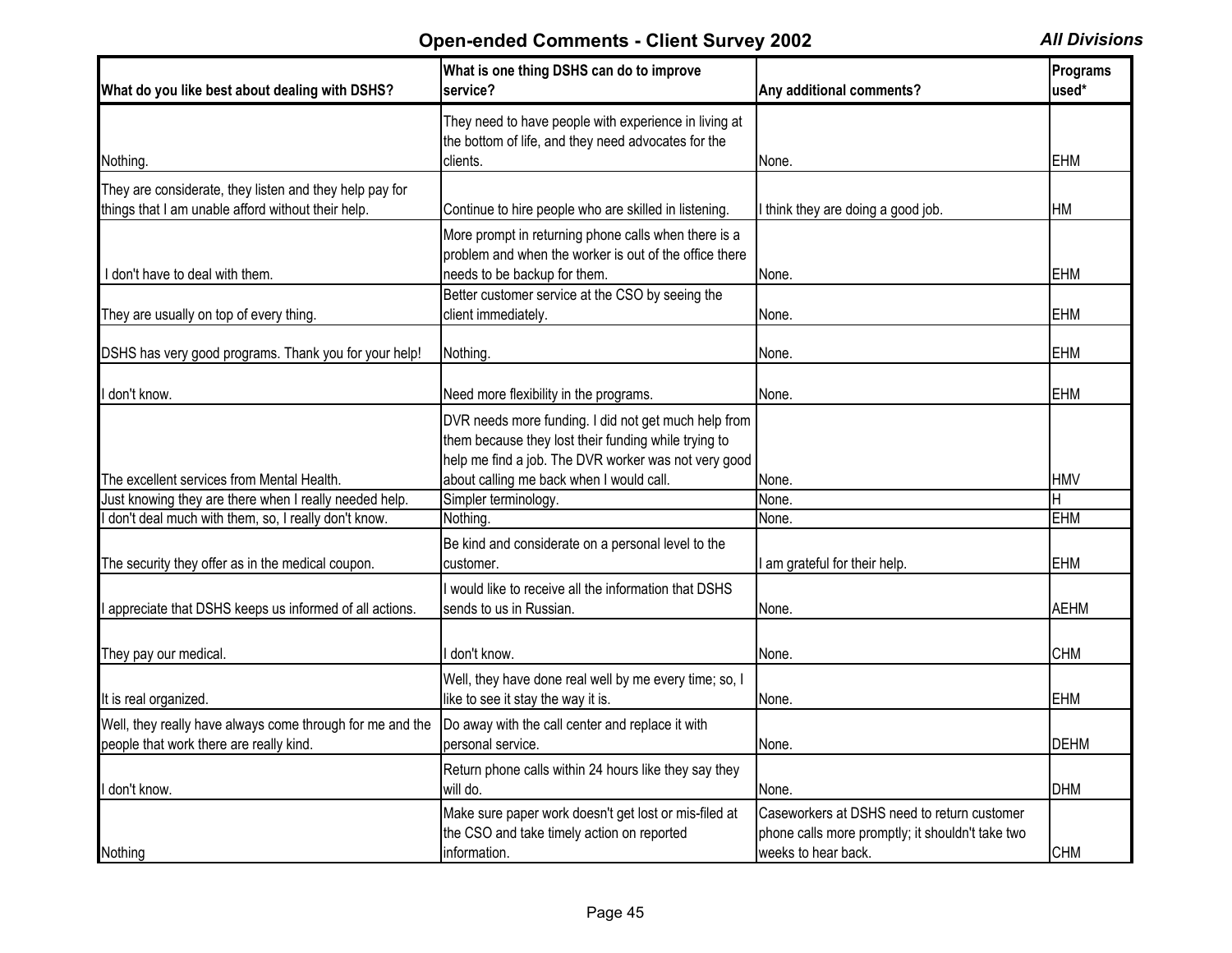| What do you like best about dealing with DSHS?                                                                                                                     | What is one thing DSHS can do to improve<br>service?                                                                                                                                                                                                                                     | Any additional comments?       | Programs<br>used* |
|--------------------------------------------------------------------------------------------------------------------------------------------------------------------|------------------------------------------------------------------------------------------------------------------------------------------------------------------------------------------------------------------------------------------------------------------------------------------|--------------------------------|-------------------|
|                                                                                                                                                                    | If DSHS requires me to come into their office for some<br>reason, provide transportation to the office for me. This<br>could be as easy as allowing me to book a ride to the                                                                                                             |                                |                   |
| That I am able to get my needs met.                                                                                                                                | office with a voucher system.                                                                                                                                                                                                                                                            | None.                          | <b>AHM</b>        |
| Well, a great benefit of the government.                                                                                                                           | No idea.                                                                                                                                                                                                                                                                                 | Am I going to win the drawing? | <b>HM</b>         |
| Everything!                                                                                                                                                        | Nothing.                                                                                                                                                                                                                                                                                 | None.                          | <b>EHM</b>        |
| I hate dealing with DSHS because I feel like I am going<br>through a major interrogation.                                                                          | I think there is a lot of people working for DSHS who<br>are not client oriented. I also believe DSHS programs<br>need more flexibility to them.                                                                                                                                         | None.                          | <b>HM</b>         |
| Since we got welfare, all our medical is covered. It's been<br>very helpful to our family. My daughter sometimes wants to   <br>go see her doctor just to see him. | I don't know of anything DSHS could change. I think<br>they are very good.                                                                                                                                                                                                               | None.                          | <b>DEHM</b>       |
| I have some financial and emotional security because of<br>DSHS's help.                                                                                            | Cut down the number of conflicting notices on the<br>amount of food stamp allotment I am going to receive.<br>The notices often cite a coupon amount that I have<br>never received. For example, your food stamps is<br>changing from \$96 to \$82. I never received \$96 in a<br>month. | None.                          | <b>EHM</b>        |
| I personally have an excellent relationship with DSHS<br>because of Greg Baenen at Pierce North CSO. His<br>treatment gives a good image to DSHS.                  | I don't think they need to do anything different.                                                                                                                                                                                                                                        | None.                          | <b>HM</b>         |
| I like my case manager.                                                                                                                                            | It would be nice if my food stamp allotment was higher.<br>Also, DSHS needs to provide assistance in finding<br>mental health providers who accept the medical<br>coupon and assist in the scheduling the initial<br>appointment. Need some type of advocate.                            | None.                          | <b>HM</b>         |
|                                                                                                                                                                    | Have transportation when you live out in the country.<br>There is no bus service or mass transit out where I<br>live. I have no drivers license; so, I have to break the                                                                                                                 |                                |                   |
| The ease of talking to them and the access to them.                                                                                                                | law by driving.                                                                                                                                                                                                                                                                          | None.                          | <b>EHM</b>        |
| They were more concerned with client's well being than in<br>payment.                                                                                              | A better system to help with payment of prescriptions<br>for medication; or, better yet, provide the medication as<br>part of the mental health service.                                                                                                                                 | None.                          | IH.               |
| The people who work for DSHS are caring, sincere people<br>who really try to help.                                                                                 | The medical coupon should cover more services; like, I<br>cannot get moles removed from my eye lids because<br>the service is not covered.                                                                                                                                               | None.                          | <b>EHMS</b>       |
| Nothing.                                                                                                                                                           | I don't know.                                                                                                                                                                                                                                                                            | None.                          | <b>HM</b>         |
| Nothing.                                                                                                                                                           | Nothing.                                                                                                                                                                                                                                                                                 | None.                          | EM                |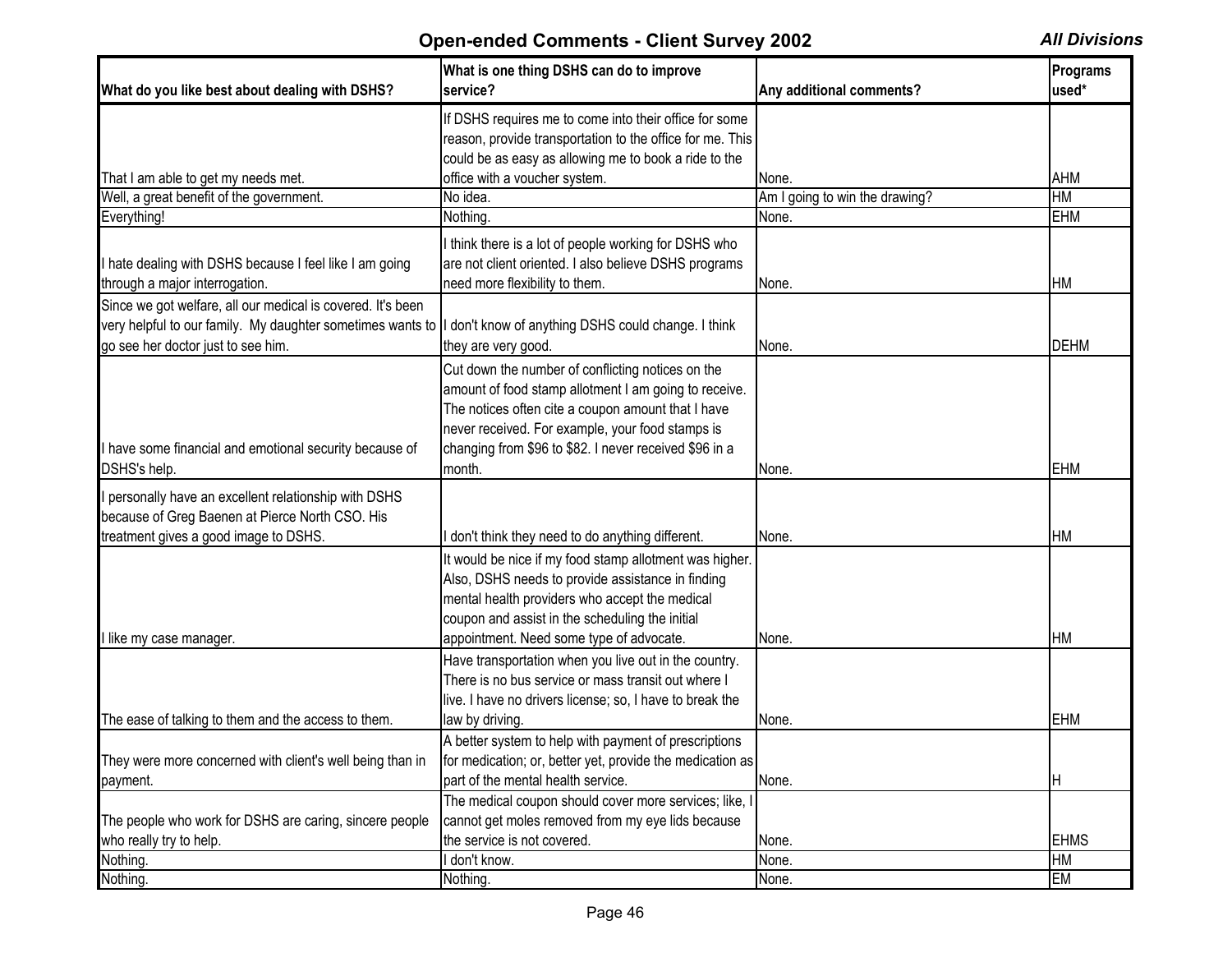| What do you like best about dealing with DSHS?                                                                       | What is one thing DSHS can do to improve<br>service?                                                                                                                                                                                                                                                                                                                                                  | Any additional comments?                                                                         | Programs<br>used* |
|----------------------------------------------------------------------------------------------------------------------|-------------------------------------------------------------------------------------------------------------------------------------------------------------------------------------------------------------------------------------------------------------------------------------------------------------------------------------------------------------------------------------------------------|--------------------------------------------------------------------------------------------------|-------------------|
|                                                                                                                      | believe the workers in the community public<br>assistance office need to answer their phone more<br>often in person, instead of the recording and I believe<br>they need to return calls as soon as possible to clients                                                                                                                                                                               |                                                                                                  |                   |
| I liked the treatment I received from the staff at the 1-800                                                         | that have emergent needs. In other words, prioritize                                                                                                                                                                                                                                                                                                                                                  | I think workers need to work with the client without                                             |                   |
| number.                                                                                                              | returning calls based on the clients message.                                                                                                                                                                                                                                                                                                                                                         | interjecting their own values.<br>I think the services offered are wonderful; however,           | M                 |
| Made it possible for me to take client to get medical<br>services when I would not otherwise been able to afford it. | Look at raising the qualifying income for medical or<br>review income on a sliding scale to qualify.                                                                                                                                                                                                                                                                                                  | eligibility should based on a sliding scale instead of<br>a flat standard.                       | М                 |
| llike the broad scope of services offered under the                                                                  |                                                                                                                                                                                                                                                                                                                                                                                                       |                                                                                                  |                   |
| program.                                                                                                             | Nothing.                                                                                                                                                                                                                                                                                                                                                                                              | None.                                                                                            | М                 |
| They provided good medical coverage for client.                                                                      | Broader range of medical providers that accept the<br>medical coupon.                                                                                                                                                                                                                                                                                                                                 | None.                                                                                            | НM                |
| They are there for me; they are able to help; the workers                                                            | Timely notify me when they are going to terminate me                                                                                                                                                                                                                                                                                                                                                  |                                                                                                  |                   |
| are easy to talk to.                                                                                                 | from the program.                                                                                                                                                                                                                                                                                                                                                                                     | None.                                                                                            | <b>EMS</b>        |
|                                                                                                                      |                                                                                                                                                                                                                                                                                                                                                                                                       | Interviewer comments: Had a question about<br>notifying DSHS about the birth of her daughter and |                   |
| They have always treated me well.                                                                                    | Nothing--I would say everything is okay right now.                                                                                                                                                                                                                                                                                                                                                    | when she might receive medical coupons for her.                                                  | М                 |
|                                                                                                                      | Workers need more training in how to help people with<br>different problems. I feel that appointment interviews<br>need to be longer to do the interview. I also feel<br>workers should not keep people waiting when there is<br>a set time for the appointment. What I mean is you<br>arrive on time for the appointment and you are still<br>sitting there 15 to 20 minutes waiting for the worker. |                                                                                                  |                   |
| really don't like the process, but appreciate the services.                                                          | This is not good for the image of DSHS.                                                                                                                                                                                                                                                                                                                                                               | None.                                                                                            | EM                |
| They always take care of our calls and have helped us.                                                               | Less discrimination.                                                                                                                                                                                                                                                                                                                                                                                  | None.                                                                                            | М                 |
| They are very nice to me and my daughter.                                                                            | <b>Nothing</b>                                                                                                                                                                                                                                                                                                                                                                                        | None.                                                                                            | М                 |
|                                                                                                                      | think every thing works well now; don't make any                                                                                                                                                                                                                                                                                                                                                      |                                                                                                  |                   |
| It is now a quick process.                                                                                           | changes.                                                                                                                                                                                                                                                                                                                                                                                              | None.                                                                                            | Μ                 |
| That they listen to me and that they usually answer my<br>questions.                                                 | They could be better at returning phone calls within 24<br>hours. I think the worker could be less aggressive in<br>their demeanor.                                                                                                                                                                                                                                                                   | None.                                                                                            | EM                |
|                                                                                                                      | Clean up the rude attitude of some of the workers in                                                                                                                                                                                                                                                                                                                                                  |                                                                                                  |                   |
| None.                                                                                                                | the Sunnyside CSO.                                                                                                                                                                                                                                                                                                                                                                                    | None.                                                                                            | <b>EM</b>         |
| I have been treated fairly by DSHS.                                                                                  | Nothing I can think of.                                                                                                                                                                                                                                                                                                                                                                               | None.                                                                                            | М                 |
| They are very informative and pretty helpful.                                                                        | Need more staff.                                                                                                                                                                                                                                                                                                                                                                                      | None.                                                                                            | M                 |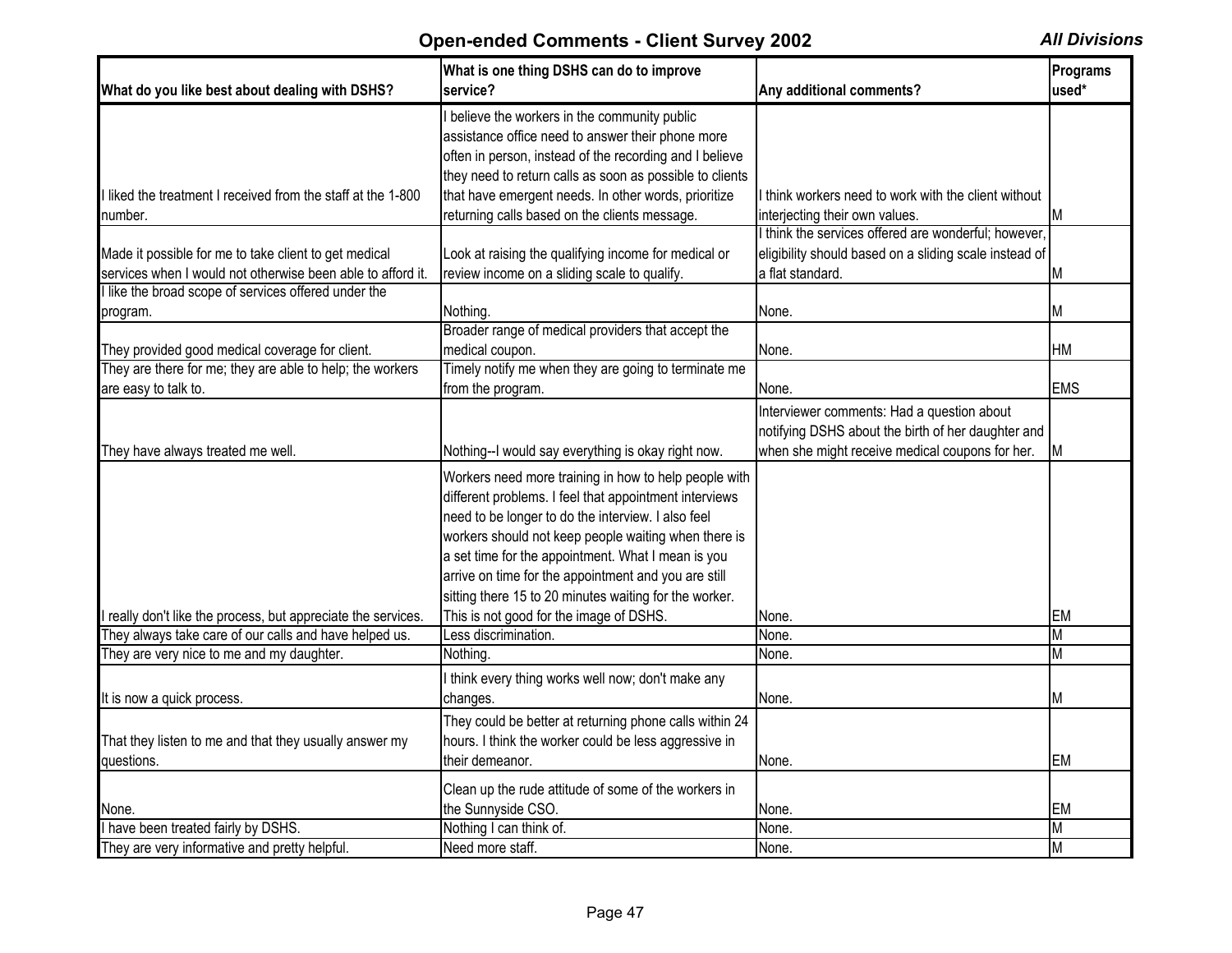| What do you like best about dealing with DSHS?                                                                                                                                           | What is one thing DSHS can do to improve<br>service?                                                                                                                                                                                                 | Any additional comments?                                                                                                                                                                                 | Programs<br>used* |
|------------------------------------------------------------------------------------------------------------------------------------------------------------------------------------------|------------------------------------------------------------------------------------------------------------------------------------------------------------------------------------------------------------------------------------------------------|----------------------------------------------------------------------------------------------------------------------------------------------------------------------------------------------------------|-------------------|
| They give you what they think you need. They are fair and                                                                                                                                |                                                                                                                                                                                                                                                      | The \$250 groceries is a good incentive. I like that                                                                                                                                                     |                   |
| just.                                                                                                                                                                                    | Nothing. They are doing well. I have no complaints.                                                                                                                                                                                                  | you've asked me how I feel.                                                                                                                                                                              | <b>EM</b>         |
| I like that they come to my home. They explain things                                                                                                                                    |                                                                                                                                                                                                                                                      |                                                                                                                                                                                                          |                   |
| clearly to me and try to help me.                                                                                                                                                        | No suggestions. Staff are courteous and efficient.                                                                                                                                                                                                   | None.                                                                                                                                                                                                    | M                 |
| I like best dealing with the Spokane Southwest CSO<br>because the workers there keep things on a professional<br>level and relate better to the client.                                  | Take workers who are burned out with dealing with the<br>public and assign them tasks that are not directly<br>dealing with the clients. Require sensitivity training for<br>the workers at the Spokane valley CSO.                                  | None.                                                                                                                                                                                                    | EM                |
| I don't have to have as much contact with DSHS through<br>the office as before because they have stream lined the<br>process.                                                            | When I leave a message by phone with the local office<br>worker, the worker normally does not call me back<br>within the 24 hour time their message said they will call<br>back. I usually have to call back myself. This area<br>could be improved. | INone.                                                                                                                                                                                                   |                   |
|                                                                                                                                                                                          | I would like to see the use of the EBT card be                                                                                                                                                                                                       |                                                                                                                                                                                                          |                   |
| Case workers are congenial.                                                                                                                                                              | simplified like a smart card.                                                                                                                                                                                                                        | When is the drawing for the \$250                                                                                                                                                                        | <b>DEHMV</b>      |
| I like that they are willing to help people with low income<br>and that they actually are concerned about me and my kid's<br>welfare.                                                    | Happy with the services the way they are.                                                                                                                                                                                                            | None.                                                                                                                                                                                                    | M                 |
| appreciate that the program provides medical coverage<br>that is needed for my children to be healthy.                                                                                   | Needs more after hour facilities that accept the medical<br>coupon.                                                                                                                                                                                  | None.                                                                                                                                                                                                    | M                 |
| Dependable service with no problems and no complaints<br>from providers. I feel that if I hear complaints from the<br>providers it is time to start worrying.<br>The food stamp program. | Add adults to the medical and dental program that<br>children receive from the state.<br>None.                                                                                                                                                       | None.<br>None.                                                                                                                                                                                           | M<br><b>EM</b>    |
| I like the community referral service that the Kennewick<br>CSO offers to their clientele.                                                                                               | Workers need to consistently respond to client phone<br>inquiries within 24 hours, which is not happening.                                                                                                                                           | Caseworkers need to actively listen to their clients<br>and when necessary take that extra couple<br>minutes to provide the client with the community<br>resources that are applicable to the situation. | НM                |
| The choices they offer.                                                                                                                                                                  | None.                                                                                                                                                                                                                                                | None.                                                                                                                                                                                                    | M                 |
|                                                                                                                                                                                          | Have more people on hand who know what they are                                                                                                                                                                                                      |                                                                                                                                                                                                          |                   |
| Getting the hell out of there after waiting two hours.                                                                                                                                   | talking about.                                                                                                                                                                                                                                       | None.                                                                                                                                                                                                    | <b>EM</b>         |
| The different people I deal with at the CSO communicate                                                                                                                                  |                                                                                                                                                                                                                                                      |                                                                                                                                                                                                          |                   |
| with each other which has helped me build a support                                                                                                                                      | Work more with my schedule when scheduling                                                                                                                                                                                                           |                                                                                                                                                                                                          |                   |
| system.                                                                                                                                                                                  | appointments with the CSO.                                                                                                                                                                                                                           | None.                                                                                                                                                                                                    | EМ                |
| Very helpful to my family.                                                                                                                                                               | None.                                                                                                                                                                                                                                                | None.                                                                                                                                                                                                    | M                 |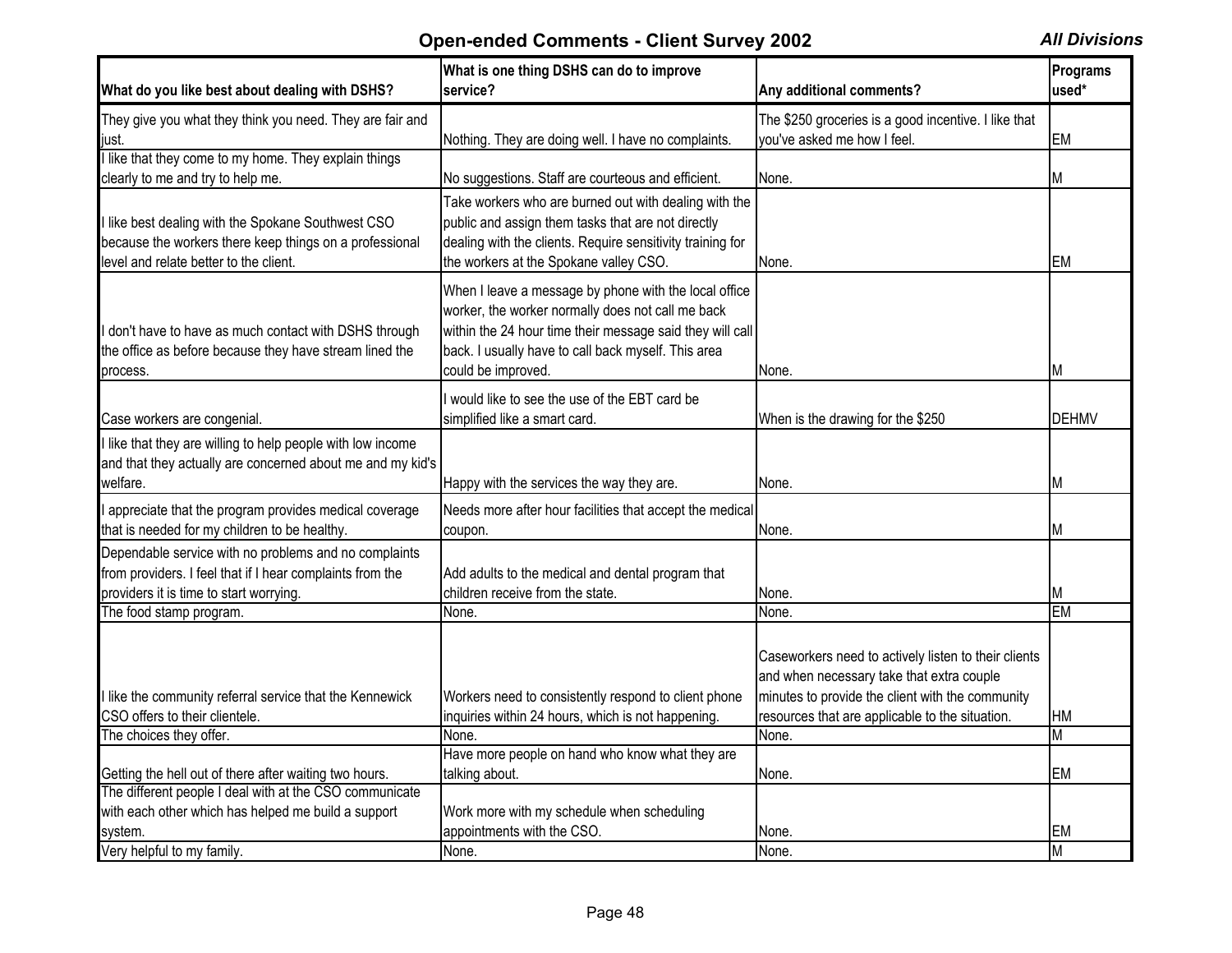|                                                             | What is one thing DSHS can do to improve                  |                                                        | Programs   |
|-------------------------------------------------------------|-----------------------------------------------------------|--------------------------------------------------------|------------|
| What do you like best about dealing with DSHS?              | service?                                                  | Any additional comments?                               | used*      |
|                                                             | They need to provide a comprehensive list of doctors      |                                                        |            |
| The help when needed.                                       | who accept the medical coupons.                           | None.                                                  | <b>CM</b>  |
|                                                             | prefer DSHS return to the in-office interviews, instead   |                                                        |            |
| The people who helped me were very friendly and helpful.    | of phone interviews.                                      | None.                                                  | M          |
| None.                                                       | None.                                                     | None.                                                  | <b>AM</b>  |
| Case worker is excellent in explaining things and how it    |                                                           |                                                        |            |
| works.                                                      | None.                                                     | None.                                                  | <b>HM</b>  |
|                                                             | I like to see more people on staff be available to the    |                                                        |            |
| The helpful attitude of my caseworker.                      | public.                                                   | None.                                                  | M          |
| Their help at this time.                                    | Communication training for the workers.                   | None.                                                  | M          |
|                                                             |                                                           | I think it is wonderful that you are doing a survey of |            |
| The fact it is available when you need medical care and     | Nothing that I personally can think of. I am very happy   | client opinions and that you offer a potential of a    |            |
| cannot afford it on your own.                               | with the program.                                         | gift for participating in the survey.                  | M          |
| Everything.                                                 | Nothing.                                                  | None.                                                  | <b>EM</b>  |
| The medical help.                                           | Hire more staff.                                          | Very grateful for the help.                            | M          |
|                                                             | DSHS could encourage more dentists to accept              |                                                        |            |
| They provide me with a service that I could not otherwise   | medical coupons. They also could add orthodontic          |                                                        |            |
| afford.                                                     | services to medical coverage.                             | None.                                                  | M          |
|                                                             |                                                           |                                                        |            |
|                                                             | Get more information out on who covers what under         |                                                        |            |
|                                                             | the medical program and what providers accept             |                                                        |            |
| They are prompt.                                            | medical coupons.                                          | Everything has been good--they do a good job.          | <b>DEM</b> |
| Their attitudes have really improved over the years and the |                                                           |                                                        |            |
| appointment system has decreased the waiting time which     |                                                           |                                                        |            |
| is good.                                                    | None.                                                     | None.                                                  | <b>EM</b>  |
|                                                             | They should offer a more comprehensive medical            |                                                        |            |
| Not much problems with them.                                | program for adults.                                       | None.                                                  | M          |
| Lupe Munoz at the Sunnyside office works hard to help my    |                                                           |                                                        |            |
| family. She is always courteous and cares about our well-   |                                                           |                                                        |            |
| being.                                                      | Hire more staff like Lupe Munoz!                          | None.                                                  | IEM        |
| They are helpful people.                                    | Nothing.                                                  | None.                                                  | M          |
| They are courteous and respect what I had to say.           | I think the services are great the way they are.          | None.                                                  | <b>EM</b>  |
|                                                             |                                                           |                                                        |            |
|                                                             |                                                           |                                                        |            |
|                                                             | They could return phone calls faster than what they do.   |                                                        |            |
| It helps families in need.                                  | It usually takes 3 to 4 days before they return my calls. | None.                                                  | M          |
|                                                             | They need more dental providers who accept the            |                                                        |            |
| They are pretty consistent and people friendly.             | coupon.                                                   | None.                                                  | <b>DM</b>  |
| The workers are very helpful and they explain things well   |                                                           |                                                        |            |
| and are very open to us.                                    | Nothing I can think of.                                   | None.                                                  | <b>DEM</b> |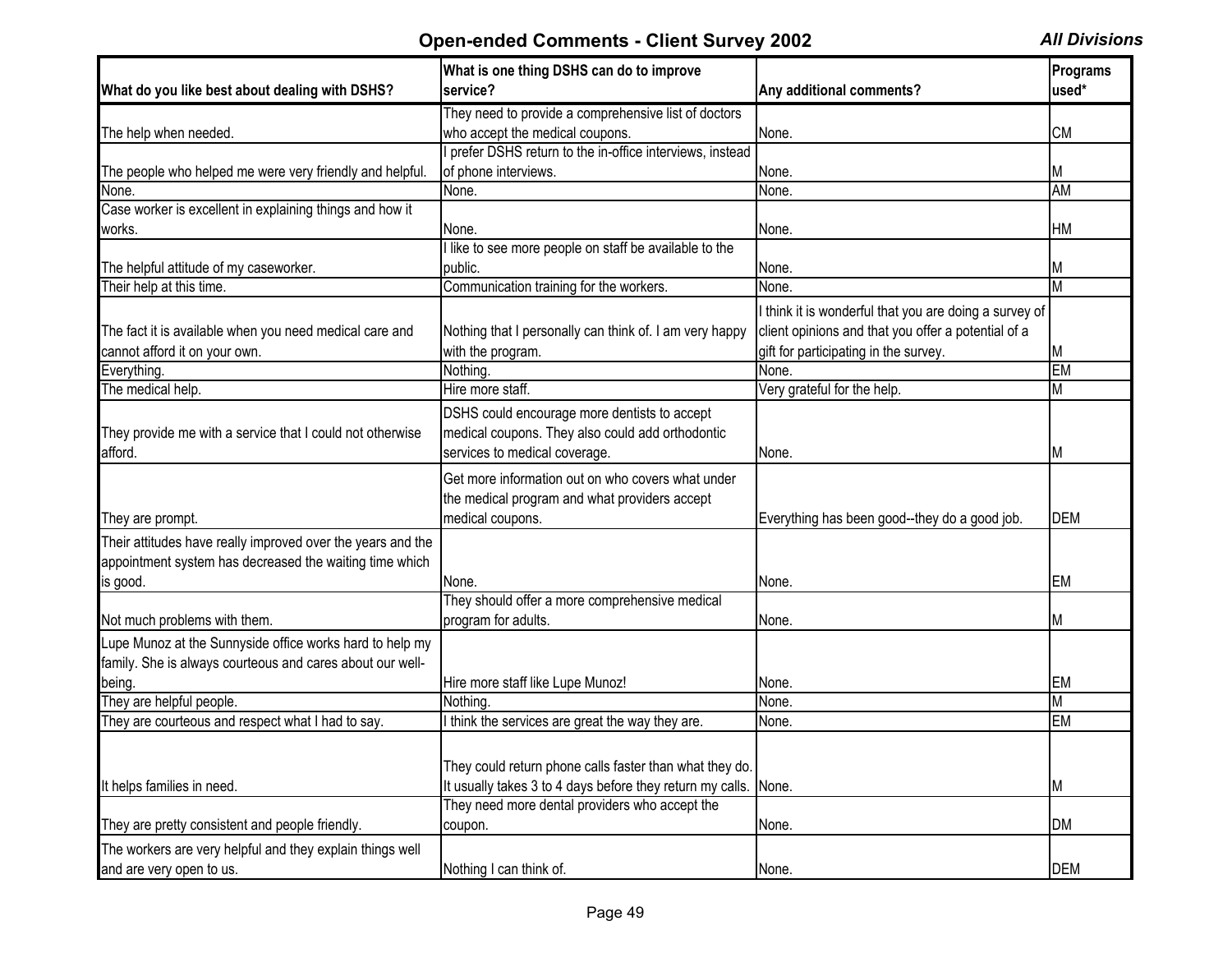|                                                             | What is one thing DSHS can do to improve<br>service?                                                         | Any additional comments?                                   | Programs<br>used*       |
|-------------------------------------------------------------|--------------------------------------------------------------------------------------------------------------|------------------------------------------------------------|-------------------------|
| What do you like best about dealing with DSHS?              |                                                                                                              |                                                            |                         |
| Likes her case manager who gives her information and        |                                                                                                              |                                                            |                         |
| keeps her well informed.                                    | Ok as is.                                                                                                    | None.                                                      | M                       |
| No comments.                                                | No suggestion.                                                                                               | None.                                                      | $\overline{\mathsf{M}}$ |
| Sometimes the caseworkers really do want to help; this is   |                                                                                                              |                                                            |                         |
| what I like best.                                           | Sensitivity training for the case managers.                                                                  | None.                                                      | EM                      |
| Work First Program.                                         | Return phone calls more promptly.                                                                            | None.                                                      | <b>EM</b>               |
| The money.                                                  | Be more understanding.                                                                                       | None.                                                      | <b>EHM</b>              |
|                                                             | would like them to consistently return calls to me                                                           |                                                            |                         |
| They always seem pretty nice.                               | within 24 hours or less.                                                                                     | None.                                                      | Μ                       |
|                                                             | Educate medical vendors in proper procedures in                                                              |                                                            |                         |
| Very helpful program.                                       | billing.                                                                                                     | None.                                                      | M                       |
| They help ones in need.                                     | None.                                                                                                        | None.                                                      | $\overline{\mathsf{M}}$ |
|                                                             | There is a need for the department to allow adults with<br>children to go for a four year degree and provide |                                                            |                         |
|                                                             | support services in form of child care while in classes                                                      |                                                            |                         |
|                                                             | and in travel time.                                                                                          |                                                            | EM                      |
| They help families in need.                                 |                                                                                                              | None.<br>They need more dentists for adults who accept the |                         |
|                                                             | Nothing                                                                                                      | medical coupon.                                            | M                       |
| They are fast in responding.                                |                                                                                                              |                                                            |                         |
|                                                             | Decrease the case load for each individual financial                                                         |                                                            |                         |
|                                                             | case manager. Also need one or two people filing                                                             |                                                            |                         |
|                                                             | papers for the financial case managers. In my case                                                           |                                                            |                         |
|                                                             | there were two separate case files open in the CSO, in                                                       |                                                            |                         |
|                                                             | which, part of my papers were filed in one case file and                                                     |                                                            |                         |
|                                                             | the rest in the other case file. This would have been                                                        |                                                            |                         |
|                                                             | caught by a file clerk before it created a problem.                                                          |                                                            |                         |
|                                                             | Phone service needs to be improved by adding                                                                 | Community resource list should be provided to              |                         |
| Some of the financial workers that I have had I liked which | additional case managers or a call center to answer                                                          | each applicant without them having to ask if one           |                         |
| made the experience more palpable.                          | the phones.                                                                                                  | exists.                                                    | M                       |
|                                                             | The people who need medical coupons should really                                                            |                                                            |                         |
| The medical coupons help me.                                | be sick. I think some have it that don't need it.                                                            |                                                            | M                       |
|                                                             |                                                                                                              | do feel that refugees are getting a better break           |                         |
| They are very considerate.                                  | As far as I am concerned, they are doing alright.                                                            | with DSHS than the people who are born here.               | M                       |
|                                                             | believe DSHS needs an appointment phone line for                                                             |                                                            |                         |
|                                                             | people who work; so that, they can call in to schedule                                                       |                                                            |                         |
|                                                             |                                                                                                              |                                                            |                         |
|                                                             | an appointment; thus, limiting the visit to the CSO to                                                       |                                                            |                         |
|                                                             | one visit. I would also like to see the medical program                                                      |                                                            |                         |
| The staff people are very nice.                             | include coverage for naturopathic treatments.                                                                | None.                                                      | ΙEΜ                     |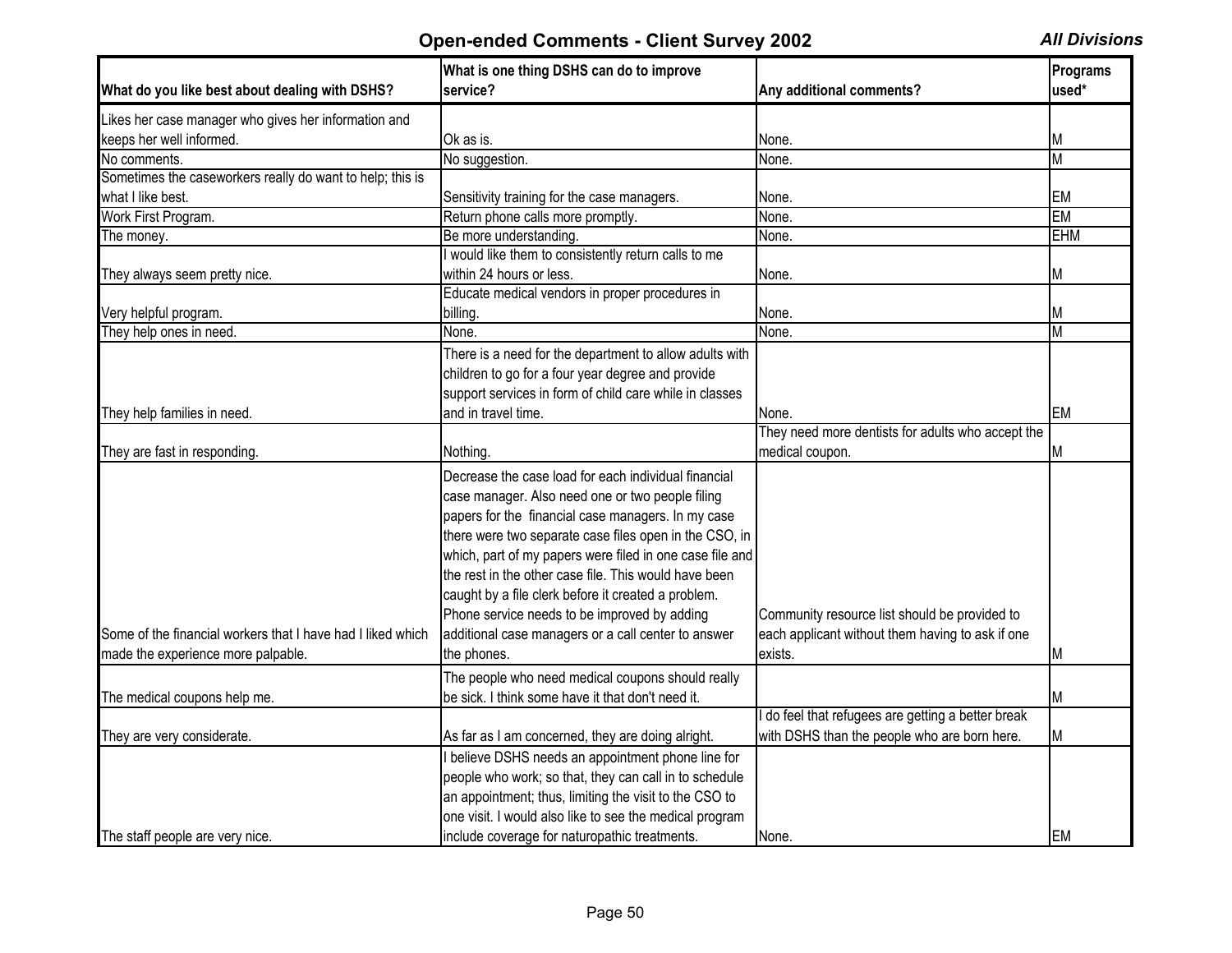| What do you like best about dealing with DSHS?                                                                                               | What is one thing DSHS can do to improve<br>service?                                                                                                                                                                                                                                                    | Any additional comments?                          | Programs<br>used* |
|----------------------------------------------------------------------------------------------------------------------------------------------|---------------------------------------------------------------------------------------------------------------------------------------------------------------------------------------------------------------------------------------------------------------------------------------------------------|---------------------------------------------------|-------------------|
| The fact that the people I have worked with in the CSO<br>have been very good about trying to get the necessary<br>services for my daughter. | Return phone calls a lot quicker. Last year while my<br>daughter was in the hospital I got an eviction notice. I<br>called the CSO and talked to the supervisor who told<br>me that my worker was in a meeting but would call me<br>when she returned. It was a week before I heard from<br>the worker. | None.                                             | <b>DEM</b>        |
|                                                                                                                                              | I would like more information sent out to show what                                                                                                                                                                                                                                                     |                                                   |                   |
|                                                                                                                                              | medical services are available to us and what kinds of                                                                                                                                                                                                                                                  |                                                   |                   |
| I like that the medical help is available to us.                                                                                             | choices we have for medical care.                                                                                                                                                                                                                                                                       | None.                                             | M                 |
| They provided the medical help I needed when my child                                                                                        |                                                                                                                                                                                                                                                                                                         |                                                   |                   |
| was sick.                                                                                                                                    | Provide a medical program for adults.                                                                                                                                                                                                                                                                   | None.                                             | M                 |
| Workers are always friendly at the Toppenish CSO.                                                                                            | Extend medical to include dental and glasses.                                                                                                                                                                                                                                                           | None.                                             | <b>EM</b>         |
| They are pretty helpful.                                                                                                                     | They could have more patience with the client.                                                                                                                                                                                                                                                          | None.                                             | <b>CEM</b>        |
| The Work First Program.                                                                                                                      | Have the same standard of treatment for everyone.                                                                                                                                                                                                                                                       | None.                                             | <b>EHM</b>        |
|                                                                                                                                              | Get more workers who speak without an accent. I have                                                                                                                                                                                                                                                    |                                                   |                   |
|                                                                                                                                              | had workers whose accent was so strong that I                                                                                                                                                                                                                                                           |                                                   |                   |
|                                                                                                                                              | couldn't understand them. Also DSHS is now requiring                                                                                                                                                                                                                                                    |                                                   |                   |
|                                                                                                                                              | appointments to conduct business with the                                                                                                                                                                                                                                                               |                                                   |                   |
|                                                                                                                                              | understanding that if we are late to the appointment we                                                                                                                                                                                                                                                 |                                                   |                   |
|                                                                                                                                              | lose our benefits; under such circumstances they                                                                                                                                                                                                                                                        |                                                   |                   |
| It saved my life and has really made a difference with the                                                                                   | should also have to meet the same standard of being                                                                                                                                                                                                                                                     |                                                   |                   |
| food stamp program.                                                                                                                          | timely for the appointment.                                                                                                                                                                                                                                                                             | None.                                             | <b>EMS</b>        |
| They are friendly.                                                                                                                           | Nothing.                                                                                                                                                                                                                                                                                                | None.                                             | <b>EM</b>         |
|                                                                                                                                              | I feel physicians, once you can find one, will create the                                                                                                                                                                                                                                               |                                                   |                   |
|                                                                                                                                              |                                                                                                                                                                                                                                                                                                         |                                                   |                   |
| State needs to expand the types and the number of                                                                                            | situation where you have to return for two or three                                                                                                                                                                                                                                                     |                                                   |                   |
| providers that accept the coupons as well as specialists                                                                                     | times for the medical problem you are seeking                                                                                                                                                                                                                                                           |                                                   |                   |
| who will accept the coupon and expand prescription                                                                                           | treatment for when it could have been treated in the                                                                                                                                                                                                                                                    |                                                   |                   |
| coverage.                                                                                                                                    | initial visit.                                                                                                                                                                                                                                                                                          | None.                                             | <b>MS</b>         |
|                                                                                                                                              | The medical coupons should cover more medical                                                                                                                                                                                                                                                           |                                                   |                   |
| The best thing I liked was we got the help we needed and                                                                                     | procedures and have more doctors enrolled who take                                                                                                                                                                                                                                                      | DSHS needs to pay the doctors more. It is hard to |                   |
| were approved within 24 hours.                                                                                                               | them.                                                                                                                                                                                                                                                                                                   | find doctors that take the coupons.               | ΙM                |
| There is not as much paper work to do to maintain medical                                                                                    | I like to see universal coverage by the medical coupon                                                                                                                                                                                                                                                  |                                                   |                   |
| coverage.                                                                                                                                    | regardless of where you are at in the state.                                                                                                                                                                                                                                                            | None.                                             | ΙM                |
|                                                                                                                                              | More clarification of what the options are as to                                                                                                                                                                                                                                                        |                                                   |                   |
| They are very helpful                                                                                                                        | coverage.                                                                                                                                                                                                                                                                                               | None.                                             | ΙM                |
| They helped me at a time I was in need.                                                                                                      | Need more staff.                                                                                                                                                                                                                                                                                        | I want to win that \$250 gift certificate.        | <b>EM</b>         |
| I am never happy about dealing with any agency; however,                                                                                     |                                                                                                                                                                                                                                                                                                         |                                                   |                   |
| I am happy with what she gets from the state.                                                                                                | Employ more people who are compassionate.                                                                                                                                                                                                                                                               | None.                                             | EM                |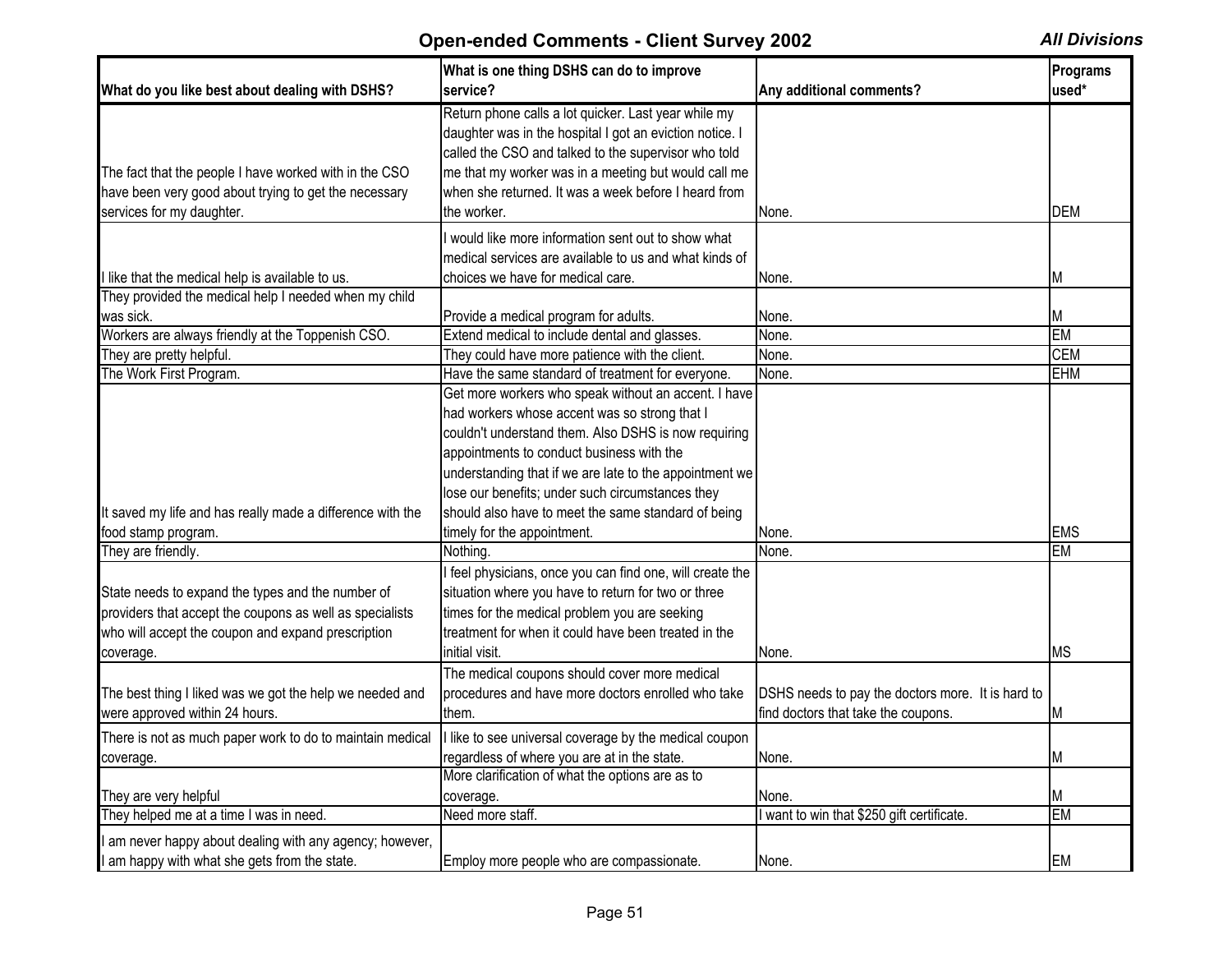| What do you like best about dealing with DSHS?                                                                   | What is one thing DSHS can do to improve<br>service?    | Any additional comments?                               | Programs<br>used* |
|------------------------------------------------------------------------------------------------------------------|---------------------------------------------------------|--------------------------------------------------------|-------------------|
|                                                                                                                  | They need to put on more caseworkers. Your              |                                                        |                   |
|                                                                                                                  | caseworkers are overloaded and hard to reach when       | You guys are doing a good job once you are in the      |                   |
| There is no race or gender discrimination.                                                                       | you have questions.                                     | system, but it takes forever to get into the system.   | <b>M</b>          |
|                                                                                                                  |                                                         |                                                        |                   |
| The medical coupon help me reduce expenses.                                                                      | Can't think of any areas that really need improvement.  | None.                                                  | M                 |
|                                                                                                                  | Should look more at individual situations to determine  |                                                        |                   |
| They take family needs into consideration.                                                                       | the level of payment.                                   | None.                                                  | <b>EM</b>         |
| Reviews are easy to do.                                                                                          | None.                                                   | None.                                                  | M                 |
|                                                                                                                  |                                                         | The service to residents is fine but not the kids that |                   |
|                                                                                                                  |                                                         | aren't residents and they suffer the consequences      |                   |
| People are treated courteously and with respect.                                                                 | No comments.                                            | (is talking of citizenship).                           | <b>EM</b>         |
|                                                                                                                  |                                                         |                                                        |                   |
|                                                                                                                  |                                                         |                                                        |                   |
|                                                                                                                  | DSHS could pay for all the hours that client is at the  | DSHS could do more supervision of adult family         |                   |
| Communication with the DDD case manager.                                                                         | East Side Adult Day Service or other day care.          | homes in terms of abuse and neglect of residents.      | <b>ADEM</b>       |
| They can answer my questions.                                                                                    | Return phone calls quicker.                             | None.                                                  | M                 |
| I like it when they installed the red phones in the CSO so                                                       |                                                         |                                                        |                   |
| you could report changes at the office without having to wait Not switching the case managers around so much; so |                                                         |                                                        |                   |
| around to talk to some one.                                                                                      | that they get to know your circumstances                | None.                                                  | <b>EM</b>         |
| llike the medical and SSI programs the best.                                                                     | Nothing that I can think of at this time                | None.                                                  | <b>EHM</b>        |
| None.                                                                                                            | None.                                                   | None.                                                  | M                 |
|                                                                                                                  | More detailed information about their actions (maybe    | When rules change, clients need to know about          |                   |
|                                                                                                                  | provide better letters so I can get more information in | them. More information about changes would be          |                   |
| Their involvement in our problems.                                                                               | translations).                                          | good for clients.                                      | M                 |
| They are there to help.                                                                                          | More translators.                                       | None.                                                  | M                 |
|                                                                                                                  | Offer more children doctors for children's' medical     |                                                        |                   |
| don't have to go to the CSO to complete reviews.                                                                 | programs.                                               | The survey is a good idea.                             | M                 |
| got good service.                                                                                                | Everything is fine, nothing to change.                  | None.                                                  | <b>AEM</b>        |
| They help me with medical and prescriptions.                                                                     | don't know. Everything has been great for us.           | None.                                                  | M                 |
|                                                                                                                  | Less paperwork. It's hard for me because I have to find |                                                        |                   |
| DSHS performs much-needed work.                                                                                  | someone who can translate letters and forms.            | None.                                                  | <b>CM</b>         |
| Free medical for my children.                                                                                    | Nothing.                                                | None.                                                  | M                 |
| I like that you can have a social worker to do an                                                                |                                                         |                                                        |                   |
| assessment with me.                                                                                              | Not have so many people working on my case.             | None.                                                  | <b>EHM</b>        |
| The workers are friendly and professional.                                                                       | Don't send so many conflicting eligibility notices.     | None.                                                  | M                 |
|                                                                                                                  | They work very hard for me. I'm not sure what else to   |                                                        |                   |
| They are very attentive and help me quickly.                                                                     | say.                                                    | None.                                                  | M                 |
| They helped me right away; they are more helpful today                                                           |                                                         |                                                        |                   |
| than they were 20 years ago.                                                                                     | Nothing.                                                | None.                                                  | <b>HM</b>         |
| Very good to me.                                                                                                 | None.                                                   | None.                                                  | M                 |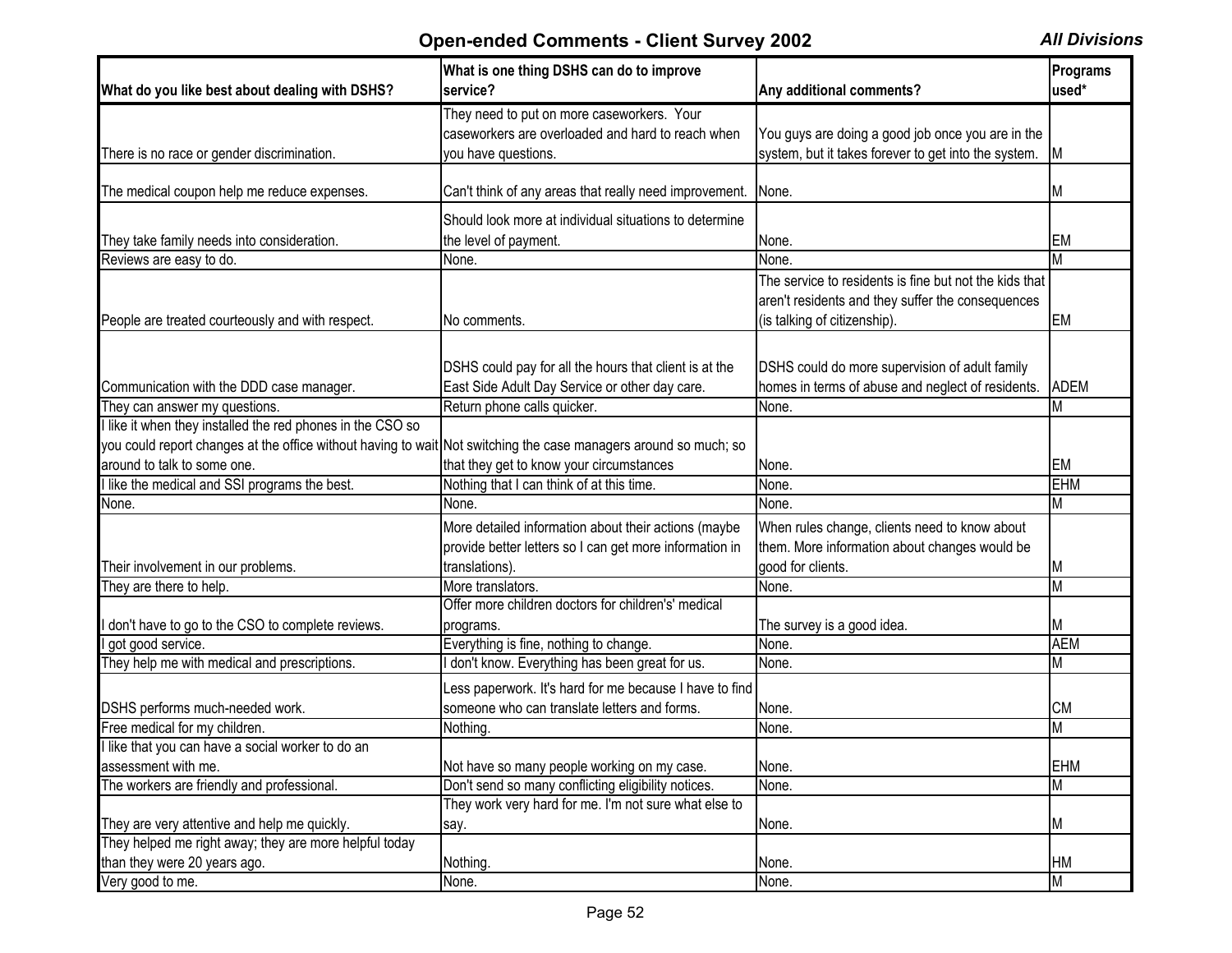| What do you like best about dealing with DSHS?                | What is one thing DSHS can do to improve<br>service?      | Any additional comments?                                    | Programs<br>used* |
|---------------------------------------------------------------|-----------------------------------------------------------|-------------------------------------------------------------|-------------------|
| I like that they have decreased the number of times I have    | Stop changing the social worker so much so that they      |                                                             |                   |
| to go into the office to fill out paper work.                 | get to know us.                                           | None.                                                       | <b>EHM</b>        |
|                                                               | Cut down on the paper work and request for                |                                                             |                   |
|                                                               | verifications that have already been provided and don't   |                                                             |                   |
| I like that they let you call in changes in circumstances.    | change.                                                   | None.                                                       | <b>HM</b>         |
| They get me an interpreter when I need one.                   | Hire more staff who are bilingual at the CSO.             | None.                                                       | M                 |
| I don't have to put in medical insurance claims.              | Nothing.                                                  | None.                                                       | M                 |
| Friendly staff.                                               | More staff.                                               | None.                                                       | M                 |
| Timely in sending out the coupons.                            | None.                                                     | None.                                                       | HM                |
| It has allowed me to be able to afford medical insurance for  | Looking into why some of the medical providers are        |                                                             |                   |
| myself with my employer.                                      | apprehensive about accepting the medical coupon.          | None.                                                       | M                 |
| They are fair and cooperative.                                | Nothing.                                                  | am very happy with their services.                          | M                 |
| None.                                                         | Re-evaluate the living standards periodically.            | None.                                                       | <b>EM</b>         |
| Everything is good.                                           | Don't know.                                               | None.                                                       | EM                |
|                                                               | You are supposed to help people, not try to keep them     |                                                             |                   |
|                                                               | off assistance. Try to not find ways to disqualify        |                                                             |                   |
| That I can get information off the Internet.                  | people from assistance.                                   | None.                                                       | M                 |
| They were very helpful.                                       | Nothing.                                                  | None.                                                       | EM                |
| My workers have been pleasant, helpful, and                   |                                                           |                                                             |                   |
| knowledgeable.                                                | Expedite all food stamp applications.                     | None.                                                       | <b>EM</b>         |
|                                                               | I'm losing my child care benefit the first of April       |                                                             |                   |
|                                                               | because the State is changing some percentage in          |                                                             |                   |
|                                                               | how my income is figured. Then I don't know how I'll      | Need to get more dentists to take the medical               |                   |
| Nothing. But I do like having the help to pay for child care. | be able to work and go to school.                         | coupons.                                                    | M                 |
| Nothing.                                                      | Speedier application process for assistance.              | None.                                                       | M                 |
|                                                               | The office should let people know where they stand        |                                                             |                   |
| Likes some of the reception counter staff, especially the     | about benefit amounts sooner then they do, and get        |                                                             |                   |
|                                                               | their letters out in the mail sooner, and definitely have |                                                             |                   |
| male receptionists who are more polite than the female        | shorter waiting times in the CSO waiting room.            |                                                             | EM                |
| ones.<br>I have no problems with them.                        | I think they are doing a good job.                        | I'm just glad I can get out of bed in the morning.<br>None. | <b>EM</b>         |
|                                                               | They should answer the phone. I always get                | When I called the 800 number on back of the                 |                   |
|                                                               | recordings. And they should return phone calls            | medical coupon, I was left on hold for 30 to 40             |                   |
| That the medical coupons and economic help is available.      | sooner, at least within 24 hours.                         | minutes when I finally just hung up.                        | EM                |
| I don't know.                                                 | Return phone calls!                                       | None.                                                       | <b>EM</b>         |
|                                                               |                                                           |                                                             |                   |
|                                                               | It would help if they could cut the red tape and          |                                                             |                   |
| Nothing.                                                      | streamline the process. It seems so impersonal.           | None.                                                       | M                 |
|                                                               |                                                           | They say we were overpaid, and now they want                |                   |
| Likes that the benefit is automatically deposited into his    |                                                           | the money back, but now there is not enough                 |                   |
| account at the bank and is always on time.                    | Workers should listen to the people more.                 | money to live on.                                           | EM                |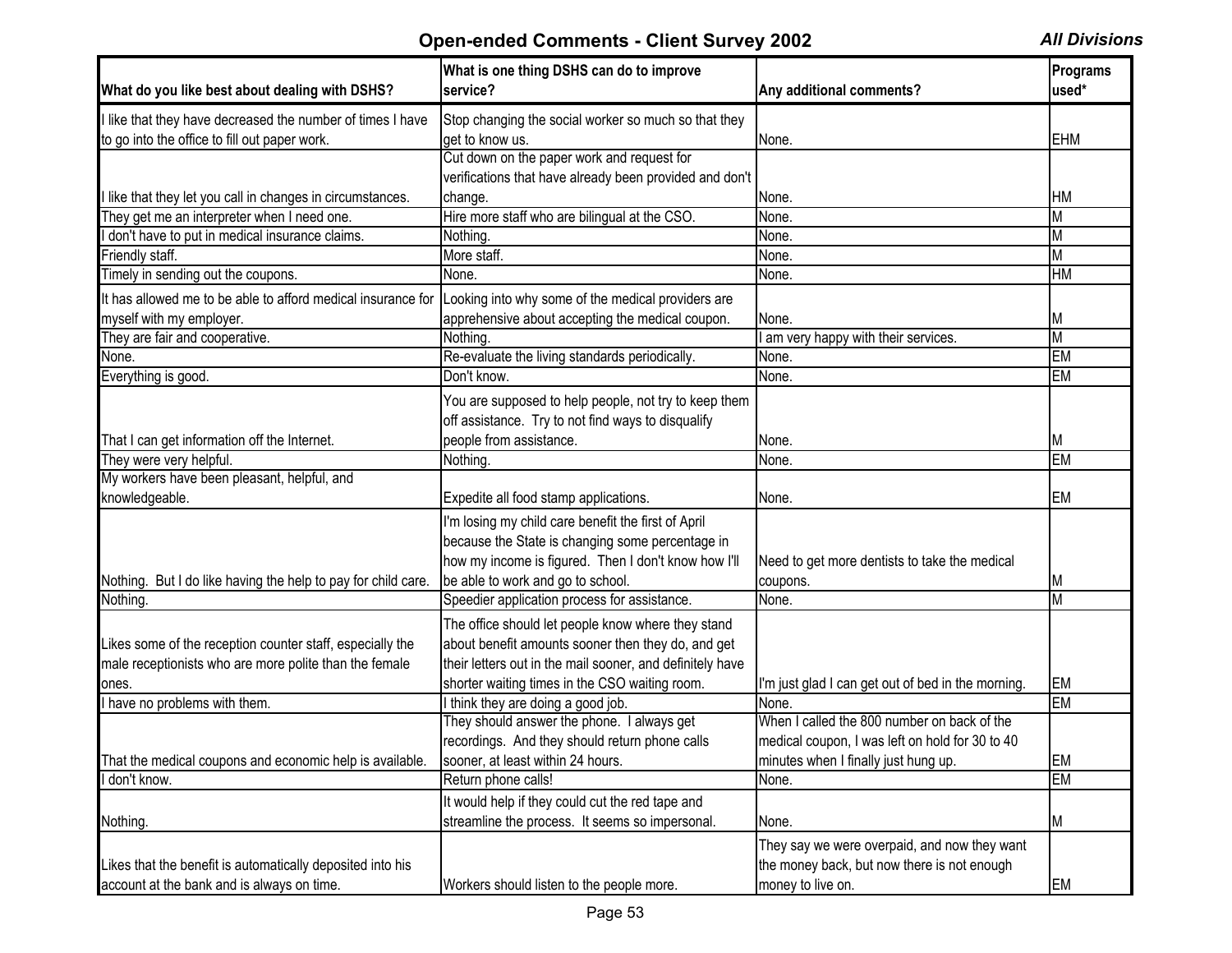| What do you like best about dealing with DSHS?                                                                            | What is one thing DSHS can do to improve<br>service?                                                                                                                                                   | Any additional comments?                                                                                                          | Programs<br>used* |
|---------------------------------------------------------------------------------------------------------------------------|--------------------------------------------------------------------------------------------------------------------------------------------------------------------------------------------------------|-----------------------------------------------------------------------------------------------------------------------------------|-------------------|
|                                                                                                                           | Be nicer and kinder and have more respect for older                                                                                                                                                    |                                                                                                                                   |                   |
| Can't think of anything.                                                                                                  | people.                                                                                                                                                                                                | None.                                                                                                                             | AM                |
| I like the interpreters as they treat me with respect and are                                                             | Either lower spend down or come up with a medical                                                                                                                                                      |                                                                                                                                   |                   |
| patient with me.                                                                                                          | program that is affordable to the retired elderly.                                                                                                                                                     | None.                                                                                                                             | M                 |
| Nothing.                                                                                                                  | Get more dentists to accept the medical coupons.                                                                                                                                                       | None.                                                                                                                             | M                 |
| It helps me afford to take my kids to the doctor right away<br>without having to wait and see if they get better on their |                                                                                                                                                                                                        |                                                                                                                                   |                   |
| own.                                                                                                                      | Get more dentists that take the medical coupon.                                                                                                                                                        | None.                                                                                                                             | M                 |
| They get things done quickly, and they call you back right<br>away, and they are there to help.                           | Be more understanding of where we are coming from.<br>Some of them are rude and talk down to us.                                                                                                       | None.                                                                                                                             | EM.               |
| That the grants are there as a resource when you get into a                                                               | More opportunities for newcomers and provide more                                                                                                                                                      |                                                                                                                                   |                   |
| situation.                                                                                                                | training.                                                                                                                                                                                              | None.                                                                                                                             | EM                |
| I don't like dealing with DSHS.                                                                                           | Better training for the workers in sensitivity.                                                                                                                                                        | None.                                                                                                                             | EM                |
| My children can have their needs met.                                                                                     | Put a phone number on the back of the medical<br>coupons that I can call to report changes in my<br>circumstances. When I have a change to report, I can<br>never find the right phone number to call. | None.                                                                                                                             | M                 |
| I like that when the kids are sick I can take them to the                                                                 |                                                                                                                                                                                                        |                                                                                                                                   |                   |
| doctor and I don't have to take a lot of money with me to                                                                 | don't understand why I'm only covered for dental                                                                                                                                                       |                                                                                                                                   |                   |
| pay for it.                                                                                                               | when I'm pregnant and right after delivery.                                                                                                                                                            | None.                                                                                                                             | М                 |
|                                                                                                                           | We need someone who speaks Spanish in South                                                                                                                                                            |                                                                                                                                   |                   |
| I'm happy with DSHS.                                                                                                      | Bend, WA.                                                                                                                                                                                              | None.                                                                                                                             | М                 |
|                                                                                                                           | think the case loads are too large and need to be                                                                                                                                                      |                                                                                                                                   |                   |
| I really don't like dealing with them.                                                                                    | reduced.                                                                                                                                                                                               | None.                                                                                                                             | <b>EM</b>         |
| I don't know.                                                                                                             | DSHS should include single individuals between ages<br>18 and 25 in the medical program.                                                                                                               | None.                                                                                                                             | М                 |
| like the fact that if you have questions, they take the time                                                              |                                                                                                                                                                                                        |                                                                                                                                   |                   |
| to explain things.                                                                                                        | Nothing.                                                                                                                                                                                               | None.                                                                                                                             | М                 |
|                                                                                                                           | Do more checking on everyone for accuracy of<br>eligibility; so that those who are eligible are the ones                                                                                               |                                                                                                                                   |                   |
| Nothing really.                                                                                                           | receiving benefits.                                                                                                                                                                                    | None.                                                                                                                             | Μ                 |
| I like it because I just take the card which makes it fast and                                                            |                                                                                                                                                                                                        |                                                                                                                                   |                   |
| easy.                                                                                                                     | don't know, so far, I have had no problems.                                                                                                                                                            | None.                                                                                                                             | M                 |
| I like everything.                                                                                                        | I would like to receive all information in Russian.                                                                                                                                                    | We would also like to have a Russian interpreter at<br>all our medical appointments. Sometimes an<br>interpreter is not provided. | EM                |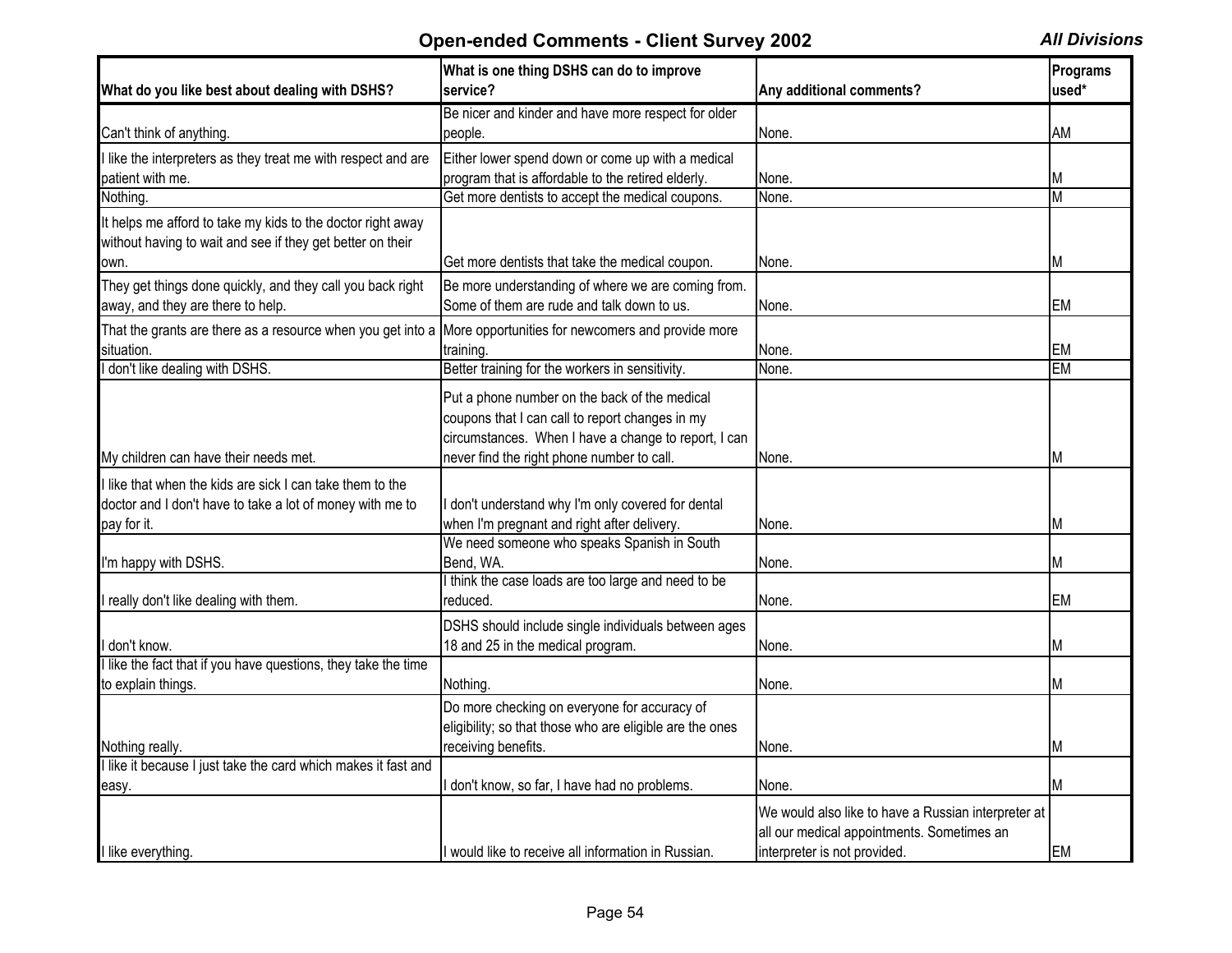| What do you like best about dealing with DSHS?                                                                                                                                                             | What is one thing DSHS can do to improve<br>service?                                                                                                                                                                                   | Any additional comments?                                                                                                                                            | Programs<br>used*            |
|------------------------------------------------------------------------------------------------------------------------------------------------------------------------------------------------------------|----------------------------------------------------------------------------------------------------------------------------------------------------------------------------------------------------------------------------------------|---------------------------------------------------------------------------------------------------------------------------------------------------------------------|------------------------------|
|                                                                                                                                                                                                            | believe they need to have less paper work in the food<br>stamp program. There is a need to fast track those<br>families that haven't been a problem in the past in                                                                     |                                                                                                                                                                     |                              |
|                                                                                                                                                                                                            | reporting changes and their circumstances are not                                                                                                                                                                                      |                                                                                                                                                                     |                              |
| The safety net aspect of the program.                                                                                                                                                                      | likely to change in the near future.<br>Have staff with better communication skills.                                                                                                                                                   | None.<br>None.                                                                                                                                                      | M<br>$\overline{\mathsf{M}}$ |
| Nothing<br>We like what it is now.                                                                                                                                                                         |                                                                                                                                                                                                                                        |                                                                                                                                                                     | $\overline{\mathsf{M}}$      |
|                                                                                                                                                                                                            | They are always good before and now.                                                                                                                                                                                                   | None.<br>I would like to receive more food stamps for my                                                                                                            |                              |
| I like everything.                                                                                                                                                                                         | No suggestions.                                                                                                                                                                                                                        | son and six other children.                                                                                                                                         | EM                           |
| Nothing I can think of.                                                                                                                                                                                    | Nothing.                                                                                                                                                                                                                               | None.                                                                                                                                                               | $\overline{\mathsf{M}}$      |
| It's easy to talk to the staff now that they have interpreters                                                                                                                                             |                                                                                                                                                                                                                                        |                                                                                                                                                                     |                              |
| to work with!                                                                                                                                                                                              | Don't know.                                                                                                                                                                                                                            | None.                                                                                                                                                               | Μ                            |
| The fact that it's not much different than regular medical                                                                                                                                                 |                                                                                                                                                                                                                                        |                                                                                                                                                                     |                              |
| insurance-good for me.                                                                                                                                                                                     | Not that I can think of.                                                                                                                                                                                                               | None.                                                                                                                                                               | EM                           |
| They give us good services and I can understand what they They are doing a good job, no changes need to be                                                                                                 |                                                                                                                                                                                                                                        |                                                                                                                                                                     |                              |
| are talking about.                                                                                                                                                                                         | done.                                                                                                                                                                                                                                  | None.                                                                                                                                                               | ΙM                           |
| I like the way personnel at DSHS listen and ask me if I<br>understand what is being said, assuring me and not making Doing this survey is one way for people to give their<br>me nervous to ask questions. | know that there is always room for improvements.<br>input.                                                                                                                                                                             | Thank you for doing this survey. This tells me you<br>care about what we have to say to better the<br>services at DSHS and to do a better job for the<br>community. | M                            |
| I like that they help people.                                                                                                                                                                              | When we are trying to better ourselves by working and<br>going to school at the same time, they should allocate<br>more childcare hours to help us.                                                                                    | None.                                                                                                                                                               | <b>EM</b>                    |
| Workers are very nice to me even though I don't speak<br>English. There is usually an interpreter at interviews.                                                                                           | can't think of anything.                                                                                                                                                                                                               | I'm so thankful and fortunate to receive services<br>from DSHS. As you can see, I'm on SSI. If such<br>services are not offered, I don't know who I'd turn<br>Ito.  | EM                           |
| I really don't like dealing with the people at the front desk in<br>the Everett CSO; but, once you get past them to your<br>worker it is a better experience.                                              | think they could work a lot more with the customer. I<br>feel there is some discrimination in the Everett CSO. I<br>had a much better experience at the Smokey Point<br>office and the Lynnwood office.                                | None.                                                                                                                                                               | M                            |
| I like the fact I know the medical coupon will be there on the                                                                                                                                             |                                                                                                                                                                                                                                        |                                                                                                                                                                     |                              |
| first of the month.                                                                                                                                                                                        | Work on communication skills.                                                                                                                                                                                                          | None.                                                                                                                                                               | M                            |
| They take the time to listen to your reason for applying for<br>help.                                                                                                                                      | I think, right now, that they are doing a good job. The<br>one thing they could do a better job at is returning<br>phone calls promptly acknowledging the client's phone They are doing better at client service than they<br>contact. | were doing in 1995.                                                                                                                                                 | <b>EM</b>                    |
| I don't know!                                                                                                                                                                                              | Improve the wait time at the CSO.                                                                                                                                                                                                      | None.                                                                                                                                                               | <b>EM</b>                    |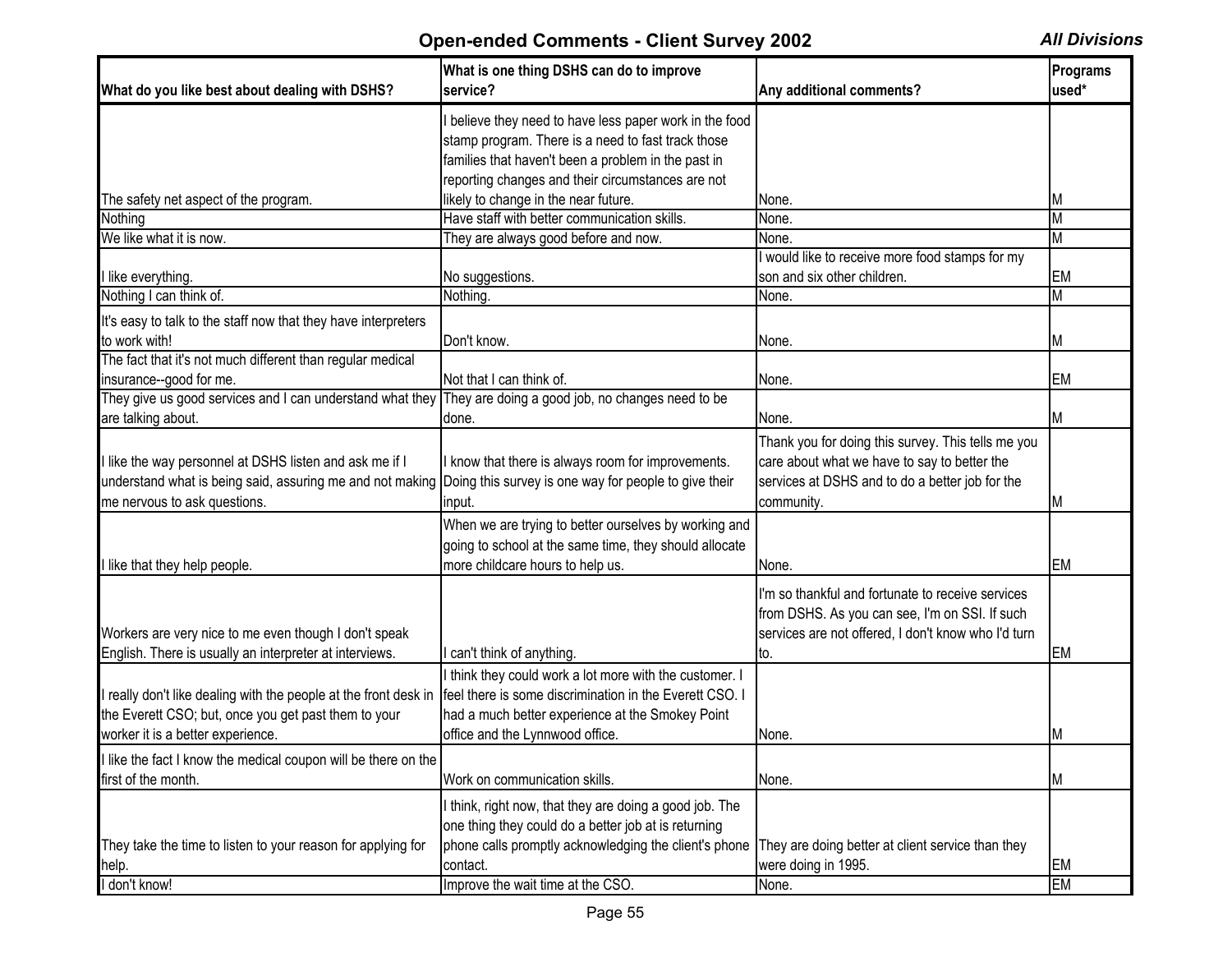| What do you like best about dealing with DSHS?                                                                                                              | What is one thing DSHS can do to improve<br>service?                                                                                                                                  | Any additional comments? | <b>Programs</b><br>used* |
|-------------------------------------------------------------------------------------------------------------------------------------------------------------|---------------------------------------------------------------------------------------------------------------------------------------------------------------------------------------|--------------------------|--------------------------|
| It is convenient.                                                                                                                                           | don't know because I have no complaints.                                                                                                                                              | None.                    |                          |
| Not having to deal with DSHS directly. Our medical is<br>through Basic Health program.                                                                      | Nothing.                                                                                                                                                                              | None.                    |                          |
| They provide much help and treat us the same as everyone<br>else which we appreciate.                                                                       | We are pretty happy with the way it is now.                                                                                                                                           | None.                    |                          |
| I am very thankful for medical and the people who help me.                                                                                                  | I think that they should answer the phone right away or<br>at least return the call as soon as possible.                                                                              | None.                    |                          |
| It would be nice to have a TTY machine in the waiting area<br>in the CSO. Services to everyone is excellent.                                                | There is a need to have available a certified ASL<br>interpreter in each state office through out the state.                                                                          | None.                    |                          |
| Only once a year I have to fill out a review form for the<br>medical and I do not have to go into the office and sit 5<br>hours before I am seen.           | do not know.                                                                                                                                                                          | None.                    |                          |
| I think that in the last couple of years they have improved<br>on getting the paper work completed on time and have<br>reduced the number of office visits. | There is an extreme need for the number of providers<br>who accept medical coupons to be increased. There<br>are more instances of being turned away because the<br>coverage is DSHS. | None.                    |                          |
| The idea that there is a safety net there when you need it.                                                                                                 | I don't know. Things are pretty good the way they are.                                                                                                                                | None.                    |                          |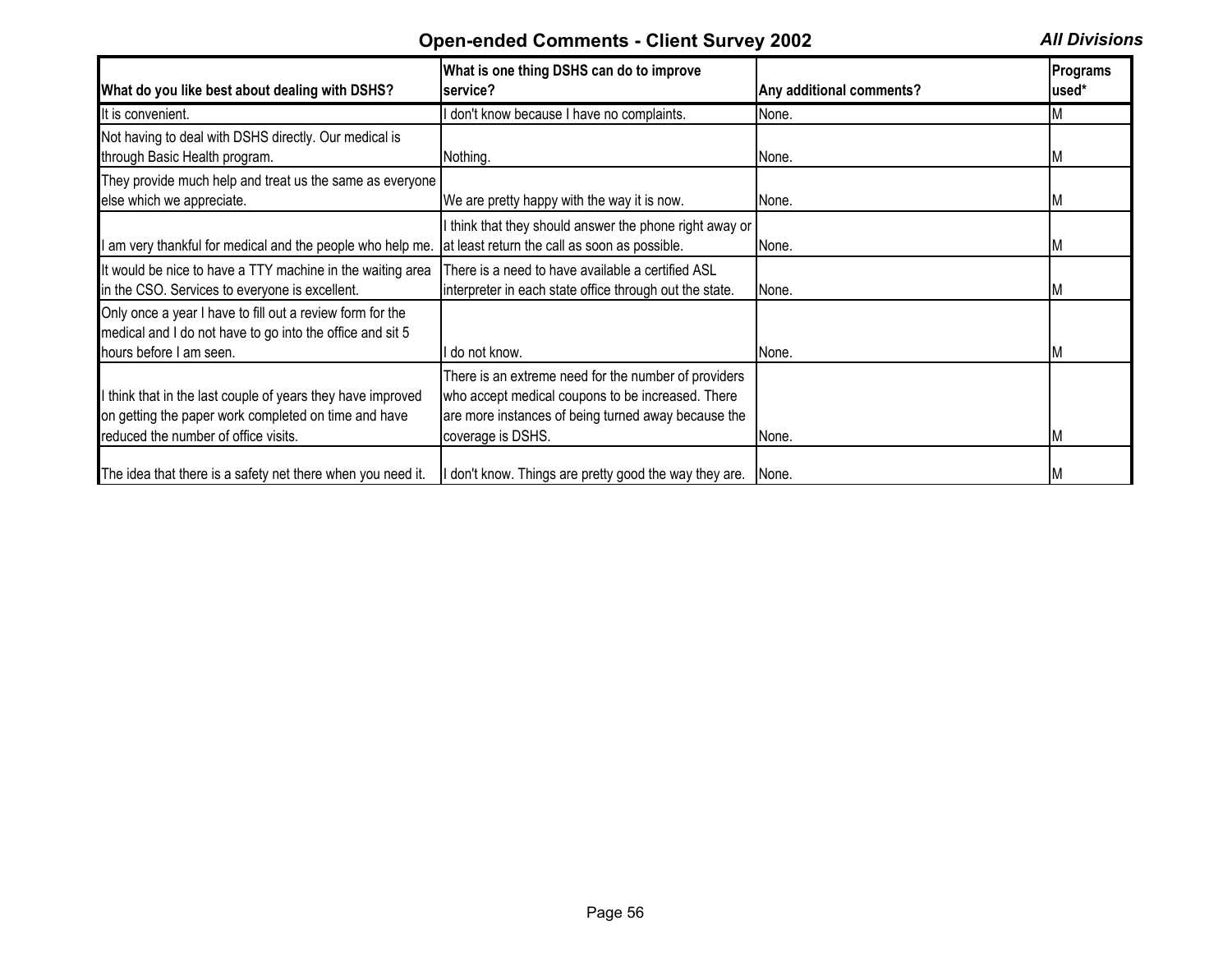| What do you like best about dealing with DSHS?                                                                    | What is one thing DSHS can do to improve<br>service?   | Any additional comments?                                                                                                                                                                                                                                                                                                                                                                                                                                                                                                                                                                                                                                                                                                                                                                                                                           | Programs<br>used* |
|-------------------------------------------------------------------------------------------------------------------|--------------------------------------------------------|----------------------------------------------------------------------------------------------------------------------------------------------------------------------------------------------------------------------------------------------------------------------------------------------------------------------------------------------------------------------------------------------------------------------------------------------------------------------------------------------------------------------------------------------------------------------------------------------------------------------------------------------------------------------------------------------------------------------------------------------------------------------------------------------------------------------------------------------------|-------------------|
|                                                                                                                   |                                                        |                                                                                                                                                                                                                                                                                                                                                                                                                                                                                                                                                                                                                                                                                                                                                                                                                                                    |                   |
|                                                                                                                   |                                                        | Client called to do the survey even though she had<br>not used the medical coupon for her daughter. She<br>felt the Secretary of DSHS should know why she<br>hadn't used the medical coupon. Client said that<br>she never before had contact with DSHS, having<br>no knowledge of how the system worked. She was<br>without a job as the company she worked for down<br>sized. A friend convinced her to go to DSHS. The<br>lady she dealt with at the DSHS office told her in<br>no uncertain terms she was not eligible for<br>anything. She left the office believing she was<br>receiving no help. Two weeks later a medical ID for<br>daughter came in the mail with no letter or<br>explanation from DSHS. She said the lady she saw<br>was so rude, she did not want to contact her again.<br>Then, within another 4 weeks she was working |                   |
|                                                                                                                   |                                                        | again and had full medical coverage. She didn't                                                                                                                                                                                                                                                                                                                                                                                                                                                                                                                                                                                                                                                                                                                                                                                                    |                   |
|                                                                                                                   |                                                        | need help with the new job. Within a couple more                                                                                                                                                                                                                                                                                                                                                                                                                                                                                                                                                                                                                                                                                                                                                                                                   |                   |
|                                                                                                                   |                                                        | weeks another medical ID came for daughter. She                                                                                                                                                                                                                                                                                                                                                                                                                                                                                                                                                                                                                                                                                                                                                                                                    |                   |
|                                                                                                                   |                                                        | called the office asking for this lady, she wasn't                                                                                                                                                                                                                                                                                                                                                                                                                                                                                                                                                                                                                                                                                                                                                                                                 |                   |
|                                                                                                                   |                                                        | there that day. She told the person there, that she                                                                                                                                                                                                                                                                                                                                                                                                                                                                                                                                                                                                                                                                                                                                                                                                |                   |
|                                                                                                                   |                                                        | did not need medical any longer. No further                                                                                                                                                                                                                                                                                                                                                                                                                                                                                                                                                                                                                                                                                                                                                                                                        |                   |
| Absolutely nothing.                                                                                               | Treat people with respect.                             | medical ID's came after that.                                                                                                                                                                                                                                                                                                                                                                                                                                                                                                                                                                                                                                                                                                                                                                                                                      | М                 |
| The ease of going to our own family doctor who accepts the Insufficient number of dentists who accept the medical |                                                        |                                                                                                                                                                                                                                                                                                                                                                                                                                                                                                                                                                                                                                                                                                                                                                                                                                                    |                   |
| medical coupon.                                                                                                   | coupon.                                                | None.                                                                                                                                                                                                                                                                                                                                                                                                                                                                                                                                                                                                                                                                                                                                                                                                                                              | M                 |
| The shortness of the medical forms.                                                                               | Make the process more personal.                        | None.                                                                                                                                                                                                                                                                                                                                                                                                                                                                                                                                                                                                                                                                                                                                                                                                                                              | M                 |
| The help they offer helps me in many ways, but I have                                                             | They could make the medical coupons more               |                                                                                                                                                                                                                                                                                                                                                                                                                                                                                                                                                                                                                                                                                                                                                                                                                                                    |                   |
| trouble in finding a dentist who accepts the medical coupon. acceptable for more medical purposes.                |                                                        | None.                                                                                                                                                                                                                                                                                                                                                                                                                                                                                                                                                                                                                                                                                                                                                                                                                                              | M                 |
| My son was very sick and they helped with doctors.                                                                | Can't think of anything. They are doing a good job.    | None.                                                                                                                                                                                                                                                                                                                                                                                                                                                                                                                                                                                                                                                                                                                                                                                                                                              | M                 |
|                                                                                                                   | Reduce the number of telephone numbers you have to     |                                                                                                                                                                                                                                                                                                                                                                                                                                                                                                                                                                                                                                                                                                                                                                                                                                                    |                   |
| I like best that I can go to the doctor and take my kids to the call to resolve a problem. I suggest a resolution |                                                        |                                                                                                                                                                                                                                                                                                                                                                                                                                                                                                                                                                                                                                                                                                                                                                                                                                                    |                   |
| doctor.                                                                                                           | department for problems.                               | None.                                                                                                                                                                                                                                                                                                                                                                                                                                                                                                                                                                                                                                                                                                                                                                                                                                              | M                 |
|                                                                                                                   | I don't know how to answer that question as I have had |                                                                                                                                                                                                                                                                                                                                                                                                                                                                                                                                                                                                                                                                                                                                                                                                                                                    |                   |
| The health care for my children.                                                                                  | no problems.                                           | None.                                                                                                                                                                                                                                                                                                                                                                                                                                                                                                                                                                                                                                                                                                                                                                                                                                              | М                 |
| The people who work there are kind to me.                                                                         | Nothing.                                               | None.                                                                                                                                                                                                                                                                                                                                                                                                                                                                                                                                                                                                                                                                                                                                                                                                                                              | M                 |
|                                                                                                                   | Return calls when I ask them to return a phone call to |                                                                                                                                                                                                                                                                                                                                                                                                                                                                                                                                                                                                                                                                                                                                                                                                                                                    |                   |
| I like that I get the medical coupon and food vouchers.                                                           | me.                                                    | None.                                                                                                                                                                                                                                                                                                                                                                                                                                                                                                                                                                                                                                                                                                                                                                                                                                              | M                 |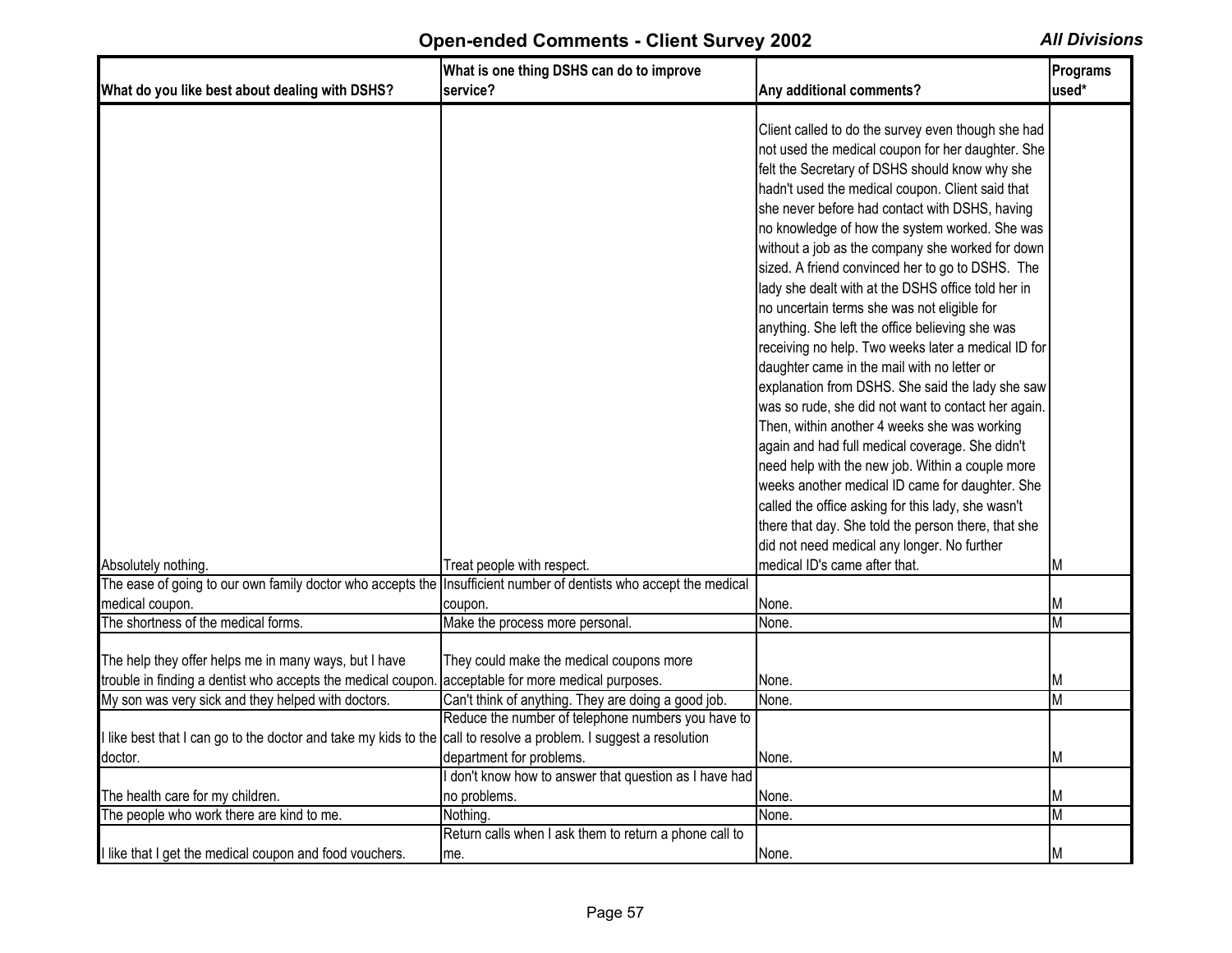| What do you like best about dealing with DSHS?                                                                 | What is one thing DSHS can do to improve<br>service?      | Any additional comments?                            | Programs<br>used* |
|----------------------------------------------------------------------------------------------------------------|-----------------------------------------------------------|-----------------------------------------------------|-------------------|
|                                                                                                                | would like to see a work program for the food stamp       |                                                     |                   |
|                                                                                                                | program that would offer support for transportation, like |                                                     |                   |
| I like that I don't have to deal with them that much.                                                          | bus passes.                                               | None.                                               | ΙM                |
|                                                                                                                | More language interpretersespecially for medical          |                                                     |                   |
| I am very happy with DSHS.                                                                                     | appointments.                                             | None.                                               | ΙM                |
|                                                                                                                | I think they need to expand the medical program to        |                                                     |                   |
|                                                                                                                | include single adults over 18 years of age.               |                                                     |                   |
| They do provide for what I need medically.                                                                     |                                                           | None.                                               | ΙM                |
| Best of all, I like the friendliness of the doctors who worked                                                 | I'd like to receive the information that DSHS sends to    | wish to express my gratitude to the interpreters    |                   |
| with us. Thank you DSHS for choosing such good doctors.                                                        | me in Russian. I have problems in reading English.        | who help us communicate with DSHS.                  | ΙM                |
|                                                                                                                |                                                           |                                                     |                   |
|                                                                                                                | For Support Enforcement to listen to the parent's         |                                                     |                   |
|                                                                                                                | wishes over the obligation of the absent parent with      |                                                     |                   |
|                                                                                                                | regard to mandatory insurance coverage. In my case        |                                                     |                   |
|                                                                                                                | my children receive medical care at the tribal clinic     |                                                     |                   |
|                                                                                                                | which DSHS was paying up until Support Enforcement        |                                                     |                   |
|                                                                                                                | enforced my husband's obligation to provide insurance     |                                                     |                   |
| llike the fact they do listen at the CSO.                                                                      | for the kids.                                             | None.                                               | ΙM<br>M           |
| The good (MAA) services that are given to my family.<br>They have helped me a lot--I don't need to worry about | Everything is okay.                                       | None.<br>am so happy about getting medical and very |                   |
| money when my children get sick.                                                                               | Don't need to do anything different.                      | pleased with the help.                              | M                 |
|                                                                                                                |                                                           |                                                     |                   |
|                                                                                                                | When I called the call center for the local office, I was |                                                     |                   |
|                                                                                                                | put on hold for a long time before someone answered,      |                                                     |                   |
| I like Healthy Options because it keeps use from having to                                                     | then I was transferred to another party and again put     |                                                     |                   |
| pay \$300 a month medical premiums.                                                                            | on hold. This process could be eliminated.                | None.                                               | ΙM                |
|                                                                                                                | I think the people who work the counter at the CSO        |                                                     |                   |
|                                                                                                                | need to improve their communication skills and they       |                                                     |                   |
| The fact that I get medical assistance for the family.                                                         | need to provide consistent information.                   | None.                                               | M                 |
| The fact that I do not have to deal with DSHS; except, once                                                    |                                                           |                                                     |                   |
| a year at review time. This is very nice.                                                                      | I don't really know.                                      | None.                                               | M                 |
|                                                                                                                | They could expand the list of dentists that accept the    |                                                     |                   |
| don't know.                                                                                                    | medical coupon.                                           | None.                                               | ΙM                |
| That the office is close to my apartment.                                                                      | I don't know.                                             | None.                                               | M                 |
| Spanish-speaking staff helps me understand everything.                                                         | Nothingeverything is good.                                | None.                                               | M                 |
| That they helped my son.                                                                                       | Can't think of anything.                                  | None.                                               | M                 |
|                                                                                                                | More dentists to take coupons. Also, some medical         |                                                     |                   |
| That they have helped my son (the client).                                                                     | services aren't covered.                                  | None.                                               | M                 |
|                                                                                                                | can't find dentists in Vancouver area who will take the   |                                                     |                   |
| That they have never hesitated to meet my needs.                                                               | coupon. I have to travel north.                           | None.                                               | ΙM                |
| That they are helping me.                                                                                      | Less paper work.                                          | None.                                               | M                 |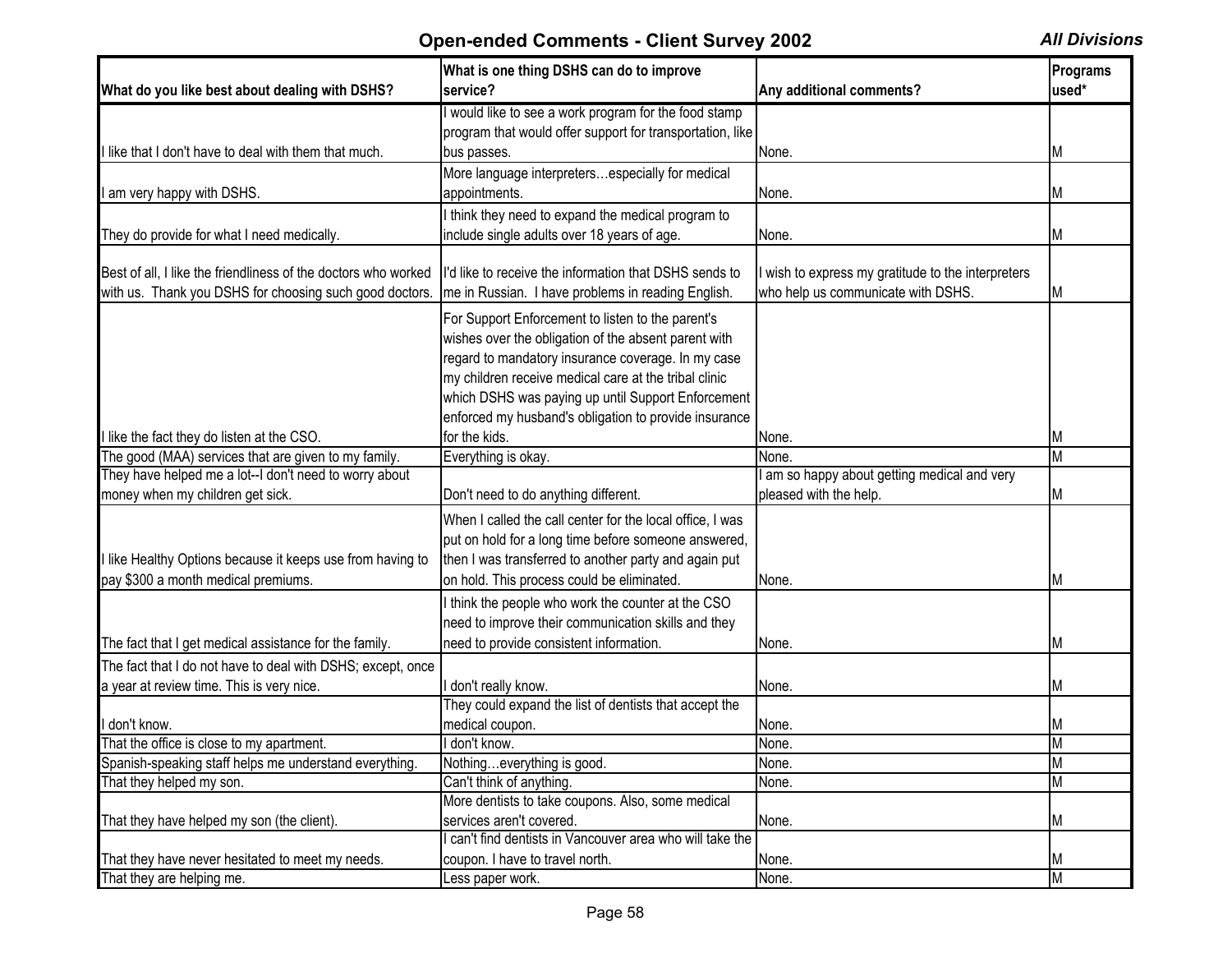|                                                              | What is one thing DSHS can do to improve<br>service?                                                       | Any additional comments?                          | Programs<br>used* |
|--------------------------------------------------------------|------------------------------------------------------------------------------------------------------------|---------------------------------------------------|-------------------|
| What do you like best about dealing with DSHS?               |                                                                                                            |                                                   |                   |
| She is happy with everything; they are very good to us.      | Everything is good, nothing needs changed.                                                                 | None.                                             | M                 |
|                                                              |                                                                                                            |                                                   |                   |
|                                                              | Help people when they need it regardless of their rules                                                    |                                                   |                   |
|                                                              | on value of vehicles. When people get turned away                                                          |                                                   |                   |
|                                                              | when they need help, it then causes more problems                                                          |                                                   |                   |
|                                                              | and can snow ball into a situation like mine where I am                                                    |                                                   |                   |
|                                                              | losing my home. When a mother is single and raising a                                                      |                                                   |                   |
|                                                              | child and has an older child who lives with the father,                                                    |                                                   |                   |
|                                                              | they need to be more understanding about the mother                                                        |                                                   |                   |
| Nothing because they let me down when I needed help.         | paying child support to the father of the older child.                                                     | None.                                             | M                 |
|                                                              | I really hate working with ESA. They never call you                                                        |                                                   |                   |
|                                                              | back. When you call them, it's like you're imposing on                                                     |                                                   |                   |
| I like the benefits they have given to me.                   | them.                                                                                                      | None.                                             | <b>CEMS</b>       |
|                                                              |                                                                                                            |                                                   |                   |
|                                                              | I would like to get help when I need it. I'm still waiting                                                 |                                                   |                   |
| can't think of anything.                                     | for my name to come up on the list.                                                                        | None.                                             | IS                |
| They are very good at what they do.                          | Nothing.                                                                                                   | None.                                             | <b>MS</b>         |
|                                                              | can't think of anything that DSHS could do to                                                              |                                                   |                   |
| I am so happy with everything DSHS has done for me.          | improve.                                                                                                   | None.                                             | <b>AEHMS</b>      |
| It's been easier to work with DSHS by mail (instead of the   |                                                                                                            |                                                   |                   |
| telephone).                                                  | Nothing--I've been tickled pink with my services.                                                          | None.                                             | <b>HMS</b>        |
| I think DSHS is too bureaucratic and don't treat people like | Make staff go through a course that teaches how to                                                         |                                                   |                   |
| human beings.                                                | relate to people who have problems.                                                                        | None.                                             | IS                |
| Everything. DSHS has made a big difference in my life.       | Nothing.                                                                                                   | None.                                             | <b>EMS</b>        |
| I think that they do a really good job.                      | Nothing.                                                                                                   | None.                                             | <b>EHMS</b>       |
| They've always helped me. They are good at answering         |                                                                                                            |                                                   |                   |
| questions.                                                   | Maybe more help (staff).                                                                                   | None.                                             | lS                |
|                                                              |                                                                                                            |                                                   |                   |
|                                                              | I wish there was more funding to help in other areas                                                       |                                                   |                   |
|                                                              | besides drug and alcohol treatment. Sometimes there                                                        |                                                   |                   |
| The people who work there are really there to help you.      | are other issues that need work, but it's hard to get that                                                 |                                                   |                   |
| Without my caseworker, I'd be on the streets.                | extra help. I can't complain. They've helped me.                                                           | None.                                             |                   |
| I think the Work First program is a good idea.               | More services for people who need them.                                                                    | None.                                             | <b>EMS</b>        |
|                                                              |                                                                                                            | When you have a substance abuse problem, or       |                   |
|                                                              | Spend more time getting to know clients before making mental illness, and you get to a point where you     |                                                   |                   |
|                                                              | them jump through hoops. In my case, I went to all                                                         | seek out help, the last thing you need to hear is |                   |
| Nothing. I think DSHS does a really good job. I just         | kinds of appointments, filled out lots of paperwork, only that you have to wait or you don't qualify. It's |                                                   |                   |
| couldn't get help as fast as I needed.                       | to find out that I couldn't get help right away.                                                           | absurd.                                           | ß                 |
| I like a lot of the staff down therethey've been very        | Not really--I've had very good experiences with DSHS                                                       |                                                   |                   |
| helpful.                                                     | overall.                                                                                                   |                                                   | <b>EMS</b>        |
|                                                              |                                                                                                            | None.                                             |                   |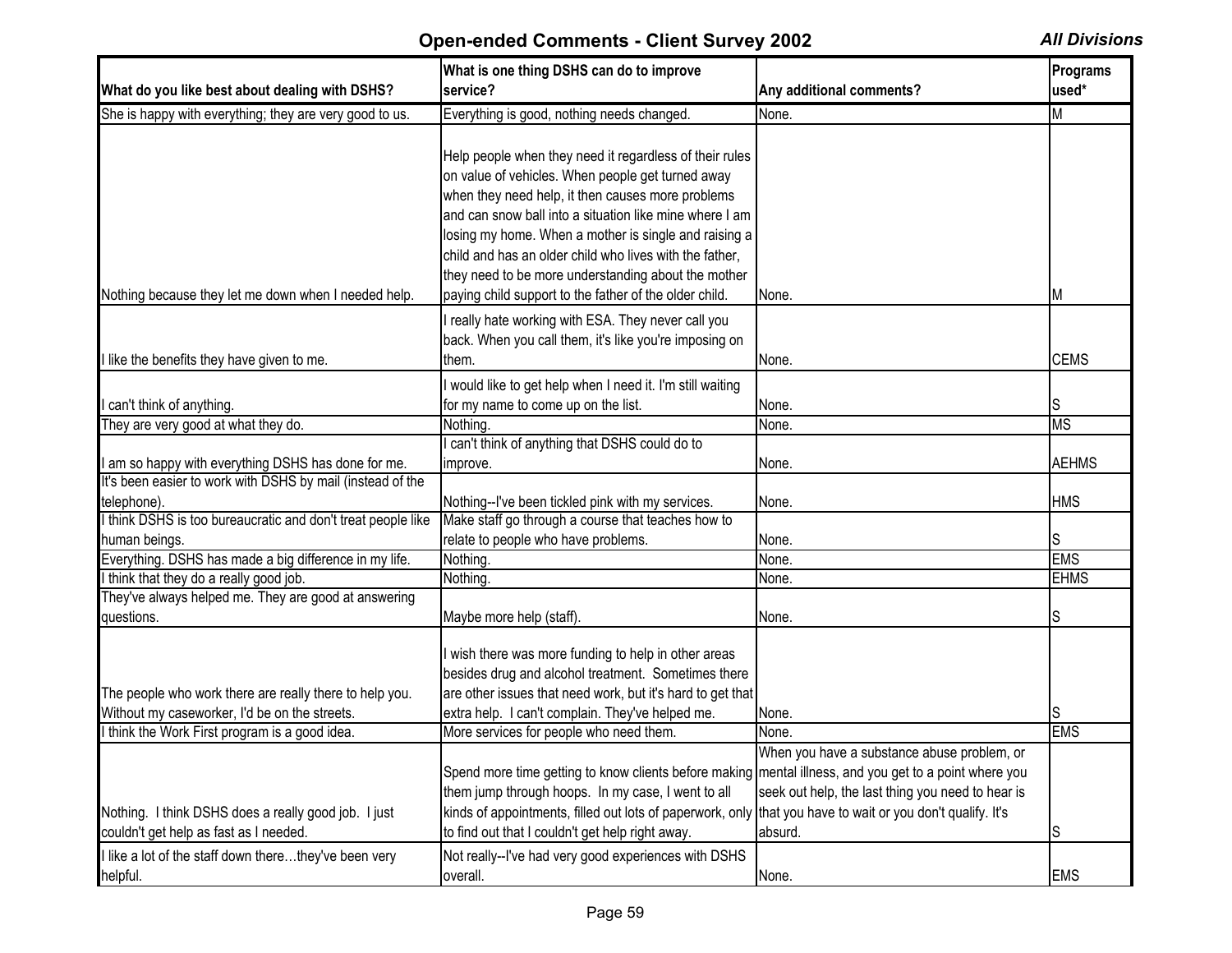| What do you like best about dealing with DSHS?                                                                              | What is one thing DSHS can do to improve<br>service?                                                  | Any additional comments?                           | <b>Programs</b><br>used* |
|-----------------------------------------------------------------------------------------------------------------------------|-------------------------------------------------------------------------------------------------------|----------------------------------------------------|--------------------------|
|                                                                                                                             | Don't really think so--things are going good,                                                         |                                                    |                          |
| There are so many available benefits to meet my needs.                                                                      | improvement over the last few years                                                                   | None.                                              | <b>EMS</b>               |
|                                                                                                                             | The state should allow individuals who go to work to                                                  |                                                    |                          |
|                                                                                                                             | keep more of their benefits as an incentive. They                                                     |                                                    |                          |
| They were very understanding and very quick in getting me                                                                   | should also remove the resource limit or at least raise                                               |                                                    |                          |
| into treatment.                                                                                                             | it to an amount that is realistic.                                                                    | None.                                              | <b>EMSV</b>              |
|                                                                                                                             | The amount of TANF and GAU is so minimal-- Who                                                        |                                                    |                          |
|                                                                                                                             | can afford to live on \$440 a month? I've always had to                                               |                                                    |                          |
| llike that they've hired people who are like meWork First                                                                   | live in the ghetto and feel unsafe and unclean. There                                                 |                                                    |                          |
| participants who have trained for a career, not just a job.                                                                 | should be an increase because of inflation, higher                                                    |                                                    |                          |
| It's a good thing, shows commitment.                                                                                        | housing costs and electricity.                                                                        | None.                                              | <b>CEHMS</b>             |
| Everything! The people are great, the programs I've used                                                                    |                                                                                                       |                                                    |                          |
| have been good, and I've had an excellent experience with                                                                   |                                                                                                       |                                                    |                          |
| DSHS.                                                                                                                       | I can't say anything bad about you guys.                                                              | None.                                              | <b>MS</b>                |
| DSHS is helping people achieve their goals.                                                                                 | Nothing--you are doing very well.                                                                     | None.                                              | S                        |
|                                                                                                                             |                                                                                                       |                                                    |                          |
| That they have helped me.                                                                                                   | The wait time to get help can be quite long sometimes.                                                | None.                                              | <b>MS</b>                |
| Nothing reallythe drug services in Everett are okay,                                                                        |                                                                                                       |                                                    |                          |
| although my worker, who has been through drug treatment,                                                                    | Case management is a good idea, but unfortunately                                                     | The wait lists are horrible--they are too long and |                          |
| seems to be using addicted clients like me as a treatment                                                                   | the staff don't have the time or the qualifications on                                                | there are too many of themhelping people find      |                          |
| for her own problems. For example, my problems or needs                                                                     | dealing with people to do it effectively. They are always jobs doesn't seem to be a focus any morefor |                                                    |                          |
| are set aside while she talks about her wants and needs                                                                     | giving wrong info, never return calls, and seem                                                       | example, getting work through the community jobs   |                          |
| and hopesit's strange.                                                                                                      | disorganized.                                                                                         | program is a joke.                                 | <b>EMS</b>               |
| The medical bills that DSHS took care of took a load off my<br>mind. I hate to think of where I would be now if DSHS didn't |                                                                                                       |                                                    |                          |
| help me.                                                                                                                    | I can't think of anything.                                                                            | None.                                              | <b>EMS</b>               |
| The programs are really good if you are lucky enough to get                                                                 |                                                                                                       |                                                    |                          |
| them.                                                                                                                       | More money to help clients.                                                                           | None.                                              | <b>EMS</b>               |
| My life is back on track now with help from lots of people at                                                               | guess more information and help when you first come                                                   |                                                    |                          |
| DSHS. The counseling and treatment I got literally saved                                                                    | to DSHSit can be confusing. Once you have the                                                         |                                                    |                          |
| my life.                                                                                                                    | information you need, things go smooth.                                                               | None.                                              | <b>EHMS</b>              |
| Everything. DSHS has treated me very well.                                                                                  | The wait time should be shorter.                                                                      | None.                                              |                          |
| Nothing!                                                                                                                    | More funding to help people who really need it.                                                       | None.                                              | S                        |
|                                                                                                                             |                                                                                                       |                                                    |                          |
| I had a really good experience with the people I worked                                                                     |                                                                                                       |                                                    |                          |
| with. They returned calls and gave me the answers I                                                                         |                                                                                                       |                                                    |                          |
| needed. I think they care about me and if I succeed.                                                                        | Not much!                                                                                             | None.                                              | S                        |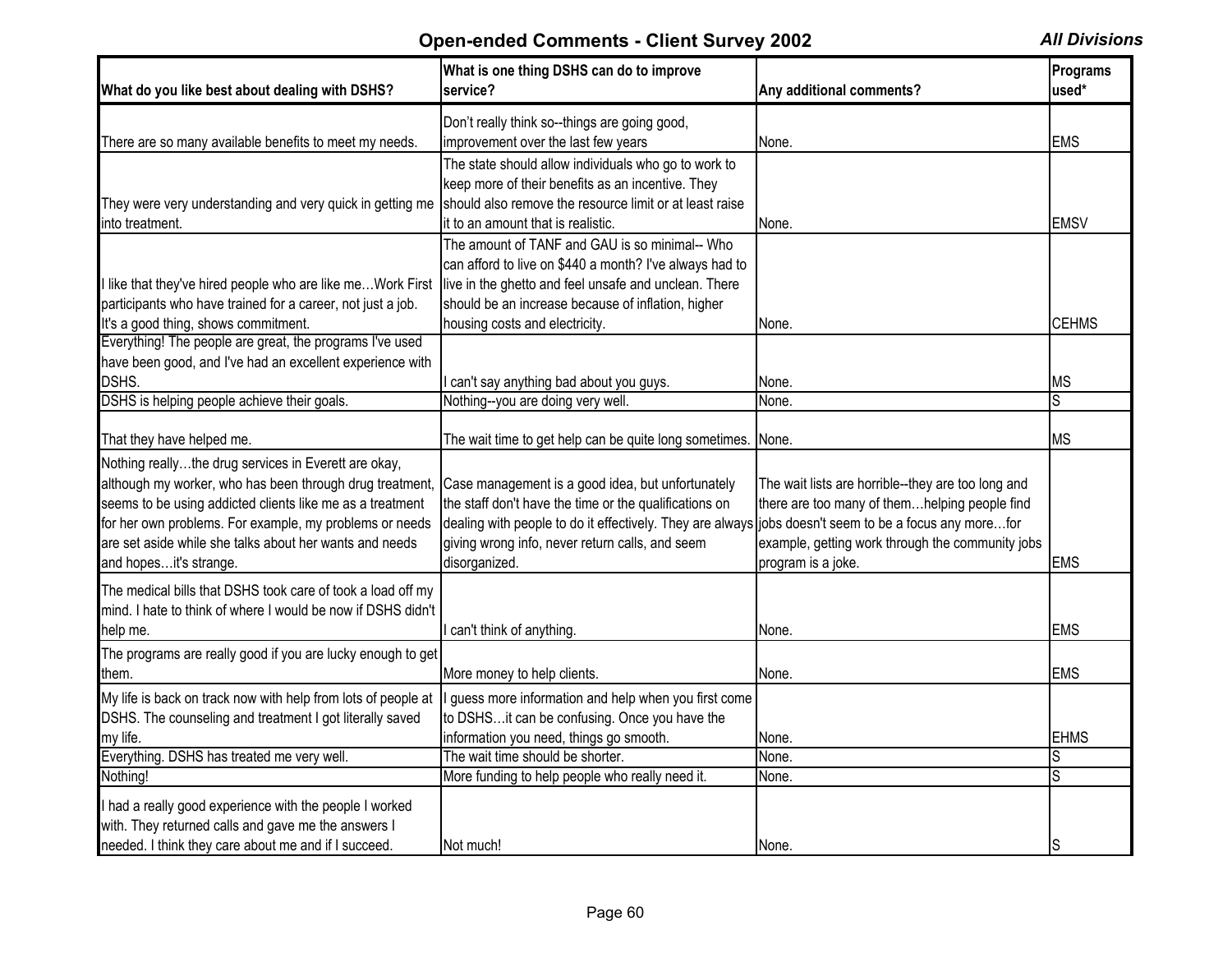| What do you like best about dealing with DSHS?                                                                                                     | What is one thing DSHS can do to improve<br>service?                                                                                                      | Any additional comments?                                                                                                                                                                                                                                                        | Programs<br>used* |
|----------------------------------------------------------------------------------------------------------------------------------------------------|-----------------------------------------------------------------------------------------------------------------------------------------------------------|---------------------------------------------------------------------------------------------------------------------------------------------------------------------------------------------------------------------------------------------------------------------------------|-------------------|
| The treatment I got for alcohol problems was really good.<br>Thank you!                                                                            | Nothing, things are fine (DASA). For ESA, I think all the<br>hoops you have to jump through are stupid.                                                   | None.                                                                                                                                                                                                                                                                           | ES                |
| I'm thankful for all of the help DSHS has given me. I am<br>glad there's someone to turn to for help.                                              | Nothing!                                                                                                                                                  | None.                                                                                                                                                                                                                                                                           | <b>EMS</b>        |
| I'm really happy with everything about DSHS. People have<br>gone out of their way to help us and have been kind and<br>treat us like human beings. | Nothing! You are doing a great job!                                                                                                                       | None.                                                                                                                                                                                                                                                                           | <b>EHMS</b>       |
| I had major problems about a year ago and DSHS helped<br>me turn my life around. I got a job and I'm back with my<br>family. Life is good!         | Nothing! I want to say thank you to the folks in DASA--<br>the work you do saves lives.                                                                   | None.                                                                                                                                                                                                                                                                           | <b>MS</b>         |
| They treat me like a human being                                                                                                                   | Higher income levels to qualify for DSHS programs. As<br>it is now, you have to be destitute to get help.                                                 | None.                                                                                                                                                                                                                                                                           | ΗS                |
| I'm really pleased with my caseworker. He really seemed to<br>care about whether I succeeded or not.                                               | Nothing                                                                                                                                                   | None.                                                                                                                                                                                                                                                                           |                   |
| Counseling I got really made a difference for me and my<br>family.                                                                                 | The (negative) answers I gave you about Medical are<br>because of dentists and vision care--they are almost<br>nonexistent.                               | None.                                                                                                                                                                                                                                                                           | <b>EMS</b>        |
| They are there to help people with problems like me.                                                                                               | Nothing.                                                                                                                                                  | None.                                                                                                                                                                                                                                                                           |                   |
| Nothing.                                                                                                                                           | Don't know.                                                                                                                                               | Interviewer comments: We got almost half way<br>through the survey when client terminated the<br>interview. He denies any connection to DSHS, but<br>did admit to having prescription services through<br>the VA. A few days later he called in and did<br>complete the survey. | S                 |
| The lady who got me some help was nice.                                                                                                            | Don't know.                                                                                                                                               | None.                                                                                                                                                                                                                                                                           | S                 |
| They helped me when I needed it.                                                                                                                   | NothingI think DSHS does a good job.                                                                                                                      | None.                                                                                                                                                                                                                                                                           |                   |
| All of the people I've worked with at DSHS have been<br>phenomenal. They go out of their way to help.                                              | We could have more choices available I had to go to<br>a treatment center almost 100 miles away because it<br>was the only option available at the time.  | None.                                                                                                                                                                                                                                                                           |                   |
| Only have to come in tri-monthlyI used to have to come in pediatrician. I'm having a hard time finding a doctor for<br>more often.                 | Medical services--the Kent Multi-Care Center is<br>moving, so my son now sees my doctor, who isn't a<br>him that takes new patients with medical coupons. | None.                                                                                                                                                                                                                                                                           | <b>EMS</b>        |
| The DSHS workers care about my well being.                                                                                                         | Can't think of anything.                                                                                                                                  | None.                                                                                                                                                                                                                                                                           | <b>HMS</b>        |
| They seem to be concerned with my needs.                                                                                                           | Not having to wait in office for so long.                                                                                                                 | None.                                                                                                                                                                                                                                                                           | <b>CEHMS</b>      |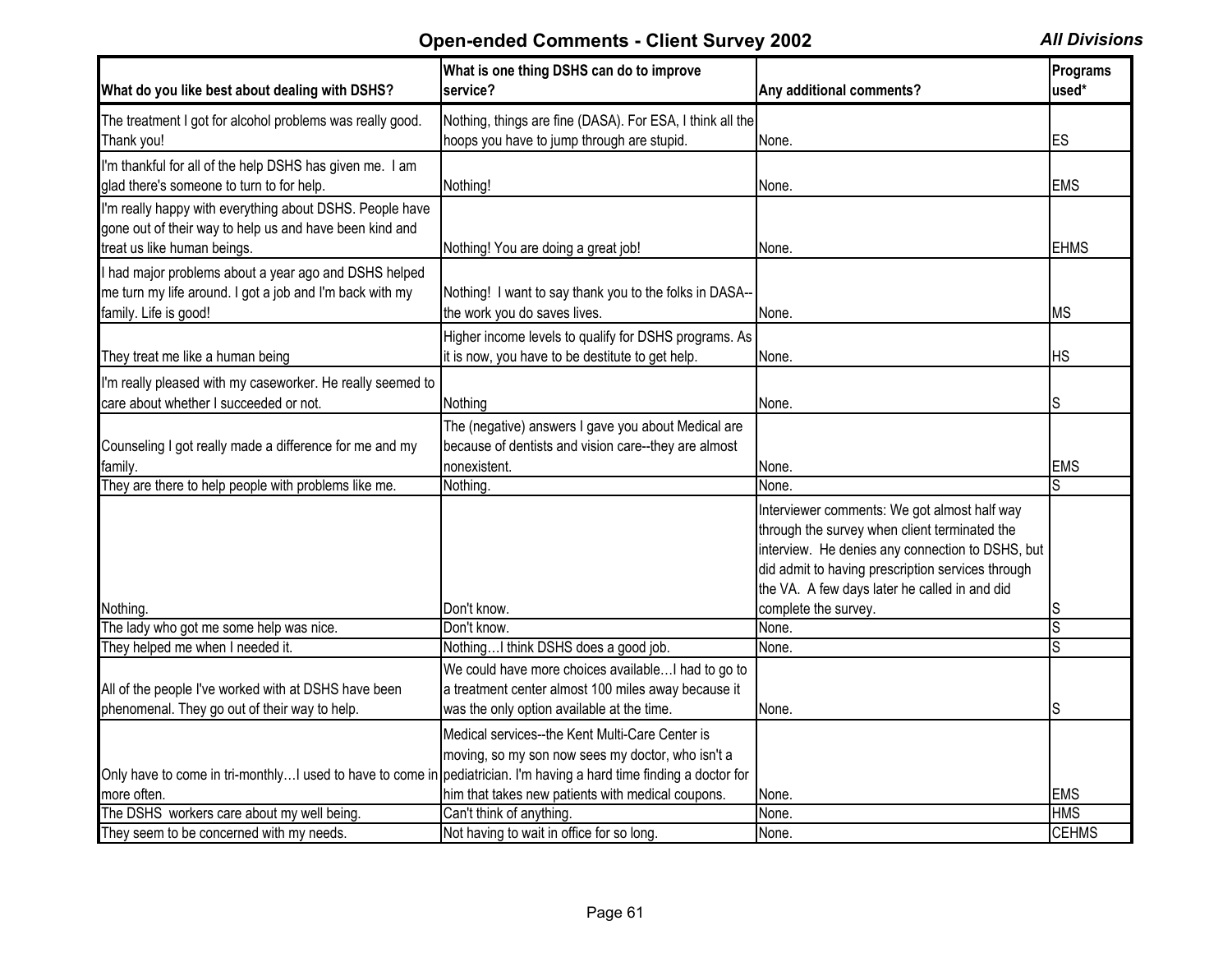| What do you like best about dealing with DSHS?                                                                                                                                                                                                       | What is one thing DSHS can do to improve<br>service?                                                                                                                                                                            | Any additional comments?                       | Programs<br>used*       |
|------------------------------------------------------------------------------------------------------------------------------------------------------------------------------------------------------------------------------------------------------|---------------------------------------------------------------------------------------------------------------------------------------------------------------------------------------------------------------------------------|------------------------------------------------|-------------------------|
| I have a head injury and I've been having difficulty. The last<br>person I spoke to in Yelm seemed to really hear what I had<br>to say and what I needed. It was the first time I've felt that<br>from DSHS staffI have just moved here from Eastern | I hate that every time I go to the CSO, I see someone                                                                                                                                                                           |                                                |                         |
| Washington                                                                                                                                                                                                                                           | different. Staff turnover sucks.                                                                                                                                                                                                | None.                                          | <b>EMS</b>              |
| In the last year, Mental Health and DASA have been<br>SOOOO good! I don't know what happened, but now you<br>can pick up the phone, call them, and they answer the                                                                                   |                                                                                                                                                                                                                                 |                                                |                         |
| phone, they answer your questions and they give you                                                                                                                                                                                                  | DASA caseworker Elvia Garcia has been awesome--                                                                                                                                                                                 |                                                |                         |
| information you need.                                                                                                                                                                                                                                | she really has done so much for my son.                                                                                                                                                                                         | None.                                          | S                       |
| had a really good experience with DSHS overall.                                                                                                                                                                                                      | Nothing. They already do good.                                                                                                                                                                                                  | None.                                          | S                       |
| The people I worked with really went out of their way to help                                                                                                                                                                                        |                                                                                                                                                                                                                                 |                                                |                         |
| me recover from my addiction.                                                                                                                                                                                                                        | Have more drug treatment options available.                                                                                                                                                                                     | None.                                          | S                       |
| I can't really say much. I only worked with a case manager<br>maybe twice. She was nice, and seemed to hear me.                                                                                                                                      | Well, being able to give help to those who really need it<br>would be a start. I went to talk to DSHS and did some<br>paperwork, and then have been on a waiting list ever<br>since. They haven't really helped me.             | None.                                          | S                       |
| The people who I have been in contact with there at DSHS                                                                                                                                                                                             | Not everyone has the Internet, so I think they should<br>think of ways to let people like me do more of their<br>business by mail or over the phone. I think doing more<br>business over the Internet is good, but it penalizes |                                                |                         |
| have been helpful and go out of their way to assist clients.                                                                                                                                                                                         | those of us who don't use it.                                                                                                                                                                                                   | None.                                          | <b>EMS</b>              |
| They help out people who need it.<br>There is less paperwork to fill out and sometimes I can call<br>in information. This helps a lot.                                                                                                               | Sometimes the workers are a little unfriendly. I know<br>they have a lot to do though.<br>I have been waiting for dental care for a while. There<br>aren't many dentists who take the coupon.                                   | None.<br>None.                                 | <b>HMS</b><br><b>MS</b> |
| Can't think of anything that stands out. They weren't great<br>but they weren't bad either.                                                                                                                                                          | Let us know what other benefits we could get.                                                                                                                                                                                   | None.                                          | S                       |
| That I got the help I needed (eventually--had to wait, but<br>things are good now).                                                                                                                                                                  | The people in the office need to adjust their attitude.                                                                                                                                                                         | None.                                          | <b>EMS</b>              |
| The people there are great. I am thankful for DSHS and all<br>that they do to help citizens get back on their feet.<br>Everyone I've worked with at DSHS has been so helpful                                                                         | Keep up the good work!                                                                                                                                                                                                          | Doing surveys like this is a really good idea. | МS                      |
| and caring. I really appreciate all they've done for me.                                                                                                                                                                                             | Nothing--they are already great!                                                                                                                                                                                                | None.                                          | <b>MS</b>               |
| The Kent CSO has improved their service--it's faster now<br>(but still has a long way to go)                                                                                                                                                         | More help at the front counters so there isn't such long<br>lines.                                                                                                                                                              | None.                                          | <b>CHMS</b>             |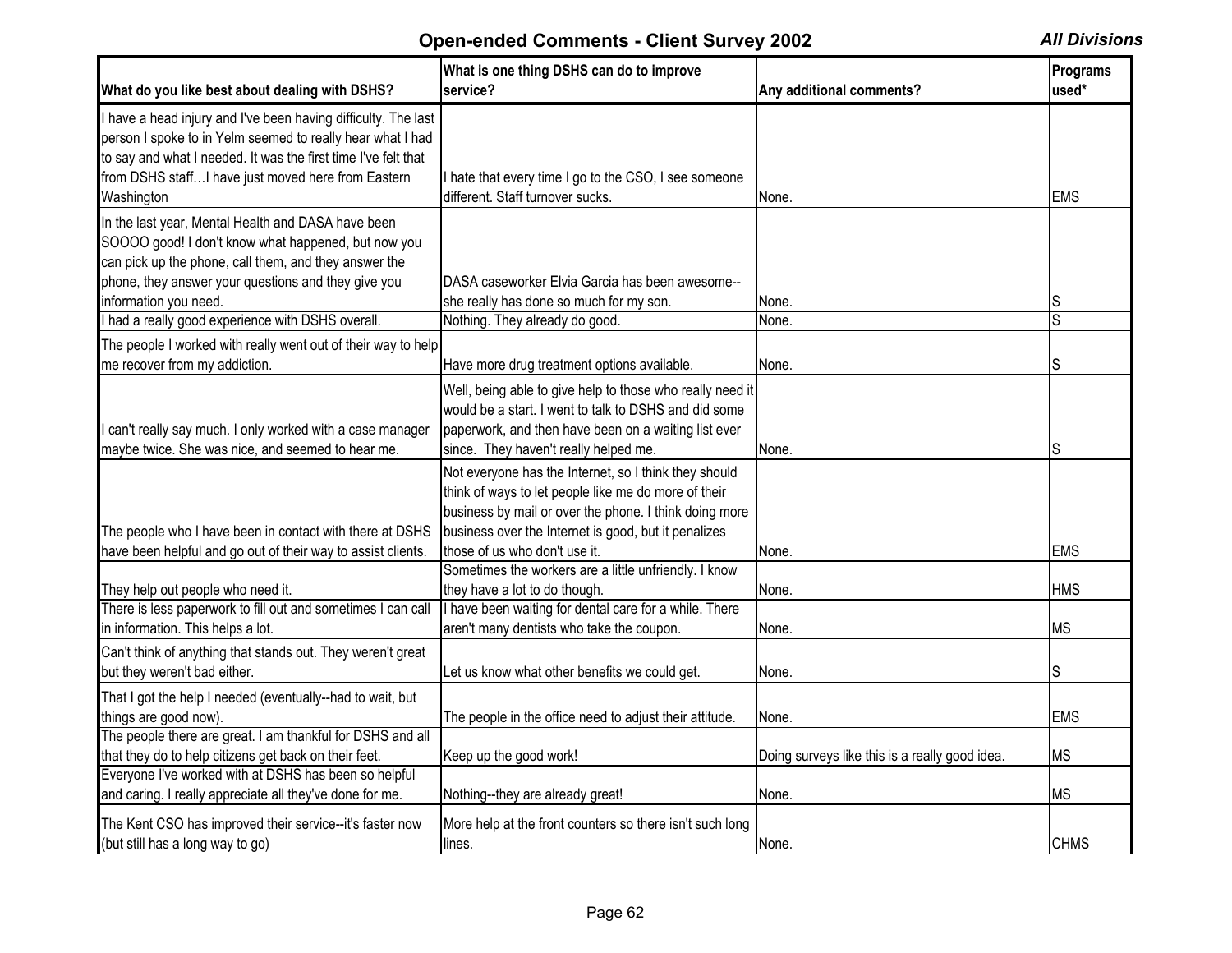| What do you like best about dealing with DSHS?                | What is one thing DSHS can do to improve<br>service?      | Any additional comments?                           | Programs<br>used*      |
|---------------------------------------------------------------|-----------------------------------------------------------|----------------------------------------------------|------------------------|
| I don't mind having to deal with DSHS. Help in the offices,   |                                                           |                                                    |                        |
| more people or more efficient, I don't know, but they are     | Well, in my case I had to wait a while for services       |                                                    |                        |
| doing a better job of getting people in to see case           | (years ago) but now everything works pretty good.         |                                                    |                        |
| managers quicker.                                             | Maybe getting help for people quicker.                    | None.                                              | S                      |
|                                                               | (re: DASA) When I was released from Cedar Hill, my        |                                                    |                        |
|                                                               | case worker found an outpatient facility for me, but I    | Medical coverage on GAU is limited. I know         |                        |
|                                                               | got bumped by someone more needy. I was then              | someone who had hideous moles and growths, but     |                        |
|                                                               | placed at St. Regis, which was in my known drug area.     | dermatology wasn't covered. Also, I've heard that  |                        |
|                                                               | If the case worker spent more time finding a facility     | there's a difference between GAU and GAX (that     |                        |
|                                                               | outside this area, I wouldn't have had such difficulty. I | GAX is better), but no-one at DSHS is willing or   |                        |
| Familiarity with my (DASA) case worker. She's been very       | understand that she probably had limits, but it was a     | able to explain the difference between the two to  |                        |
| helpful and understanding.                                    | difficult situation for me.                               | lme.                                               | ΜS                     |
|                                                               | One of my kids needs glasses and it's really difficult to |                                                    |                        |
|                                                               | get those things from medical. Kids (needs) should        |                                                    |                        |
| Don't know.                                                   | come first.                                               | None.                                              | <b>CMS</b>             |
| I've had one caseworker in the past who was really good--     |                                                           |                                                    |                        |
| he answered questions, he found information for me            |                                                           |                                                    |                        |
| because of my special situation. Others haven't been so       |                                                           |                                                    |                        |
| great because I'm HIV positive. I think they're prejudiced or | Tumwater CSO has improved greatly over the past two       |                                                    |                        |
| scared of me.                                                 | vears.                                                    | None.                                              | ΜS                     |
|                                                               | Nothing--everything was good; the people are nice,        |                                                    |                        |
|                                                               | they got back to me right away and they answered all      |                                                    |                        |
|                                                               | my questions. I hate to think of where I'd be without     |                                                    |                        |
| Everything--they do great work.                               | their help.                                               | None.                                              | S                      |
|                                                               |                                                           |                                                    |                        |
| They've actually gotten much better about how they treat      |                                                           |                                                    |                        |
| people. The caseworker I have now really helps me out.        | More people to help with the lines.                       | None.                                              | <b>HMS</b>             |
| Being able to call and conduct business over phone rather     | Having better information about what services are         |                                                    |                        |
| than go down to the CSO and wait in line if you have a        | available. Once you know what you are qualified for,      |                                                    |                        |
| question. The new building in Port Angeles is really nice.    | everything is good--you just have to find out the         |                                                    |                        |
| Services are much more organized in that space.               | information.                                              | None.                                              | <b>EMS</b>             |
|                                                               |                                                           |                                                    |                        |
| Nothing yet. When I actually get services I might have        | For starters, make more services available to clients     | I didn't really get any help from DSHS. I spoke to |                        |
| something good to say!                                        | who really need them.                                     | someone and have been waiting for services since.  | S                      |
| DSHS has helped me get my life back. I'm grateful!            | Nothing.                                                  | None.                                              | $\overline{\text{MS}}$ |
| They made changes about a year ago, and since then I          | More competent staff. When I went to apply for            |                                                    |                        |
| noticed services are faster, there are less people in line    | medical and economic assistance, one staff told me I      | Interviewer comments: He applied for ESA help      |                        |
| waiting for help.                                             | didn't qualify, a different staff person told me I did.   | and didn't get it (so, I marked "denies ESA")      | <b>EMS</b>             |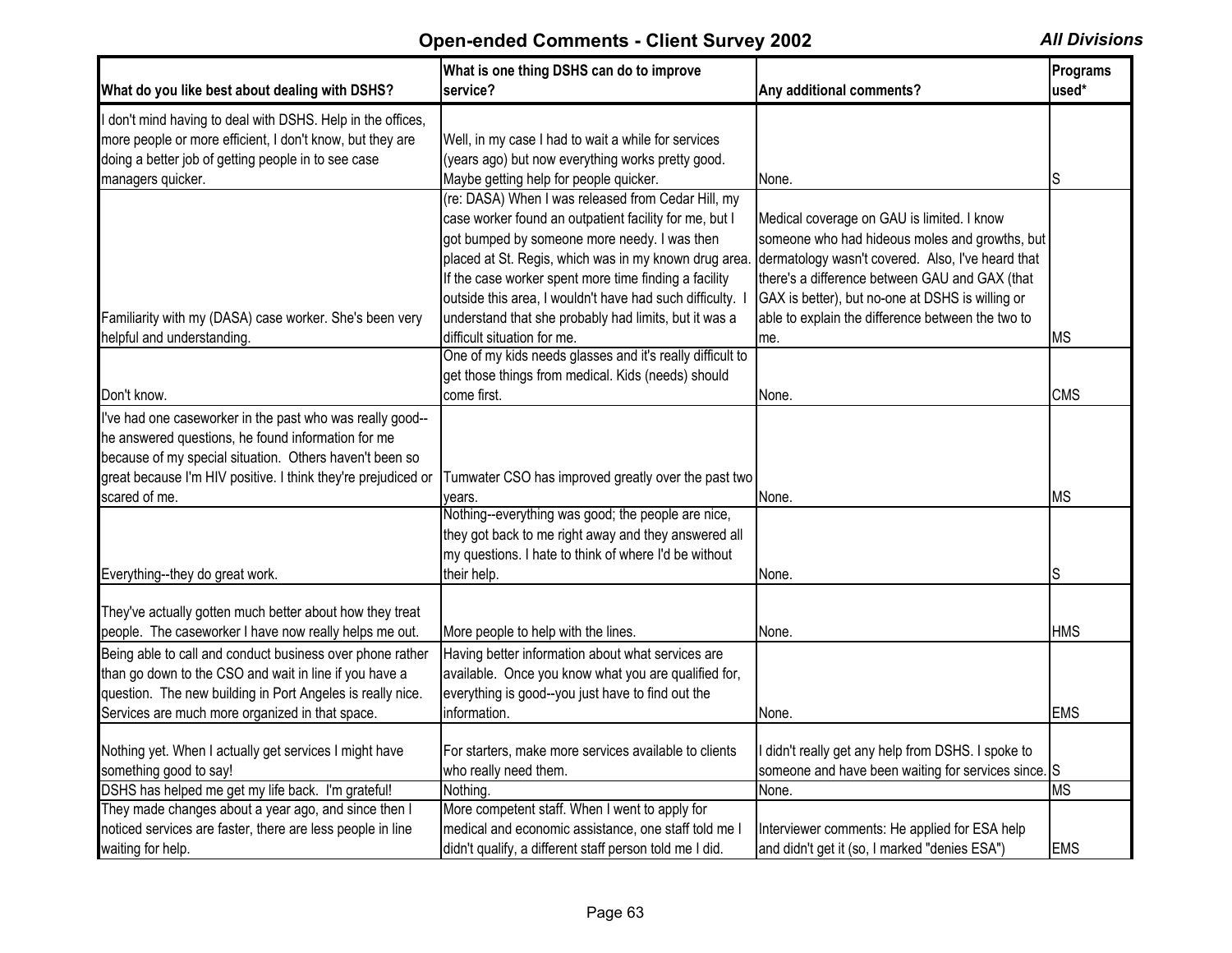| What do you like best about dealing with DSHS?                                                                                                                                                                  | What is one thing DSHS can do to improve<br>service?                                                                                                                                                 | Any additional comments?                                                                                                                                                  | Programs<br>used* |
|-----------------------------------------------------------------------------------------------------------------------------------------------------------------------------------------------------------------|------------------------------------------------------------------------------------------------------------------------------------------------------------------------------------------------------|---------------------------------------------------------------------------------------------------------------------------------------------------------------------------|-------------------|
|                                                                                                                                                                                                                 | was in a bad situation, and if I could have gotten                                                                                                                                                   |                                                                                                                                                                           |                   |
| They helped me find a job.                                                                                                                                                                                      | more help I think I would be better off.                                                                                                                                                             | None.                                                                                                                                                                     | <b>EMS</b>        |
| Mental health staff are very good.                                                                                                                                                                              | More doctors and dentists in my area (Eastern WA).                                                                                                                                                   | None.                                                                                                                                                                     | <b>HMS</b>        |
| They don't hassle you.                                                                                                                                                                                          | Can't think of anything.                                                                                                                                                                             | None.                                                                                                                                                                     | S                 |
| I had a really bad experience with my case manager so I<br>can't really say I like anything best.                                                                                                               | Sensitivity traininghow to communicate with people<br>who have serious drug or alcohol problems.                                                                                                     | None.                                                                                                                                                                     | S                 |
| They used to be close to my house but now they moved<br>their offices to Ballard. I don't know why, but it's a hassle to<br>get there (I don't even know how to get there yet, but once I<br>do it'll be okay). | Nothing                                                                                                                                                                                              | None.                                                                                                                                                                     | <b>EHMS</b>       |
| New way of doing things by mail and not having to go in as<br>often.                                                                                                                                            | More people to help clients and more money to give<br>clients!                                                                                                                                       | None.                                                                                                                                                                     | <b>HS</b>         |
| Community jobs program changed my life--I had so much                                                                                                                                                           |                                                                                                                                                                                                      |                                                                                                                                                                           |                   |
| support; the staff member was so helpful and caring.                                                                                                                                                            | Keep the programs and funding.                                                                                                                                                                       | None.                                                                                                                                                                     | <b>EHMS</b>       |
| Not much. I guess that you can get help if you need it.                                                                                                                                                         | It seems like DSHS makes people do things they don't<br>want to do so they get benefits. I had to get alcohol<br>treatment and some counseling and I don't think they<br>should have made me do it.  | None.                                                                                                                                                                     | <b>CHS</b>        |
|                                                                                                                                                                                                                 | Well, if you spend time to go and get help and you                                                                                                                                                   |                                                                                                                                                                           |                   |
| Nothing--I am still waiting for my turn to get treatment.                                                                                                                                                       | really need it then you should get it.                                                                                                                                                               | None.                                                                                                                                                                     | S                 |
| They've gotten much better. I used to get the run around, a<br>human never answered the phonenow they're better.<br>My counselor is a really good person.                                                       | Increase the programs you can get.<br>More people to help clients.                                                                                                                                   | None.<br>None.                                                                                                                                                            | <b>EMS</b><br>S.  |
|                                                                                                                                                                                                                 |                                                                                                                                                                                                      | There's quite a bit of variance of the kinds of things                                                                                                                    |                   |
| Don't know what I would do without DSHS--glad they are<br>there to provide something very necessary                                                                                                             | Length of time and paperwork is exhaustive. If you<br>have no money, no food and no place to go, the wait<br>seems like it takes a horribly long time. You need to<br>speed up the benefits process. | clients can get from (DASA) office to office. For<br>example, I couldn't get a prescription paid for by<br>the Northeast office, but got it through the Valley<br>Clinic. | AMS               |
| I appreciate my mental health servicesMICA was good                                                                                                                                                             |                                                                                                                                                                                                      |                                                                                                                                                                           |                   |
| too.                                                                                                                                                                                                            | More courtesy toward clients at the CSOs.                                                                                                                                                            | None.                                                                                                                                                                     | EHMS              |
| Nothing, really.                                                                                                                                                                                                | Can't think of anything.                                                                                                                                                                             | None.                                                                                                                                                                     | S                 |
| DSHS has really helped our family. We wouldn't have<br>survived our problems without their help.                                                                                                                | Nothing! You guys are great!                                                                                                                                                                         | None.                                                                                                                                                                     | <b>EMS</b>        |
| The person at DASA that I worked with was really<br>knowledgeable and really helped me out.                                                                                                                     | Longer drug/alcohol treatment programs.                                                                                                                                                              | None.                                                                                                                                                                     | <b>MS</b>         |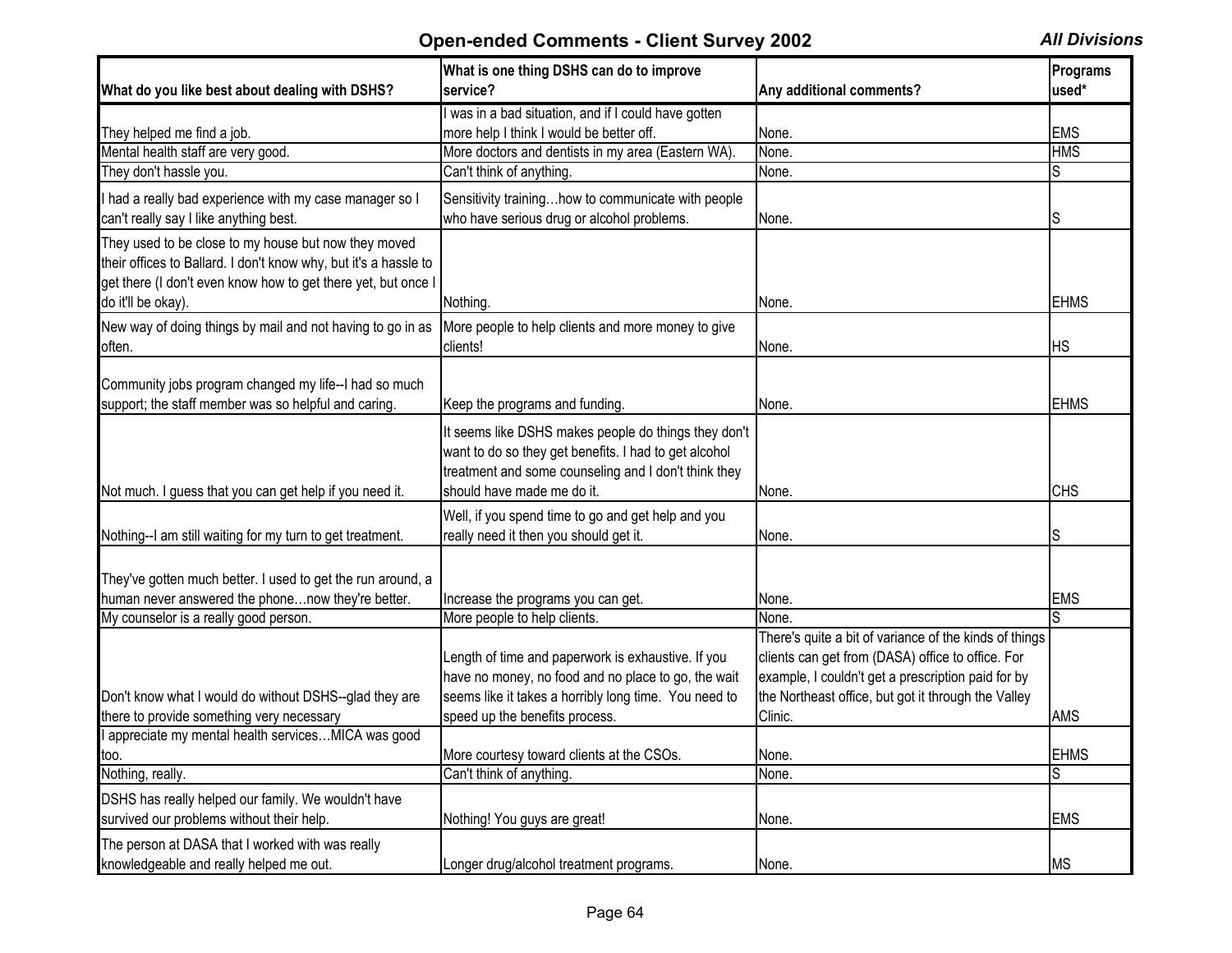| What do you like best about dealing with DSHS?               | What is one thing DSHS can do to improve<br>service?        | Any additional comments?                          | Programs<br>used* |
|--------------------------------------------------------------|-------------------------------------------------------------|---------------------------------------------------|-------------------|
| Having medical insurance provided by DSHS has been a         |                                                             |                                                   |                   |
| lifesaver. I am really grateful for their help.              | Having more medical and especially dental providers.        | None.                                             | <b>MS</b>         |
| I think that DSHS does the best they can with what they      |                                                             |                                                   |                   |
| have.                                                        | More money for things like food and rent.                   | None.                                             | <b>EMS</b>        |
|                                                              |                                                             |                                                   |                   |
| All the people who help me have been really good.            | Nothing.                                                    | None.                                             | <b>CEHMS</b>      |
| Can't think of anything.                                     | Don't know.                                                 | None.                                             | <b>MS</b>         |
|                                                              | Returning calls promptly and being able call and to talk    |                                                   |                   |
| Not sure how to answer thatthey were there for me.           | to a human being (not a machine).                           | None.                                             | <b>EHMS</b>       |
|                                                              |                                                             | I found it to be a great service and extremely    |                   |
| Just the fact that community support is available for those  | guess the only thing that would improve it is more          | helpful in my recovery. I have a great support    |                   |
| that need it.                                                | treatment centers and more publicity.                       | system.                                           | S                 |
|                                                              | I'd like them to be open longer hours. Sometimes it's       |                                                   |                   |
| The staff are good/nice people. They care about others.      | hard to get there before 5pm.                               | None.                                             |                   |
|                                                              | Don't know what they could do better. They seem to be       |                                                   |                   |
| My worker has been really good with me and my needs.         | doing a good job.                                           | None.                                             |                   |
|                                                              | One person who can take care of all your needs. I           | Interviewer comments: Client says that he didn't  |                   |
| They always seem willing to help. I went in for one thing,   | work with two different staff, but they keep in good        | get CA services--his ex-wife and step kids did. I |                   |
| and was referred to other offices to get other services too. | contact with each other, so it's okay.                      | marked as "denied CA contact."                    | <b>CHMS</b>       |
|                                                              | It's too bureaucratic lots of red tape just to get a little |                                                   |                   |
| Nothing, really.                                             | help. Sometimes it not worth all the trouble.               | None.                                             | S                 |
|                                                              | Can people there let each other know what's                 |                                                   |                   |
|                                                              | happening with us? Sometimes I have to tell each            |                                                   |                   |
| Treatment really helped me out and made a big difference     | worker what they should already know in their               |                                                   |                   |
| in my life.                                                  | computer or my file.                                        | None.                                             | <b>EMS</b>        |
|                                                              |                                                             |                                                   |                   |
| They help you as quick as they can I understand that they    | Expand mental health services; state funding is terrible    |                                                   |                   |
| have so many people to help.                                 | for medical services.                                       | None.                                             | <b>HMS</b>        |
|                                                              | Services that are culturally relevantcounseling that        |                                                   |                   |
| They have always helped me whenever I asked.                 | facilitates different communication styles.                 | None.                                             | <b>IMS</b>        |
| People who work there are nice.                              | Nothing                                                     | None.                                             | S                 |
|                                                              |                                                             | Never really got DASA services--went to talk to   |                   |
| I couldn't live without their help.                          | More money each month.                                      | someone, but that's it.                           | <b>EMS</b>        |
| The people are great.                                        | Nothing.                                                    | None.                                             | S                 |
|                                                              |                                                             |                                                   |                   |
|                                                              | You people need to call clients backI've called down        |                                                   |                   |
| They do their best to help people who need it.               | there many times and never got a return phone call.         | None.                                             | <b>EMS</b>        |
|                                                              | Not really; I'd like for them to get more housing for low   |                                                   |                   |
| They are caring.                                             | income families.                                            | None.                                             | <b>EMS</b>        |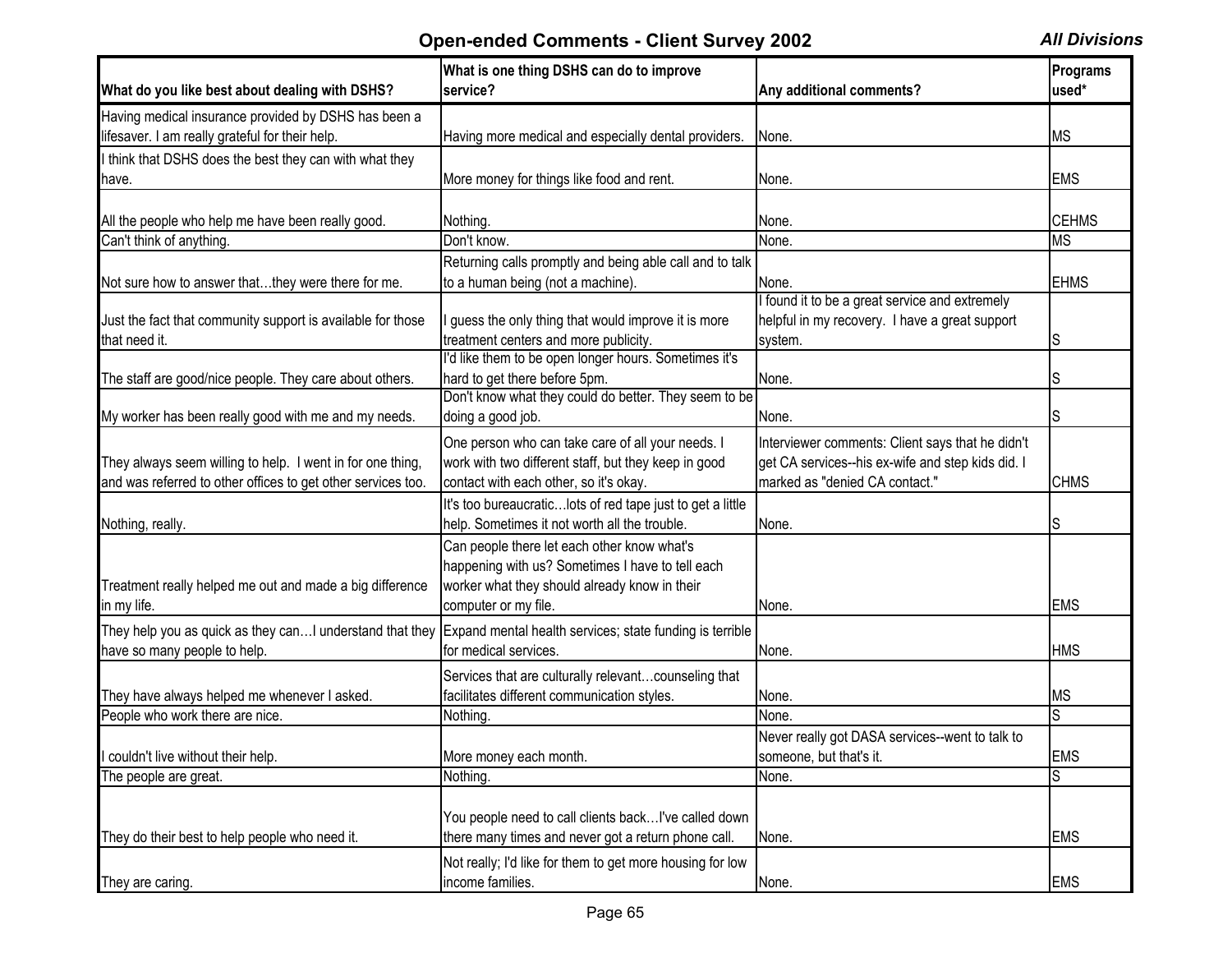| What do you like best about dealing with DSHS?                                                                                                                                                                                                                       | What is one thing DSHS can do to improve<br>service?                                                                                                                                                                                                                                                                                                                                            | Any additional comments?                                                                                                                                                                                                                                            | Programs<br>used* |
|----------------------------------------------------------------------------------------------------------------------------------------------------------------------------------------------------------------------------------------------------------------------|-------------------------------------------------------------------------------------------------------------------------------------------------------------------------------------------------------------------------------------------------------------------------------------------------------------------------------------------------------------------------------------------------|---------------------------------------------------------------------------------------------------------------------------------------------------------------------------------------------------------------------------------------------------------------------|-------------------|
|                                                                                                                                                                                                                                                                      | Less paperworkthey're always making me fill out                                                                                                                                                                                                                                                                                                                                                 | Also, I just got a new counselor, and now I hear I'm<br>getting a new, new counselor. I've only met my<br>new counselor once and now I have to start all                                                                                                            |                   |
| Nothing--I HAD to work with DSHS.                                                                                                                                                                                                                                    | papers.                                                                                                                                                                                                                                                                                                                                                                                         | over.                                                                                                                                                                                                                                                               | <b>MS</b>         |
| They have really good staff at the Sunnyside office.                                                                                                                                                                                                                 | Can't think of anything. I think they're doing a good job.                                                                                                                                                                                                                                                                                                                                      | None.                                                                                                                                                                                                                                                               | <b>EHMS</b>       |
| Not much.                                                                                                                                                                                                                                                            | Provide more outpatient services.                                                                                                                                                                                                                                                                                                                                                               | None.                                                                                                                                                                                                                                                               |                   |
| Once I got into the system, things worked well--my<br>caseworker understood me, and treated me like a human<br>being (I've encountered staff who were rude and acted like<br>the money comes out of their pocket, but not MY                                         | Had a difficult time getting services; was trying to get<br>Medical, but they couldn't help me because I was able<br>to work, not pregnant or extremely poor--I needed<br>addiction services but because I could work I couldn't                                                                                                                                                                |                                                                                                                                                                                                                                                                     |                   |
| caseworker). She went way beyond minimum requirements                                                                                                                                                                                                                | get help.                                                                                                                                                                                                                                                                                                                                                                                       | None.                                                                                                                                                                                                                                                               | МS                |
| They seem to care about clients and really want to help<br>them.                                                                                                                                                                                                     | I'm always filling out redundant forms.                                                                                                                                                                                                                                                                                                                                                         | None.                                                                                                                                                                                                                                                               | <b>EHMS</b>       |
| The people.                                                                                                                                                                                                                                                          | More information.                                                                                                                                                                                                                                                                                                                                                                               | None.                                                                                                                                                                                                                                                               | <b>HMS</b>        |
| like that they were able to find the specialized services I<br>needed. They really went out of their way to help me.                                                                                                                                                 | Nothing.                                                                                                                                                                                                                                                                                                                                                                                        | None.                                                                                                                                                                                                                                                               | <b>EMS</b>        |
| Really nice to be able to get full medical coverage for our<br>kids. My husband gets medical insurance through his job,<br>but it is too expensive for all our family. Our son needs lots<br>of medical care and prescriptions, so DSHS has really<br>helped us out. | Higher income levels, even just a bit. Sometimes we<br>barely squeak by and need TANF help, but now that<br>my husband is working we don't qualify (except for<br>medical) any more.                                                                                                                                                                                                            | Wants to ensure that DSHS knows that MAA is<br>excellent--the doctors are great, but it is very<br>difficult to find dentists who will take the coupon.                                                                                                             | <b>EMS</b>        |
| like that they respond quickly. My case manager gets                                                                                                                                                                                                                 | Medical coverage is really limited, especially if you<br>have intensive needs. For instance, my son was<br>referred to an oral surgeon to get his impacted wisdom<br>teeth removed. Medical doesn't cover sedation, so I<br>haven't been able to get the surgery for him because<br>I'm a single mom and can't come up with the \$250 out<br>of pocket expense. I can see there could be limits | My doctor and dentist are really good; it's just the<br>oral surgeon they referred me to that I have a<br>problem with. Also, I recently moved up to better<br>medical services--I now have an "open" card which<br>is so much better because you have more choices |                   |
| back to me right away whenever I have a question. It didn't                                                                                                                                                                                                          | placed on adults, but when kids need extensive                                                                                                                                                                                                                                                                                                                                                  | and more availability of services. If I didn't have                                                                                                                                                                                                                 |                   |
| always be that way, so they've really improved in this area.                                                                                                                                                                                                         | medical or dental work, it should be covered.                                                                                                                                                                                                                                                                                                                                                   | medical, I'd really be stuck. Thank you!                                                                                                                                                                                                                            | <b>EHMS</b>       |
| The staff have a lot of experience dealing with people who<br>have addictions--they can tell you what you need before                                                                                                                                                | More counselors, and better coordination with other                                                                                                                                                                                                                                                                                                                                             |                                                                                                                                                                                                                                                                     |                   |
| you even realize you need it.                                                                                                                                                                                                                                        | departments.                                                                                                                                                                                                                                                                                                                                                                                    | None.                                                                                                                                                                                                                                                               | S                 |
| The people seem nice, but they really didn't help me.                                                                                                                                                                                                                | Giving services to people who need them!                                                                                                                                                                                                                                                                                                                                                        | None.                                                                                                                                                                                                                                                               | S                 |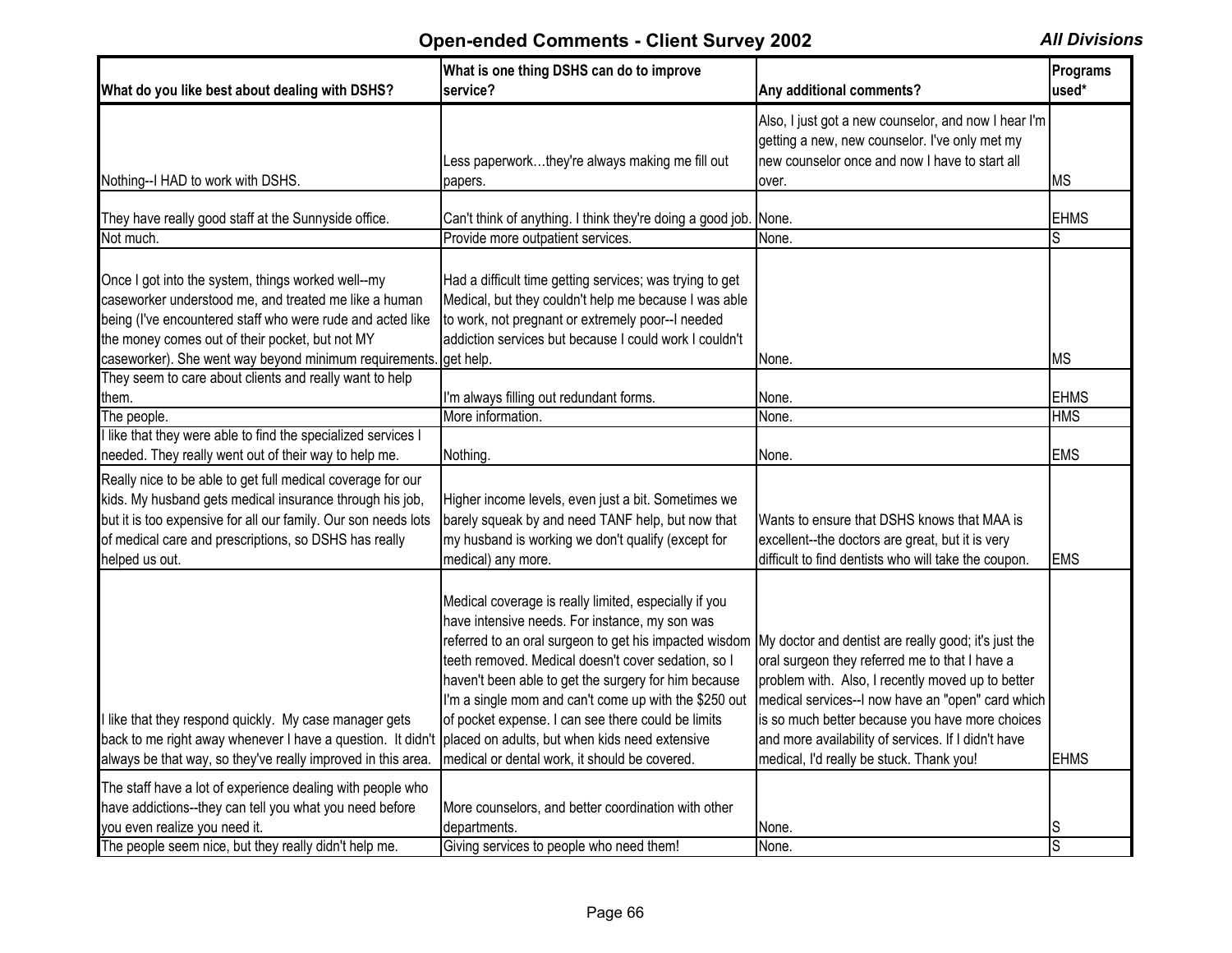| What do you like best about dealing with DSHS?                                                                                                                                                        | What is one thing DSHS can do to improve<br>service?                                                                                                                                                                                                                                                                                                                                                                                                                                   | Any additional comments?                   | Programs<br>used*          |
|-------------------------------------------------------------------------------------------------------------------------------------------------------------------------------------------------------|----------------------------------------------------------------------------------------------------------------------------------------------------------------------------------------------------------------------------------------------------------------------------------------------------------------------------------------------------------------------------------------------------------------------------------------------------------------------------------------|--------------------------------------------|----------------------------|
| The guy who helped me was knowledgeable. He knew<br>about all the different programs and how each was good or<br>bad for my situation. I depended on his opinion and he<br>didn't fail me.            | More availability of services. Some take a long time to<br>get.                                                                                                                                                                                                                                                                                                                                                                                                                        | None.                                      | lS.                        |
| EverythingI suppose the people who work there are the<br>best thing about DSHS.                                                                                                                       | I have nothing bad to say about DSHS. You've always<br>helped me out when I needed it.                                                                                                                                                                                                                                                                                                                                                                                                 | Keep doing a good job--You guys are great! | <b>MS</b>                  |
| The doctor in Kent for my son is so good. Also, the<br>treatment services helped me and my family and I am back  I wish there were more (outpatient) treatment services<br>on my feet thanks to DSHS. | because inpatient treatment really disrupted my family.                                                                                                                                                                                                                                                                                                                                                                                                                                | None.                                      | <b>EMS</b>                 |
| Reception has been good, and my psychiatrist has been<br>really good to work with.                                                                                                                    | Having more informed staff--people don't know what's<br>going on; their referral lists are incorrect, they don't<br>know what their letters say. It's really confusing and<br>very frustrating when you ride the bus to go to a<br>required appointment (because if you don't go, they cut<br>off your benefits), and after waiting in line they don't<br>know what the hell you are doing there--and then they<br>treat you like you're an idiot. This has happened<br>several times. | None.                                      | <b>EHMS</b>                |
| That they help people who are in need.                                                                                                                                                                | Being able to earn more money and still be qualified<br>for DSHS services. Right now it keeps you down.                                                                                                                                                                                                                                                                                                                                                                                | None.                                      | <b>MSV</b>                 |
| The doctors that work for (or with?) DSHS are good at what Can't think of anything. Maybe not having to wait for<br>they do.                                                                          | needed services.                                                                                                                                                                                                                                                                                                                                                                                                                                                                       | None.                                      | S                          |
| I like Mental Health treatment because they are respectful,<br>they listen, and they have helped me find other resources.                                                                             | I think the Drug and Alcohol program needs to<br>evaluate whether or not these programs work.<br>Can't think of anythingI actually have a good                                                                                                                                                                                                                                                                                                                                         | None.                                      | <b>EHMS</b>                |
| The Work First office people are so cool--I get along with<br>them really well.                                                                                                                       | relationship with my caseworker and DSHS has done<br>an excellent job.                                                                                                                                                                                                                                                                                                                                                                                                                 | None.                                      | <b>EMS</b>                 |
| The treatment facility I went to was really good.<br>The folks at DASA really understand clients needs and<br>really care about us.                                                                   | Nothing I would change Doing good work.<br>(Staff in) other parts of DSHS needs to be more aware<br>of the obstacles addicts face.                                                                                                                                                                                                                                                                                                                                                     | None.<br>None.                             | S<br><b>MS</b>             |
| Nothing. They haven't really helped me.<br>DSHS helped me get control of my life back. I am grateful                                                                                                  | I think that if you go through all the rules they make<br>you do, then you should get services you asked for.                                                                                                                                                                                                                                                                                                                                                                          | None.                                      | S                          |
| for all their help.<br>I like their quick, speedy response.                                                                                                                                           | Less paperwork.<br>Nothing.                                                                                                                                                                                                                                                                                                                                                                                                                                                            | None.<br>None.                             | <b>EHMS</b><br><b>EHMS</b> |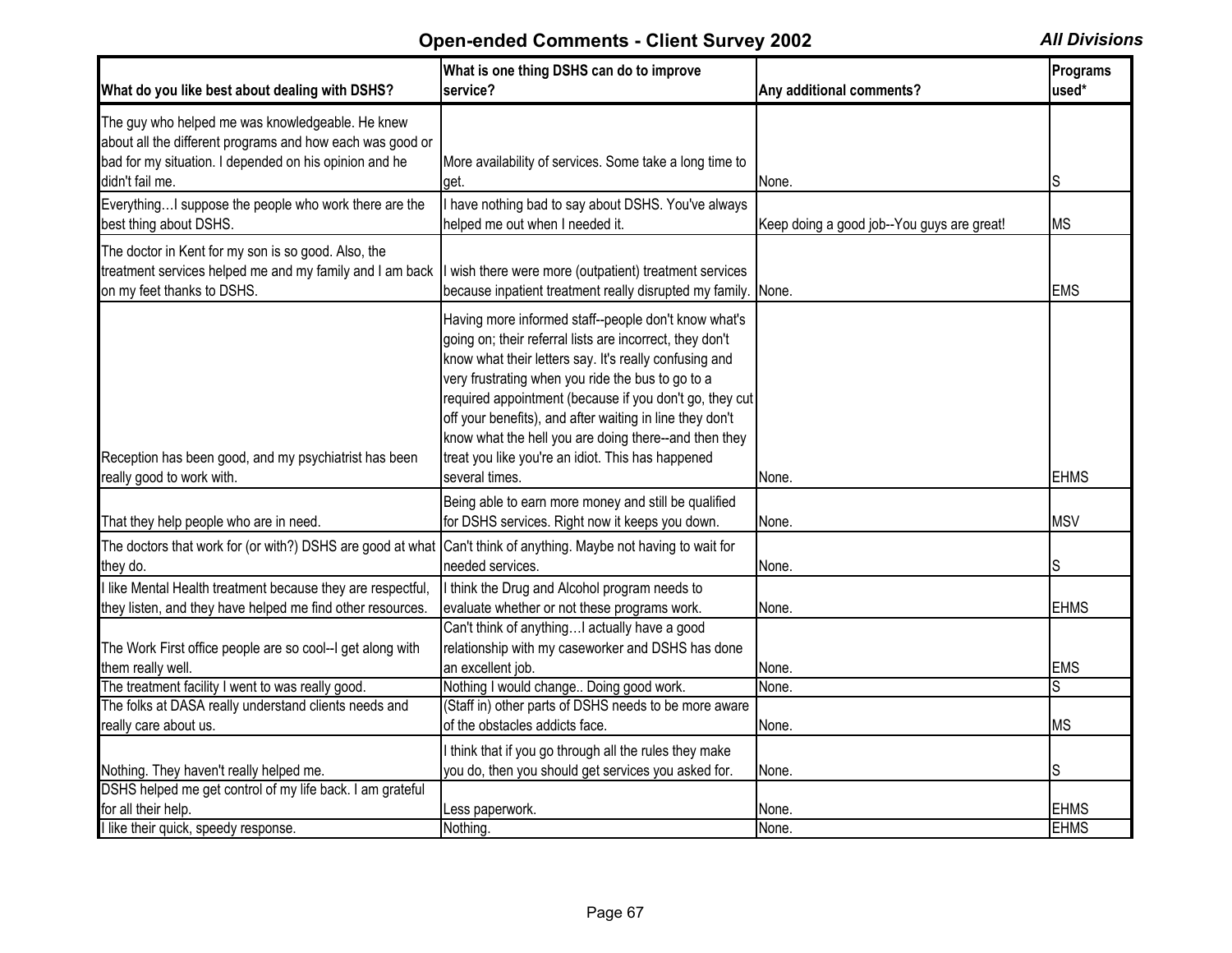|                                                              | What is one thing DSHS can do to improve                    |                                                    | Programs       |
|--------------------------------------------------------------|-------------------------------------------------------------|----------------------------------------------------|----------------|
| What do you like best about dealing with DSHS?               | service?                                                    | Any additional comments?                           | used*          |
|                                                              | I hate getting a letter in the mail telling me to go to the |                                                    |                |
|                                                              | DSHS office for a required appointment at a certain         |                                                    |                |
| DSHS has done a LOT to help me out over the past few         | time, and then having to wait 4-5 hours. What a waste       |                                                    |                |
| vears.                                                       | of time. I always feel like they've forgotten about me.     | None.                                              | <b>EMS</b>     |
| appreciate the help DSHS has given me.                       | The requirements for getting help are too stringent.        | None.                                              | <b>EHMS</b>    |
|                                                              | Well I'm not really all that impressed with DSHS. I         |                                                    |                |
| The staff, I suppose.                                        | haven't been helped, just lots of talk.                     | None.                                              | S              |
| It's been getting better about calling people back when they | More help (staff) for clients. Sometimes it can take        |                                                    |                |
| call.                                                        | hours just to see someone at the CSO.                       | None.                                              | S              |
| got help right away                                          | NothingI have no complaints.                                | None.                                              | $\overline{s}$ |
| Nothing--they didn't really help me. I went in for an        | Having the resources to help people would be an             |                                                    |                |
| assessment but am on a wait list.                            | improvement!                                                | None.                                              | S              |
|                                                              | Coverage for medications keeps changing; it's a hassle      |                                                    |                |
|                                                              | to get medications to get approved--even in                 |                                                    |                |
|                                                              | emergency situations. I had to wait three weeks for         |                                                    |                |
|                                                              | meds that were vital to my mental health. Also, some        | The training when Work First first happened was    |                |
|                                                              | meds might be approved in one month, then the next          | awesome; the training in resumes, speaking, job    |                |
|                                                              |                                                             |                                                    |                |
|                                                              | month they aren't covered. Needs consistency.               | hunting. But now, that has dwindled down to very   |                |
| They understand my medical needs--haven't pushed me          | Causes stress on my doctor, pharmacist and everyone         | few services, and you can't even go back to school |                |
| into Work First because of my health condition.              | who works in this field.                                    | anymore--It's awful.                               | <b>EHMS</b>    |
| They've been good to me--nice people.                        | Nothing reallybeen satisfied.                               | None.                                              |                |
| I like being able to do some of my paperwork less often and  |                                                             |                                                    |                |
| by mail. I don't have to go to the CSO so often.             | More money.                                                 | None.                                              | ES             |
| DSHS really has it all together. The people who work there   |                                                             |                                                    |                |
|                                                              |                                                             |                                                    |                |
| are great, they helped me and they care about me. I'm        | can't think of anything negative. I've been treated         |                                                    |                |
| satisfied with how DSHS does its business.                   | well.                                                       | None.                                              | <b>HMS</b>     |
|                                                              |                                                             |                                                    |                |
| Nothing.                                                     | Stop butting into people's lives.                           | None.                                              | S              |
|                                                              | I think they give you just enough to survive but it feels   |                                                    |                |
| That they are there if you need them. They've helped me      | like you are always fighting for more because it's not      |                                                    |                |
| when I needed it the most.                                   | enough.                                                     | None.                                              | <b>EMS</b>     |
| Very good people work there.                                 | Can't mention anything.                                     | None.                                              | <b>EMS</b>     |
| Some staff are pleasant to work with-Aging and Medical;      |                                                             |                                                    |                |
| but DVR staff never return calls quickly, it's hard to get   | Return calls. I know caseloads are huge, but I can          |                                                    |                |
| information, and you wait forever for services.              | never reach anyone by phone.                                | None.                                              | AMV            |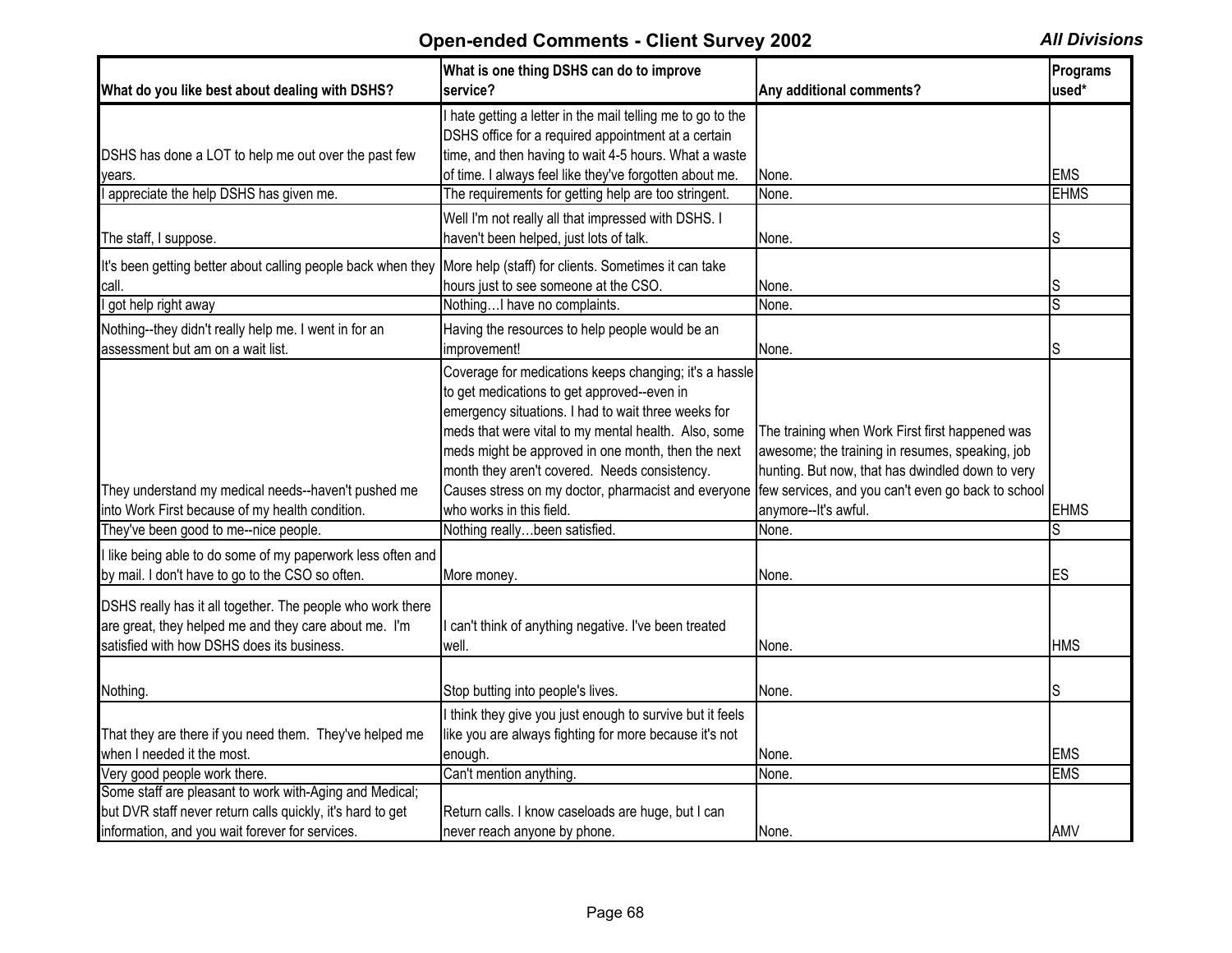| What do you like best about dealing with DSHS?                  | What is one thing DSHS can do to improve<br>service?                                                   | Any additional comments?                               | Programs<br>used* |
|-----------------------------------------------------------------|--------------------------------------------------------------------------------------------------------|--------------------------------------------------------|-------------------|
| I get my questions answered. I don't like waiting for           | Give appointments out with the forms we have to fill                                                   | DVR staff have been working really hard for me. I      |                   |
| services, though. I realize there's lots of work for staff, but | out. Right now, they send the forms and then send out                                                  | really appreciate DSHS. In MAA, I know I am the        |                   |
| the folks at the Kent CSO don't seem to be efficient. At        | appointment notices at the last minute. Why can't all of                                               | low man on the totem pole, but at least I get to go    |                   |
| times there's a long line of clients and only one or two staff  | this be done once--at one time so we don't have to                                                     | to the doctor and dentist. Without DSHS I wouldn't     |                   |
| processing people. It's maddening.                              | keep coming back to the office?                                                                        | be able to get any health or dental care.              | <b>EMV</b>        |
|                                                                 |                                                                                                        | When I applied for DVR services, Nicole Barry at       |                   |
|                                                                 |                                                                                                        | the Burien office was fantastic. She helped me out     |                   |
|                                                                 |                                                                                                        | so much--she really set me up for success. Now         |                   |
|                                                                 |                                                                                                        | that I've moved to Olympia, my worker never calls      |                   |
|                                                                 |                                                                                                        | me, and when I call, she never calls me back. She      |                   |
|                                                                 | DSHS could communicate with each other better. My                                                      | even cut off my January benefitsthe                    |                   |
|                                                                 | financial worker didn't connect me to a social worker or communication is poor. The difference between |                                                        |                   |
|                                                                 | to an incapacity specialist, and I didn't know the                                                     | the Burien office and the Olympia office is            |                   |
| appreciate the medical help I've received.                      | differencenow it's too late.                                                                           | tremendous.                                            | <b>HMV</b>        |
| My worker has really helped me out a lot. He helped me          |                                                                                                        |                                                        |                   |
| overcome my addiction and get a job. I have a new life          | More programs to help MHD clients to transition into                                                   |                                                        |                   |
| now.                                                            | better lives.                                                                                          | None.                                                  | <b>HV</b>         |
| Can't think of anything.                                        | Nothing. I have no complaints.                                                                         | None.                                                  | <b>EHMV</b>       |
|                                                                 |                                                                                                        | am a hearing impaired person and would not             |                   |
|                                                                 |                                                                                                        | have the adequate resources to maintain a              |                   |
|                                                                 |                                                                                                        | professional work status in the community without      |                   |
|                                                                 |                                                                                                        | the assistance of DVR. They have provided me           |                   |
|                                                                 |                                                                                                        | with necessary accommodations and guidance that        |                   |
|                                                                 |                                                                                                        | would have been beyond my financial means.             |                   |
| My counselor is very knowledgeable about my disability and      |                                                                                                        | Further, I honestly could not have been as             |                   |
| has been very motivating in helping me to get things            |                                                                                                        | successful without the help of DVR and an              |                   |
| accomplished. I am very comfortable around my counselor         |                                                                                                        | excellent counselor to support me. I am very           |                   |
| and she has a great personality and positive attitude. My       | At this time I am very pleased with the service                                                        | grateful that these services are available to citizens |                   |
| counselor also makes every effort to assist me.                 | provided.                                                                                              | like myself.                                           |                   |
| They helped me find a job that I like.                          | Can't think of anything.                                                                               | None.                                                  | DV                |
| They helped me get into school and got me hearing aids.         | I wish they had more money to work with.                                                               | am really happy to get their help.                     | <b>EHMV</b>       |
|                                                                 | Help me with understanding what is available. I am                                                     |                                                        |                   |
| They are wonderful.                                             | new to the area and new to DSHS.                                                                       | I think they are doing a good job!                     | <b>DV</b>         |
|                                                                 | Talk to clients, not just test or give a questionnaire.                                                |                                                        |                   |
|                                                                 | More interviews would help staff to better understand                                                  |                                                        |                   |
|                                                                 | their clients. In my case, I needed speech therapy, but                                                |                                                        |                   |
|                                                                 | they gave me several mental tests which asked very                                                     |                                                        |                   |
| That they have many different programs to help people in a      |                                                                                                        |                                                        |                   |
| variety of ways                                                 | embarrassing questions.                                                                                | None.                                                  |                   |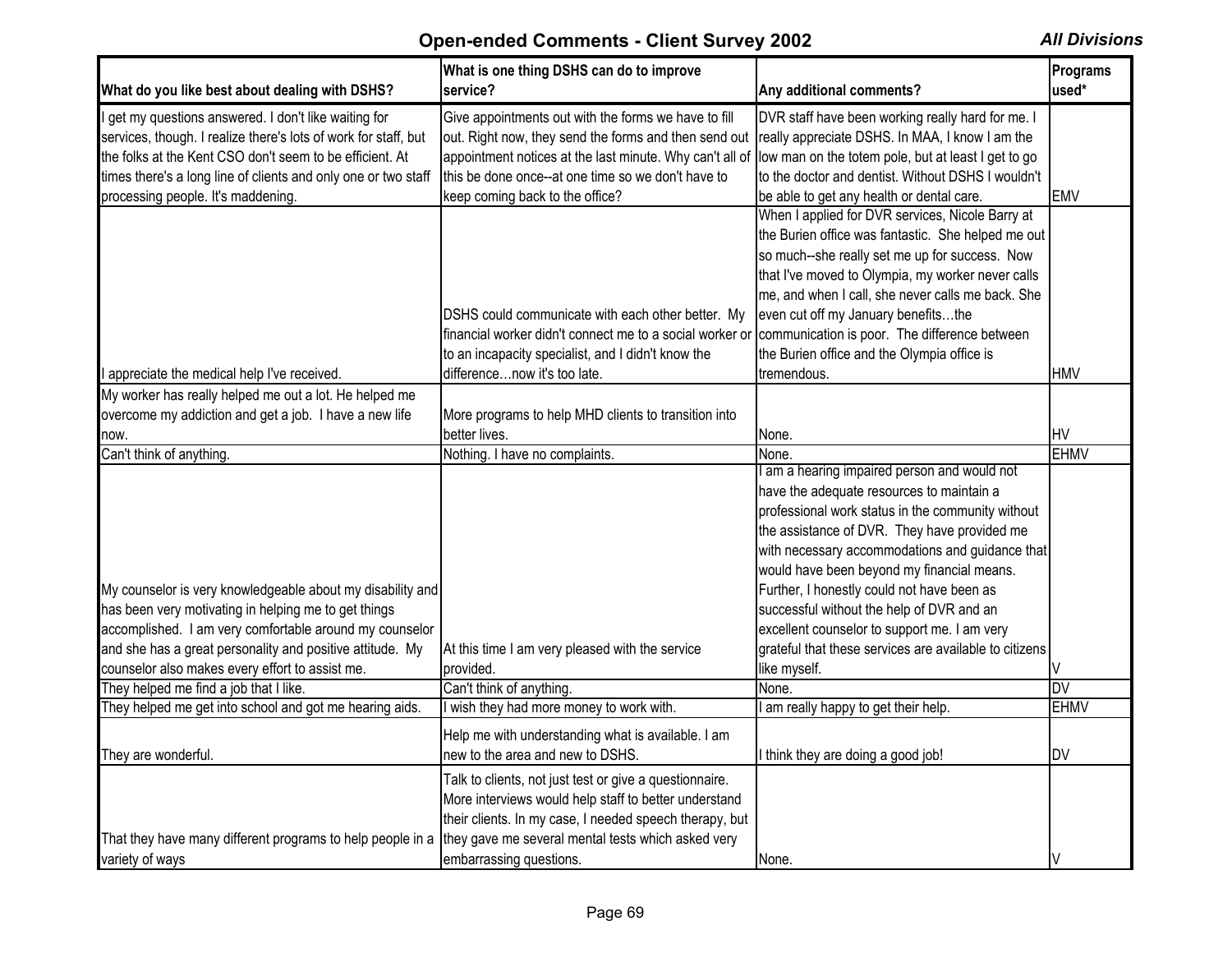|                                                                                                              | What is one thing DSHS can do to improve                                                              |                                                      | Programs     |
|--------------------------------------------------------------------------------------------------------------|-------------------------------------------------------------------------------------------------------|------------------------------------------------------|--------------|
| What do you like best about dealing with DSHS?                                                               | service?                                                                                              | Any additional comments?                             | used*        |
| Not muchthey helped me in some aspects, but not                                                              |                                                                                                       |                                                      |              |
| others.                                                                                                      | A lot. DVR definitely needs more staff.                                                               | None.                                                |              |
| I am impressed by my DVR counselor. The people at DVR                                                        |                                                                                                       |                                                      |              |
| are great, but they are overworked.                                                                          | The length of time it takes to get services.                                                          | None.                                                |              |
| The people who work there are nice. I like that you are                                                      |                                                                                                       |                                                      |              |
| doing a survey.                                                                                              | More dentists who accept coupons.                                                                     | None.                                                | <b>MV</b>    |
| The first caseworker I saw (DVR) was really nice. The one                                                    |                                                                                                       |                                                      |              |
| I've been working with lately doesn't seem to have answers The left hand doesn't know what the right hand is |                                                                                                       |                                                      |              |
| I need--I think she must be new.                                                                             | doing.                                                                                                | None.                                                | <b>HMV</b>   |
|                                                                                                              |                                                                                                       | When a person needs help, don't turn them away.      |              |
|                                                                                                              |                                                                                                       | Sit down and talk with them. I've sent friends there |              |
|                                                                                                              | Help those that really need it; don't hassle those that                                               | for welfare help and they were turned away. Staff    |              |
| Getting straight answers from DSHS.                                                                          | do need it.                                                                                           | didn't find out more about their situations.         | <b>EHMV</b>  |
|                                                                                                              | I would like to see quicker service. I waited a while for                                             |                                                      |              |
| That they are there to help me.                                                                              | mine.                                                                                                 | None.                                                |              |
| Services were helpful--food stamps are good, job training                                                    |                                                                                                       |                                                      |              |
| helped him find a job, and the family counseling helped                                                      | More program resources--housing is limited and client                                                 |                                                      |              |
| them stay together.                                                                                          | needs a wheelchair but hasn't gotten one yet.                                                         | None.                                                |              |
|                                                                                                              | It's really hard to get a referral to get the help you                                                |                                                      |              |
| It's good to know that they were there when I was trying to                                                  | need. I spent 8 months trying to figure out how to get                                                |                                                      |              |
| recover from my addiction.                                                                                   | help for my addiction. It should be easier to do.                                                     | None.                                                | <b>HMSV</b>  |
|                                                                                                              |                                                                                                       |                                                      |              |
| Staff who have helped me in the past really cared about                                                      |                                                                                                       |                                                      |              |
| me.                                                                                                          | Not much, I think they're doing a good job.                                                           | None.                                                | <b>MV</b>    |
|                                                                                                              | Getting help sooner. I had to wait too long for services.                                             |                                                      |              |
| I liked my counselor. She was very helpful and receptive--                                                   | I talked to DVR in September (it's now nearly                                                         |                                                      |              |
| we had good interaction.                                                                                     | February) and I'm still waiting for help.                                                             | None.                                                | V            |
|                                                                                                              | Funding. During the middle of my college education,                                                   | Staff turnover in DVR is bad. My first counselor got |              |
|                                                                                                              | DVR dropped my funding (and for several other people a different job, my second counselor left for an |                                                      |              |
|                                                                                                              | I know). I struggled greatly. Work source helped out                                                  | extended training, and now I don't even know who     |              |
| Nothing.                                                                                                     | after that.                                                                                           | my worker is.                                        |              |
| The staff are friendly. Even though they couldn't help me                                                    |                                                                                                       |                                                      |              |
| right away, they were honest about it.                                                                       | More funding to help people.                                                                          | None.                                                |              |
|                                                                                                              | Need a better system for safeguarding documents that                                                  |                                                      |              |
| The consistency of competent assistance we have                                                              | client submit to DSHS so that they get to the                                                         | I feel grateful to DSHS for all the services we have |              |
| received.                                                                                                    | caseworker.                                                                                           | received.                                            | <b>AHMV</b>  |
| Helping me complete school.                                                                                  | None.                                                                                                 | None.                                                | $\mathsf{V}$ |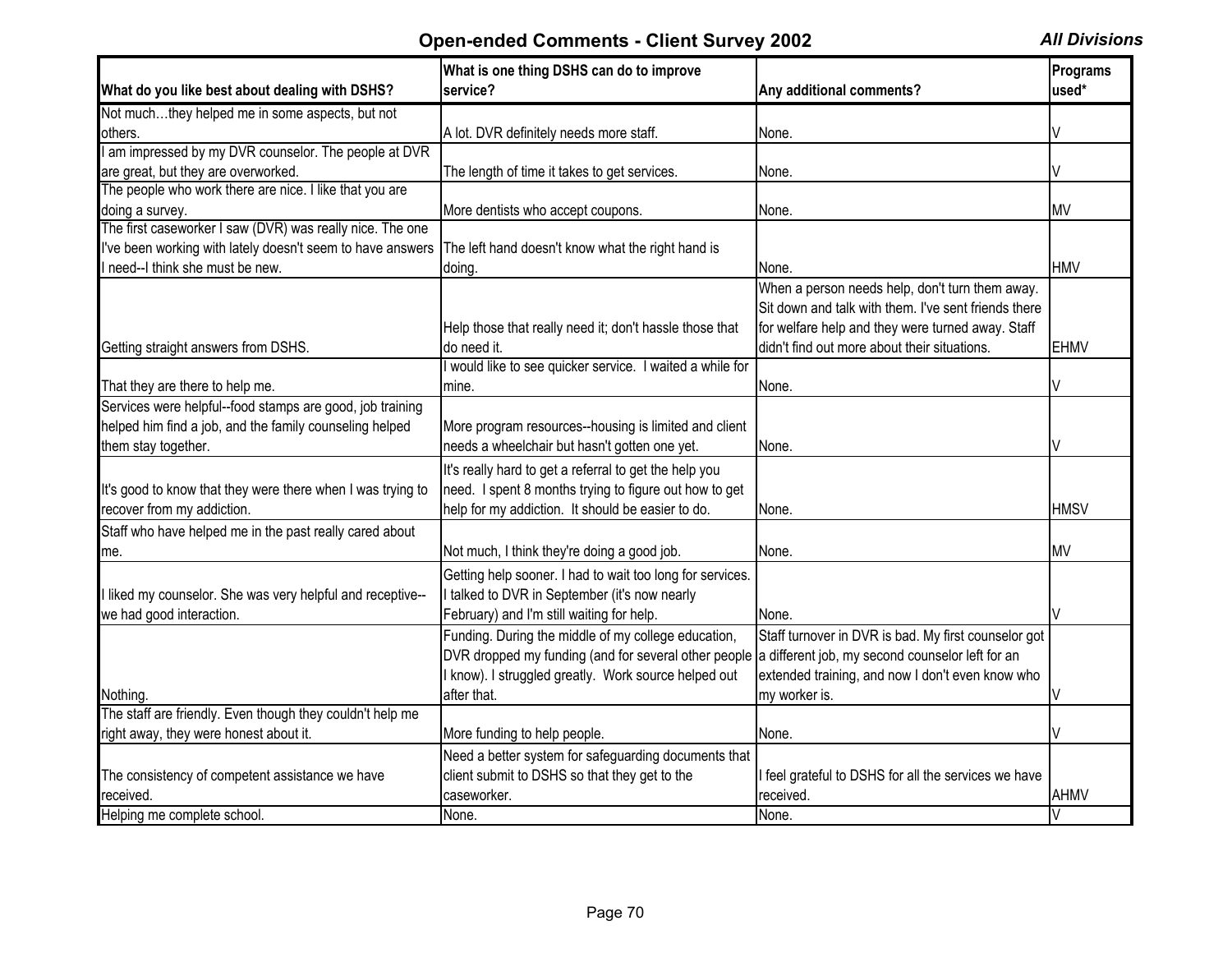| What do you like best about dealing with DSHS?                                                                                                                                                               | What is one thing DSHS can do to improve<br>service?                                                                                                                                                   | Any additional comments?                                                                                                                                                                                                                                                                                | Programs<br>used* |
|--------------------------------------------------------------------------------------------------------------------------------------------------------------------------------------------------------------|--------------------------------------------------------------------------------------------------------------------------------------------------------------------------------------------------------|---------------------------------------------------------------------------------------------------------------------------------------------------------------------------------------------------------------------------------------------------------------------------------------------------------|-------------------|
| The services are available for me when I need them.                                                                                                                                                          | Get more efficient about required paperwork. Every<br>couple months I have to fill out the same forms for not<br>only myself, but for my daughter and also my son. All<br>the paperwork is ridiculous. | always forget how the spend down actually works-<br>-the concept is murky. It would be really helpful if<br>DSHS put together a pamphlet to explain it.                                                                                                                                                 | <b>HMV</b>        |
| They put me on the right track and got me the help I<br>needed.                                                                                                                                              | Hire me.                                                                                                                                                                                               | None.                                                                                                                                                                                                                                                                                                   | <b>EHMV</b>       |
| don't bother with the local level office--the CSO should be<br>burned down. Arrogant. Headquarters and Olympia okay.                                                                                         | CSO could use customer service training.                                                                                                                                                               | None.                                                                                                                                                                                                                                                                                                   | V                 |
| don't like to deal with DSHS. Have had a bad experience<br>with DVR.                                                                                                                                         | Funding is limited, so more services would be an<br>improvement.                                                                                                                                       | Staff courtesy in DVR needs to improve. Their<br>sensitivity is pathetic. Once I was told that I should<br>give up (and institutionalize) my disabled son so<br>that he doesn't drag down my daughter and I<br>left their office in tears and I can't believe they'd tell<br>me to throw away my child. | <b>MV</b>         |
| My caseworker is very nice and helpful. I feel like she's<br>working for me.                                                                                                                                 | Work on the budget. Every time DSHS wants to save a<br>director's job, they end up beating up the people who<br>can't fight back.                                                                      | waited over two years for DVR services; I feel<br>frustrated that there never seems to be money for<br>clients, yet DVR can move to a brand new office<br>building.                                                                                                                                     | V                 |
| Some people complain about DSHS, but the fact is that<br>they help you and everyone should be grateful for that help.<br>I'm amazed at how people complain about services that<br>they are getting for free. | More dental coverage and resources would be nice.                                                                                                                                                      | appreciate all your (DSHS) help!                                                                                                                                                                                                                                                                        | <b>HMSV</b>       |
| They treated me well.                                                                                                                                                                                        | No--they're fine.                                                                                                                                                                                      | None.                                                                                                                                                                                                                                                                                                   | <b>MV</b>         |
| The fact there is a resource available for schooling for<br>displaced workers such as me.                                                                                                                    | More funding.                                                                                                                                                                                          | None.                                                                                                                                                                                                                                                                                                   |                   |
| I'm really satisfied with all of the help I've received. The<br>treatment program I just completed was really good.                                                                                          | Sometimes it's hard to get a straight answer about<br>servicesit feels like each program doesn't know what<br>the other does, or what kind of other benefits you can<br>get.                           | None.                                                                                                                                                                                                                                                                                                   | <b>MSV</b>        |
| Help with my medical bills.                                                                                                                                                                                  | Having just one person to work with instead of having<br>to call a bunch of different offices.                                                                                                         | None.                                                                                                                                                                                                                                                                                                   | <b>MV</b>         |
| I like that if our caseworker couldn't help us, she referred us<br>to other DSHS offices or private organizations to help. She<br>was so resourceful.                                                        | A list of DVR services available, with a short<br>description would be good.                                                                                                                           | Without DSHS it would have been impossible to<br>raise my son.                                                                                                                                                                                                                                          |                   |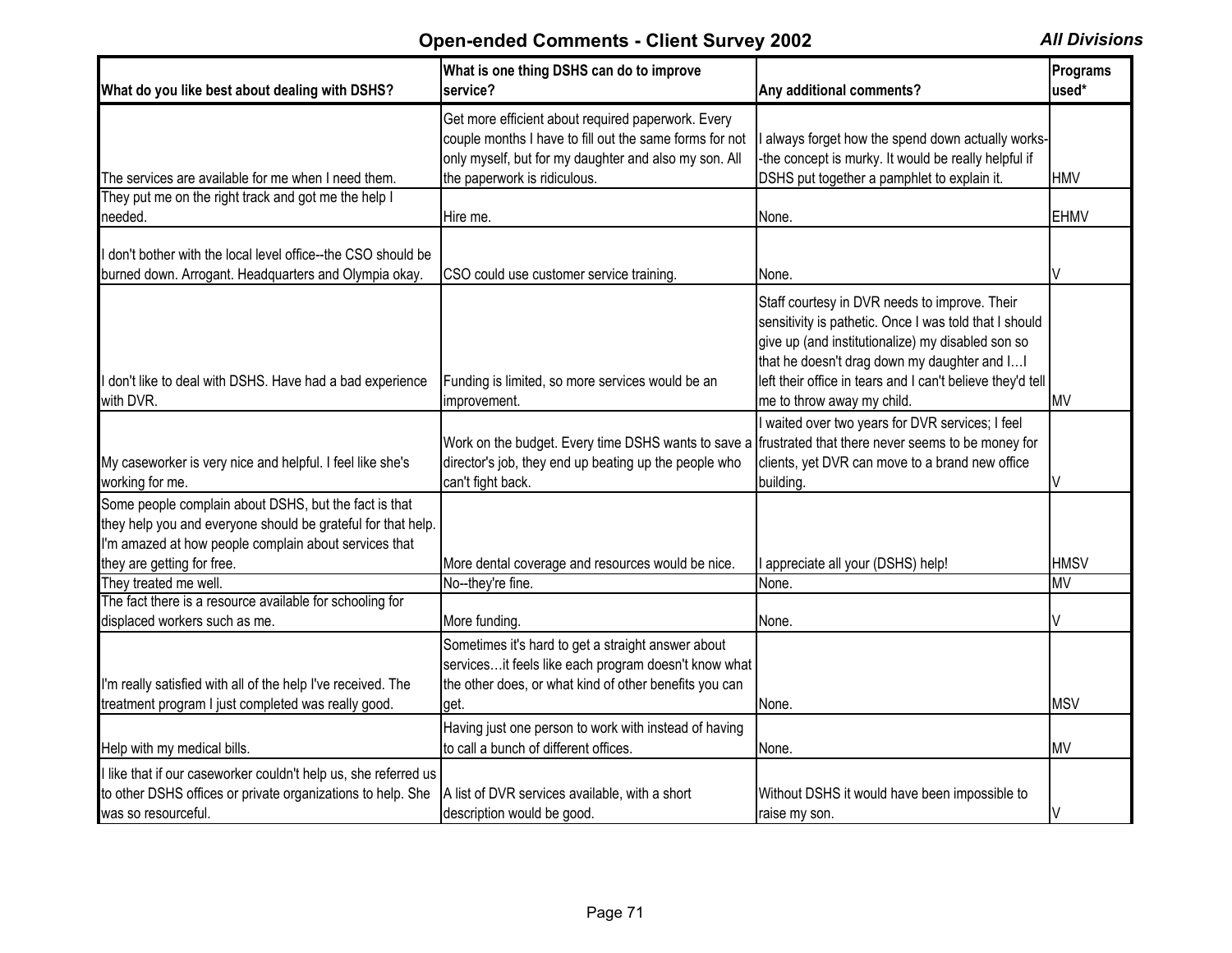| What do you like best about dealing with DSHS?                                                                                                                                                                                  | What is one thing DSHS can do to improve<br>service?                                                                                                                                                                                                                                                                                                                                      | Any additional comments?                                                                                                                                                                                                                                                                                                                                            | Programs<br>used* |
|---------------------------------------------------------------------------------------------------------------------------------------------------------------------------------------------------------------------------------|-------------------------------------------------------------------------------------------------------------------------------------------------------------------------------------------------------------------------------------------------------------------------------------------------------------------------------------------------------------------------------------------|---------------------------------------------------------------------------------------------------------------------------------------------------------------------------------------------------------------------------------------------------------------------------------------------------------------------------------------------------------------------|-------------------|
| My DVR counselor. She promised she would never give up DSHS should give more help to people with problems<br>on me and when she said that it brought tears to my eyes.<br>My DVR counselor is Joan Lopez in the Rainier office. | like mine, a reading disability. DVR got me this job, but<br>was let go because of this problem.                                                                                                                                                                                                                                                                                          | None.                                                                                                                                                                                                                                                                                                                                                               |                   |
| I like how they are helpful.                                                                                                                                                                                                    | Provide more transportation help in the WorkFirst<br>program.                                                                                                                                                                                                                                                                                                                             | None.                                                                                                                                                                                                                                                                                                                                                               | <b>EMSV</b>       |
| They helped me get clothes I needed when I was looking<br>for work.                                                                                                                                                             | More classes, maybe even college, that helps people<br>find better jobs.                                                                                                                                                                                                                                                                                                                  | None.                                                                                                                                                                                                                                                                                                                                                               |                   |
| I liked their encouragement--I felt very encouraged to<br>pursue my goals. They made me feel like I could do it.<br>Their financial support was good.                                                                           | Getting help sooner. I waited a year and I know others<br>who have to wait about that long to get the help they<br>need. I was treated good, though.                                                                                                                                                                                                                                      | None.                                                                                                                                                                                                                                                                                                                                                               |                   |
| The medical. Having medical coupons is the best thing.                                                                                                                                                                          | Can't think of anything.                                                                                                                                                                                                                                                                                                                                                                  | None.                                                                                                                                                                                                                                                                                                                                                               | <b>EHMV</b>       |
|                                                                                                                                                                                                                                 | Change the WorkFirst program to meet the needs of<br>individuals going to college for two or four programs by<br>requiring only 20 hour work search. Need to include<br>coverage of child care while attending classes. They<br>need to get the different programs coordinated better<br>in Pierce county. Also need to do a better job of                                                |                                                                                                                                                                                                                                                                                                                                                                     |                   |
| I like the new Quest card.                                                                                                                                                                                                      | informing clients of available resources.                                                                                                                                                                                                                                                                                                                                                 | None.                                                                                                                                                                                                                                                                                                                                                               | <b>EHMV</b>       |
| They are real nice people.                                                                                                                                                                                                      | Maybe let you do your paperwork over the Internet.                                                                                                                                                                                                                                                                                                                                        | None.                                                                                                                                                                                                                                                                                                                                                               | $E\overline{V}$   |
| DSHS does a good job                                                                                                                                                                                                            | see some people on welfare who are really<br>struggling. I wish there was more help for them.                                                                                                                                                                                                                                                                                             | None.                                                                                                                                                                                                                                                                                                                                                               | <b>MSV</b>        |
| They help the needy.                                                                                                                                                                                                            | think having more choices about what you can do<br>would be a good idea. For me, my case manager<br>basically said, this is what we have for you, take it or<br>leave it.                                                                                                                                                                                                                 | None.                                                                                                                                                                                                                                                                                                                                                               |                   |
|                                                                                                                                                                                                                                 | Return calls. Mailed appointment times don't give<br>enough notice. Sometimes they are not real clear on<br>what they need (info). Also, I think that with all the new<br>technology where humans are able to produce<br>electricity and hydroelectricity could be used--if a<br>disabled person can't get a job, why not make them<br>produce electricity? And, you can put one of those | I needed info mailed to me because I didn't have a<br>phone. DVR called an old number and left a<br>message about an appointment that I never got. I<br>got my services cancelled because I missed the<br>appointment. Also, DVR makes you go to Goodwill<br>to get work experience, but it doesn't use your<br>potential--you just mark clothing, and have to know |                   |
| That they have more offices now, and you can do all your<br>paperwork on the computer.                                                                                                                                          | strips that collect energy from footsteps in the CSO so<br>that those collecting welfare can offset costs.                                                                                                                                                                                                                                                                                | what discounts to give on which days. I've had 42<br>different careers and can be better used.                                                                                                                                                                                                                                                                      | <b>MV</b>         |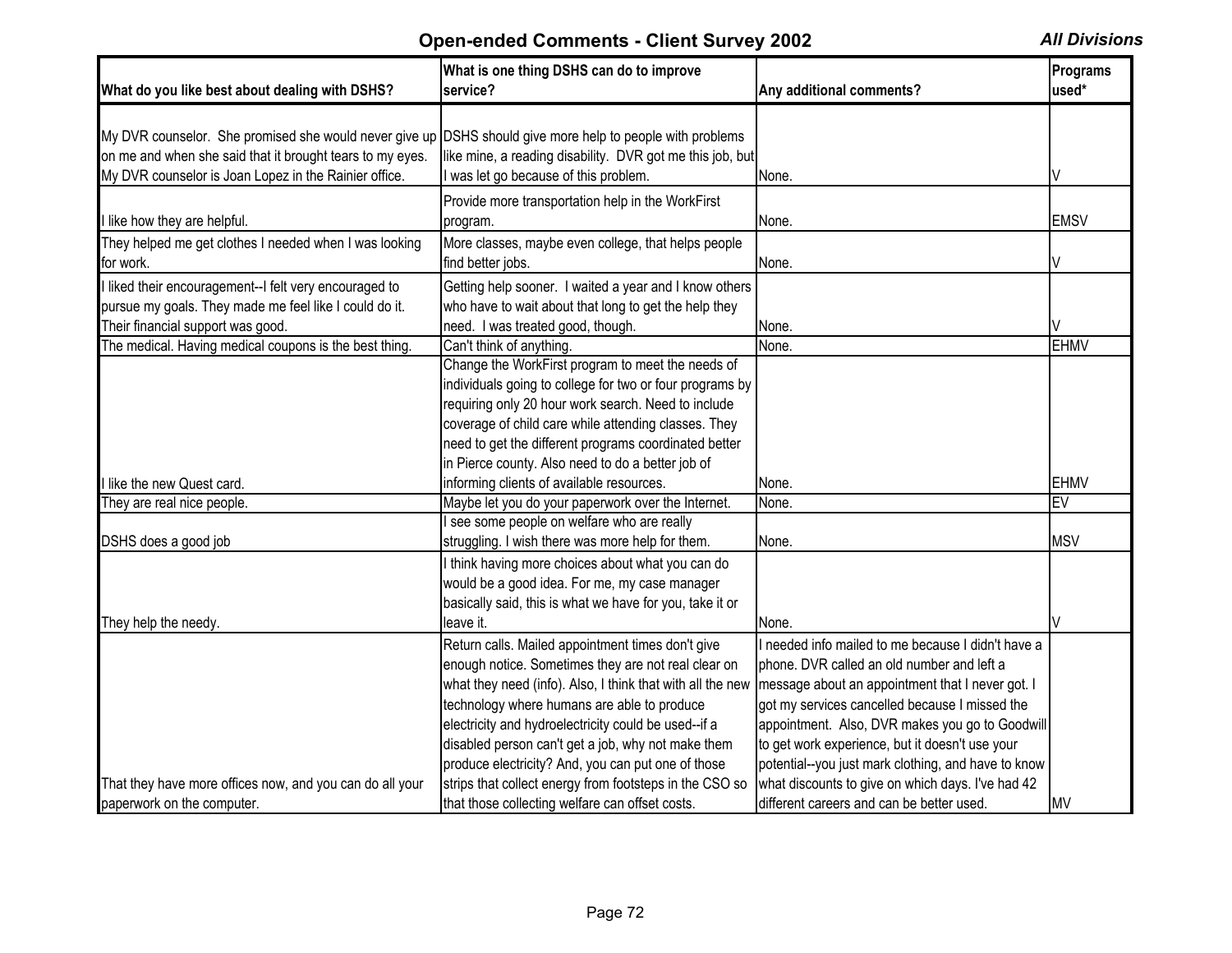|                                                              | What is one thing DSHS can do to improve                   |                                                      | Programs      |
|--------------------------------------------------------------|------------------------------------------------------------|------------------------------------------------------|---------------|
| What do you like best about dealing with DSHS?               | service?                                                   | Any additional comments?                             | used*         |
|                                                              | Bus transportation is terrible. I have to walk a mile to   |                                                      |               |
|                                                              | Highway 99 to catch a buswith transfers, a one-way         |                                                      |               |
|                                                              | trip is over 2 1/2 hours. It's hard to get to appointments |                                                      |               |
| Staff at DSHS were kind and courteous, and not too slow      | or find a job when I have to spend so much time            |                                                      |               |
| with services.                                               | finding transportation.                                    | None.                                                | <b>MSV</b>    |
|                                                              | Funding. I spent a lot of time talking with staff, making  |                                                      |               |
|                                                              | a contract, and getting ready to make changes in my        |                                                      |               |
| They force you into helping you to help yourself. At first I | life. Then, the funding was cut and now they can't help    |                                                      |               |
| didn't like that, but I know it was for my own good.         | me.                                                        | None.                                                | <b>HMV</b>    |
| <b>Basic Support</b>                                         |                                                            | None.                                                | <b>DEMV</b>   |
| The fact there is one caseworker handling Vicki and the      |                                                            |                                                      |               |
| other clients of Creative Living Services.                   | More staff and more money for services.                    | None.                                                | <b>DMV</b>    |
| They help me.                                                | Get rid of the staff at the CSO.                           | None.                                                | <b>CEHMSV</b> |
|                                                              | I like to see DVR and DDD coordinate together to help      |                                                      |               |
| Easy access to supervisors.                                  | the client become independent.                             | None.                                                | <b>DEMV</b>   |
|                                                              |                                                            | One area (DDD) stresses client independence, but     |               |
|                                                              |                                                            | when (client) went to apply for food stamps and      |               |
|                                                              |                                                            | other benefits so she could begin living on her      |               |
| DVR is my favorite program. (Client's) worker is absolutely  |                                                            | own, they took my salary into account and literally  |               |
| fantastic. He came over to our house on his own time to      | DDD staffing. Initial contact was good, but since then,    | kicked us out the door--it took them less than 15    |               |
| give mobility traininghe showed (client) how to get to the   | we haven't seen a single caseworker, even though           | minutes to deny (client), and without their help,    |               |
| bus stop, get on the bus, use her pass, and get off at the   | we've gotten letters over the years that the case          | she'll never be independent. Also, the low-income    |               |
| right stops. (client) was deathly afraid of venturing out on | worker has changed (several times). (Client) has been      | housing situation is miserable--the wait list is six |               |
| her own until he did that training for her.                  | on a waiting list for a long time.                         | years.                                               | <b>DEMV</b>   |
| Workers seem to care about me.                               | Stop changing my benefits.                                 | None.                                                |               |
| Having medical bills paid by DSHS.                           | Help finding a job and being self-sufficient.              | None.                                                | <b>MV</b>     |
|                                                              | Have more choices in who over at DSHS you can work         |                                                      |               |
|                                                              | with. I don't like my worker, would rather be able to see  |                                                      |               |
| They help people who need it.                                | someone else.                                              | None.                                                | <b>HMV</b>    |
| My caseworker is nice.                                       | Some people at CSO are rude.                               | None.                                                | <b>CEMV</b>   |
|                                                              |                                                            | Chelan/Douglas Behavioral Health are the worst       |               |
|                                                              |                                                            | mental health organization that I have ever worked   |               |
|                                                              |                                                            | with. They don't return calls, they lose my file. I  |               |
|                                                              |                                                            | have been in for three separate intake interviews,   |               |
|                                                              |                                                            | then they say they will schedule me but don't follow |               |
|                                                              |                                                            | through. When I call them to find out about the      |               |
|                                                              | Provide casework services that would link all              | appointment they were going to schedule, they        |               |
| That they are not intrusive into my personal life.           | community resources and provide one stop shopping.         | don't know who I am.                                 | <b>EHMV</b>   |
|                                                              |                                                            |                                                      |               |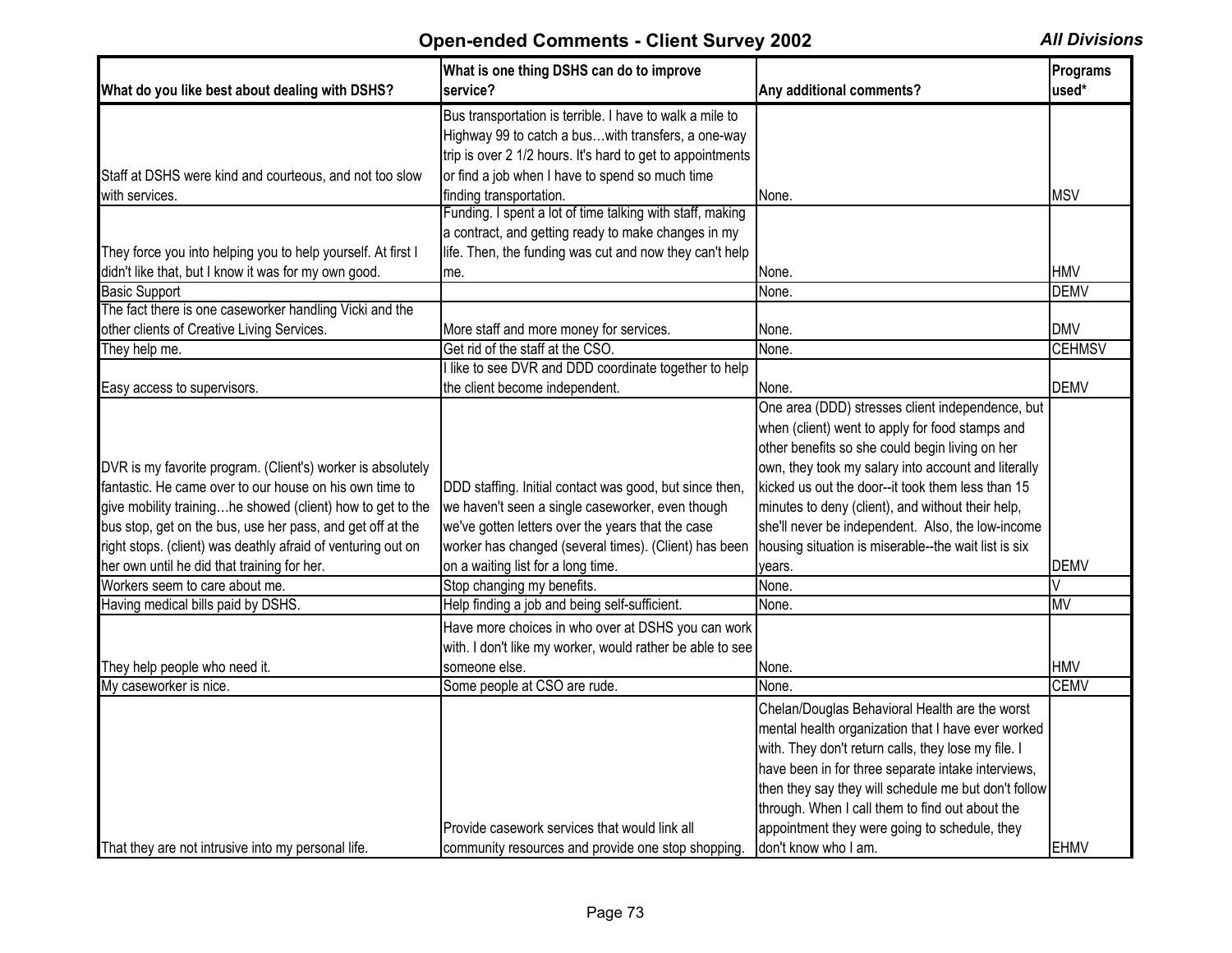| What do you like best about dealing with DSHS?                                                                                                                                                                                                                                                                                                                           | What is one thing DSHS can do to improve<br>service?                                                                                                                                                                                                        | Any additional comments?                                                                                                                                                                                                                                        | Programs<br>used* |
|--------------------------------------------------------------------------------------------------------------------------------------------------------------------------------------------------------------------------------------------------------------------------------------------------------------------------------------------------------------------------|-------------------------------------------------------------------------------------------------------------------------------------------------------------------------------------------------------------------------------------------------------------|-----------------------------------------------------------------------------------------------------------------------------------------------------------------------------------------------------------------------------------------------------------------|-------------------|
| They have really helped me at a time I needed them--<br>especially with medication and counseling.                                                                                                                                                                                                                                                                       | wish the funding doesn't run out. I don't know how I'll<br>pay for my medication and counseling in March when<br>my funding runs out.                                                                                                                       | None.                                                                                                                                                                                                                                                           | <b>HMV</b>        |
| Bill Weeks (MAA) and Mike Arnold (DVR) have been<br>enormously helpful in assisting me with my problems--they<br>work SO hard and go out of their way.                                                                                                                                                                                                                   | Nobody in MHD helps! I ask very specific questions<br>and they confuse me all the time, are disrespectful and How can a person live on \$339/month? Also,<br>not sensitive to people with mental illness. They need<br>to treat people better.              | benefits are distributed unfairly; some people get a<br>LOT of help, and others are left hanging out to dry.                                                                                                                                                    | <b>EHMV</b>       |
| Some staff are really helpful and care about their clients.<br>Others treat us like dirt. DSHS needs to weed out the<br>people who don't seem to care. Why should they even be<br>working there if they don't want to help people? Maybe<br>DSHS could train some of the people on Work First to work More providers to take coupons. It's also really hard to<br>there. | find a dentist.                                                                                                                                                                                                                                             | None.                                                                                                                                                                                                                                                           | <b>EMV</b>        |
| If you need help they are there for you.                                                                                                                                                                                                                                                                                                                                 | Shorten the time it takes to get DVR services. I've<br>been waiting a long time, maybe a year or more. If<br>DVR can't help because of money, then why do they<br>have you come in to talk to a counselor, make a plan,<br>only to sit and wait for a year? | None.                                                                                                                                                                                                                                                           |                   |
| DVR is a good and much-needed program; it's too bad that<br>they are financially unable to help more people.                                                                                                                                                                                                                                                             | Look at more educational opportunities for DVR<br>clients, especially retraining for older workers--we're<br>not prepared for today's necessary skills.                                                                                                     | My son used DASA services, and I know he feels<br>grateful for the drug and alcohol treatment he<br>received; but there wasn't much support for him<br>once he was sober (i.e., education, job training,<br>parenting skills).                                  |                   |
| DSHS has helped me the best they could.                                                                                                                                                                                                                                                                                                                                  | We need more money to live on. We get just enough to<br>barely get by.                                                                                                                                                                                      | None.                                                                                                                                                                                                                                                           | <b>EMV</b>        |
| If would have to say it's the location of the DVR office.                                                                                                                                                                                                                                                                                                                | can't think of anything. If you are willing to meet them and as of today, Tues. I'm still waiting for a return<br>half way they will help you.                                                                                                              | Resources are available if a client can take<br>advantage of them. But some clients are unable to<br>use these resources and they need an advocate.<br>DVR needs to be more understanding of their<br>clients. I phoned and left a message last Thurs.<br>call. |                   |
| DVR has been AWESOME! I know they are limited, but my                                                                                                                                                                                                                                                                                                                    |                                                                                                                                                                                                                                                             |                                                                                                                                                                                                                                                                 |                   |
| worker has been kind and caring and answers all my<br>questions. I always feel like she really cares about me.                                                                                                                                                                                                                                                           | More money to help people.                                                                                                                                                                                                                                  | None.                                                                                                                                                                                                                                                           | <b>EMV</b>        |
| The DVR staff are dedicated. I like that they are there if you<br>need them.                                                                                                                                                                                                                                                                                             | Getting help faster.                                                                                                                                                                                                                                        | I'm glad you're doing a survey I know other<br>countries don't do something like this.                                                                                                                                                                          | V                 |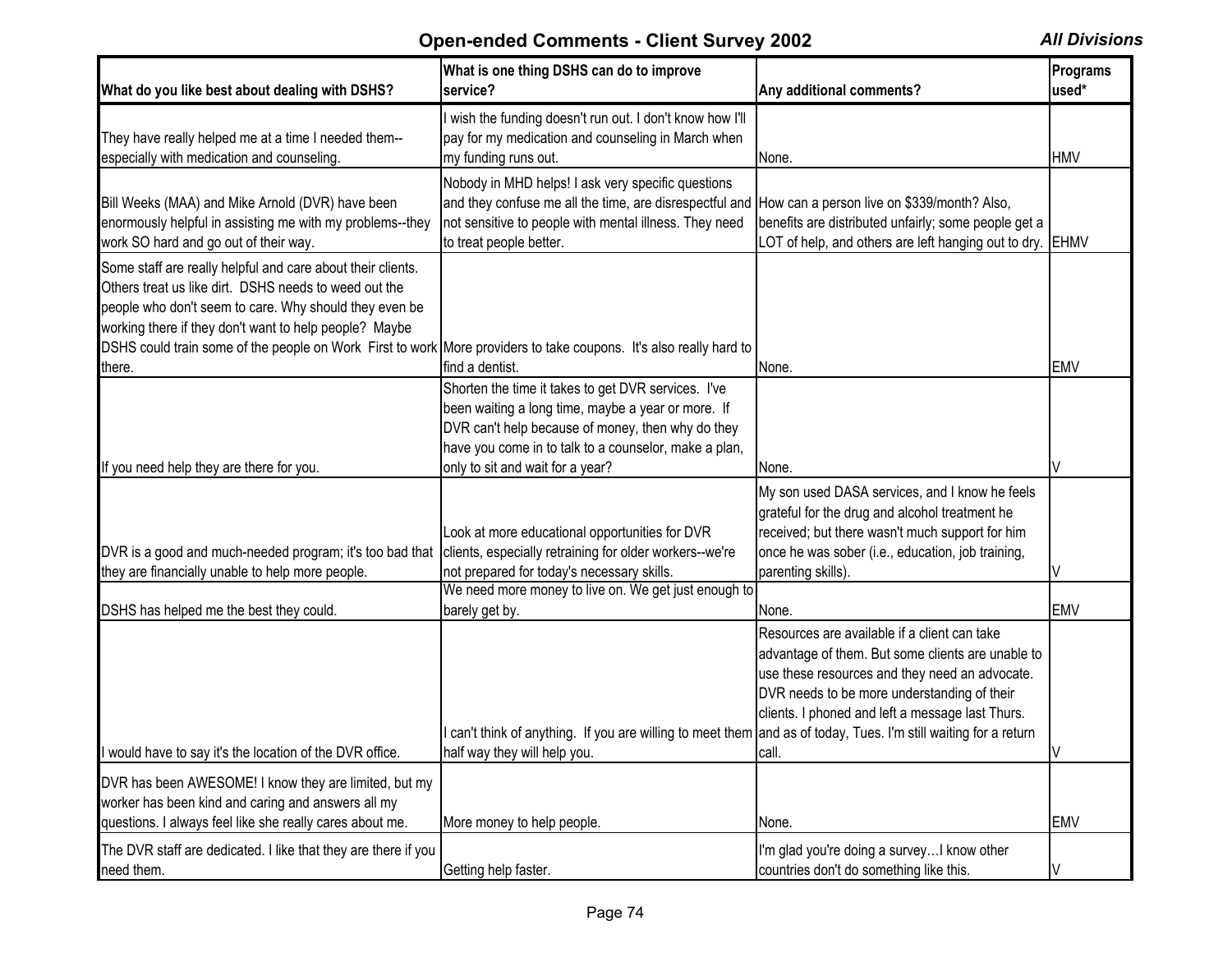|                                                             | What is one thing DSHS can do to improve                    |                                                     | Programs      |
|-------------------------------------------------------------|-------------------------------------------------------------|-----------------------------------------------------|---------------|
| What do you like best about dealing with DSHS?              | service?                                                    | Any additional comments?                            | used*         |
| I'm very grateful they are there.                           | I wish CSO staff were more compassionate.                   | None.                                               |               |
| Since about two years ago, service has gotten really        |                                                             |                                                     |               |
| good I can do things by mail now, staff are nicer, and I've |                                                             |                                                     |               |
| kept the same caseworker for three years.                   | Everything is goodcan't think of anything to improve.       | None.                                               | <b>EMV</b>    |
|                                                             | When you change case workers/case managers on us,           | Does NOT want to be in the drawing for the          |               |
| Nothing.                                                    | please let us know.                                         | grocery certificate.                                | <b>EHMV</b>   |
| DSHS helps those that need it.                              | Not much in MAA, more funding in DVR.                       | None.                                               | <b>MV</b>     |
|                                                             |                                                             | want to thank DVR for really doing a good job--I    |               |
| They helped me a lot. I needed medical and dental care in   |                                                             | appreciate them. They were there for me and they    |               |
| order to get a job. They helped me feel good about myself.  | Can't think of anything.                                    | made a big difference in my life.                   |               |
|                                                             | I'd like to see more communication between DSHS             |                                                     |               |
| The workers in Ellensburg are great.                        | departments                                                 | None.                                               | <b>EMV</b>    |
|                                                             |                                                             | My first DVR counselor, Perry Anderson, was         |               |
|                                                             |                                                             | amazing. I could call him anytime and he would go   |               |
|                                                             |                                                             | out of his way to help me. He understood what I     |               |
|                                                             |                                                             | was going through. Then he was promoted and my      |               |
|                                                             | Counselors should be better trained to deal with            | second case manager doesn't have a clue. I didn't   |               |
|                                                             | people with mental illnessthey need more sensitivity        | exist to her except for once a year when she called |               |
| Don't know                                                  | training on this issue.                                     | to check in on me.                                  | V             |
|                                                             | All the different units could coordinate better; they don't |                                                     |               |
| They are there if you need them                             | seem to know what each other is doing.                      | None.                                               | <b>EHMSV</b>  |
|                                                             | Do better on stafftoo many different                        |                                                     |               |
| Can't think of anythingthey helped.                         | peopleturnover.                                             | None.                                               | <b>EMV</b>    |
| Having communication with my caseworker.                    | Give me food stamps.                                        | None.                                               | <b>AEMV</b>   |
| I don't know what I would do with out DSHS. They've         | Transportation is important to me, I can't get to the       |                                                     |               |
| helped me a lot over the years.                             | places (appointments) I have to be sometimes.               | None.                                               | <b>ADEHMV</b> |
| Some staff at DSHS really do seem to care and that makes    | Put employees at the CSO front counters who are             |                                                     |               |
| all the difference in the world.                            | halfway intelligent and who don't have an attitude.         | None.                                               | <b>EHMV</b>   |
| I like the lady I work withvery nice.                       | Nothing.                                                    | None.                                               | <b>EHMSV</b>  |
| They help me.                                               | None.                                                       | None.                                               | <b>DEHMV</b>  |
|                                                             | Maybe some training for (DVR) staff about medical           |                                                     |               |
| That I had a chance to make plans about how I could         | issues and how they affect one's ability to work and        |                                                     |               |
| improve myself.                                             | look for work.                                              | None.                                               | <b>MV</b>     |
|                                                             | Too much paperwork. I hate all the forms and the            |                                                     |               |
| Not muchthey've helped me out, I guess.                     | mandatory appointments.                                     | None.                                               | <b>EHMV</b>   |
| My caseworker is really nice. She answers all my questions  |                                                             |                                                     |               |
| and I call her all the time.                                | Nothing.                                                    | None.                                               | <b>DMV</b>    |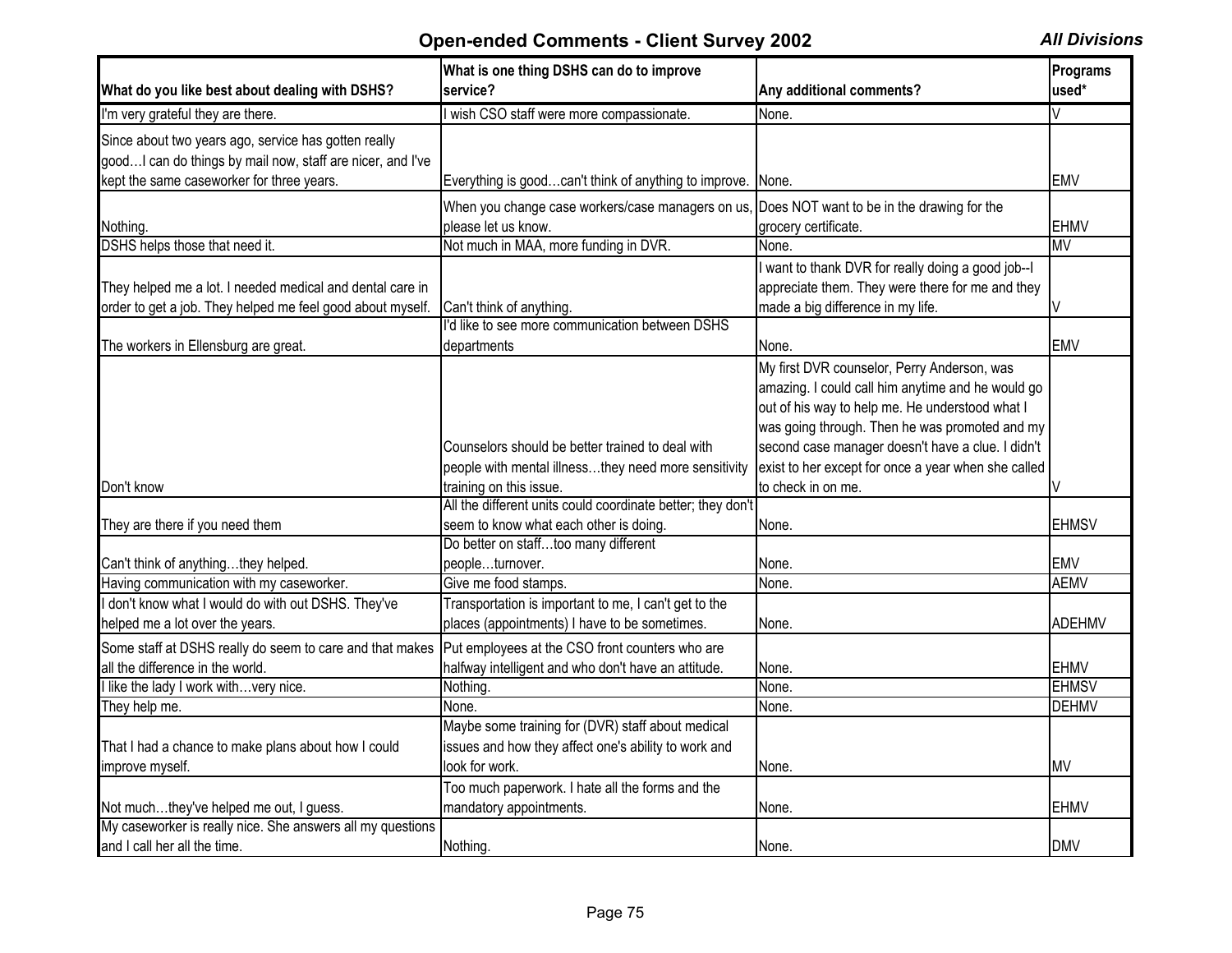|                                                               | What is one thing DSHS can do to improve                 |                                                            | Programs                |
|---------------------------------------------------------------|----------------------------------------------------------|------------------------------------------------------------|-------------------------|
| What do you like best about dealing with DSHS?                | service?                                                 | Any additional comments?                                   | used*                   |
| They seem to care and they are courteous. They also come      |                                                          |                                                            |                         |
| up with unique ideas that I haven't thought of. They also are |                                                          |                                                            |                         |
| a very positive influence.                                    | List services in more detail                             | None.                                                      |                         |
| Nothing.                                                      | Make case workers be more friendly.                      | None.                                                      | <b>EMV</b>              |
| They help me with all of my problems.                         | Can't think of just one thing.                           | None.                                                      | <b>EHMV</b>             |
| They have been there to help me even though sometimes         |                                                          |                                                            |                         |
| didn't want their help (at the time).                         | More dentists.                                           | None.                                                      | <b>DEMV</b>             |
| They helped us in bad times and were good about telling us    |                                                          |                                                            |                         |
| what we qualified for.                                        | The workers could show more empathy.                     | None.                                                      | <b>EMV</b>              |
| The people are nice, even though they can't really help you.  |                                                          |                                                            |                         |
| understand that they (DVR) can't help people like             |                                                          |                                                            |                         |
| methey have to help the very needy.                           | More money to help average citizens.                     | None.                                                      |                         |
| Not much.                                                     | Stop hassling people.                                    | When are you giving away the groceries?                    | $\overline{\mathsf{V}}$ |
| My caseworker is really good. I like her a lot.               | Can't think of anything.                                 | None.                                                      | <b>DMV</b>              |
|                                                               | Better interpretation services for deaf and non-English  |                                                            |                         |
| They have helped me when I needed them.                       | speaking clients.                                        | None.                                                      |                         |
|                                                               |                                                          |                                                            |                         |
| I can't think of anything.                                    | DVR could promote what services are available better.    | None.                                                      |                         |
|                                                               | Their follow through is excellent, but DVR should help   |                                                            |                         |
| Mark Dixon, my DVR counselor.                                 | us longer after we get work.                             | None.                                                      |                         |
|                                                               |                                                          |                                                            |                         |
|                                                               | Have a program for women whose husbands leave            |                                                            |                         |
|                                                               | them, and who don't have jobs, and don't have young      |                                                            |                         |
|                                                               | children. We still have bills to pay, but no income.     |                                                            |                         |
| I like DVR the best.                                          | There's no program for us.                               | Thank you.                                                 |                         |
| They seem to really care. Even though they couldn't help      | I wish there was more money to help people who really    |                                                            |                         |
| me, they are nice people to work with.                        | can work; not just those who are the worst off.          | None.                                                      |                         |
|                                                               | I think they are already improving (at efficiency at     |                                                            |                         |
|                                                               | CSO). Before you had to wait for 3-4 hours before your   |                                                            |                         |
| They help care for families. It's hard to get off DSHS        | name was called; everyone was angry and hostile after    |                                                            |                         |
| assistance because there is little support once you leave it. | that kind of wait. They are now making set               |                                                            |                         |
| feel stuck.                                                   | appointment times, which really helps a LOT.             |                                                            | <b>EMV</b>              |
| The people who understand my panic disorder and have          |                                                          | None.<br>Because of Gov. Locke I lost everything, my home, |                         |
|                                                               |                                                          |                                                            | <b>EHMV</b>             |
| compassion for me.                                            | Don't give people food stamps that don't need them.      | my car and my plans with DVR.                              |                         |
| I like my caseworker. He really helped me out when I was      |                                                          |                                                            |                         |
| looking for work. He helped me to make a resume, sent me      | I don't think there's anything to improve--everything is |                                                            |                         |
| to training, and now I have a job I like.                     | qood.                                                    | None.                                                      | IDV                     |
| They found the services I needed for help.                    | Nothing. They do fine already.                           | None.                                                      |                         |
| The help they have given me.                                  | Nothing. You are doing fine.                             | None.                                                      |                         |